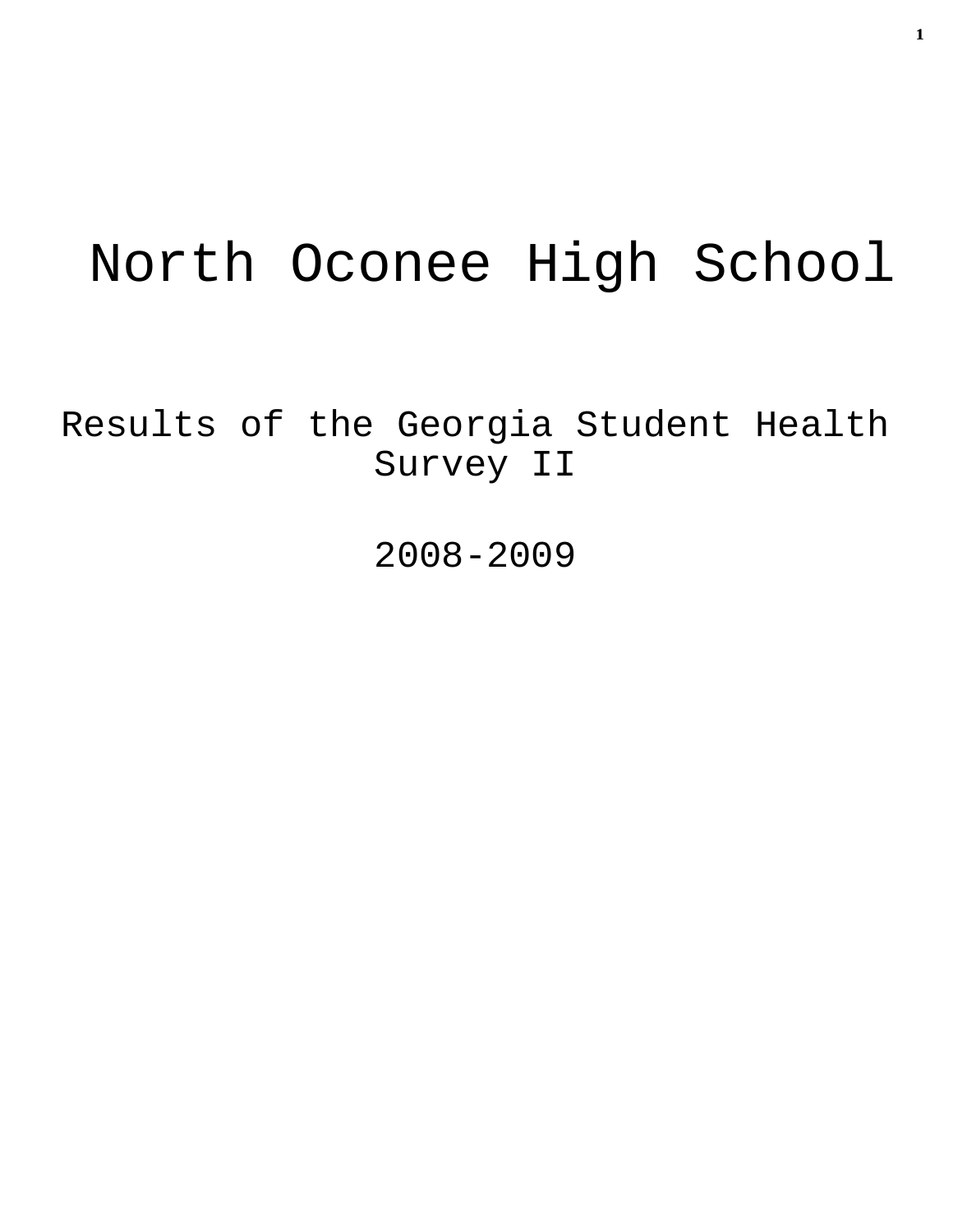# *Demographics* **2**

| Grade                    |     |  |  |
|--------------------------|-----|--|--|
| <b>Grade   Frequency</b> |     |  |  |
| 10                       | 140 |  |  |
| 12                       | 111 |  |  |

| Frequency      | <b>Table of Gender by Grade</b> |              |             |              |  |
|----------------|---------------------------------|--------------|-------------|--------------|--|
| <b>Col Pct</b> |                                 | Grade(Grade) |             |              |  |
|                | Gender(Gender)                  | 10           | 12          | <b>Total</b> |  |
|                | <b>Female</b>                   | 68<br>48.57  | 55<br>49.55 | 123          |  |
|                | <b>Male</b>                     | 72<br>51.43  | 56<br>50.45 | 128          |  |
|                | <b>Total</b>                    | 140          | 111         | 251          |  |

| <b>Frequency</b> |  |
|------------------|--|
| Col Pct          |  |

| <b>Table of Ethnicity by Grade</b> |                    |             |              |  |  |  |
|------------------------------------|--------------------|-------------|--------------|--|--|--|
|                                    | Grade(Grade)       |             |              |  |  |  |
| <b>Ethnicity</b> (Ethnicity)       | 10                 | 12          | <b>Total</b> |  |  |  |
| <b>Black</b>                       | 6<br>4.29          | 8<br>7.21   | 14           |  |  |  |
| <b>Hispanic</b>                    | 3<br>2.14          | 7<br>6.31   | 10           |  |  |  |
| White                              | 122<br>87.14       | 89<br>80.18 | 211          |  |  |  |
| <b>Asian</b>                       | 4<br>2.86          | 2<br>1.80   | 6            |  |  |  |
| <b>Other</b>                       | $\sqrt{5}$<br>3.57 | 5<br>4.50   | 10           |  |  |  |
| <b>Total</b>                       | 140                | 111         | 251          |  |  |  |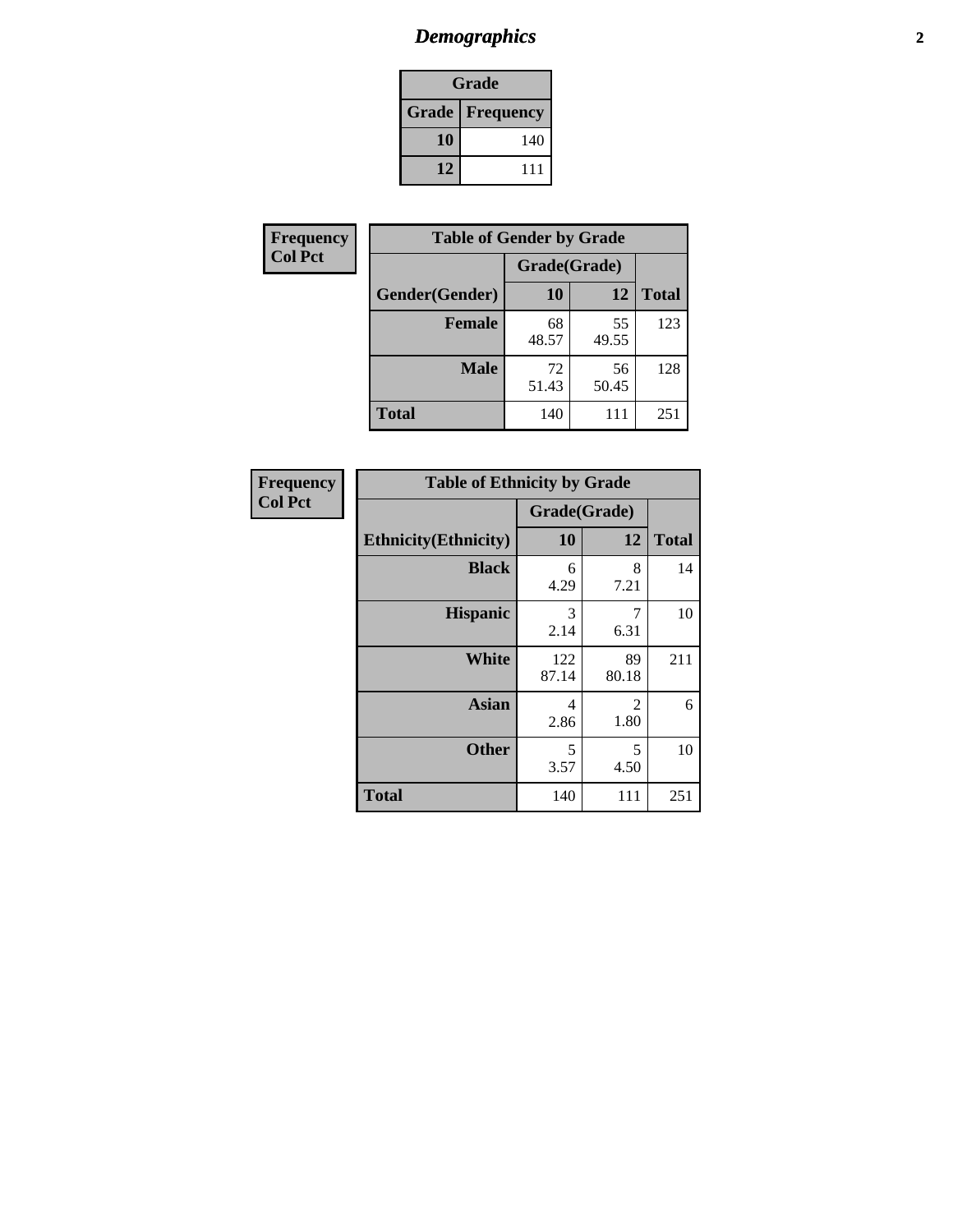#### *Title IV, Part A, Schedule A* **3** *Goal 1: Ensure that all schools are drug-free Baseline Data: Year 2008-2009 Prevalence of Drug Use*

| Frequency<br><b>Col Pct</b> | <b>Table of AlcoholAlt by Grade</b> |              |             |              |  |
|-----------------------------|-------------------------------------|--------------|-------------|--------------|--|
|                             | AlcoholAlt(Alcohol                  | Grade(Grade) |             |              |  |
|                             | use, past 30 days)                  | <b>10</b>    | 12          | <b>Total</b> |  |
|                             | <b>Yes</b>                          | 21<br>15.00  | 43<br>38.74 | 64           |  |
|                             | N <sub>0</sub>                      | 119<br>85.00 | 68<br>61.26 | 187          |  |
|                             | Total                               | 140          | 111         | 251          |  |

| Frequency      | <b>Table of TobaccoAny by Grade</b> |              |             |              |  |  |
|----------------|-------------------------------------|--------------|-------------|--------------|--|--|
| <b>Col Pct</b> | <b>TobaccoAny(Tobacco</b>           | Grade(Grade) |             |              |  |  |
|                | use, past 30 days)                  | 10           | 12          | <b>Total</b> |  |  |
|                | Yes                                 | 14<br>10.00  | 38<br>34.23 | 52           |  |  |
|                | N <sub>0</sub>                      | 126<br>90.00 | 73<br>65.77 | 199          |  |  |
|                | Total                               | 140          | 111         | 251          |  |  |

| Frequency<br><b>Col Pct</b> | <b>Table of MarijuanaAlt by Grade</b> |              |             |              |  |
|-----------------------------|---------------------------------------|--------------|-------------|--------------|--|
|                             | MarijuanaAlt(Marijuana                | Grade(Grade) |             |              |  |
|                             | use, past 30 days)                    | 10           | 12          | <b>Total</b> |  |
|                             | Yes                                   | 10<br>7.14   | 16<br>14.41 | 26           |  |
|                             | N <sub>0</sub>                        | 130<br>92.86 | 95<br>85.59 | 225          |  |
|                             | <b>Total</b>                          | 140          | 111         | 251          |  |

| Frequency      | <b>Table of OtherDrugAny by Grade</b>  |              |             |              |  |  |
|----------------|----------------------------------------|--------------|-------------|--------------|--|--|
| <b>Col Pct</b> | <b>OtherDrugAny(Other</b><br>drug use, | Grade(Grade) |             |              |  |  |
|                | past 30 days)                          | 10           | <b>12</b>   | <b>Total</b> |  |  |
|                | <b>Yes</b>                             | 3.57         | 16<br>14.41 | 21           |  |  |
|                | N <sub>0</sub>                         | 135<br>96.43 | 95<br>85.59 | 230          |  |  |
|                | <b>Total</b>                           | 140          | 111         | 251          |  |  |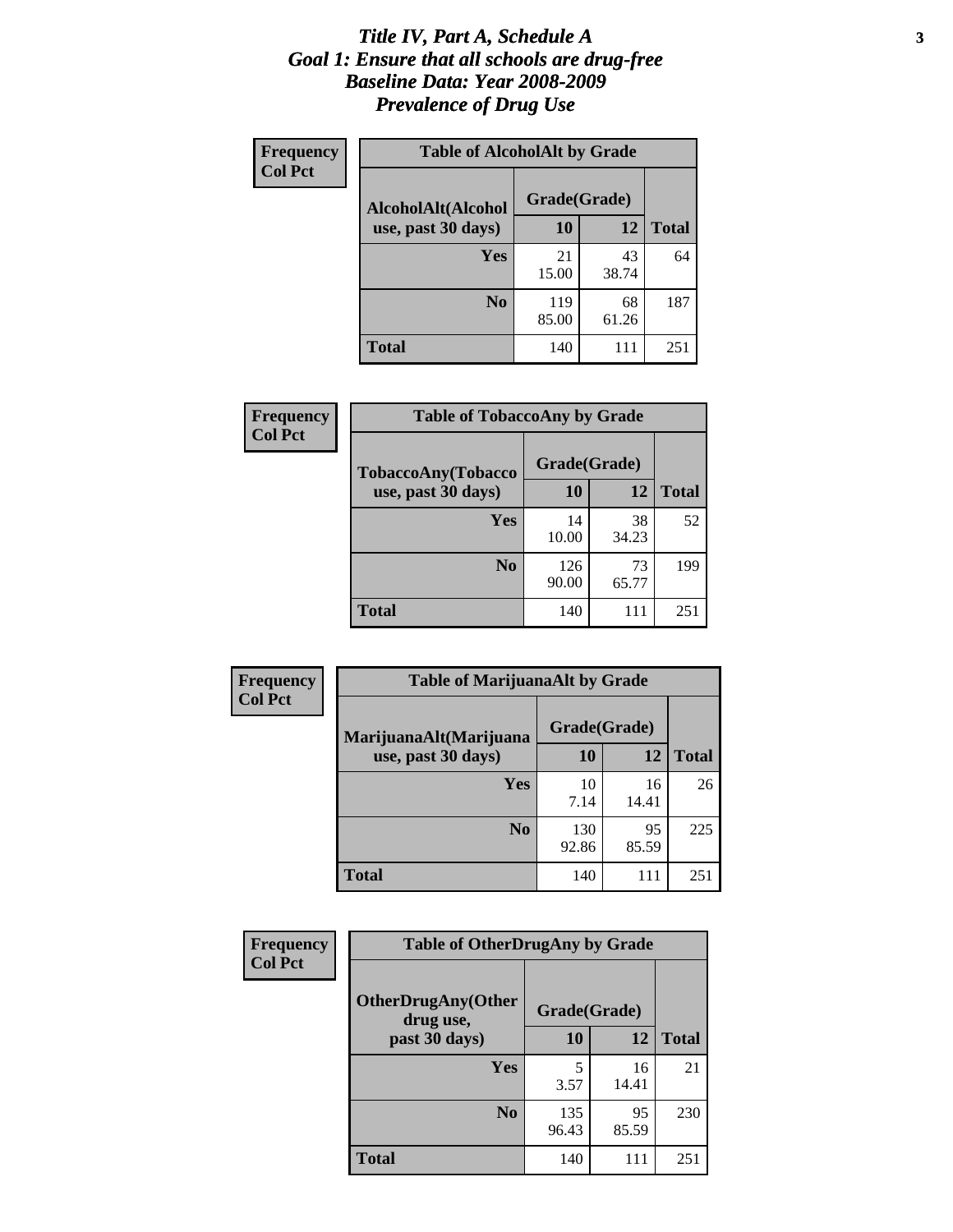#### *Average Age of Onset of Use* **4** *Results for "Average Age of Onset of Use" questions exclude students who said they did not use that substance*

| <b>Variable</b>       | Label                                                              | <b>Mean</b> |
|-----------------------|--------------------------------------------------------------------|-------------|
| Alcoholinit2          | I started using alcohol when I was                                 | 14.36       |
| Cigarettesinit2       | I started smoking tobacco when I was                               | 14.20       |
| Smokelessinit2        | I started chewing tobacco when I was                               | 13.68       |
| Marijuanainit2        | I started using marijuana when I was                               | 13.96       |
| Cocaineinit2          | I started using cocaine when I was                                 | 15.29       |
| Inhalantsinit2        | I started using inhalants when I was                               | 14.00       |
| Steroidsinit2         | I started using steroids when I was                                | 11.50       |
| Ecstasyinit2          | I started using ecstasy when I was                                 | 14.60       |
| Methinit <sub>2</sub> | I started using methamphetamines when I was                        | 15.50       |
| Hallucinogensinit2    | I started using hallucinogens when I was                           | 15.75       |
| Prescriptioninit2     | I started using prescription drugs not prescribed to me when I was | 12.88       |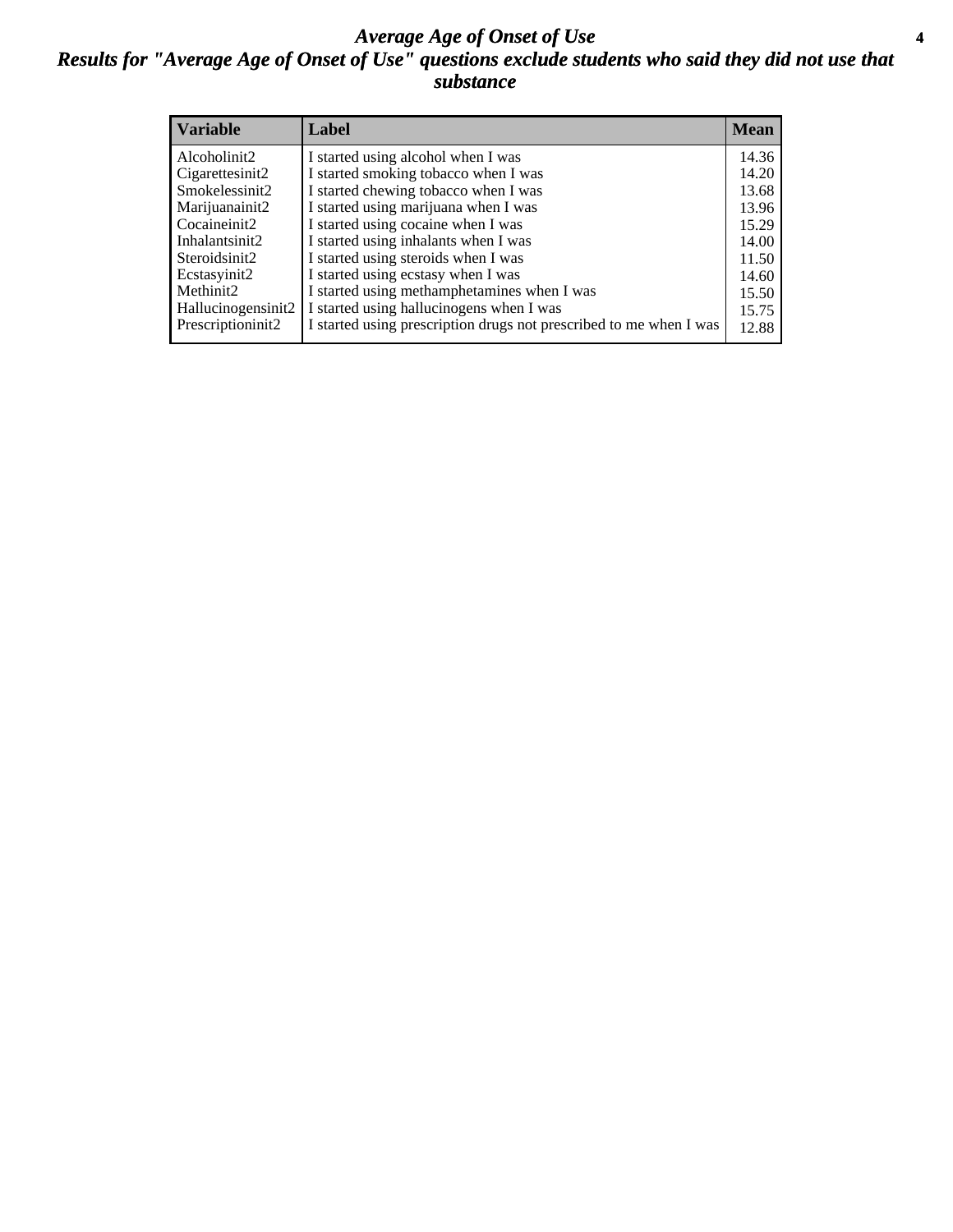# *Perception of Health Risk* **5**

| Frequency      | <b>Table of Alcoholharmdich by Grade</b> |              |             |              |  |
|----------------|------------------------------------------|--------------|-------------|--------------|--|
| <b>Col Pct</b> | Alcoholharmdich(I<br>think alcohol is    | Grade(Grade) |             |              |  |
|                | harmful)                                 | 10           | 12          | <b>Total</b> |  |
|                | Yes                                      | 110<br>78.57 | 73<br>65.77 | 183          |  |
|                | N <sub>0</sub>                           | 30<br>21.43  | 38<br>34.23 | 68           |  |
|                | <b>Total</b>                             | 140          | 111         | 251          |  |

| Frequency      | <b>Table of Tobaccoharmdich by Grade</b> |              |              |              |  |
|----------------|------------------------------------------|--------------|--------------|--------------|--|
| <b>Col Pct</b> | Tobaccoharmdich(I<br>think tobacco is    | Grade(Grade) |              |              |  |
|                | harmful)                                 | 10           | 12           | <b>Total</b> |  |
|                | Yes                                      | 137<br>97.86 | 104<br>93.69 | 241          |  |
|                | N <sub>0</sub>                           | 2.14         | 7<br>6.31    | 10           |  |
|                | <b>Total</b>                             | 140          | 111          | 251          |  |

| <b>Frequency</b> | <b>Table of Marijuanaharmdich by Grade</b>                |              |             |              |  |  |
|------------------|-----------------------------------------------------------|--------------|-------------|--------------|--|--|
| <b>Col Pct</b>   | Marijuanaharmdich(I<br>Grade(Grade)<br>think marijuana is |              |             |              |  |  |
|                  | harmful)                                                  | 10           | 12          | <b>Total</b> |  |  |
|                  | Yes                                                       | 112<br>80.00 | 82<br>73.87 | 194          |  |  |
|                  | N <sub>0</sub>                                            | 28<br>20.00  | 29<br>26.13 | 57           |  |  |
|                  | <b>Total</b>                                              | 140          | 111         | 251          |  |  |

| Frequency      | <b>Table of Otherdrugharmdich by Grade</b>   |              |              |              |  |
|----------------|----------------------------------------------|--------------|--------------|--------------|--|
| <b>Col Pct</b> | Otherdrugharmdich(I<br>think other drugs are | Grade(Grade) |              |              |  |
|                | harmful)                                     | 10           | 12           | <b>Total</b> |  |
|                | <b>Yes</b>                                   | 136<br>97.14 | 108<br>97.30 | 244          |  |
|                | N <sub>0</sub>                               | 2.86         | 2.70         | 7            |  |
|                | <b>Total</b>                                 | 140          | 111          | 251          |  |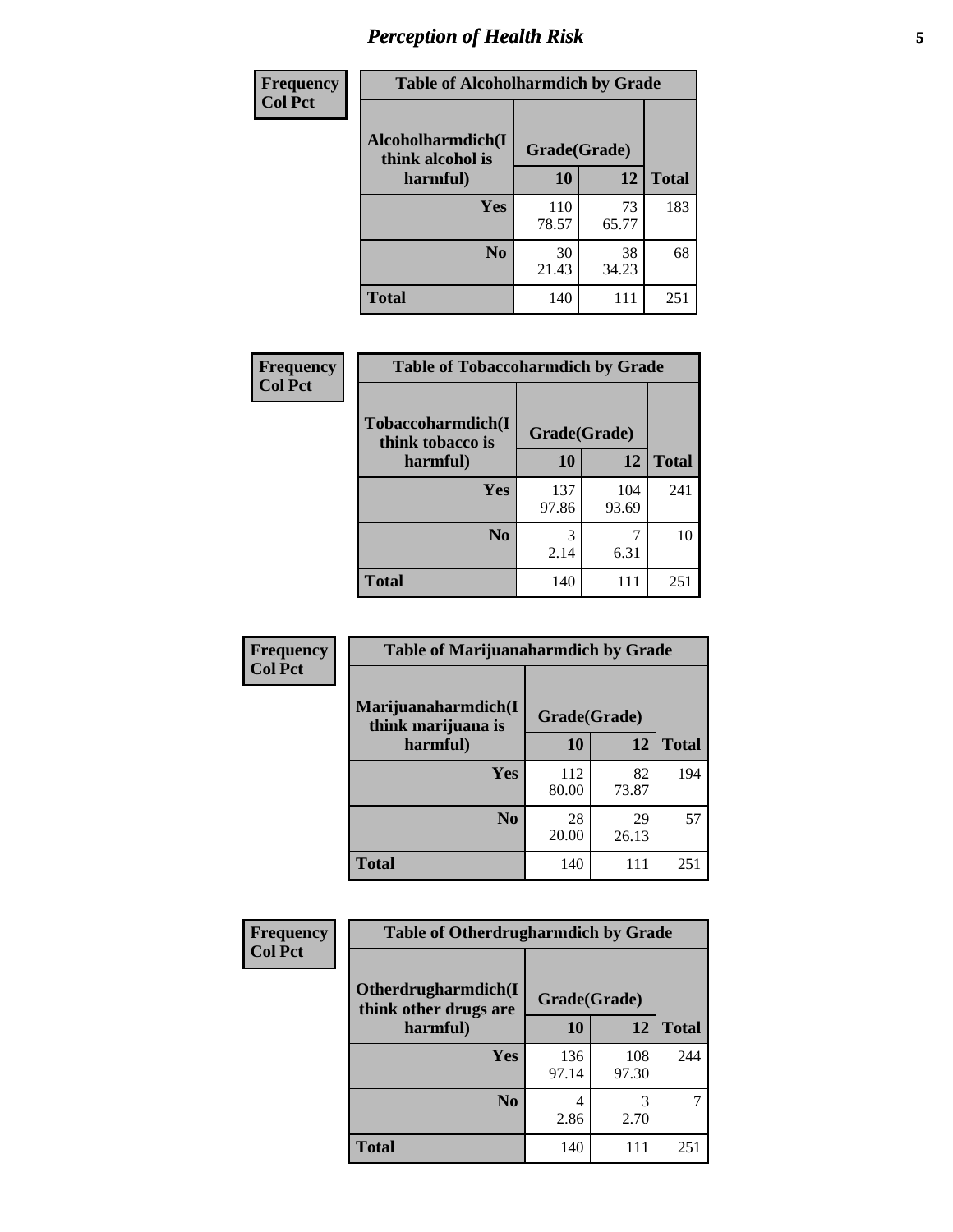# *Social Disapproval* **6**

| Frequency      | <b>Table of Alcoholpeerdich by Grade</b>                    |              |             |              |  |  |  |
|----------------|-------------------------------------------------------------|--------------|-------------|--------------|--|--|--|
| <b>Col Pct</b> | Alcoholpeerdich(My<br>friends would<br>disapprove if I used | Grade(Grade) |             |              |  |  |  |
|                | alcohol)                                                    | 10           | 12          | <b>Total</b> |  |  |  |
|                | <b>Yes</b>                                                  | 63<br>45.00  | 28<br>25.23 | 91           |  |  |  |
|                | N <sub>0</sub>                                              | 77<br>55.00  | 83<br>74.77 | 160          |  |  |  |
|                | <b>Total</b>                                                | 140          | 111         | 251          |  |  |  |

| <b>Frequency</b> |
|------------------|
| <b>Col Pct</b>   |

| <b>Table of Tobaccopeerdich by Grade</b>                    |              |             |              |  |  |
|-------------------------------------------------------------|--------------|-------------|--------------|--|--|
| Tobaccopeerdich(My<br>friends would<br>disapprove if I used | Grade(Grade) |             |              |  |  |
| tobacco)                                                    | 10           | 12          | <b>Total</b> |  |  |
| Yes                                                         | 104<br>74.29 | 48<br>43.24 | 152          |  |  |
| N <sub>0</sub>                                              | 36<br>25.71  | 63<br>56.76 | 99           |  |  |
| <b>Total</b>                                                | 140          | 111         | 251          |  |  |

| <b>Frequency</b> | <b>Table of Marijuanapeerdich by Grade</b>                    |              |             |              |  |  |
|------------------|---------------------------------------------------------------|--------------|-------------|--------------|--|--|
| <b>Col Pct</b>   | Marijuanapeerdich(My<br>friends would<br>disapprove if I used | Grade(Grade) |             |              |  |  |
|                  | marijuana)                                                    | 10           | 12          | <b>Total</b> |  |  |
|                  | <b>Yes</b>                                                    | 97<br>69.29  | 62<br>55.86 | 159          |  |  |
|                  | N <sub>0</sub>                                                | 43<br>30.71  | 49<br>44.14 | 92           |  |  |
|                  | <b>Total</b>                                                  | 140          | 111         | 251          |  |  |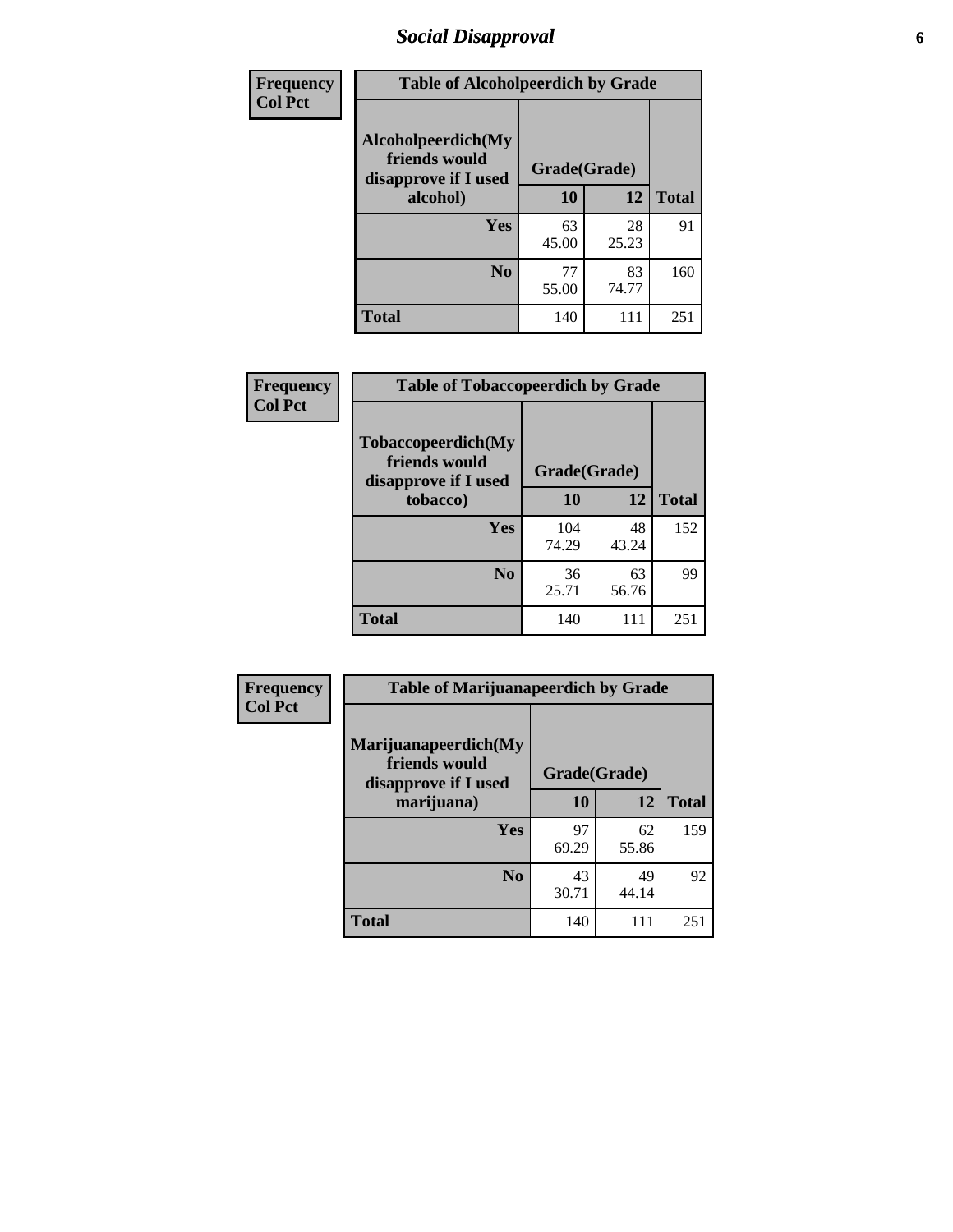# *Social Disapproval* **7**

| Frequency      | <b>Table of Otherdrugpeerdich by Grade</b>                    |              |             |              |  |  |
|----------------|---------------------------------------------------------------|--------------|-------------|--------------|--|--|
| <b>Col Pct</b> | Otherdrugpeerdich(My<br>friends would<br>disapprove if I used | Grade(Grade) |             |              |  |  |
|                | other drugs)                                                  | 10           | 12          | <b>Total</b> |  |  |
|                | Yes                                                           | 117<br>83.57 | 85<br>76.58 | 202          |  |  |
|                | N <sub>0</sub>                                                | 23<br>16.43  | 26<br>23.42 | 49           |  |  |
|                | <b>Total</b>                                                  | 140          | 111         | 251          |  |  |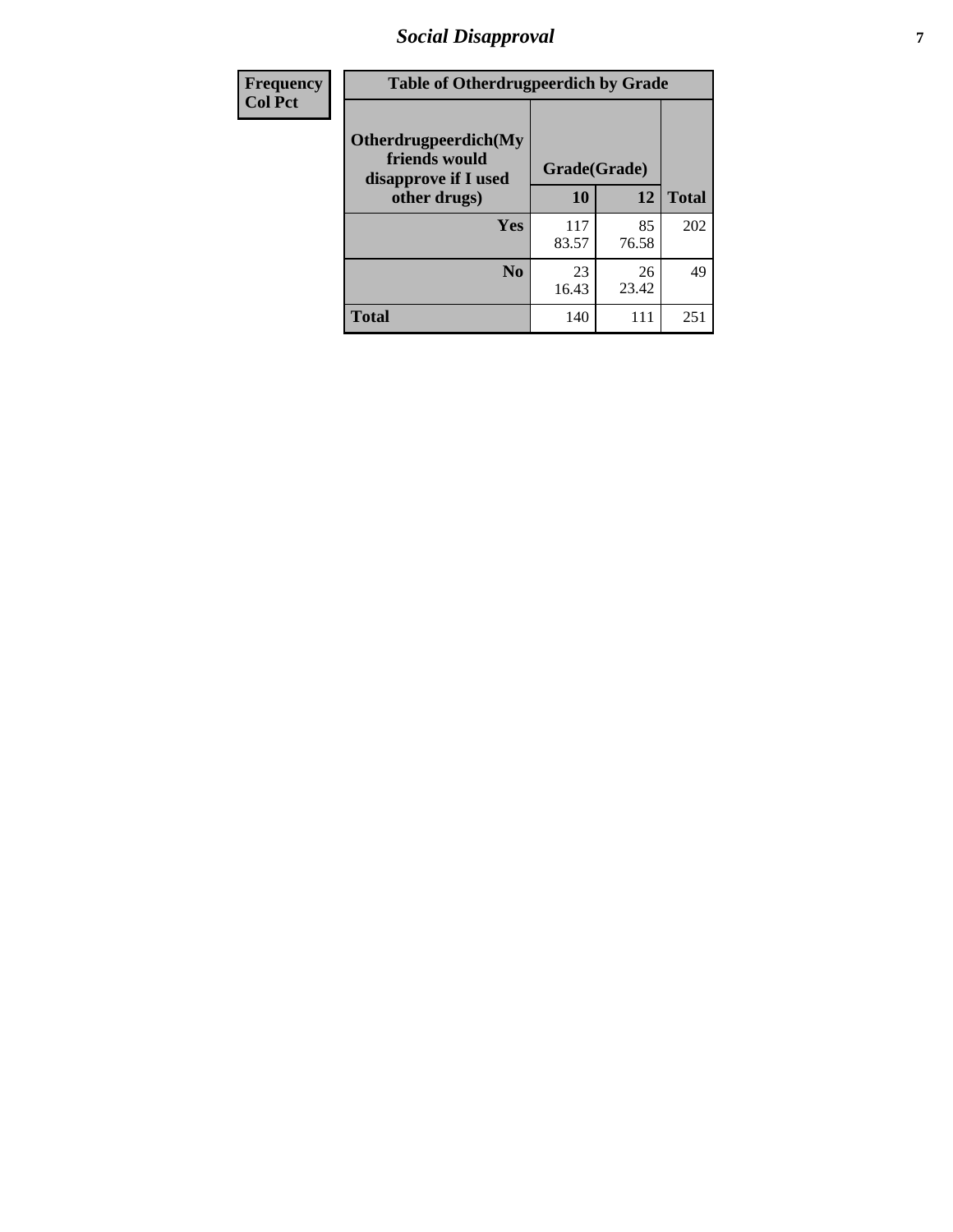#### Title IV, Part A, Schedule A **8** *Goal 2: To help ensure that all schools are safe and disciplined Baseline Data: Year 2008-2009 Student Involvement in Gang Activity*

| Frequency      | <b>Table of Gangself by Grade</b>                                                                 |                    |              |              |  |
|----------------|---------------------------------------------------------------------------------------------------|--------------------|--------------|--------------|--|
| <b>Col Pct</b> | Gangself(I<br>have<br>participated<br>in illegal<br>gang<br>activities in<br>the past 30<br>days) | Grade(Grade)<br>10 | 12           | <b>Total</b> |  |
|                | Yes                                                                                               | $\theta$<br>0.00   | 6<br>5.41    | 6            |  |
|                | N <sub>0</sub>                                                                                    | 140<br>100.00      | 105<br>94.59 | 245          |  |
|                | <b>Total</b>                                                                                      | 140                | 111          | 251          |  |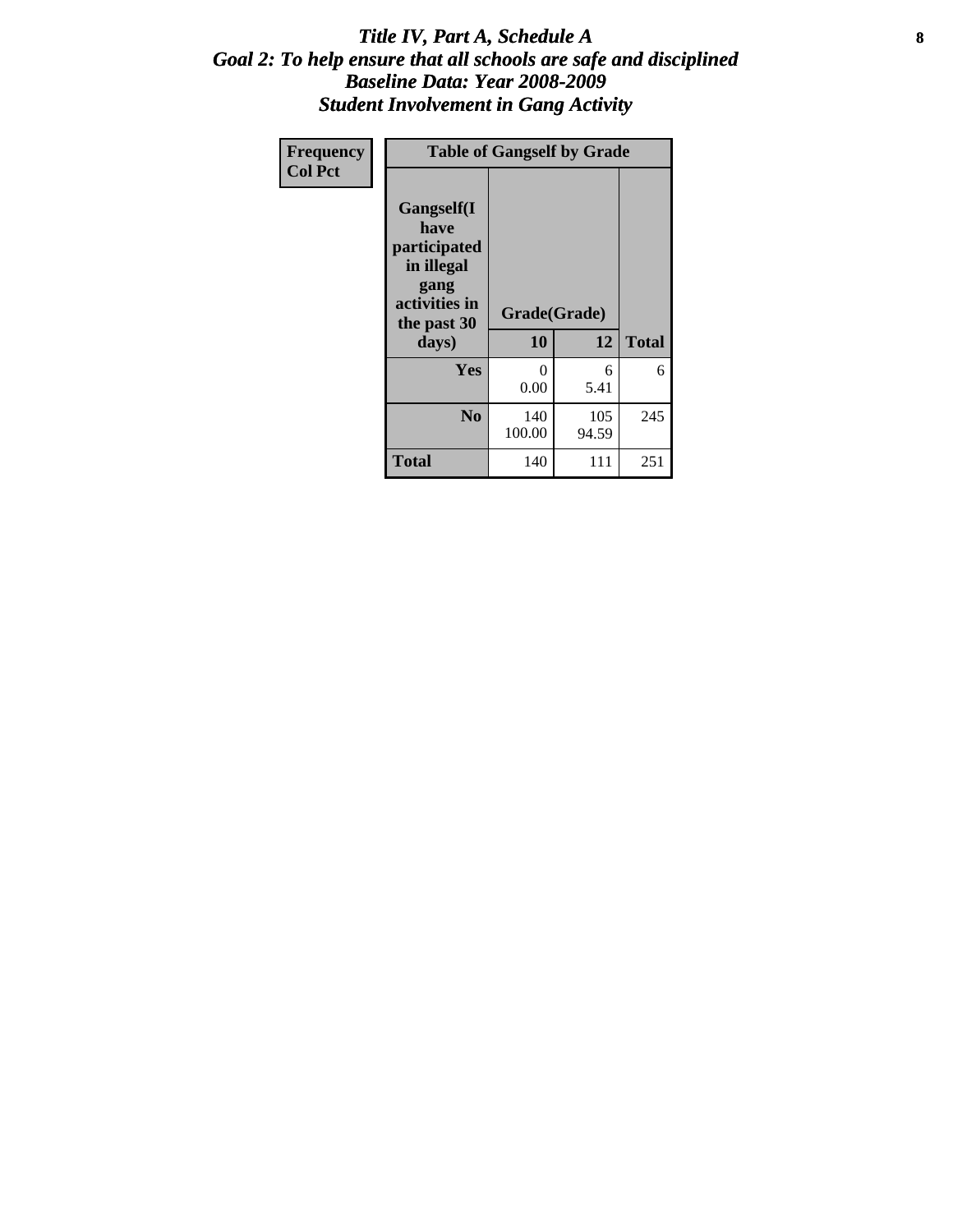# *Student Perception of School Safety* **9**

| <b>Frequency</b><br>Row Pct |
|-----------------------------|
|                             |

| <b>Table of Grade by Safeschool</b> |                          |                                                        |                             |                                    |              |  |
|-------------------------------------|--------------------------|--------------------------------------------------------|-----------------------------|------------------------------------|--------------|--|
|                                     |                          | Safeschool (School is a place at which I feel<br>safe) |                             |                                    |              |  |
| Grade(Grade)                        | <b>Strongly</b><br>Agree | Somewhat<br>Agree                                      | <b>Somewhat</b><br>Disagree | <b>Strongly</b><br><b>Disagree</b> | <b>Total</b> |  |
| <b>10</b>                           | 40<br>28.57              | 83<br>59.29                                            | 11<br>7.86                  | 6<br>4.29                          | 140          |  |
| 12                                  | 37<br>33.33              | 60<br>54.05                                            | 11<br>9.91                  | 3<br>2.70                          | 111          |  |
| <b>Total</b>                        | 77                       | 143                                                    | 22                          | 9                                  | 251          |  |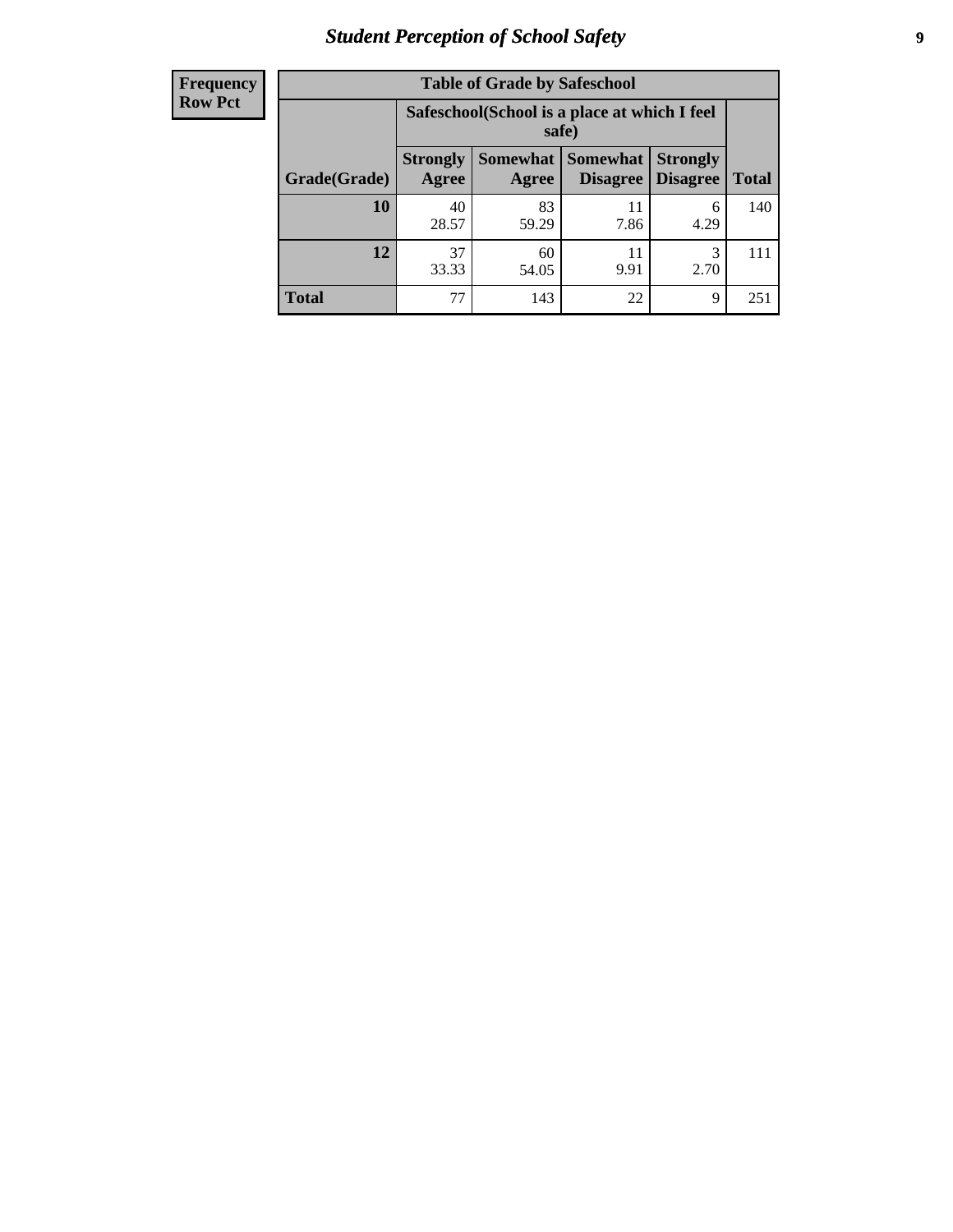#### *Students Who Have Been Bullied* **10**

| <b>Frequency</b> | <b>Table of Grade by Bullied</b> |                                                                               |           |                 |                |                       |           |              |
|------------------|----------------------------------|-------------------------------------------------------------------------------|-----------|-----------------|----------------|-----------------------|-----------|--------------|
| <b>Row Pct</b>   |                                  | <b>Bullied</b> (I have been bullied by other<br>students in the past 30 days) |           |                 |                |                       |           |              |
|                  |                                  | $\mathbf{0}$                                                                  | 1 or<br>2 | 3 <sub>to</sub> | 6 to<br>9      | <b>20</b><br>to<br>29 | All<br>30 |              |
|                  | Grade(Grade)                     | <b>Days</b>                                                                   | days      | days            | days           | days                  | days      | <b>Total</b> |
|                  | 10                               | 129<br>92.14                                                                  | 6<br>4.29 | 0<br>0.00       | 2<br>1.43      | 0.71                  | 2<br>1.43 | 140          |
|                  | 12                               | 101<br>90.99                                                                  | 4<br>3.60 | 0.90            | 0<br>0.00      | 4<br>3.60             | 0.90      | 111          |
|                  | <b>Total</b>                     | 230                                                                           | 10        |                 | $\mathfrak{D}$ | 5                     | 3         | 251          |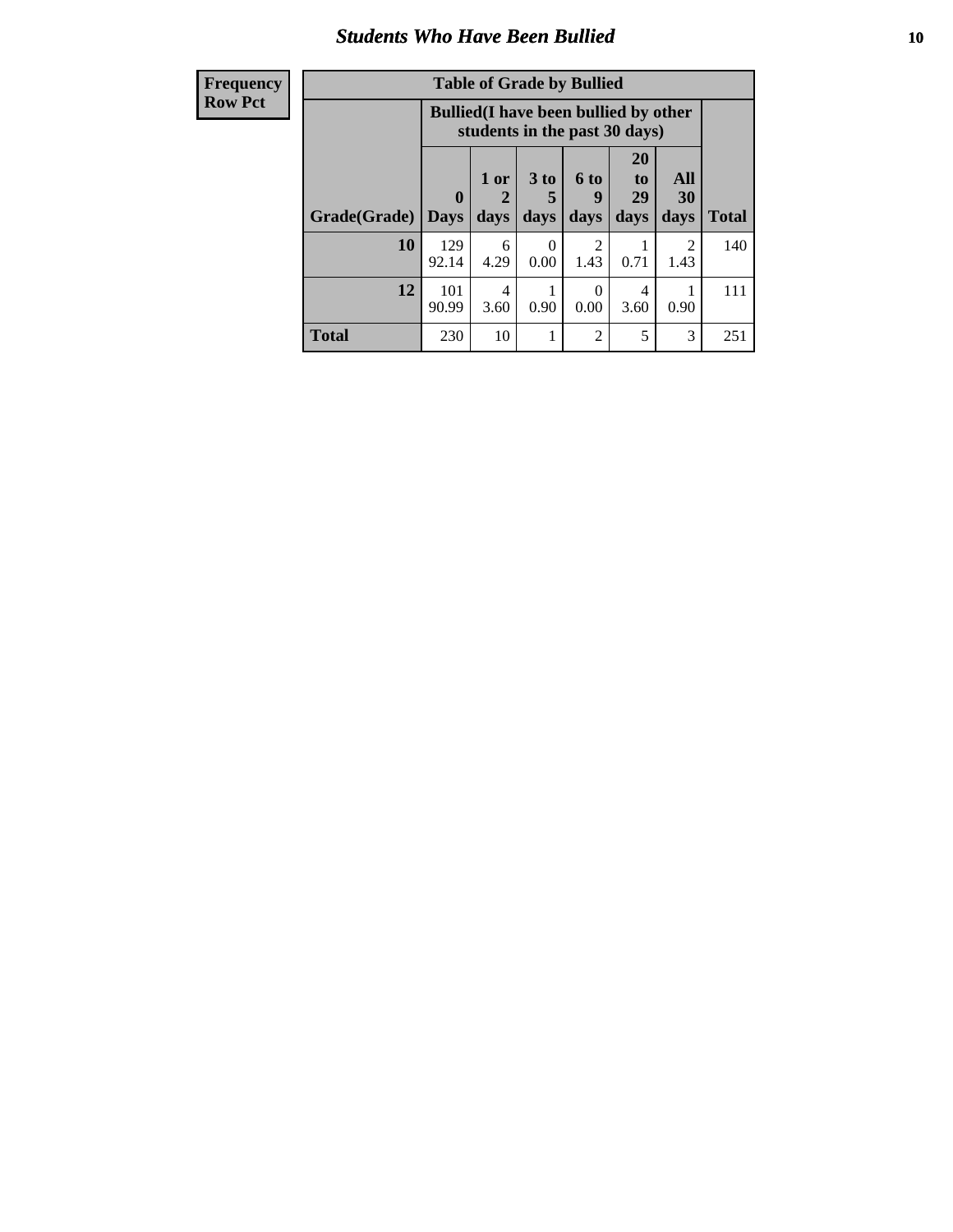### *School Climate* **11**

| Frequency      | <b>Table of SchoolClimate1 by Grade</b> |                    |             |              |  |  |
|----------------|-----------------------------------------|--------------------|-------------|--------------|--|--|
| <b>Col Pct</b> | SchoolClimate1(I<br>like school)        | Grade(Grade)<br>10 | 12          | <b>Total</b> |  |  |
|                | <b>Strongly Agree</b>                   | 20<br>14.29        | 10<br>9.01  | 30           |  |  |
|                | <b>Somewhat Agree</b>                   | 82<br>58.57        | 59<br>53.15 | 141          |  |  |
|                | <b>Somewhat Disagree</b>                | 26<br>18.57        | 30<br>27.03 | 56           |  |  |
|                | <b>Strongly Disagree</b>                | 12<br>8.57         | 12<br>10.81 | 24           |  |  |
|                | <b>Total</b>                            | 140                | 111         | 251          |  |  |

| <b>Frequency</b> |
|------------------|
| <b>Col Pct</b>   |

| <b>Table of SchoolClimate2 by Grade</b>           |                       |                       |              |  |
|---------------------------------------------------|-----------------------|-----------------------|--------------|--|
| SchoolClimate2(I<br>feel successful at<br>school) | Grade(Grade)<br>10    | 12                    | <b>Total</b> |  |
| <b>Strongly Agree</b>                             | 39<br>27.86           | 28<br>25.23           | 67           |  |
| <b>Somewhat Agree</b>                             | 85<br>60.71           | 68<br>61.26           | 153          |  |
| <b>Somewhat Disagree</b>                          | 14<br>10.00           | 12<br>10.81           | 26           |  |
| <b>Strongly Disagree</b>                          | $\mathcal{L}$<br>1.43 | $\mathcal{R}$<br>2.70 | 5            |  |
| Total                                             | 140                   | 111                   | 251          |  |

| Frequency      | <b>Table of SchoolClimate3 by Grade</b>                               |                    |             |               |  |
|----------------|-----------------------------------------------------------------------|--------------------|-------------|---------------|--|
| <b>Col Pct</b> | SchoolClimate3(My<br>school has high<br>standards for<br>achievement) | Grade(Grade)<br>10 | 12          | <b>Total</b>  |  |
|                | <b>Strongly Agree</b>                                                 | 74                 | 61          | 135           |  |
|                |                                                                       | 52.86              | 54.95       |               |  |
|                | <b>Somewhat Agree</b>                                                 | 58<br>41.43        | 44<br>39.64 | 102           |  |
|                | <b>Somewhat Disagree</b>                                              | 5.00               | 5<br>4.50   | 12            |  |
|                | <b>Strongly Disagree</b>                                              | 0.71               | 0.90        | $\mathcal{L}$ |  |
|                | <b>Total</b>                                                          | 140                | 111         | 251           |  |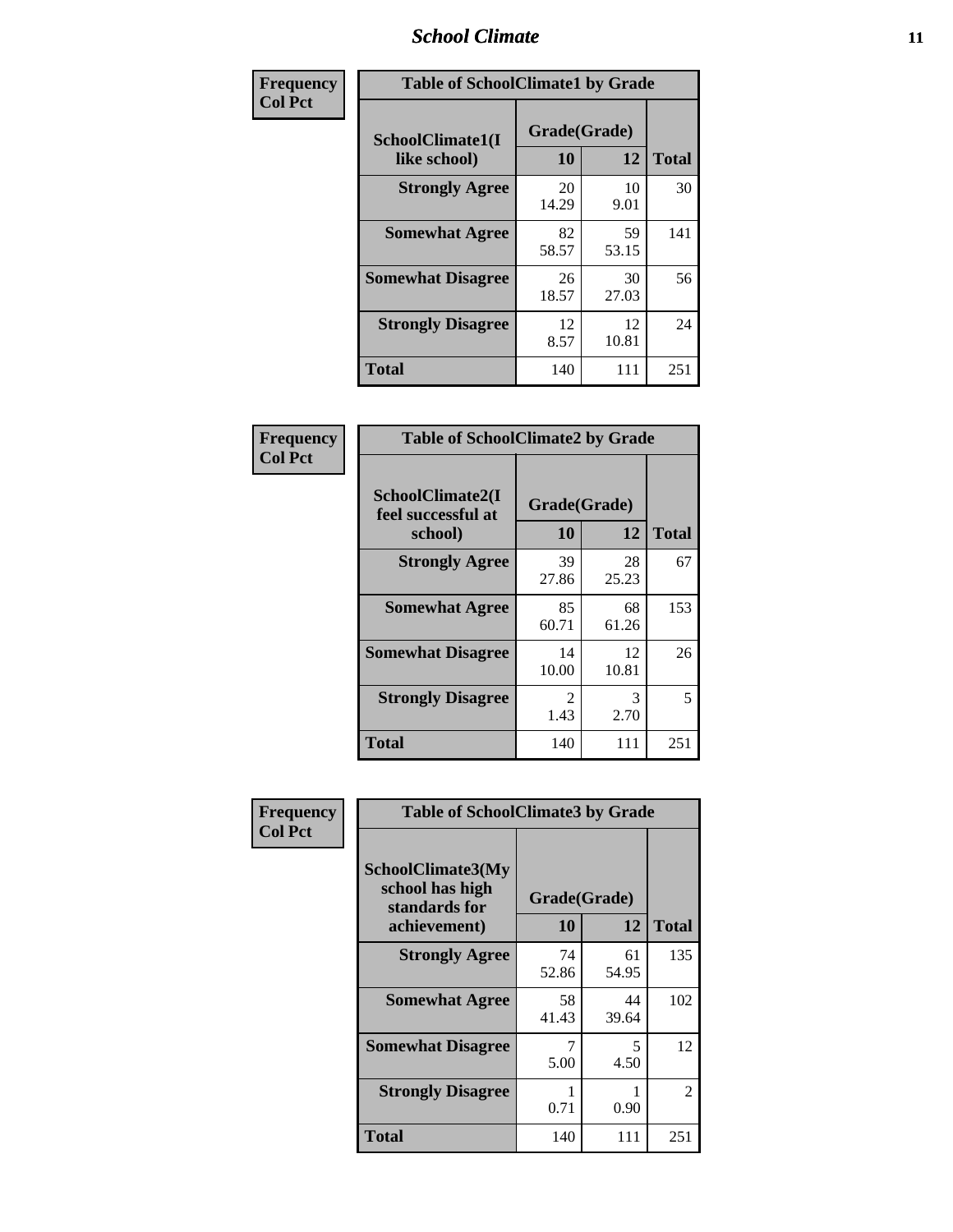### *School Climate* **12**

| Frequency      | <b>Table of SchoolClimate4 by Grade</b>                              |                    |                       |              |
|----------------|----------------------------------------------------------------------|--------------------|-----------------------|--------------|
| <b>Col Pct</b> | <b>SchoolClimate4(My</b><br>school sets clear<br>rules for behavior) | Grade(Grade)<br>10 | 12                    | <b>Total</b> |
|                | <b>Strongly Agree</b>                                                | 77<br>55.00        | 55<br>49.55           | 132          |
|                | <b>Somewhat Agree</b>                                                | 54<br>38.57        | 45<br>40.54           | 99           |
|                | <b>Somewhat Disagree</b>                                             | 8<br>5.71          | 9<br>8.11             | 17           |
|                | <b>Strongly Disagree</b>                                             | 0.71               | $\mathcal{L}$<br>1.80 | 3            |
|                | Total                                                                | 140                | 111                   | 251          |

| <b>Table of SchoolClimate5 by Grade</b>                              |                    |             |              |  |
|----------------------------------------------------------------------|--------------------|-------------|--------------|--|
| SchoolClimate5(I<br>know what to do in<br>an emergency at<br>school) | Grade(Grade)<br>10 | 12          | <b>Total</b> |  |
| <b>Strongly Agree</b>                                                | 70<br>50.00        | 47<br>42.34 | 117          |  |
| <b>Somewhat Agree</b>                                                | 50<br>35.71        | 53<br>47.75 | 103          |  |
| <b>Somewhat Disagree</b>                                             | 16<br>11.43        | 8<br>7.21   | 24           |  |
| <b>Strongly Disagree</b>                                             | 4<br>2.86          | 3<br>2.70   | 7            |  |
| Total                                                                | 140                | 111         | 251          |  |

| Frequency      | <b>Table of SchoolClimate6 by Grade</b>                  |                    |             |              |
|----------------|----------------------------------------------------------|--------------------|-------------|--------------|
| <b>Col Pct</b> | <b>SchoolClimate6(Teachers</b><br>treat me with respect) | Grade(Grade)<br>10 | 12          | <b>Total</b> |
|                | <b>Strongly Agree</b>                                    | 52<br>37.14        | 35<br>31.53 | 87           |
|                | <b>Somewhat Agree</b>                                    | 66<br>47.14        | 58<br>52.25 | 124          |
|                | <b>Somewhat Disagree</b>                                 | 15<br>10.71        | 15<br>13.51 | 30           |
|                | <b>Strongly Disagree</b>                                 | 5.00               | 3<br>2.70   | 10           |
|                | <b>Total</b>                                             | 140                | 111         | 251          |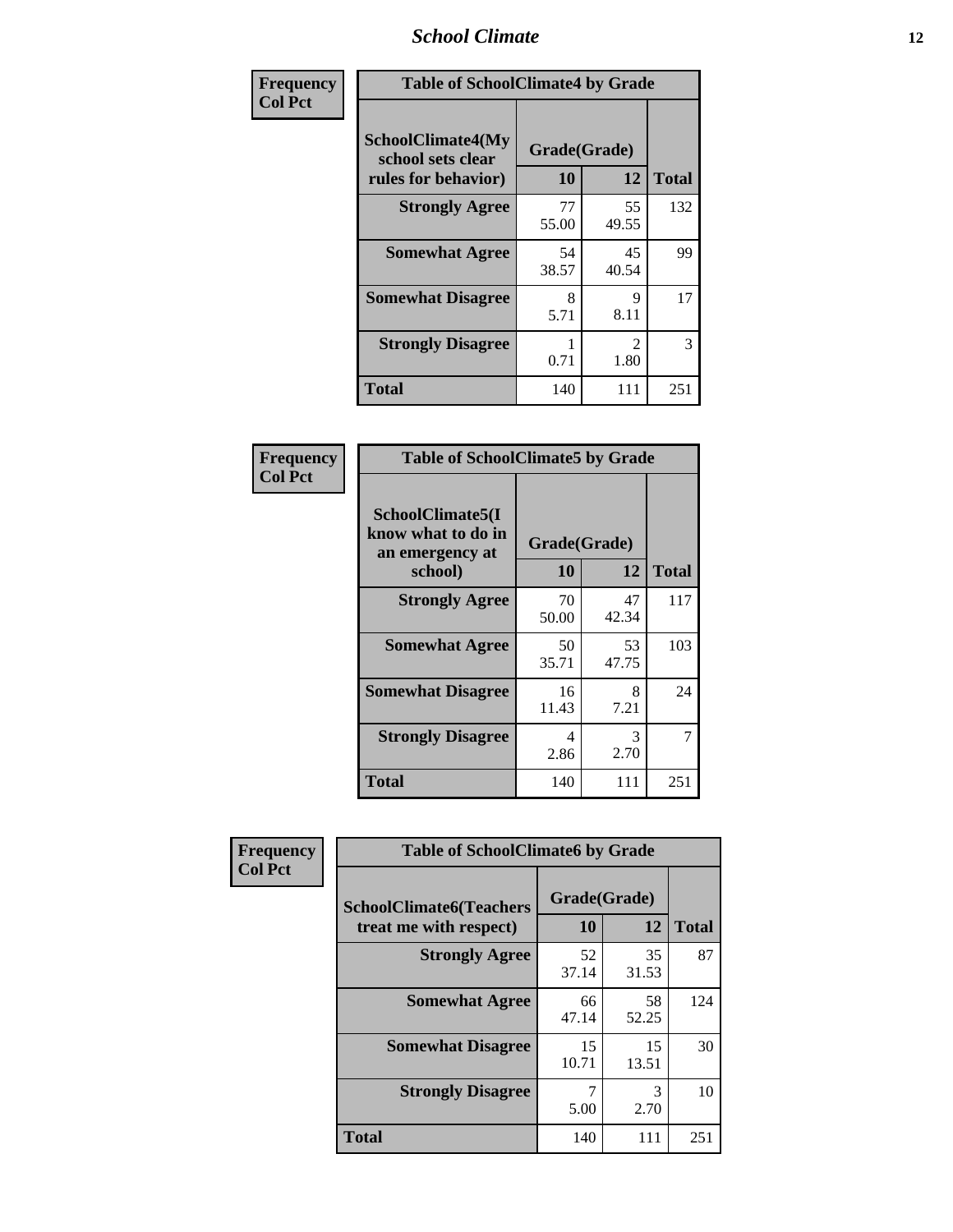### *School Climate* **13**

| Frequency      | <b>Table of SchoolClimate7 by Grade</b>                                       |                           |             |              |
|----------------|-------------------------------------------------------------------------------|---------------------------|-------------|--------------|
| <b>Col Pct</b> | <b>SchoolClimate7(Behaviors</b><br>in my class allow the<br>teacher to teach) | Grade(Grade)<br><b>10</b> | 12          | <b>Total</b> |
|                | <b>Strongly Agree</b>                                                         | 31<br>22.14               | 17<br>15.32 | 48           |
|                | <b>Somewhat Agree</b>                                                         | 73<br>52.14               | 67<br>60.36 | 140          |
|                | <b>Somewhat Disagree</b>                                                      | 32<br>22.86               | 21<br>18.92 | 53           |
|                | <b>Strongly Disagree</b>                                                      | 4<br>2.86                 | 6<br>5.41   | 10           |
|                | <b>Total</b>                                                                  | 140                       | 111         | 251          |

| Frequency      | <b>Table of SchoolClimate8 by Grade</b>                                              |                    |             |              |
|----------------|--------------------------------------------------------------------------------------|--------------------|-------------|--------------|
| <b>Col Pct</b> | <b>SchoolClimate8(Students</b><br>are frequently<br>recognized for good<br>behavior) | Grade(Grade)<br>10 | 12          | <b>Total</b> |
|                | <b>Strongly Agree</b>                                                                | 17<br>12.14        | 14<br>12.61 | 31           |
|                | <b>Somewhat Agree</b>                                                                | 58<br>41.43        | 53<br>47.75 | 111          |
|                | <b>Somewhat Disagree</b>                                                             | 49<br>35.00        | 28<br>25.23 | 77           |
|                | <b>Strongly Disagree</b>                                                             | 16<br>11.43        | 16<br>14.41 | 32           |
|                | <b>Total</b>                                                                         | 140                | 111         | 251          |

| Frequency      | <b>Table of SchoolClimate9 by Grade</b>                                           |                    |                        |              |
|----------------|-----------------------------------------------------------------------------------|--------------------|------------------------|--------------|
| <b>Col Pct</b> | SchoolClimate9(School<br>counselor would be<br>helpful if I needed<br>assistance) | Grade(Grade)<br>10 | 12                     | <b>Total</b> |
|                | <b>Strongly Agree</b>                                                             | 76<br>54.29        | 65<br>58.56            | 141          |
|                | <b>Somewhat Agree</b>                                                             | 37<br>26.43        | 34<br>30.63            | 71           |
|                | <b>Somewhat Disagree</b>                                                          | 17<br>12.14        | 10<br>9.01             | 27           |
|                | <b>Strongly Disagree</b>                                                          | 10<br>7.14         | $\mathfrak{D}$<br>1.80 | 12           |
|                | <b>Total</b>                                                                      | 140                | 111                    | 251          |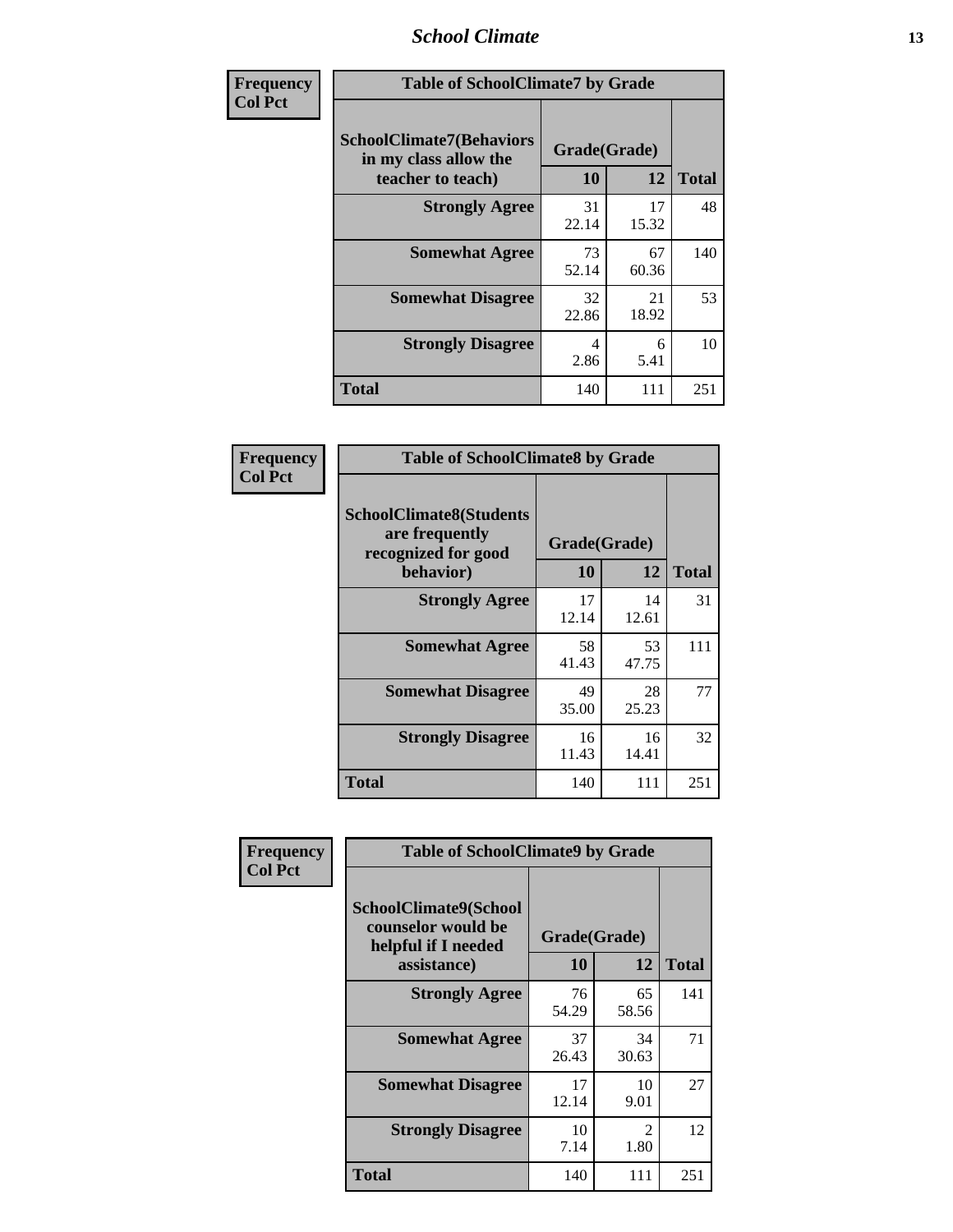### *Reasons for Dropping Out* **14**

| <b>Frequency</b> | <b>Table of Dropoutreason by Grade</b>                                   |                    |             |              |
|------------------|--------------------------------------------------------------------------|--------------------|-------------|--------------|
| <b>Col Pct</b>   | Dropoutreason(If<br>I dropped out the<br>reason would<br>most likely be) | Grade(Grade)<br>10 | 12          | <b>Total</b> |
|                  | <b>Won't Drop out</b>                                                    | 92<br>65.71        | 67<br>60.36 | 159          |
|                  | <b>Bored</b>                                                             | 24<br>17.14        | 10<br>9.01  | 34           |
|                  | <b>Family Reasons</b>                                                    | 8<br>5.71          | 8<br>7.21   | 16           |
|                  | <b>Being Bullied</b>                                                     | 2<br>1.43          | 3<br>2.70   | 5            |
|                  | <b>Other</b>                                                             | 14<br>10.00        | 23<br>20.72 | 37           |
|                  | <b>Total</b>                                                             | 140                | 111         | 251          |

| Frequency<br><b>Col Pct</b> | <b>Table of Dropout by Grade</b>                                       |                    |             |              |  |
|-----------------------------|------------------------------------------------------------------------|--------------------|-------------|--------------|--|
|                             | Dropout(I<br>have<br>thought<br>about<br>dropping<br>out of<br>school) | Grade(Grade)<br>10 | 12          | <b>Total</b> |  |
|                             |                                                                        |                    |             |              |  |
|                             | Yes                                                                    | 25                 | 29          | 54           |  |
|                             |                                                                        | 17.86              | 26.13       |              |  |
|                             | N <sub>0</sub>                                                         | 115<br>82.14       | 82<br>73.87 | 197          |  |
|                             | <b>Total</b>                                                           | 140                | 111         | 251          |  |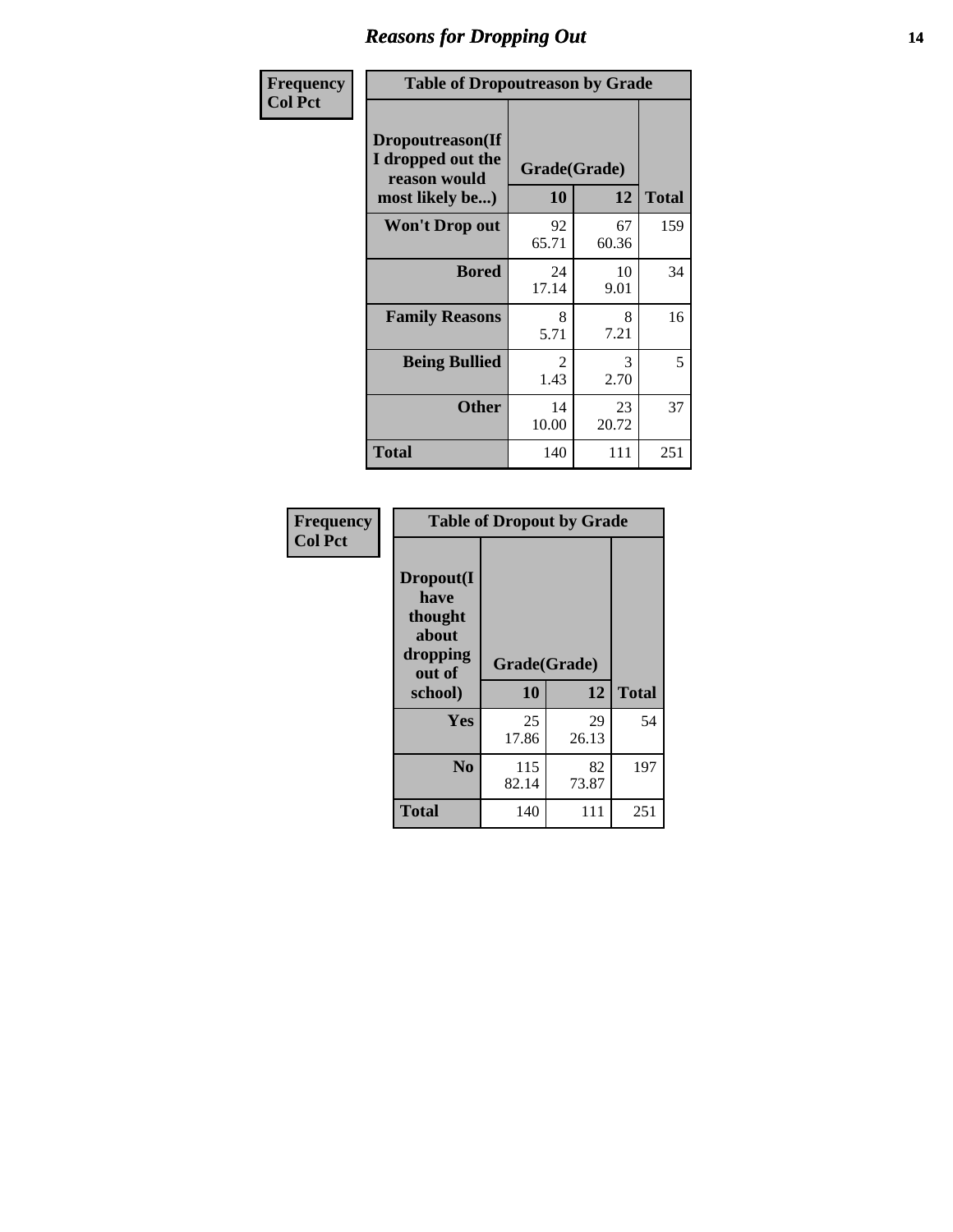*School Safety* **15**

| Frequency      | <b>Table of Gangself by Grade</b>                                                                         |                    |              |              |
|----------------|-----------------------------------------------------------------------------------------------------------|--------------------|--------------|--------------|
| <b>Col Pct</b> | <b>Gangself</b> (I<br>have<br>participated<br>in illegal<br>gang<br>activities in<br>the past 30<br>days) | Grade(Grade)<br>10 | 12           | <b>Total</b> |
|                | Yes                                                                                                       | 0<br>0.00          | 6<br>5.41    | 6            |
|                | N <sub>0</sub>                                                                                            | 140<br>100.00      | 105<br>94.59 | 245          |
|                | <b>Total</b>                                                                                              | 140                | 111          | 251          |

| Frequency<br><b>Col Pct</b> | <b>Table of Gangpeers by Grade</b>                                                                                             |                    |             |              |
|-----------------------------|--------------------------------------------------------------------------------------------------------------------------------|--------------------|-------------|--------------|
|                             | <b>Gangpeers</b> (I<br>have friends<br>who have<br>participated<br>in illegal<br>gang<br>activities in<br>the past 30<br>days) | Grade(Grade)<br>10 | 12          | <b>Total</b> |
|                             | <b>Yes</b>                                                                                                                     | 10<br>7.14         | 15<br>13.51 | 25           |
|                             | N <sub>0</sub>                                                                                                                 | 130<br>92.86       | 96<br>86.49 | 226          |
|                             | <b>Total</b>                                                                                                                   | 140                | 111         | 251          |

| Frequency      |                                                                    | <b>Table of Pickedon by Grade</b> |             |              |  |  |  |  |  |  |  |
|----------------|--------------------------------------------------------------------|-----------------------------------|-------------|--------------|--|--|--|--|--|--|--|
| <b>Col Pct</b> | <b>Pickedon(I have</b><br>been picked on or<br>teased at school in | Grade(Grade)                      |             |              |  |  |  |  |  |  |  |
|                | the past 30 days)                                                  | <b>10</b>                         | 12          | <b>Total</b> |  |  |  |  |  |  |  |
|                | <b>Strongly Agree</b>                                              | 11<br>7.86                        | 6.31        | 18           |  |  |  |  |  |  |  |
|                | <b>Somewhat Agree</b>                                              | 24<br>17.14                       | 23<br>20.72 | 47           |  |  |  |  |  |  |  |
|                | <b>Somewhat Disagree</b>                                           | 34<br>24.29                       | 20<br>18.02 | 54           |  |  |  |  |  |  |  |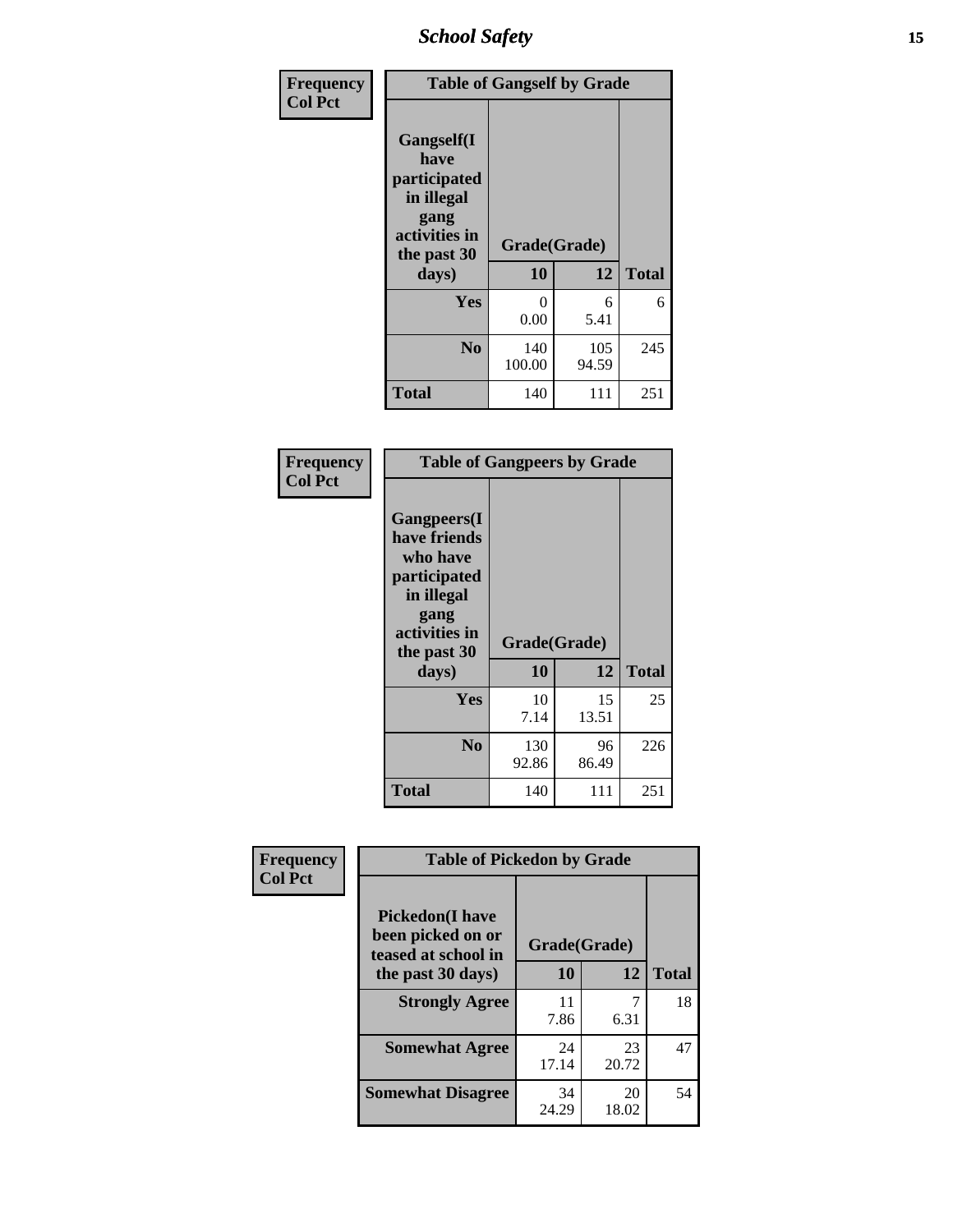# *School Safety* **16**

| <b>Frequency</b> |                                                                                          | <b>Table of Pickedon by Grade</b> |             |                 |  |  |  |  |  |  |
|------------------|------------------------------------------------------------------------------------------|-----------------------------------|-------------|-----------------|--|--|--|--|--|--|
| <b>Col Pct</b>   | <b>Pickedon</b> (I have<br>been picked on or<br>teased at school in<br>the past 30 days) | Grade(Grade)<br>10                | 12          | <b>Total</b>    |  |  |  |  |  |  |
|                  | <b>Strongly Disagree</b>                                                                 | 71<br>50.71                       | 61<br>54.95 | 132             |  |  |  |  |  |  |
|                  | Total                                                                                    | 140                               | 111         | 25 <sup>2</sup> |  |  |  |  |  |  |

| Frequency      |                                                          | <b>Table of Safeschool by Grade</b> |              |     |  |  |  |  |  |  |  |
|----------------|----------------------------------------------------------|-------------------------------------|--------------|-----|--|--|--|--|--|--|--|
| <b>Col Pct</b> | Safeschool(School<br>is a place at which I<br>feel safe) | Grade(Grade)<br>10                  | <b>Total</b> |     |  |  |  |  |  |  |  |
|                | <b>Strongly Agree</b>                                    | 40<br>28.57                         | 37<br>33.33  | 77  |  |  |  |  |  |  |  |
|                | <b>Somewhat Agree</b>                                    | 83<br>59.29                         | 60<br>54.05  | 143 |  |  |  |  |  |  |  |
|                | <b>Somewhat Disagree</b>                                 | 11<br>7.86                          | 11<br>9.91   | 22  |  |  |  |  |  |  |  |
|                | <b>Strongly Disagree</b>                                 | 6<br>4.29                           | 3<br>2.70    | 9   |  |  |  |  |  |  |  |
|                | <b>Total</b>                                             | 140                                 | 111          | 251 |  |  |  |  |  |  |  |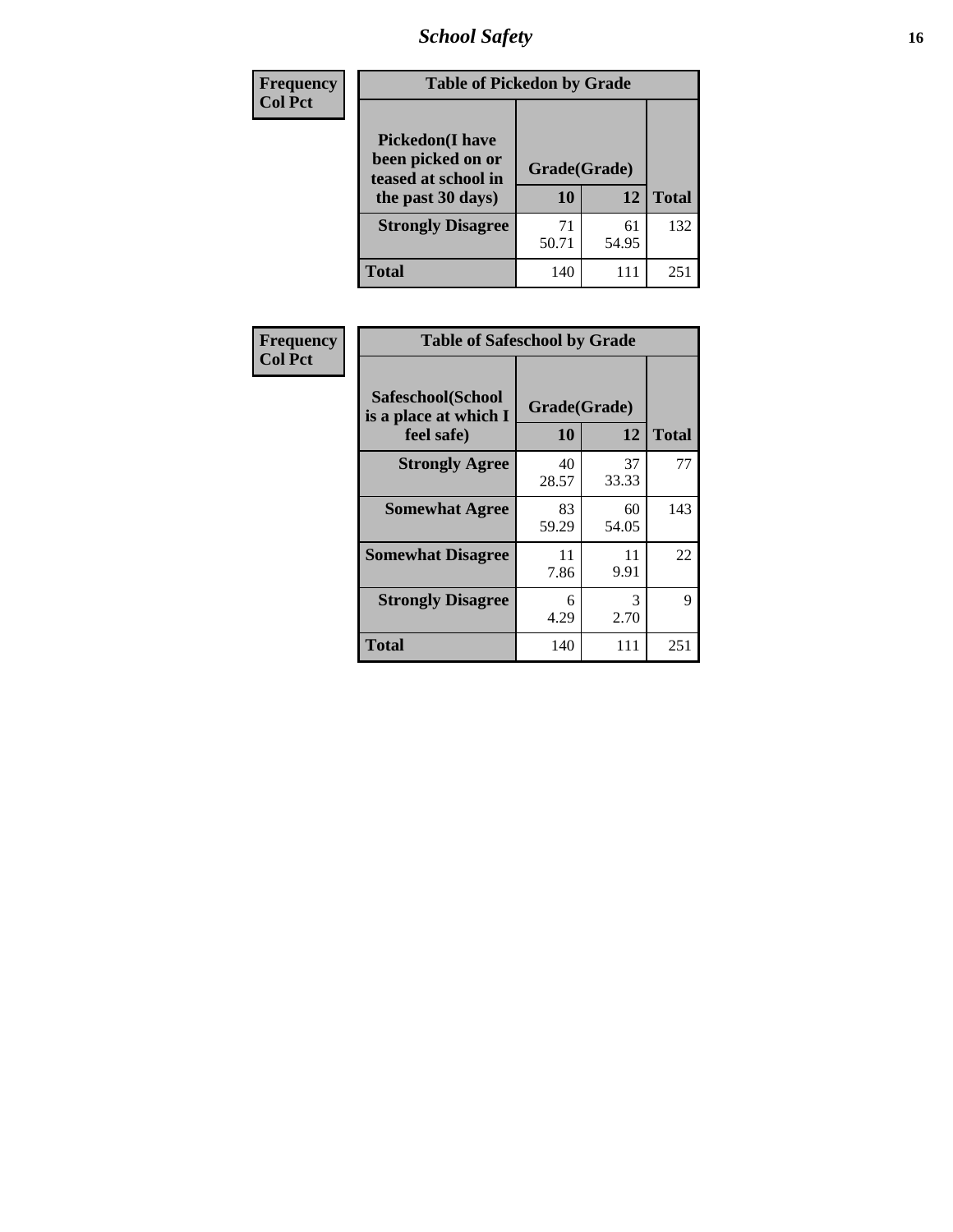*School Safety* **17**

| <b>Frequency</b> | <b>Table of Grade by Bullied</b> |                                                                               |           |                      |                        |                       |           |              |  |  |  |
|------------------|----------------------------------|-------------------------------------------------------------------------------|-----------|----------------------|------------------------|-----------------------|-----------|--------------|--|--|--|
| <b>Row Pct</b>   |                                  | <b>Bullied</b> (I have been bullied by other<br>students in the past 30 days) |           |                      |                        |                       |           |              |  |  |  |
|                  |                                  | $\mathbf 0$                                                                   | 1 or      | 3 <sub>to</sub><br>5 | <b>6 to</b><br>9       | <b>20</b><br>to<br>29 | All<br>30 |              |  |  |  |
|                  | Grade(Grade)                     | <b>Days</b>                                                                   | days      | days                 | days                   | days                  | days      | <b>Total</b> |  |  |  |
|                  | 10                               | 129<br>92.14                                                                  | 6<br>4.29 | $\Omega$<br>0.00     | $\mathfrak{D}$<br>1.43 | 0.71                  | 2<br>1.43 | 140          |  |  |  |
|                  | 12                               | 101<br>90.99                                                                  | 4<br>3.60 | 0.90                 | $\Omega$<br>0.00       | 4<br>3.60             | 0.90      | 111          |  |  |  |
|                  | <b>Total</b>                     | 230                                                                           | 10        |                      | $\overline{2}$         | 5                     | 3         | 251          |  |  |  |

| Frequency      |                     |                                                                         |                | <b>Table of Grade by Bulliedothers</b> |                                     |                       |                       |                  |              |
|----------------|---------------------|-------------------------------------------------------------------------|----------------|----------------------------------------|-------------------------------------|-----------------------|-----------------------|------------------|--------------|
| <b>Row Pct</b> |                     | <b>Bulliedothers</b> (I bullied others in the past<br>$30 \text{ days}$ |                |                                        |                                     |                       |                       |                  |              |
|                |                     | $\mathbf{0}$                                                            | $1$ or         | 3 to<br>5                              | 6 to<br>9                           | <b>10</b><br>to<br>19 | <b>20</b><br>to<br>29 | <b>All</b><br>30 |              |
|                | Grade(Grade)   Days |                                                                         | days           | days                                   | days                                | days                  | days                  | days             | <b>Total</b> |
|                | 10                  | 137<br>97.86                                                            | 0.71           | 0<br>0.00                              | $\Omega$<br>0.00                    | 0.71                  | 0<br>0.00             | 0.71             | 140          |
|                | 12                  | 104<br>93.69                                                            | 3<br>2.70      | 0.90                                   | $\mathcal{D}_{\mathcal{L}}$<br>1.80 | $\Omega$<br>0.00      | 0.90                  | $\Omega$<br>0.00 | 111          |
|                | <b>Total</b>        | 241                                                                     | $\overline{4}$ |                                        | $\mathfrak{D}$                      |                       |                       | 1                | 251          |

| Frequency      |              | <b>Table of Grade by Weaponschool</b> |                   |                                                                        |                        |              |  |  |  |  |  |  |
|----------------|--------------|---------------------------------------|-------------------|------------------------------------------------------------------------|------------------------|--------------|--|--|--|--|--|--|
| <b>Row Pct</b> |              |                                       | days)             | <b>Weaponschool</b> (I<br>brought a weapon to<br>school in the past 30 |                        |              |  |  |  |  |  |  |
|                | Grade(Grade) | $\bf{0}$<br><b>Days</b>               | 1 or<br>2<br>days | <b>10</b><br>to<br>19<br>days                                          | 20<br>to<br>29<br>days | <b>Total</b> |  |  |  |  |  |  |
|                | 10           | 138<br>98.57                          | 0.71              | 0.71                                                                   | $\Omega$<br>0.00       | 140          |  |  |  |  |  |  |
|                | 12           | 109<br>98.20                          | 0<br>0.00         | 0.90                                                                   | 0.90                   | 111          |  |  |  |  |  |  |
|                | <b>Total</b> | 247                                   |                   | 2                                                                      |                        | 251          |  |  |  |  |  |  |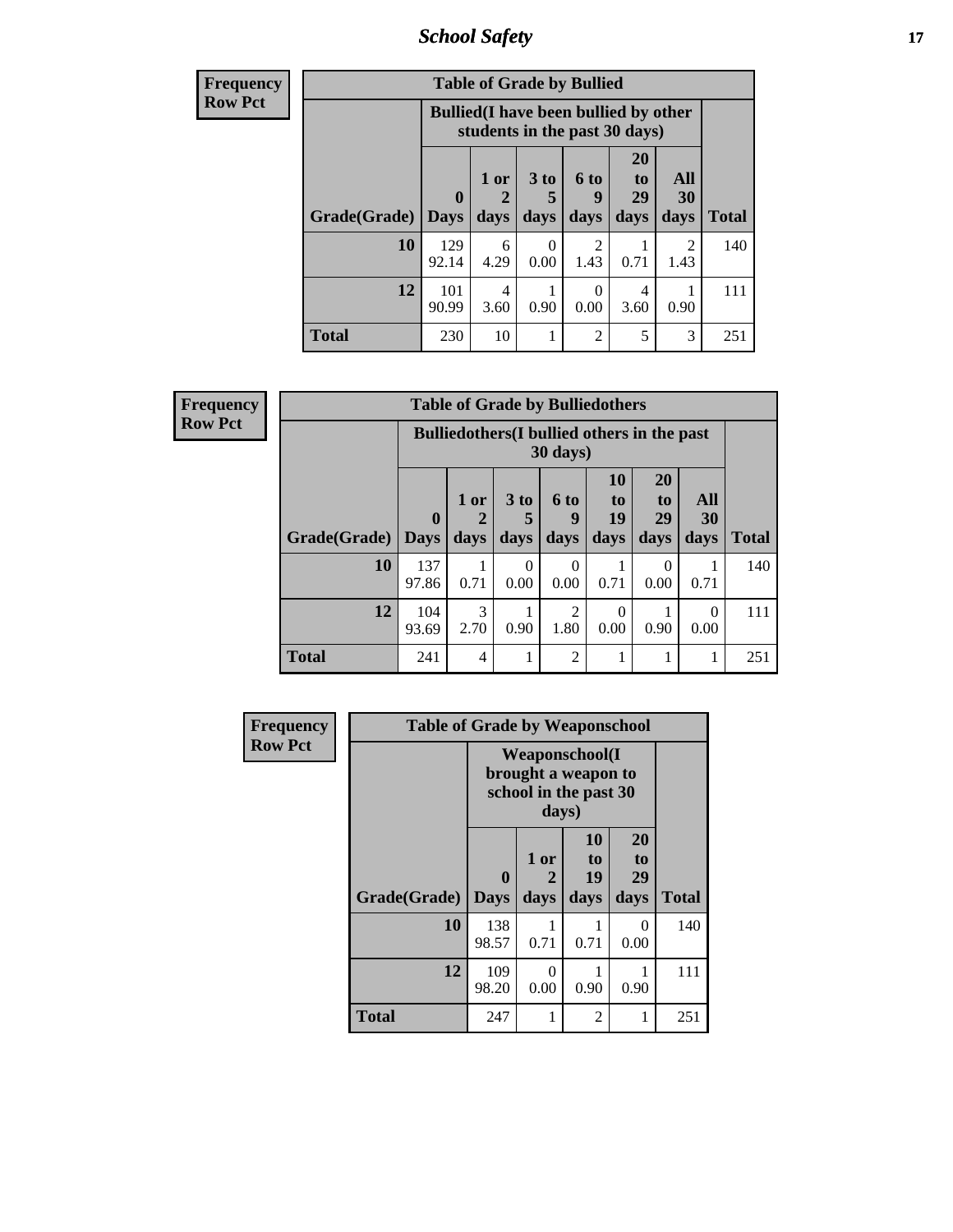*School Safety* **18**

| <b>Frequency</b> | <b>Table of Grade by Absentunsafe</b> |                                                                                  |                              |                        |                        |              |
|------------------|---------------------------------------|----------------------------------------------------------------------------------|------------------------------|------------------------|------------------------|--------------|
| <b>Row Pct</b>   |                                       | <b>Absentunsafe(I have</b><br>missed school because I<br>felt unsafe in the past |                              |                        |                        |              |
|                  | Grade(Grade)                          | 0<br><b>Days</b>                                                                 | 3 <sub>to</sub><br>5<br>days | 10<br>to<br>19<br>days | 20<br>to<br>29<br>days | <b>Total</b> |
|                  | 10                                    | 139<br>99.29                                                                     | 0<br>0.00                    | 0.71                   | 0<br>0.00              | 140          |
|                  | 12                                    | 108<br>97.30                                                                     | 0.90                         | 0.90                   | 0.90                   | 111          |
|                  | <b>Total</b>                          | 247                                                                              |                              | $\overline{c}$         | 1                      | 251          |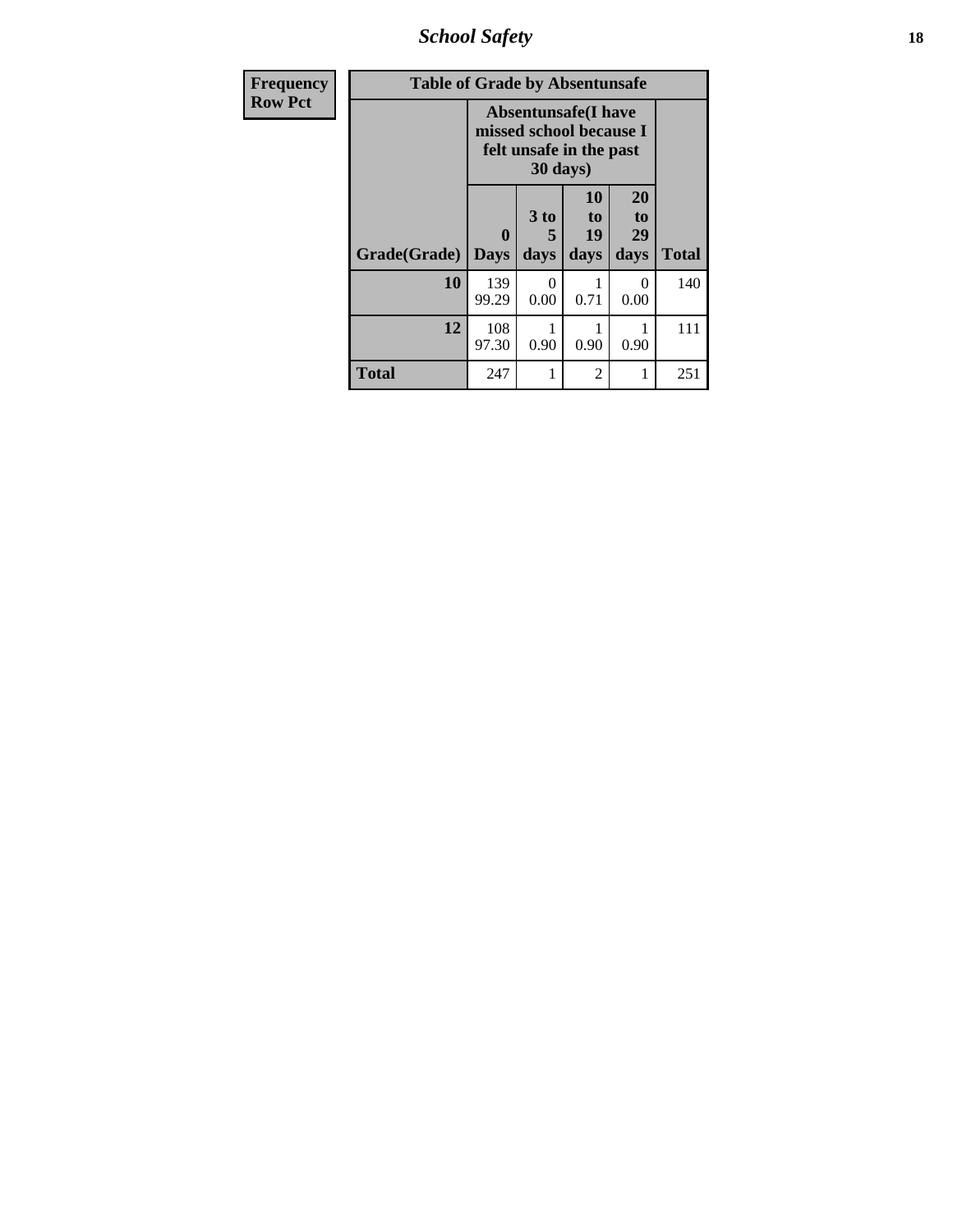#### **Frequency Row Pct**

| <b>Table of Grade by Alcohol</b> |                                 |                                    |                 |               |                 |                   |              |              |  |  |  |
|----------------------------------|---------------------------------|------------------------------------|-----------------|---------------|-----------------|-------------------|--------------|--------------|--|--|--|
|                                  |                                 | Alcohol(Alcohol use, past 30 days) |                 |               |                 |                   |              |              |  |  |  |
| Grade(Grade)                     | <b>Did</b><br>not<br><b>use</b> | $1-2$<br>days                      | $3 - 5$<br>days | $6-9$<br>days | $10-19$<br>days | $20 - 29$<br>days | Every<br>day | <b>Total</b> |  |  |  |
| 10                               | 119<br>85.00                    | 0.71                               | 7<br>5.00       | 3<br>2.14     | 2<br>1.43       | 4<br>2.86         | 4<br>2.86    | 140          |  |  |  |
| 12                               | 68<br>61.26                     | 15<br>13.51                        | 14<br>12.61     | 4<br>3.60     | 3<br>2.70       | 4<br>3.60         | 3<br>2.70    | 111          |  |  |  |
| <b>Total</b>                     | 187                             | 16                                 | 21              | 7             | 5               | 8                 | 7            | 251          |  |  |  |

#### **Frequency Row Pct**

| <b>Table of Grade by Cigarettes</b> |                          |                                                |                 |               |                 |                   |                        |       |  |  |
|-------------------------------------|--------------------------|------------------------------------------------|-----------------|---------------|-----------------|-------------------|------------------------|-------|--|--|
|                                     |                          | Cigarettes (Smoking tobacco use, past 30 days) |                 |               |                 |                   |                        |       |  |  |
| Grade(Grade)                        | Did<br>not<br><b>use</b> | $1-2$<br>days                                  | $3 - 5$<br>days | $6-9$<br>days | $10-19$<br>days | $20 - 29$<br>days | <b>Every</b><br>day    | Total |  |  |
| 10                                  | 131<br>93.57             | $\overline{2}$<br>1.43                         | 0.71            | 0<br>0.00     | 0<br>0.00       | 4<br>2.86         | $\mathfrak{D}$<br>1.43 | 140   |  |  |
| 12                                  | 76<br>68.47              | 12<br>10.81                                    | 6<br>5.41       | 5<br>4.50     | 3<br>2.70       | 4<br>3.60         | 5<br>4.50              | 111   |  |  |
| <b>Total</b>                        | 207                      | 14                                             | 7               | 5             | 3               | 8                 | 7                      | 251   |  |  |

**Frequency Row Pct**

| <b>Table of Grade by Smokeless</b> |              |                                 |                                                        |                 |                 |                        |                   |                        |       |  |
|------------------------------------|--------------|---------------------------------|--------------------------------------------------------|-----------------|-----------------|------------------------|-------------------|------------------------|-------|--|
|                                    |              |                                 | <b>Smokeless</b> (Chewing tobaccouse,<br>past 30 days) |                 |                 |                        |                   |                        |       |  |
|                                    | Grade(Grade) | <b>Did</b><br>not<br><b>use</b> | $1 - 2$<br>days                                        | $3 - 5$<br>days | $6 - 9$<br>days | $10-19$<br>days        | $20 - 29$<br>days | Every<br>day           | Total |  |
|                                    | 10           | 133<br>95.00                    | 3<br>2.14                                              | 0<br>0.00       | 3<br>2.14       | 0.71                   | $\Omega$<br>0.00  | 0<br>0.00              | 140   |  |
|                                    | 12           | 97<br>87.39                     | 7<br>6.31                                              | 0.90            | 0.90            | $\overline{c}$<br>1.80 | 0.90              | $\mathfrak{D}$<br>1.80 | 111   |  |
|                                    | <b>Total</b> | 230                             | 10                                                     |                 | 4               | 3                      |                   | 2                      | 251   |  |

**Frequency Row Pct**

| <b>Table of Grade by Marijuana</b> |                                 |                                         |                 |               |                        |                   |              |              |  |
|------------------------------------|---------------------------------|-----------------------------------------|-----------------|---------------|------------------------|-------------------|--------------|--------------|--|
|                                    |                                 | Marijuana (Marijuana use, past 30 days) |                 |               |                        |                   |              |              |  |
| Grade(Grade)                       | <b>Did</b><br>not<br><b>use</b> | $1-2$<br>days                           | $3 - 5$<br>days | $6-9$<br>days | $10-19$<br>days        | $20 - 29$<br>days | Every<br>day | <b>Total</b> |  |
| 10                                 | 130<br>92.86                    | 0.71                                    | 0.71            | 0<br>0.00     | 0<br>0.00              | 3<br>2.14         | 5<br>3.57    | 140          |  |
| 12                                 | 95<br>85.59                     | 3<br>2.70                               | 4<br>3.60       | 0.90          | $\overline{2}$<br>1.80 | 4<br>3.60         | 2<br>1.80    | 111          |  |
| <b>Total</b>                       | 225                             | 4                                       | 5               |               | $\overline{2}$         |                   | 7            | 251          |  |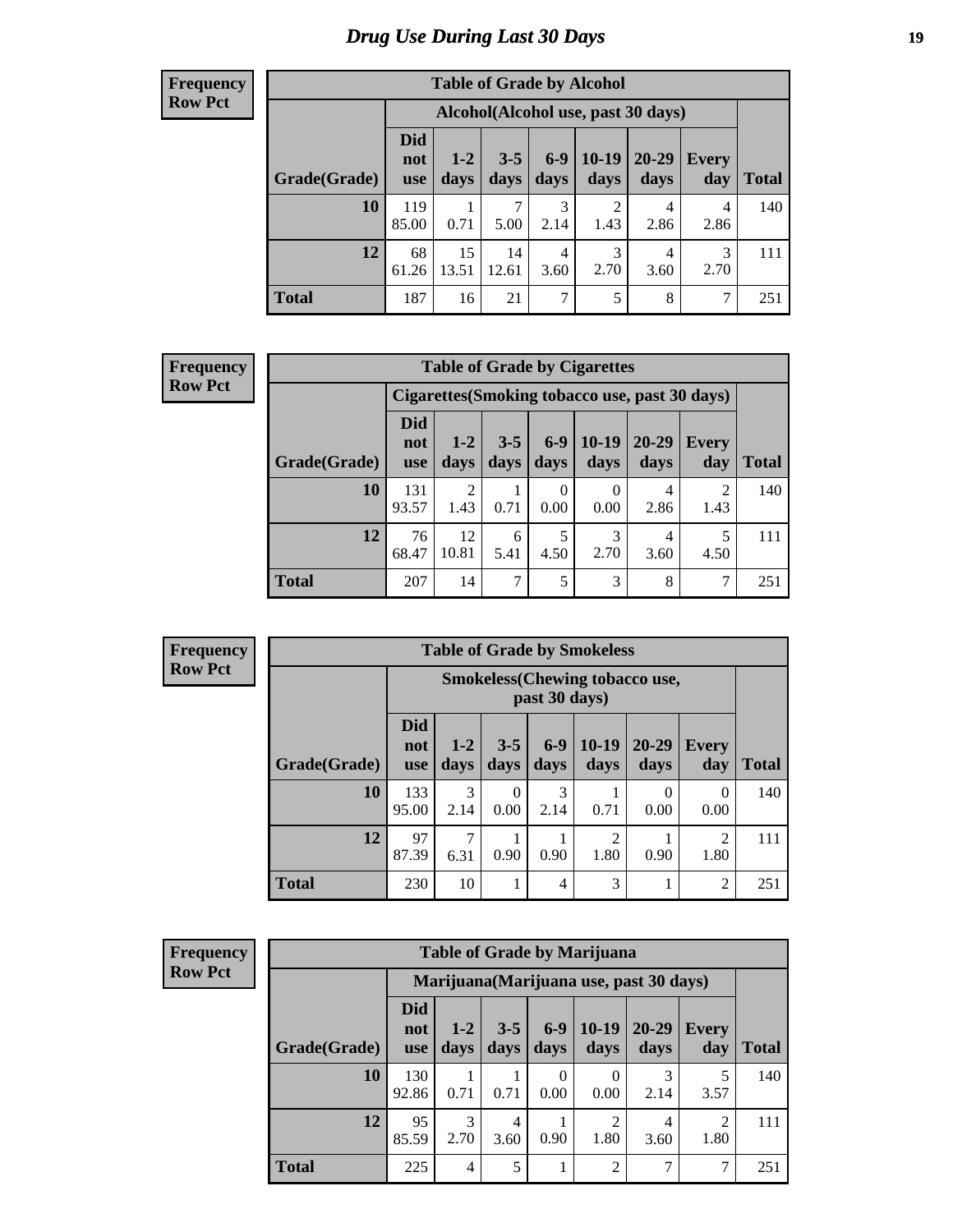# *Drug Use During Last 30 Days* 20

| <b>Frequency</b> |              | <b>Table of Grade by Cocaine</b> |                                        |                        |                        |              |  |  |  |  |
|------------------|--------------|----------------------------------|----------------------------------------|------------------------|------------------------|--------------|--|--|--|--|
| <b>Row Pct</b>   |              |                                  | Cocaine (Cocaine use,<br>past 30 days) |                        |                        |              |  |  |  |  |
|                  | Grade(Grade) | Did<br>not<br><b>use</b>         | $1 - 2$<br>days                        | $10-19$<br>days        | $20 - 29$<br>days      | <b>Total</b> |  |  |  |  |
|                  | 10           | 140<br>100.00                    | 0<br>0.00                              | ∩<br>0.00              | 0<br>0.00              | 140          |  |  |  |  |
|                  | 12           | 106<br>95.50                     | 0.90                                   | $\mathfrak{D}$<br>1.80 | $\mathfrak{D}$<br>1.80 | 111          |  |  |  |  |
|                  | <b>Total</b> | 246                              | 1                                      | $\overline{c}$         | $\overline{c}$         | 251          |  |  |  |  |

| Frequency      | <b>Table of Grade by Inhalants</b> |                                                  |            |              |  |  |
|----------------|------------------------------------|--------------------------------------------------|------------|--------------|--|--|
| <b>Row Pct</b> |                                    | <b>Inhalants</b> (Inhalant<br>use, past 30 days) |            |              |  |  |
|                | Grade(Grade)                       | Did not<br><b>use</b>                            | $1-2$ days | <b>Total</b> |  |  |
|                | 10                                 | 140<br>100.00                                    | 0<br>0.00  | 140          |  |  |
|                | 12                                 | 110<br>99.10                                     | 0.90       | 111          |  |  |
|                | <b>Total</b>                       | 250                                              |            | 251          |  |  |

| Frequency      | <b>Table of Grade by Steroids</b> |                          |                                                |                           |              |  |  |
|----------------|-----------------------------------|--------------------------|------------------------------------------------|---------------------------|--------------|--|--|
| <b>Row Pct</b> |                                   |                          | <b>Steroids</b> (Steroid<br>use, past 30 days) |                           |              |  |  |
|                | Grade(Grade)                      | Did<br>not<br><b>use</b> | $3 - 5$<br>days                                | 20-29<br>days             | <b>Total</b> |  |  |
|                | 10                                | 140<br>100.00            | 0<br>0.00                                      | $\mathbf{\Omega}$<br>0.00 | 140          |  |  |
|                | 12                                | 109<br>98.20             | 0.90                                           | 0.90                      | 111          |  |  |
|                | <b>Total</b>                      | 249                      | 1                                              |                           | 251          |  |  |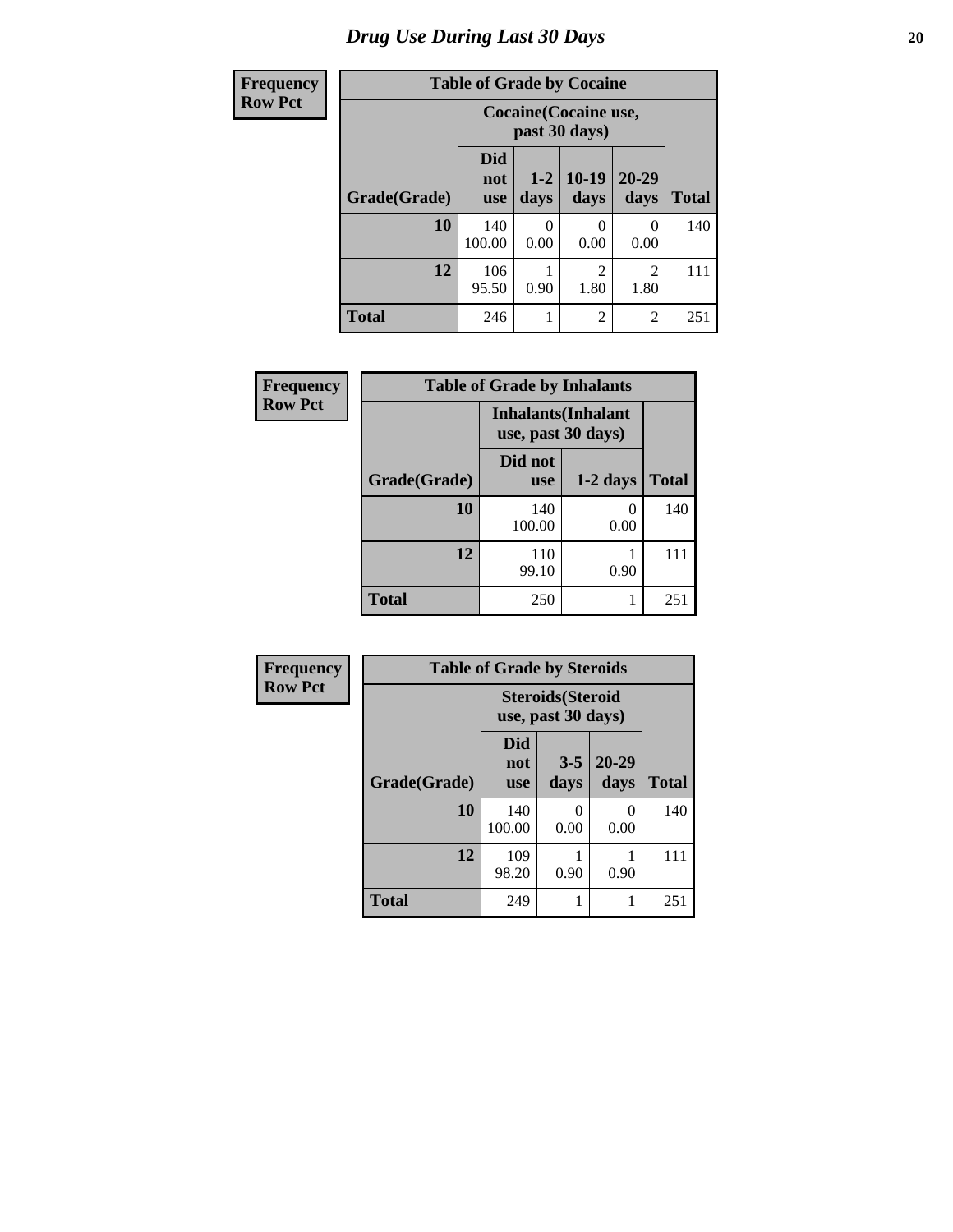| <b>Frequency</b> | <b>Table of Grade by Ecstasy</b> |                                               |                        |               |              |  |
|------------------|----------------------------------|-----------------------------------------------|------------------------|---------------|--------------|--|
| <b>Row Pct</b>   |                                  | <b>Ecstasy</b> (Ecstasy<br>use, past 30 days) |                        |               |              |  |
|                  | Grade(Grade)                     | <b>Did</b><br>not<br><b>use</b>               | $1 - 2$<br>days        | $6-9$<br>days | <b>Total</b> |  |
|                  | 10                               | 140<br>100.00                                 | 0<br>0.00              | 0<br>0.00     | 140          |  |
|                  | 12                               | 108<br>97.30                                  | $\mathfrak{D}$<br>1.80 | 0.90          | 111          |  |
|                  | Total                            | 248                                           | $\mathfrak{D}$         |               | 251          |  |

| <b>Frequency</b> | <b>Table of Grade by Meth</b> |                                            |                 |               |                   |              |  |
|------------------|-------------------------------|--------------------------------------------|-----------------|---------------|-------------------|--------------|--|
| <b>Row Pct</b>   |                               | Meth(Methamphetamine use,<br>past 30 days) |                 |               |                   |              |  |
|                  | Grade(Grade)                  | <b>Did</b><br>not<br><b>use</b>            | $1 - 2$<br>days | $6-9$<br>days | $20 - 29$<br>days | <b>Total</b> |  |
|                  | 10                            | 140<br>100.00                              | 0<br>0.00       | 0<br>0.00     | $\Omega$<br>0.00  | 140          |  |
|                  | 12                            | 107<br>96.40                               | 0.90            | 0.90          | 2<br>1.80         | 111          |  |
|                  | <b>Total</b>                  | 247                                        | 1               |               | $\overline{2}$    | 251          |  |

| <b>Frequency</b> | <b>Table of Grade by Hallucinogens</b>            |                       |                 |               |              |  |
|------------------|---------------------------------------------------|-----------------------|-----------------|---------------|--------------|--|
| <b>Row Pct</b>   | Hallucinogens (Hallucinogen<br>use, past 30 days) |                       |                 |               |              |  |
|                  | Grade(Grade)                                      | Did not<br><b>use</b> | $10-19$<br>days | 20-29<br>days | <b>Total</b> |  |
|                  | 10                                                | 139<br>99.29          | 0.00            | 0.71          | 140          |  |
|                  | 12                                                | 110<br>99.10          | 0.90            | 0<br>0.00     | 111          |  |
|                  | Total                                             | 249                   |                 |               | 251          |  |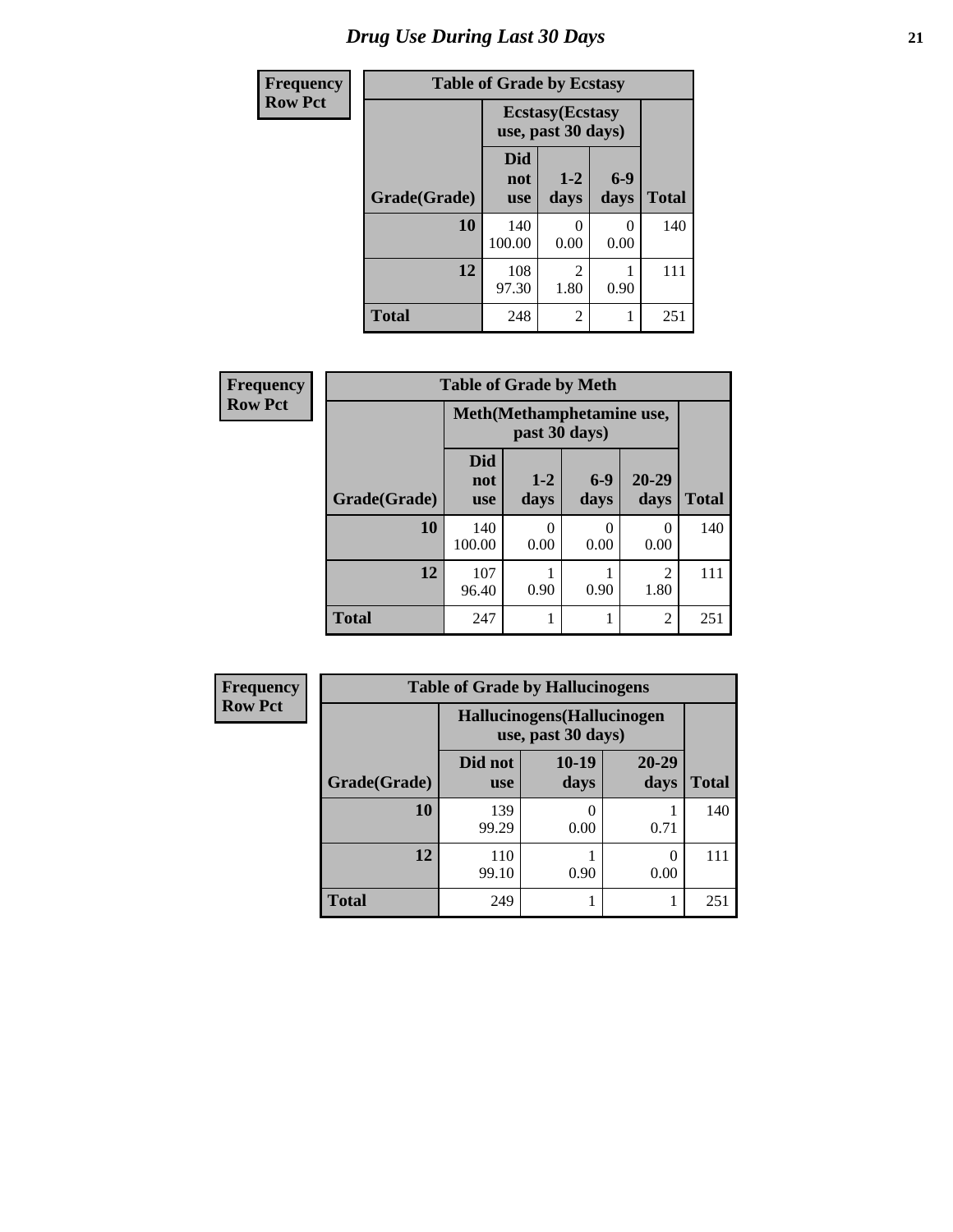#### **Frequency Row Pct**

| <b>Table of Grade by Prescription</b>                                            |                                 |                                                                                |                 |                                     |                      |                     |              |  |
|----------------------------------------------------------------------------------|---------------------------------|--------------------------------------------------------------------------------|-----------------|-------------------------------------|----------------------|---------------------|--------------|--|
|                                                                                  |                                 | <b>Prescription</b> (Prescription drugs not<br>prescribed to me, past 30 days) |                 |                                     |                      |                     |              |  |
| Grade(Grade)                                                                     | <b>Did</b><br>not<br><b>use</b> | $1 - 2$<br>days                                                                | $3 - 5$<br>days | $6 - 9$<br>days                     | 20-29<br>days        | <b>Every</b><br>day | <b>Total</b> |  |
| 10                                                                               | 135<br>96.43                    | 0.71                                                                           | 0.71            | $\mathcal{D}_{\mathcal{A}}$<br>1.43 | $\mathbf{0}$<br>0.00 | 0.71                | 140          |  |
| 12<br>5<br>101<br>$\mathcal{D}$<br>90.99<br>0.90<br>1.80<br>0.90<br>4.50<br>0.90 |                                 |                                                                                |                 |                                     |                      |                     | 111          |  |
| <b>Total</b>                                                                     | 236                             | 6                                                                              | $\overline{2}$  | 4                                   |                      | $\overline{c}$      | 251          |  |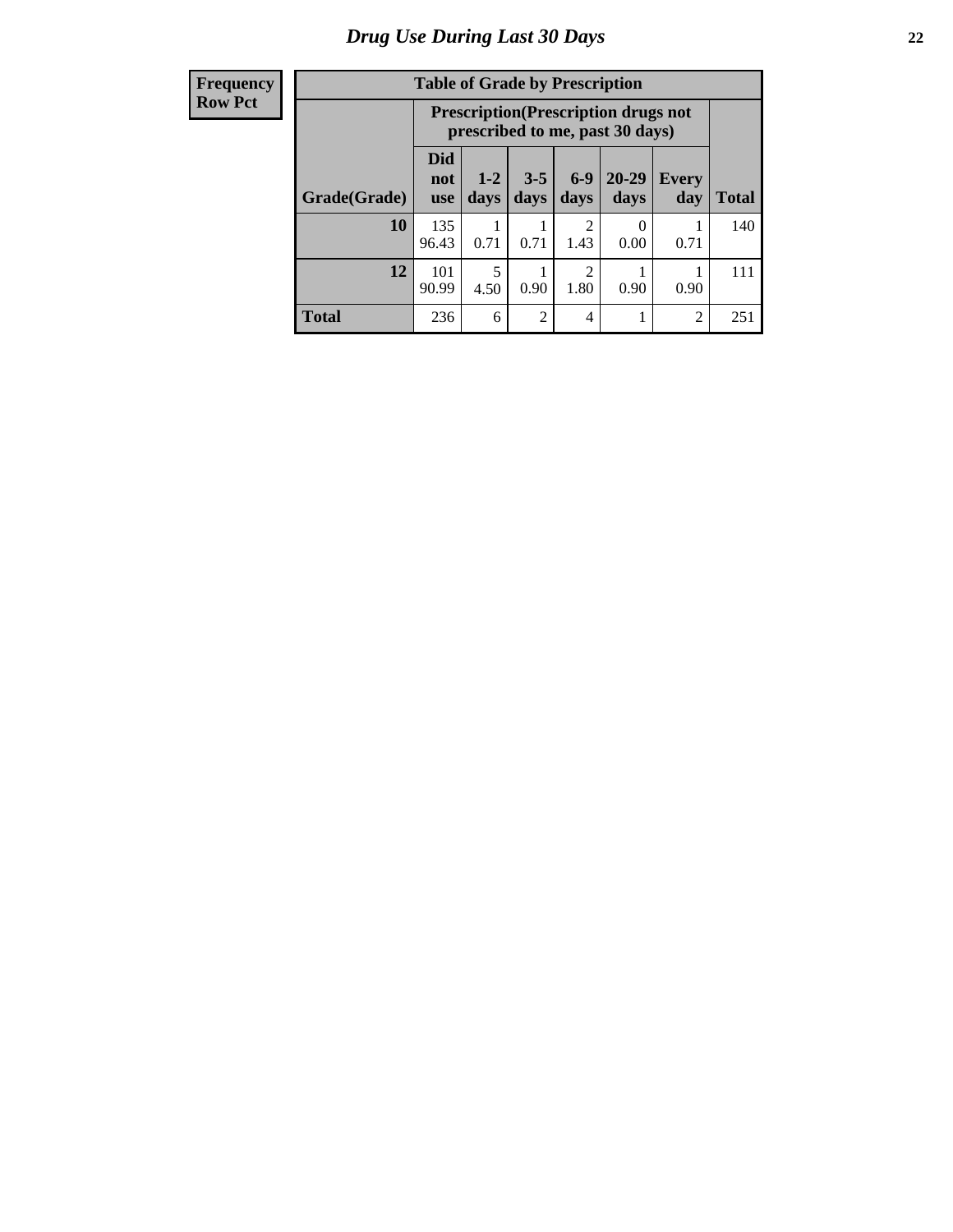| Frequency      | <b>Table of Alcoholease by Grade</b>              |                    |             |              |  |
|----------------|---------------------------------------------------|--------------------|-------------|--------------|--|
| <b>Col Pct</b> | <b>Alcoholease</b> (It is<br>easy to get alcohol) | Grade(Grade)<br>10 | 12          | <b>Total</b> |  |
|                | <b>Strongly Agree</b>                             | 38<br>27.14        | 49<br>44.14 | 87           |  |
|                | <b>Somewhat Agree</b>                             | 47<br>33.57        | 34<br>30.63 | 81           |  |
|                | <b>Somewhat Disagree</b>                          | 34<br>24.29        | 17<br>15.32 | 51           |  |
|                | <b>Strongly Disagree</b>                          | 21<br>15.00        | 11<br>9.91  | 32           |  |
|                | <b>Total</b>                                      | 140                | 111         | 251          |  |

| Frequency      | <b>Table of Cigarettesease by Grade</b>                 |                    |             |              |
|----------------|---------------------------------------------------------|--------------------|-------------|--------------|
| <b>Col Pct</b> | Cigarettesease(It is<br>easy to get smoking<br>tobacco) | Grade(Grade)<br>10 | 12          | <b>Total</b> |
|                | <b>Strongly Agree</b>                                   | 37<br>26.43        | 68<br>61.26 | 105          |
|                | <b>Somewhat Agree</b>                                   | 45<br>32.14        | 23<br>20.72 | 68           |
|                | <b>Somewhat Disagree</b>                                | 26<br>18.57        | 10<br>9.01  | 36           |
|                | <b>Strongly Disagree</b>                                | 32<br>22.86        | 10<br>9.01  | 42           |
|                | <b>Total</b>                                            | 140                | 111         | 251          |

| Frequency      | <b>Table of Smokelessease by Grade</b>             |              |             |              |  |  |
|----------------|----------------------------------------------------|--------------|-------------|--------------|--|--|
| <b>Col Pct</b> | <b>Smokelessease</b> (It is<br>easy to get chewing | Grade(Grade) |             |              |  |  |
|                | tobacco)                                           | 10           | 12          | <b>Total</b> |  |  |
|                | <b>Strongly Agree</b>                              | 38<br>27.14  | 63<br>56.76 | 101          |  |  |
|                | <b>Somewhat Agree</b>                              | 41<br>29.29  | 23<br>20.72 | 64           |  |  |
|                | <b>Somewhat Disagree</b>                           | 29<br>20.71  | 10<br>9.01  | 39           |  |  |
|                | <b>Strongly Disagree</b>                           | 32<br>22.86  | 15<br>13.51 | 47           |  |  |
|                | Total                                              | 140          | 111         | 251          |  |  |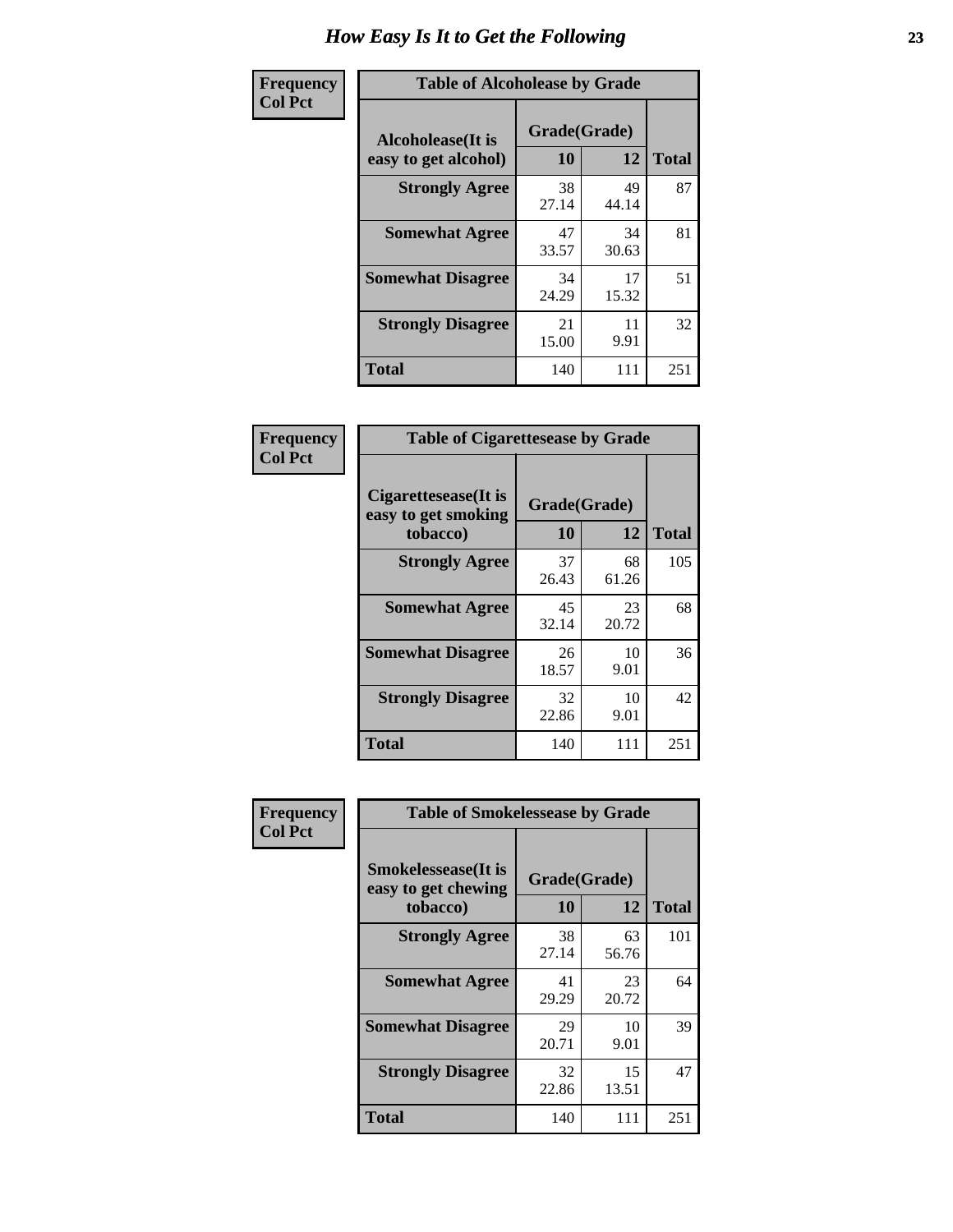| Frequency      | <b>Table of Marijuanaease by Grade</b>           |                    |             |              |  |
|----------------|--------------------------------------------------|--------------------|-------------|--------------|--|
| <b>Col Pct</b> | Marijuanaease(It is<br>easy to get<br>marijuana) | Grade(Grade)<br>10 | 12          | <b>Total</b> |  |
|                | <b>Strongly Agree</b>                            | 26<br>18.57        | 30<br>27.03 | 56           |  |
|                | <b>Somewhat Agree</b>                            | 34<br>24.29        | 39<br>35.14 | 73           |  |
|                | <b>Somewhat Disagree</b>                         | 29<br>20.71        | 23<br>20.72 | 52           |  |
|                | <b>Strongly Disagree</b>                         | 51<br>36.43        | 19<br>17.12 | 70           |  |
|                | <b>Total</b>                                     | 140                | 111         | 251          |  |

| <b>Table of Cocaineease by Grade</b>              |                    |              |     |  |  |  |
|---------------------------------------------------|--------------------|--------------|-----|--|--|--|
| <b>Cocaineease</b> (It is<br>easy to get cocaine) | Grade(Grade)<br>10 | <b>Total</b> |     |  |  |  |
| <b>Strongly Agree</b>                             | 6<br>4.29          | 10<br>9.01   | 16  |  |  |  |
| <b>Somewhat Agree</b>                             | 21<br>15.00        | 18<br>16.22  | 39  |  |  |  |
| <b>Somewhat Disagree</b>                          | 38<br>27.14        | 45<br>40.54  | 83  |  |  |  |
| <b>Strongly Disagree</b>                          | 75<br>53.57        | 38<br>34.23  | 113 |  |  |  |
| <b>Total</b>                                      | 140                | 111          | 251 |  |  |  |

| Frequency      | <b>Table of Inhalantsease by Grade</b>     |              |             |              |  |  |
|----------------|--------------------------------------------|--------------|-------------|--------------|--|--|
| <b>Col Pct</b> | <b>Inhalantsease</b> (It is<br>easy to get | Grade(Grade) |             |              |  |  |
|                | inhalants)                                 | 10           | 12          | <b>Total</b> |  |  |
|                | <b>Strongly Agree</b>                      | 34<br>24.29  | 30<br>27.03 | 64           |  |  |
|                | <b>Somewhat Agree</b>                      | 28<br>20.00  | 28<br>25.23 | 56           |  |  |
|                | <b>Somewhat Disagree</b>                   | 33<br>23.57  | 24<br>21.62 | 57           |  |  |
|                | <b>Strongly Disagree</b>                   | 45<br>32.14  | 29<br>26.13 | 74           |  |  |
|                | <b>Total</b>                               | 140          | 111         | 251          |  |  |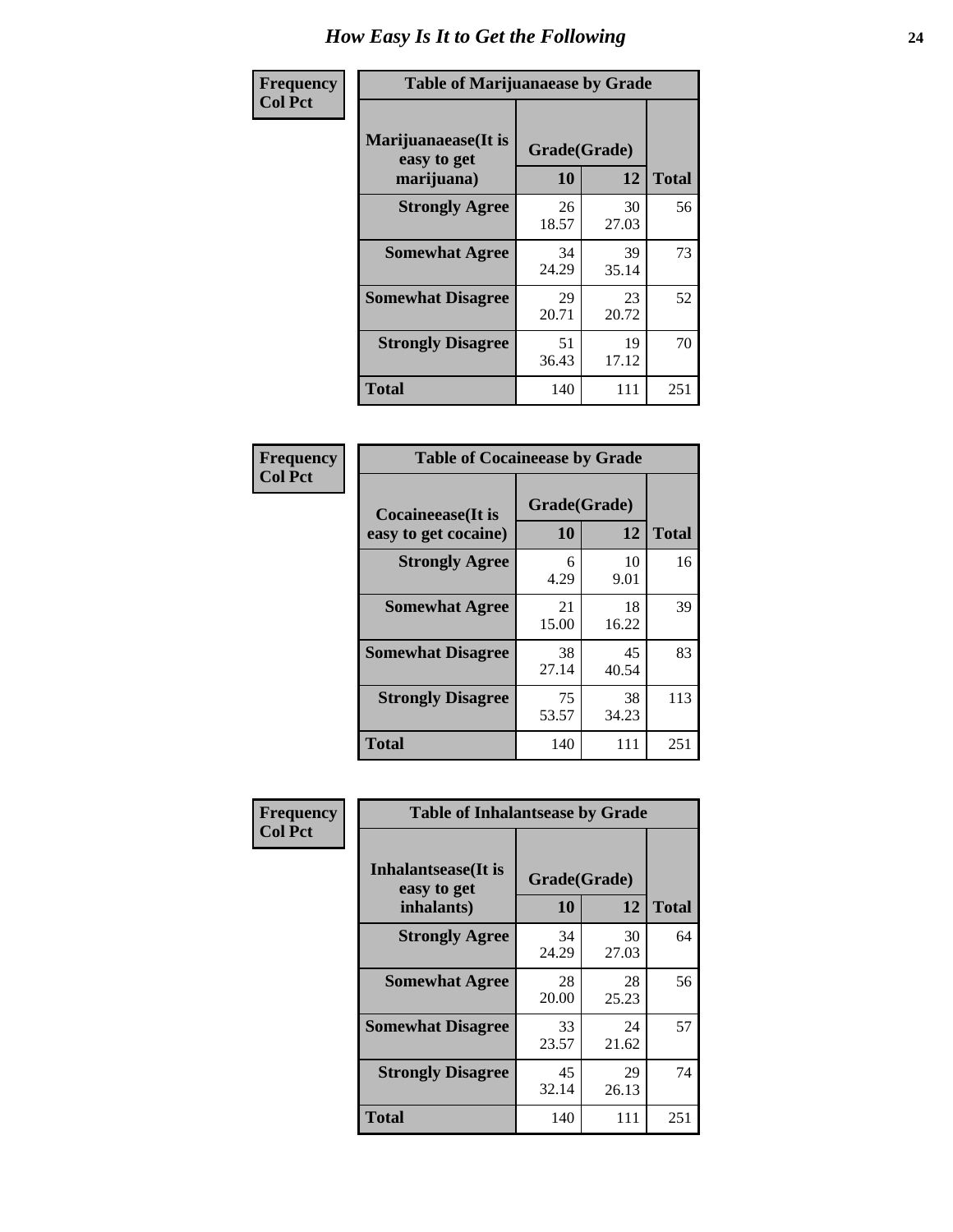| Frequency      | <b>Table of Steroidsease by Grade</b>               |                    |             |              |
|----------------|-----------------------------------------------------|--------------------|-------------|--------------|
| <b>Col Pct</b> | <b>Steroidsease</b> (It is<br>easy to get steroids) | Grade(Grade)<br>10 | 12          | <b>Total</b> |
|                | <b>Strongly Agree</b>                               | 11<br>7.86         | 14<br>12.61 | 25           |
|                | <b>Somewhat Agree</b>                               | 27<br>19.29        | 22<br>19.82 | 49           |
|                | <b>Somewhat Disagree</b>                            | 45<br>32.14        | 40<br>36.04 | 85           |
|                | <b>Strongly Disagree</b>                            | 57<br>40.71        | 35<br>31.53 | 92           |
|                | <b>Total</b>                                        | 140                | 111         | 251          |

| Frequency      | <b>Table of Ecstasyease by Grade</b>              |                           |             |              |
|----------------|---------------------------------------------------|---------------------------|-------------|--------------|
| <b>Col Pct</b> | <b>Ecstasyease</b> (It is<br>easy to get ecstasy) | Grade(Grade)<br><b>10</b> | 12          | <b>Total</b> |
|                | <b>Strongly Agree</b>                             | 6<br>4.29                 | 8<br>7.21   | 14           |
|                | <b>Somewhat Agree</b>                             | 16<br>11.43               | 24<br>21.62 | 40           |
|                | <b>Somewhat Disagree</b>                          | 43<br>30.71               | 40<br>36.04 | 83           |
|                | <b>Strongly Disagree</b>                          | 75<br>53.57               | 39<br>35.14 | 114          |
|                | <b>Total</b>                                      | 140                       | 111         | 251          |

| Frequency      | <b>Table of Methease by Grade</b>                          |                    |             |              |
|----------------|------------------------------------------------------------|--------------------|-------------|--------------|
| <b>Col Pct</b> | <b>Methease</b> (It is easy<br>to get<br>methamphetamines) | Grade(Grade)<br>10 | 12          | <b>Total</b> |
|                | <b>Strongly Agree</b>                                      | 6<br>4.29          | 8<br>7.21   | 14           |
|                | <b>Somewhat Agree</b>                                      | 17<br>12.14        | 18<br>16.22 | 35           |
|                | <b>Somewhat Disagree</b>                                   | 37<br>26.43        | 38<br>34.23 | 75           |
|                | <b>Strongly Disagree</b>                                   | 80<br>57.14        | 47<br>42.34 | 127          |
|                | <b>Total</b>                                               | 140                | 111         | 251          |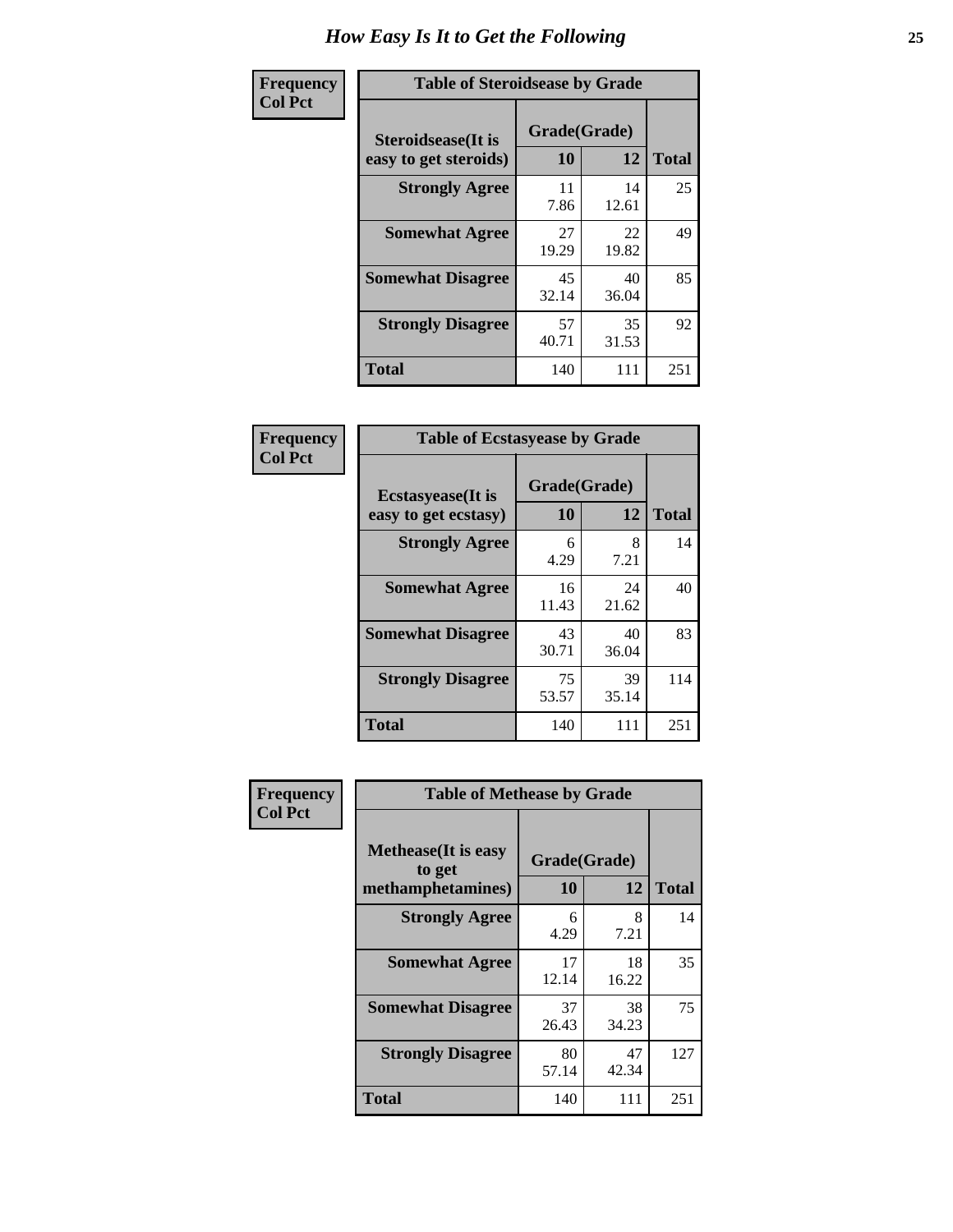| <b>Frequency</b> | <b>Table of Hallucinogensease by Grade</b>               |                    |             |              |
|------------------|----------------------------------------------------------|--------------------|-------------|--------------|
| <b>Col Pct</b>   | Hallucinogensease(It<br>is easy to get<br>hallucinogens) | Grade(Grade)<br>10 | 12          | <b>Total</b> |
|                  | <b>Strongly Agree</b>                                    | 10<br>7.14         | 9<br>8.11   | 19           |
|                  | <b>Somewhat Agree</b>                                    | 14<br>10.00        | 19<br>17.12 | 33           |
|                  | <b>Somewhat Disagree</b>                                 | 39<br>27.86        | 35<br>31.53 | 74           |
|                  | <b>Strongly Disagree</b>                                 | 77<br>55.00        | 48<br>43.24 | 125          |
|                  | <b>Total</b>                                             | 140                | 111         | 251          |

| Frequency<br>  Col Pct |
|------------------------|

| <b>Table of Prescriptionease by Grade</b>                                                |              |             |              |  |  |  |  |  |  |  |
|------------------------------------------------------------------------------------------|--------------|-------------|--------------|--|--|--|--|--|--|--|
| <b>Prescriptionease</b> (It<br>is easy to get<br>prescription drugs<br>not prescribed to | Grade(Grade) |             |              |  |  |  |  |  |  |  |
| me)                                                                                      | 10           | 12          | <b>Total</b> |  |  |  |  |  |  |  |
| <b>Strongly Agree</b>                                                                    | 38<br>27.14  | 32<br>28.83 | 70           |  |  |  |  |  |  |  |
| <b>Somewhat Agree</b>                                                                    | 48<br>34.29  | 42<br>37.84 | 90           |  |  |  |  |  |  |  |
| <b>Somewhat Disagree</b>                                                                 | 26<br>18.57  | 19<br>17.12 | 45           |  |  |  |  |  |  |  |
| <b>Strongly Disagree</b>                                                                 | 28<br>20.00  | 18<br>16.22 | 46           |  |  |  |  |  |  |  |
| Total                                                                                    | 140          | 111         | 251          |  |  |  |  |  |  |  |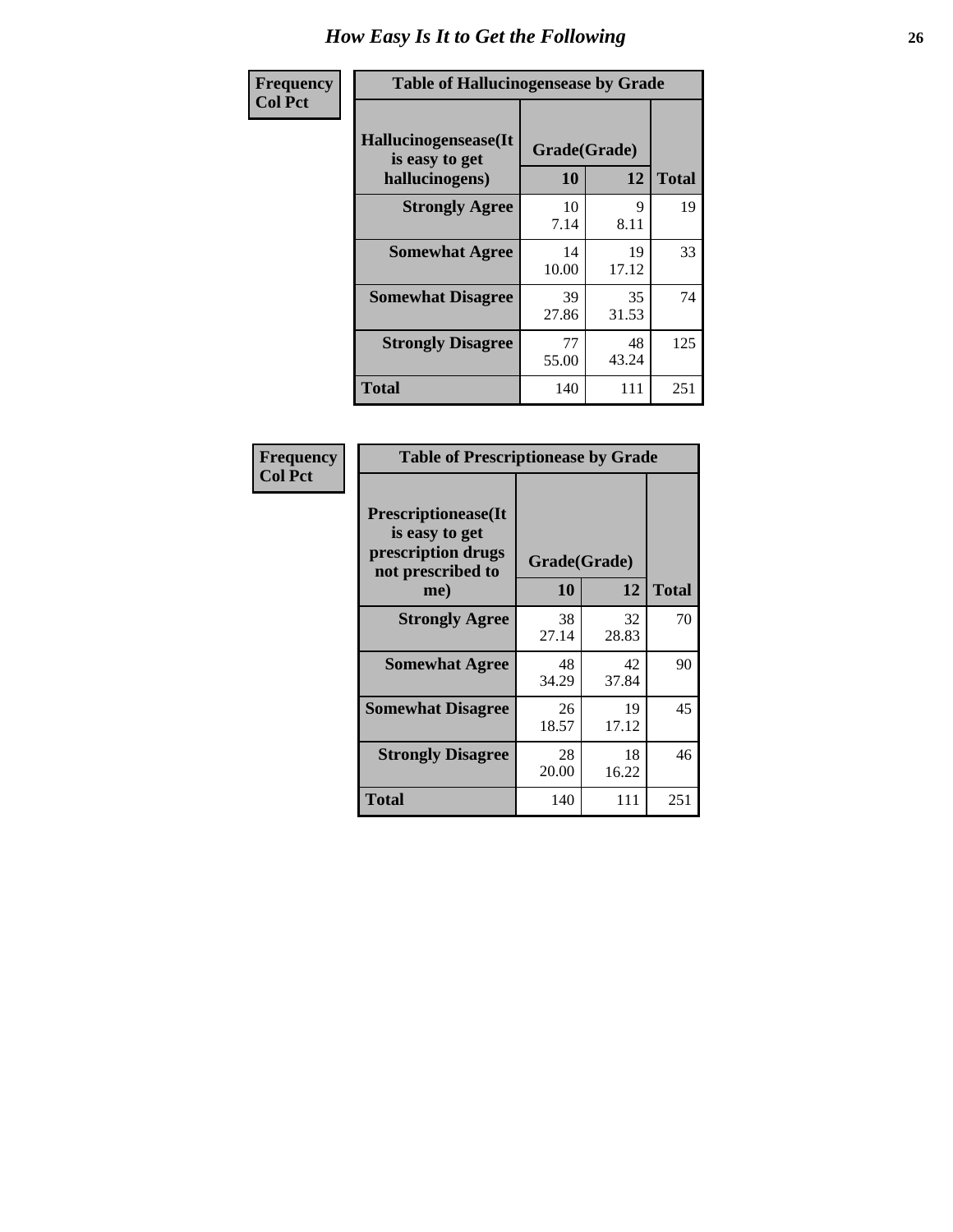#### *Age at Onset of Use* **27** *Results for "Age at Onset of Use" questions exclude students who said they did not use that substance*

| <b>Frequency</b> |                        |             |           |                               |           |           | <b>Table of Grade by Alcoholinit</b> |                                                  |             |            |                        |              |
|------------------|------------------------|-------------|-----------|-------------------------------|-----------|-----------|--------------------------------------|--------------------------------------------------|-------------|------------|------------------------|--------------|
| <b>Row Pct</b>   |                        |             |           |                               |           |           |                                      | Alcoholinit (I started using alcohol when I was) |             |            |                        |              |
|                  | Grade(Grade)   younger | <b>8 or</b> | 10        | <b>11</b>                     | 12        | 13        | 14                                   | <b>15</b>                                        | <b>16</b>   | 17         | <b>18 or</b><br>older  | <b>Total</b> |
|                  | 10                     | 2.63        | 2<br>5.26 | $\theta$<br>0.00 <sub>l</sub> | 2<br>5.26 | 2<br>5.26 | 13<br>34.21                          | 17<br>44.74                                      | 2.63        | 0.00       | $\Omega$<br>0.00       | 38           |
|                  | 12                     | 3<br>4.69   | 1.56      | 1.56                          | 6<br>9.38 | 6<br>9.38 | 6<br>9.38                            | 14<br>21.88                                      | 16<br>25.00 | 9<br>14.06 | $\overline{2}$<br>3.13 | 64           |
|                  | <b>Total</b>           | 4           | 3         |                               | 8         | 8         | 19                                   | 31                                               | 17          | 9          | $\overline{2}$         | 102          |
|                  |                        |             |           |                               |           |           | <b>Frequency Missing = 149</b>       |                                                  |             |            |                        |              |

| <b>Frequency</b> |              |                                                      |      |       |            | <b>Table of Grade by Cigarettesinit</b> |            |                      |                          |              |
|------------------|--------------|------------------------------------------------------|------|-------|------------|-----------------------------------------|------------|----------------------|--------------------------|--------------|
| <b>Row Pct</b>   |              | Cigarettesinit(I started smoking tobacco when I was) |      |       |            |                                         |            |                      |                          |              |
|                  | Grade(Grade) | 8 or<br>younger                                      | -11  | 12    | 13         | 14                                      | 15         | <b>16</b>            | 17                       | <b>Total</b> |
|                  | 10           | $\theta$<br>0.00                                     | 0.00 | 12.50 | 6.25       | 43.75                                   | 31.25      | 6.25                 | $\left( \right)$<br>0.00 | 16           |
|                  | 12           | 4<br>10.00                                           | 7.50 | 2.50  | 4<br>10.00 | 7.50                                    | 9<br>22.50 | $\mathbf Q$<br>22.50 | 17.50                    | 40           |
|                  | <b>Total</b> | 4                                                    | 3    | 3     | 5          | 10                                      | 14         | 10                   | 7                        | 56           |
|                  |              |                                                      |      |       |            | Frequency Missing $= 195$               |            |                      |                          |              |

**Frequency Row Pct**

|                        | <b>Table of Grade by Smokelessinit</b> |                                                     |                  |                  |                  |                                |       |            |            |                  |              |  |
|------------------------|----------------------------------------|-----------------------------------------------------|------------------|------------------|------------------|--------------------------------|-------|------------|------------|------------------|--------------|--|
|                        |                                        | Smokelessinit(I started chewing tobacco when I was) |                  |                  |                  |                                |       |            |            |                  |              |  |
| Grade(Grade)   younger | 8 or                                   | 9                                                   | 10               | <b>11</b>        | <b>12</b>        | 13                             | 14    | 15         | <b>16</b>  | 17               | <b>Total</b> |  |
| 10                     | $\Omega$<br>0.00                       | 10.00                                               | $\Omega$<br>0.00 | $\Omega$<br>0.00 | $\theta$<br>0.00 | $\Omega$<br>0.00               | 10.00 | 6<br>60.00 | 2<br>20.00 | $\Omega$<br>0.00 | 10           |  |
| 12                     | $\mathfrak{D}$<br>11.11                | 5.56                                                | 5.56             | 2<br>11.11       | 5.56             | 2<br>11.11                     | 11.11 | 5.56       | 2<br>11.11 | 4<br>22.22       | 18           |  |
| <b>Total</b>           | $\overline{2}$                         | 2                                                   |                  | $\overline{2}$   |                  | 2                              | 3     | 7          | 4          | $\overline{4}$   | 28           |  |
|                        |                                        |                                                     |                  |                  |                  | <b>Frequency Missing = 223</b> |       |            |            |                  |              |  |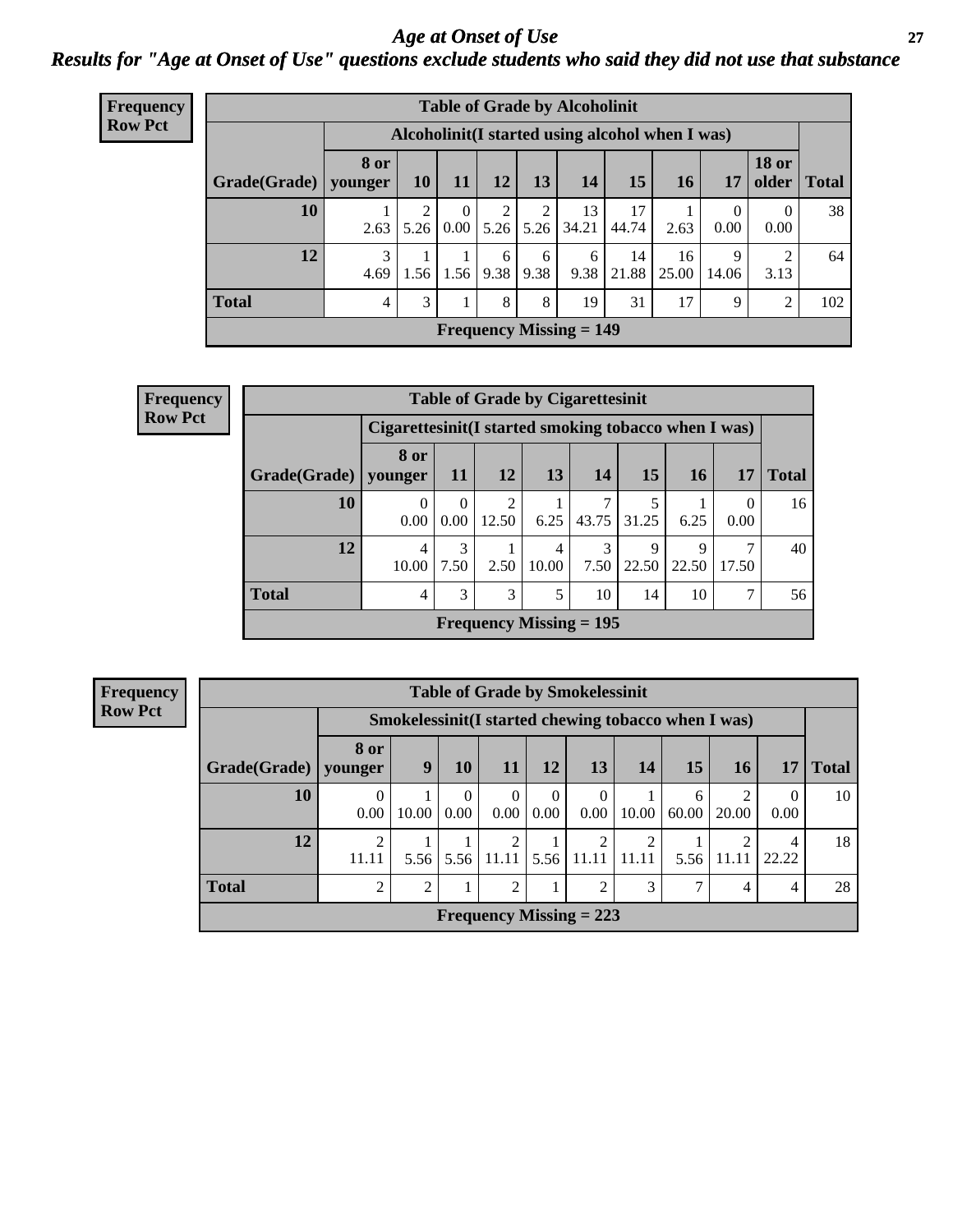#### *Age at Onset of Use* **28**

*Results for "Age at Onset of Use" questions exclude students who said they did not use that substance*

| <b>Frequency</b> |              |                                                      |                               |                  |            |                    | <b>Table of Grade by Marijuanainit</b> |      |            |                 |                  |              |
|------------------|--------------|------------------------------------------------------|-------------------------------|------------------|------------|--------------------|----------------------------------------|------|------------|-----------------|------------------|--------------|
| <b>Row Pct</b>   |              | Marijuanainit (I started using marijuana when I was) |                               |                  |            |                    |                                        |      |            |                 |                  |              |
|                  | Grade(Grade) | <b>8 or</b><br>younger                               | 9 <sup>1</sup>                | 10 <sup>1</sup>  | 11         | 12                 | 13                                     | 14   | 15         | 16 <sup>1</sup> | 17               | <b>Total</b> |
|                  | 10           | 5.88                                                 | $\theta$<br>0.00 <sub>l</sub> | 5.88             | 2<br>11.76 | $\Omega$           | $0.00$   11.76   23.53                 | 4    | 6<br>35.29 | 5.88            | $\Omega$<br>0.00 | 17           |
|                  | 12           | 6.67                                                 | 6.67                          | $\left($<br>0.00 | 2<br>6.67  | $\vert 3.33 \vert$ | ∍<br>6.67                              | 3.33 | 23.33      | 6<br>20.00      | ⇁<br>23.33       | 30           |
|                  | <b>Total</b> | 3                                                    | 2                             |                  | 4          |                    | 4                                      | 5    | 13         | 7               | 7                | 47           |
|                  |              |                                                      |                               |                  |            |                    | Frequency Missing $= 204$              |      |            |                 |                  |              |

| Frequency      |              |           |       |                                | <b>Table of Grade by Cocaineinit</b>                         |                         |              |
|----------------|--------------|-----------|-------|--------------------------------|--------------------------------------------------------------|-------------------------|--------------|
| <b>Row Pct</b> |              |           |       |                                | <b>Cocaineinit</b> (I started using<br>cocaine when $I$ was) |                         |              |
|                | Grade(Grade) | 13        | 14    | 15                             | 16                                                           | 17                      | <b>Total</b> |
|                | 10           | 0<br>0.00 | 0.00  | 0.00                           | 100.00                                                       | 0.00                    |              |
|                | 12           | 16.67     | 16.67 | $\mathfrak{D}$<br>33.33        | 0.00                                                         | $\mathfrak{D}$<br>33.33 | 6            |
|                | <b>Total</b> |           |       | $\mathfrak{D}$                 |                                                              | $\overline{2}$          |              |
|                |              |           |       | <b>Frequency Missing = 244</b> |                                                              |                         |              |

| <b>Frequency</b> | <b>Table of Grade by Inhalantsinit</b> |                                                      |                      |                                                                                                                                                                          |              |  |  |  |  |
|------------------|----------------------------------------|------------------------------------------------------|----------------------|--------------------------------------------------------------------------------------------------------------------------------------------------------------------------|--------------|--|--|--|--|
| <b>Row Pct</b>   |                                        | Inhalantsinit(I<br>started using<br>inhalants when I |                      |                                                                                                                                                                          |              |  |  |  |  |
|                  | Grade(Grade)                           | 12                                                   | 14                   | 15                                                                                                                                                                       | <b>Total</b> |  |  |  |  |
|                  | 10                                     | 100.00                                               | $\mathbf{0}$<br>0.00 | $\mathbf{0}$<br>0.00                                                                                                                                                     |              |  |  |  |  |
|                  | 12                                     | 0<br>0.00                                            | 33.33                | $\mathcal{D}_{\mathcal{A}}^{\mathcal{A}}(\mathcal{A})=\mathcal{D}_{\mathcal{A}}^{\mathcal{A}}(\mathcal{A})\mathcal{D}_{\mathcal{A}}^{\mathcal{A}}(\mathcal{A})$<br>66.67 | 3            |  |  |  |  |
|                  | <b>Total</b>                           | 1                                                    |                      | $\overline{\mathcal{L}}$                                                                                                                                                 | 4            |  |  |  |  |
|                  |                                        | Frequency Missing $= 247$                            |                      |                                                                                                                                                                          |              |  |  |  |  |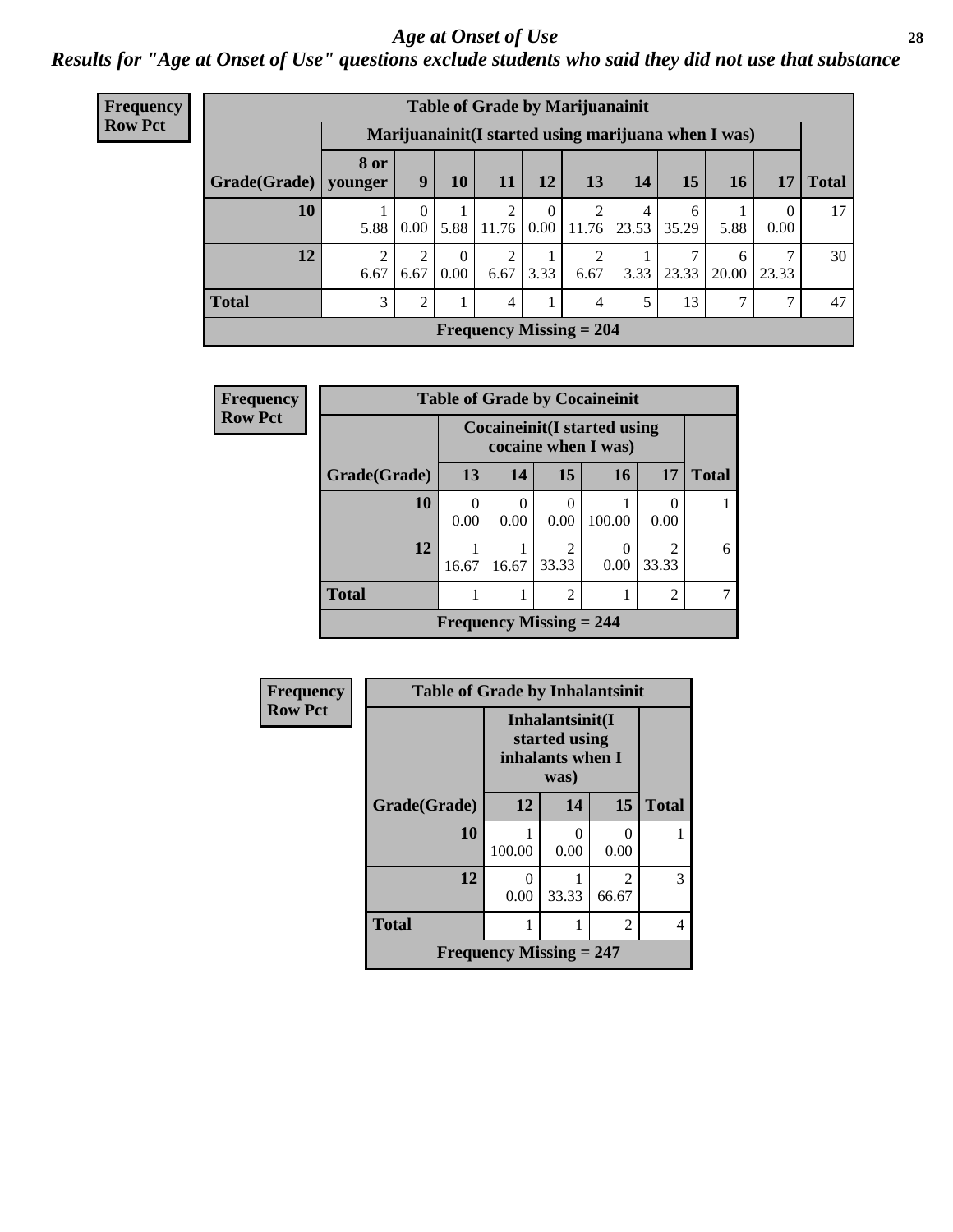#### *Age at Onset of Use* **29**

*Results for "Age at Onset of Use" questions exclude students who said they did not use that substance*

| Frequency      | <b>Table of Grade by Steroidsinit</b> |                                                            |           |              |
|----------------|---------------------------------------|------------------------------------------------------------|-----------|--------------|
| <b>Row Pct</b> |                                       | Steroidsinit(I<br>started using<br>steroids when I<br>was) |           |              |
|                | Grade(Grade)                          | 8 or<br>younger                                            | 15        | <b>Total</b> |
|                | 10                                    | 100.00                                                     | 0<br>0.00 |              |
|                | 12                                    | 0<br>0.00                                                  | 100.00    |              |
|                | <b>Total</b>                          |                                                            |           | 2            |
|                |                                       | Frequency Missing $= 249$                                  |           |              |

| Frequency      | <b>Table of Grade by Ecstasyinit</b> |                                                          |           |                      |                |
|----------------|--------------------------------------|----------------------------------------------------------|-----------|----------------------|----------------|
| <b>Row Pct</b> |                                      | Ecstasyinit(I<br>started using<br>ecstasy when I<br>was) |           |                      |                |
|                | Grade(Grade)                         | 14                                                       | 15        | 16                   | <b>Total</b>   |
|                | 10                                   | 50.00                                                    | 50.00     | $\mathbf{0}$<br>0.00 | $\overline{2}$ |
|                | 12                                   | $\mathfrak{D}$<br>66.67                                  | 0<br>0.00 | 33.33                | 3              |
|                | <b>Total</b>                         | 3                                                        |           |                      | 5              |
|                | <b>Frequency Missing = 246</b>       |                                                          |           |                      |                |

| Frequency      | <b>Table of Grade by Methinit</b> |                                                                       |                       |              |  |
|----------------|-----------------------------------|-----------------------------------------------------------------------|-----------------------|--------------|--|
| <b>Row Pct</b> |                                   | <b>Methinit(I started</b><br>using<br>methamphetamines<br>when I was) |                       |              |  |
|                | Grade(Grade)                      | 13                                                                    | <b>18 or</b><br>older | <b>Total</b> |  |
|                | 10                                | $\theta$                                                              | 0                     | 0            |  |
|                | 12                                | 50.00                                                                 | 50.00                 | 2            |  |
|                | <b>Total</b>                      |                                                                       |                       | 2            |  |
|                |                                   | <b>Frequency Missing = 249</b>                                        |                       |              |  |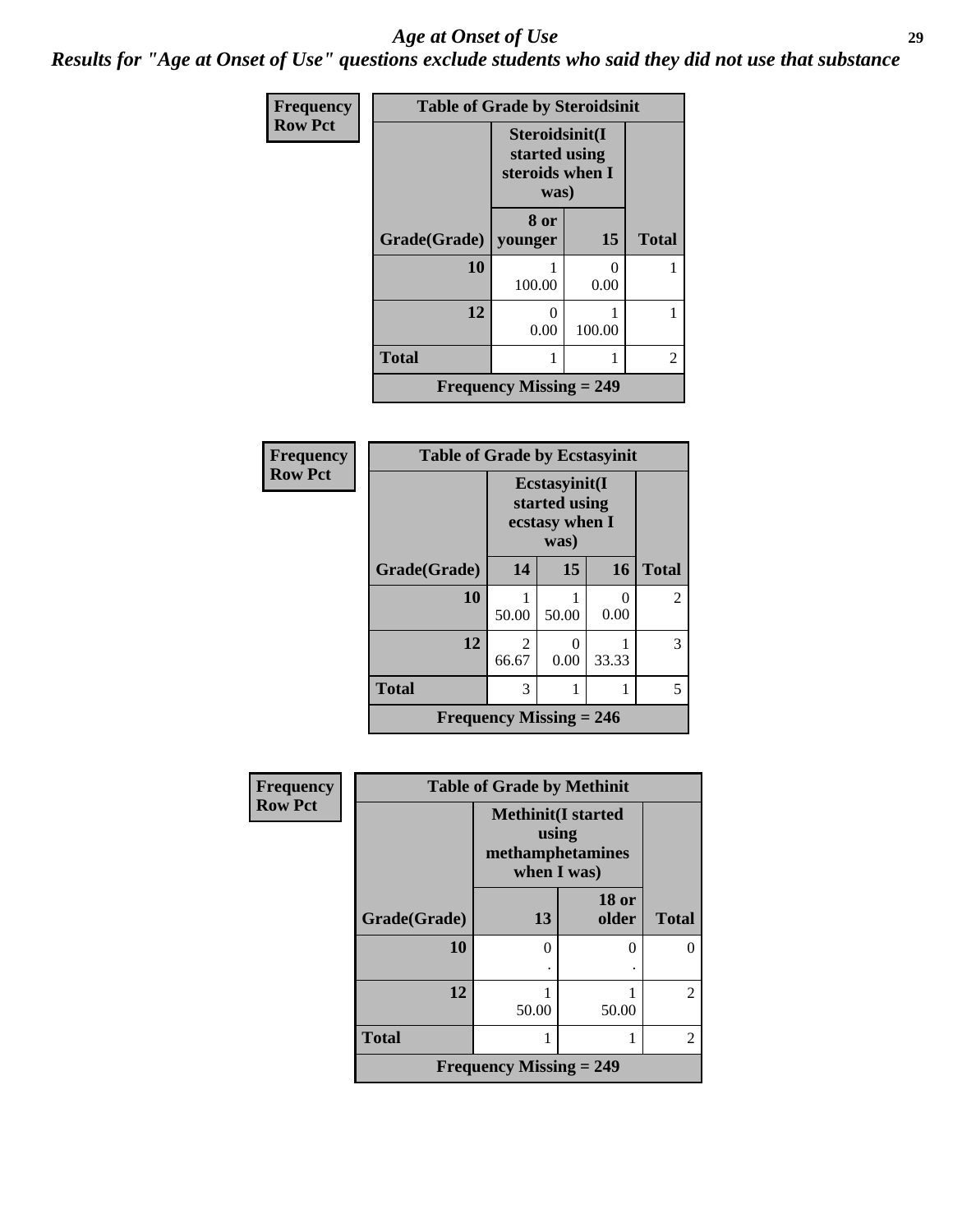#### Age at Onset of Use **30**

*Results for "Age at Onset of Use" questions exclude students who said they did not use that substance*

| <b>Frequency</b> | <b>Table of Grade by Hallucinogensinit</b>                           |           |                           |                           |                       |              |  |
|------------------|----------------------------------------------------------------------|-----------|---------------------------|---------------------------|-----------------------|--------------|--|
| <b>Row Pct</b>   | Hallucinogensinit(I<br>started using<br>hallucinogens when I<br>was) |           |                           |                           |                       |              |  |
|                  | Grade(Grade)                                                         | 14        | 15                        | 16                        | <b>18 or</b><br>older | <b>Total</b> |  |
|                  | 10                                                                   | 0<br>0.00 | 100.00                    | $\mathbf{\Omega}$<br>0.00 | ∩<br>0.00             |              |  |
|                  | 12                                                                   | 33.33     | $\mathcal{O}$<br>0.00     | 33.33                     | 33.33                 | 3            |  |
|                  | <b>Total</b>                                                         |           |                           |                           |                       | 4            |  |
|                  |                                                                      |           | Frequency Missing $= 247$ |                           |                       |              |  |

| <b>Frequency</b> | <b>Table of Grade by Prescriptioninit</b> |                                                                                                 |                         |                           |                  |            |                  |                       |              |
|------------------|-------------------------------------------|-------------------------------------------------------------------------------------------------|-------------------------|---------------------------|------------------|------------|------------------|-----------------------|--------------|
| <b>Row Pct</b>   |                                           | <b>Prescriptioninit (I started using prescription</b><br>drugs not prescribed to me when I was) |                         |                           |                  |            |                  |                       |              |
|                  | Grade(Grade)                              | <b>8 or</b><br>vounger                                                                          | <b>12</b>               | 13                        | 14               | 15         | 17               | <b>18 or</b><br>older | <b>Total</b> |
|                  | 10                                        | 75.00                                                                                           | 0.00                    | $\theta$<br>0.00          | 25.00            | 0<br>0.00  | $\Omega$<br>0.00 | 0.00                  |              |
|                  | 12                                        | 8.33                                                                                            | $\mathfrak{D}$<br>16.67 | $\overline{2}$<br>16.67   | $\theta$<br>0.00 | 5<br>41.67 | 8.33             | 8.33                  | 12           |
|                  | <b>Total</b>                              | 4                                                                                               | $\mathfrak{D}$          | $\overline{2}$            |                  | 5          |                  |                       | 16           |
|                  |                                           |                                                                                                 |                         | Frequency Missing $= 235$ |                  |            |                  |                       |              |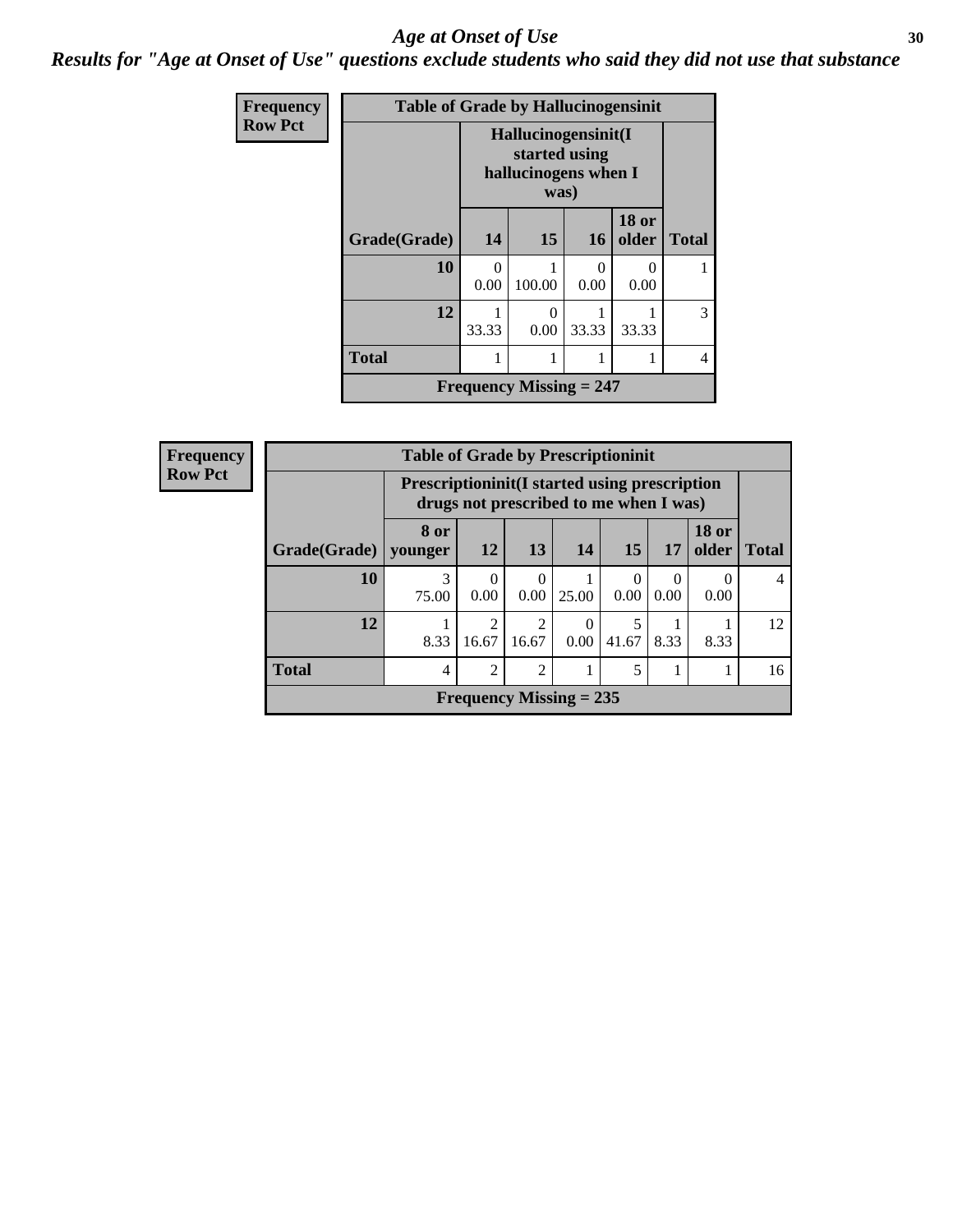| Frequency      | <b>Table of Alcoholharm by Grade</b>          |                    |             |              |
|----------------|-----------------------------------------------|--------------------|-------------|--------------|
| <b>Col Pct</b> | Alcoholharm(I<br>think alcohol is<br>harmful) | Grade(Grade)<br>10 | 12          | <b>Total</b> |
|                | <b>Strongly Agree</b>                         | 62<br>44.29        | 36<br>32.43 | 98           |
|                | <b>Somewhat Agree</b>                         | 48<br>34.29        | 37<br>33.33 | 85           |
|                | <b>Somewhat Disagree</b>                      | 23<br>16.43        | 27<br>24.32 | 50           |
|                | <b>Strongly Disagree</b>                      | 7<br>5.00          | 11<br>9.91  | 18           |
|                | <b>Total</b>                                  | 140                | 111         | 251          |

| <b>Table of Cigarettesharm by Grade</b>                  |                    |              |     |  |  |
|----------------------------------------------------------|--------------------|--------------|-----|--|--|
| Cigarettesharm(I<br>think smoking<br>tobacco is harmful) | Grade(Grade)<br>10 | <b>Total</b> |     |  |  |
| <b>Strongly Agree</b>                                    | 125<br>89.29       | 84<br>75.68  | 209 |  |  |
| <b>Somewhat Agree</b>                                    | 11<br>7.86         | 16<br>14.41  | 27  |  |  |
| <b>Somewhat Disagree</b>                                 | 1<br>0.71          | 5<br>4.50    | 6   |  |  |
| <b>Strongly Disagree</b>                                 | 3<br>2.14          | 6<br>5.41    | 9   |  |  |
| <b>Total</b>                                             | 140                | 111          | 251 |  |  |

| Frequency      | <b>Table of Smokelessharm by Grade</b>                  |                    |             |              |  |
|----------------|---------------------------------------------------------|--------------------|-------------|--------------|--|
| <b>Col Pct</b> | Smokelessharm(I<br>think chewing<br>tobacco is harmful) | Grade(Grade)<br>10 | 12          | <b>Total</b> |  |
|                | <b>Strongly Agree</b>                                   | 118<br>84.29       | 80<br>72.07 | 198          |  |
|                | <b>Somewhat Agree</b>                                   | 18<br>12.86        | 16<br>14.41 | 34           |  |
|                | <b>Somewhat Disagree</b>                                | 0.71               | 9<br>8.11   | 10           |  |
|                | <b>Strongly Disagree</b>                                | 3<br>2.14          | 6<br>5.41   | 9            |  |
|                | <b>Total</b>                                            | 140                | 111         | 251          |  |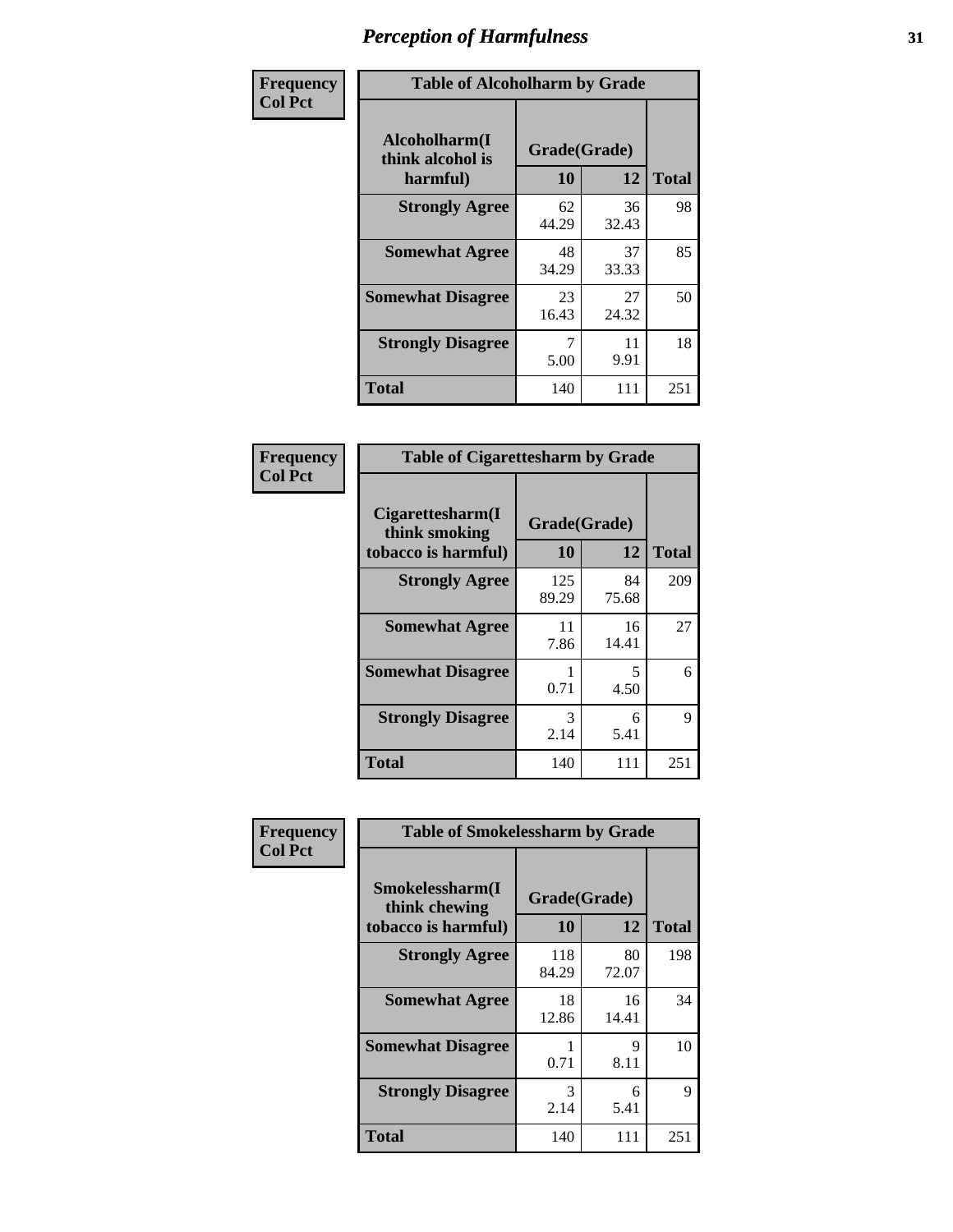| Frequency      |                                                   | <b>Table of Marijuanaharm by Grade</b> |             |              |  |
|----------------|---------------------------------------------------|----------------------------------------|-------------|--------------|--|
| <b>Col Pct</b> | Marijuanaharm(I<br>think marijuana is<br>harmful) | Grade(Grade)<br>10                     | 12          | <b>Total</b> |  |
|                | <b>Strongly Agree</b>                             | 98<br>70.00                            | 58<br>52.25 | 156          |  |
|                | <b>Somewhat Agree</b>                             | 14<br>10.00                            | 24<br>21.62 | 38           |  |
|                | <b>Somewhat Disagree</b>                          | 19<br>13.57                            | 13<br>11.71 | 32           |  |
|                | <b>Strongly Disagree</b>                          | 9<br>6.43                              | 16<br>14.41 | 25           |  |
|                | <b>Total</b>                                      | 140                                    | 111         | 251          |  |

| <b>Table of Cocaineharm by Grade</b>          |                    |              |                |  |  |  |
|-----------------------------------------------|--------------------|--------------|----------------|--|--|--|
| Cocaineharm(I<br>think cocaine is<br>harmful) | Grade(Grade)<br>10 | <b>Total</b> |                |  |  |  |
| <b>Strongly Agree</b>                         | 130<br>92.86       | 100<br>90.09 | 230            |  |  |  |
| <b>Somewhat Agree</b>                         | 5<br>3.57          | 5<br>4.50    | 10             |  |  |  |
| <b>Somewhat Disagree</b>                      | 1<br>0.71          | 3<br>2.70    | $\overline{4}$ |  |  |  |
| <b>Strongly Disagree</b>                      | 4<br>2.86          | 3<br>2.70    | 7              |  |  |  |
| <b>Total</b>                                  | 140                | 111          | 251            |  |  |  |

| Frequency      | <b>Table of Inhalantsharm by Grade</b>             |                           |             |              |
|----------------|----------------------------------------------------|---------------------------|-------------|--------------|
| <b>Col Pct</b> | Inhalantsharm(I<br>think inhalants are<br>harmful) | Grade(Grade)<br><b>10</b> | 12          | <b>Total</b> |
|                | <b>Strongly Agree</b>                              | 125<br>89.29              | 97<br>87.39 | 222          |
|                | <b>Somewhat Agree</b>                              | 11<br>7.86                | 7<br>6.31   | 18           |
|                | <b>Somewhat Disagree</b>                           | 0<br>0.00                 | 4<br>3.60   | 4            |
|                | <b>Strongly Disagree</b>                           | 4<br>2.86                 | 3<br>2.70   | 7            |
|                | <b>Total</b>                                       | 140                       | 111         | 251          |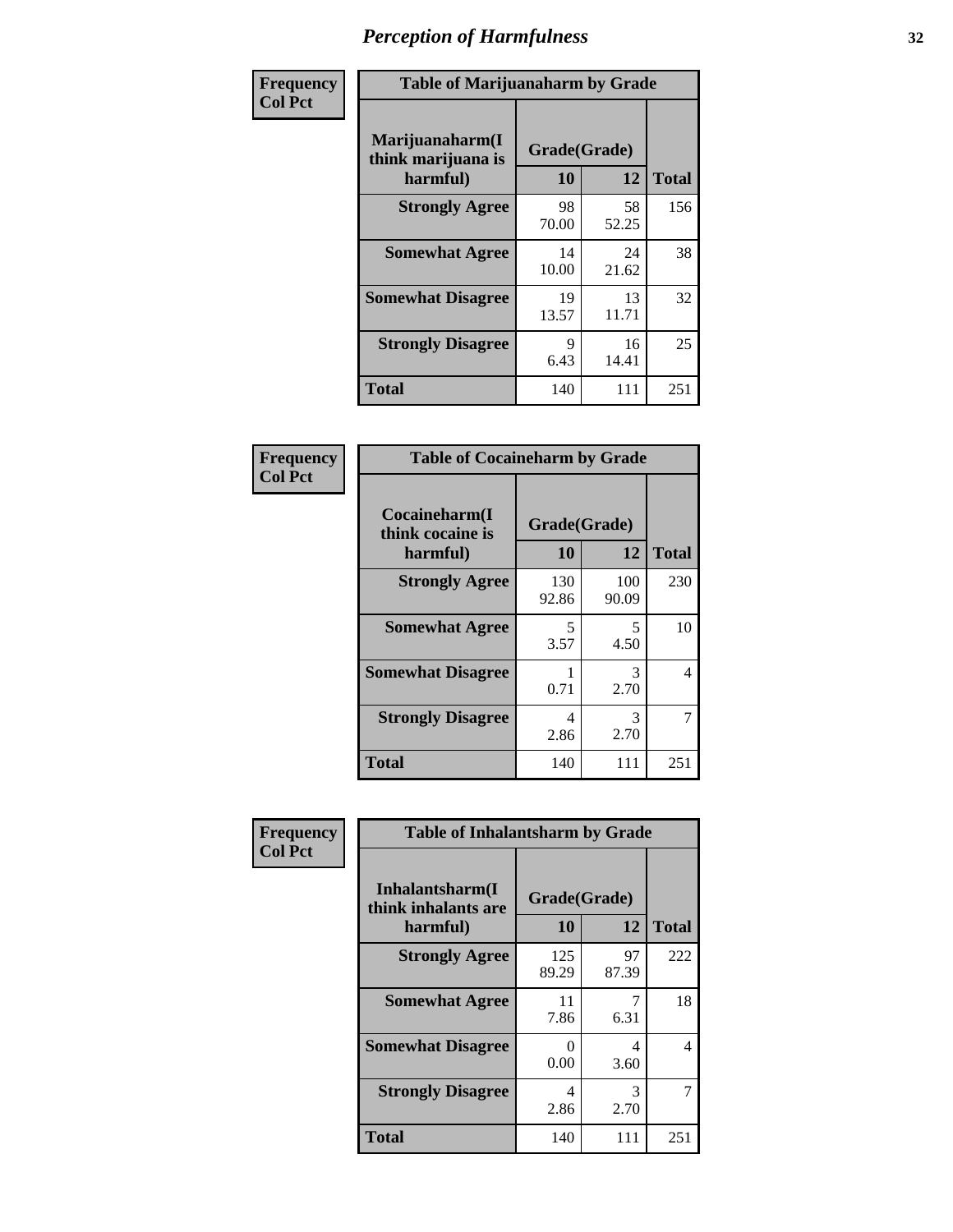| Frequency      | <b>Table of Steroidsharm by Grade</b>            |                       |                        |              |
|----------------|--------------------------------------------------|-----------------------|------------------------|--------------|
| <b>Col Pct</b> | Steroidsharm(I<br>think steroids are<br>harmful) | Grade(Grade)<br>10    | 12                     | <b>Total</b> |
|                | <b>Strongly Agree</b>                            | 117<br>83.57          | 89<br>80.18            | 206          |
|                | <b>Somewhat Agree</b>                            | 17<br>12.14           | 16<br>14.41            | 33           |
|                | <b>Somewhat Disagree</b>                         | $\mathcal{L}$<br>1.43 | 4<br>3.60              | 6            |
|                | <b>Strongly Disagree</b>                         | 4<br>2.86             | $\mathfrak{D}$<br>1.80 | 6            |
|                | <b>Total</b>                                     | 140                   | 111                    | 251          |

| <b>Table of Ecstasyharm by Grade</b>          |                    |                        |     |  |  |
|-----------------------------------------------|--------------------|------------------------|-----|--|--|
| Ecstasyharm(I<br>think ecstasy is<br>harmful) | Grade(Grade)<br>10 | <b>Total</b>           |     |  |  |
| <b>Strongly Agree</b>                         | 124<br>88.57       | 95<br>85.59            | 219 |  |  |
| <b>Somewhat Agree</b>                         | 11<br>7.86         | 9<br>8.11              | 20  |  |  |
| <b>Somewhat Disagree</b>                      | 0<br>0.00          | 5<br>4.50              | 5   |  |  |
| <b>Strongly Disagree</b>                      | 5<br>3.57          | $\mathfrak{D}$<br>1.80 | 7   |  |  |
| Total                                         | 140                | 111                    | 251 |  |  |

| Frequency      | <b>Table of Methharm by Grade</b>                            |                           |              |              |
|----------------|--------------------------------------------------------------|---------------------------|--------------|--------------|
| <b>Col Pct</b> | <b>Methharm</b> (I think<br>methamphetamines<br>are harmful) | Grade(Grade)<br><b>10</b> | 12           | <b>Total</b> |
|                | <b>Strongly Agree</b>                                        | 132<br>94.29              | 103<br>92.79 | 235          |
|                | <b>Somewhat Agree</b>                                        | 4<br>2.86                 | 3<br>2.70    |              |
|                | <b>Somewhat Disagree</b>                                     | 0<br>0.00                 | 2<br>1.80    | 2            |
|                | <b>Strongly Disagree</b>                                     | 4<br>2.86                 | 3<br>2.70    | 7            |
|                | <b>Total</b>                                                 | 140                       | 111          | 251          |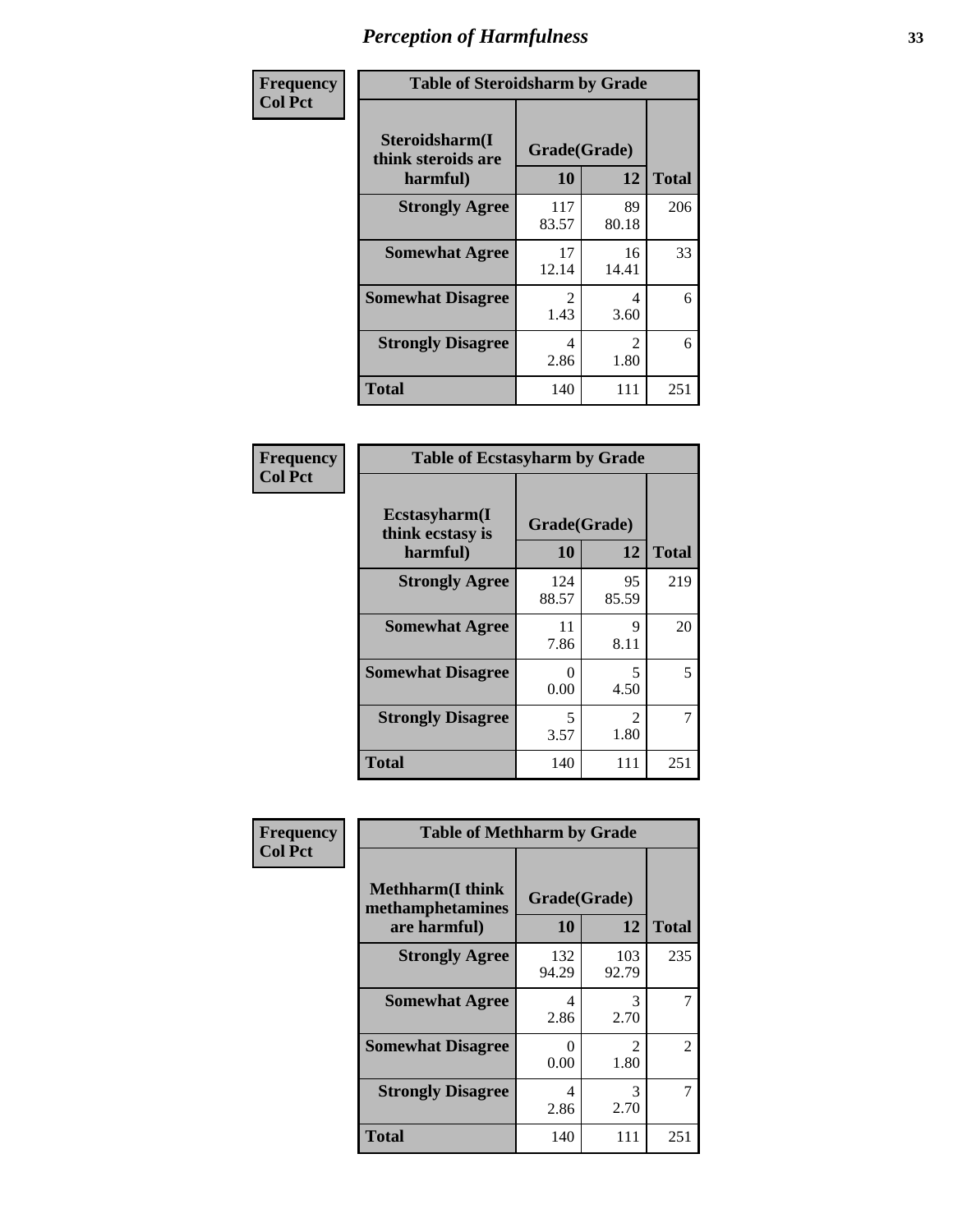| Frequency      | <b>Table of Hallucinogensharm by Grade</b>                 |                    |                       |                |
|----------------|------------------------------------------------------------|--------------------|-----------------------|----------------|
| <b>Col Pct</b> | Hallucinogensharm(I<br>think hallucinogens<br>are harmful) | Grade(Grade)<br>10 | 12                    | <b>Total</b>   |
|                | <b>Strongly Agree</b>                                      | 127<br>90.71       | 100<br>90.09          | 227            |
|                | <b>Somewhat Agree</b>                                      | 8<br>5.71          | 4<br>3.60             | 12             |
|                | <b>Somewhat Disagree</b>                                   | 0<br>0.00          | 5<br>4.50             | 5              |
|                | <b>Strongly Disagree</b>                                   | 5<br>3.57          | $\mathcal{L}$<br>1.80 | $\overline{7}$ |
|                | <b>Total</b>                                               | 140                | 111                   | 251            |

| <b>Table of Prescriptionharm by Grade</b>                                         |              |             |              |  |
|-----------------------------------------------------------------------------------|--------------|-------------|--------------|--|
| <b>Prescriptionharm(I)</b><br>think prescription<br>drugs not<br>prescribed to me | Grade(Grade) |             |              |  |
| are harmful)                                                                      | 10           | 12          | <b>Total</b> |  |
| <b>Strongly Agree</b>                                                             | 101<br>72.14 | 77<br>69.37 | 178          |  |
| <b>Somewhat Agree</b>                                                             | 30<br>21.43  | 20<br>18.02 | 50           |  |
| <b>Somewhat Disagree</b>                                                          | 5<br>3.57    | Q<br>8.11   | 14           |  |
| <b>Strongly Disagree</b>                                                          | 4<br>2.86    | 5<br>4.50   | 9            |  |
| <b>Total</b>                                                                      | 140          | 111         | 251          |  |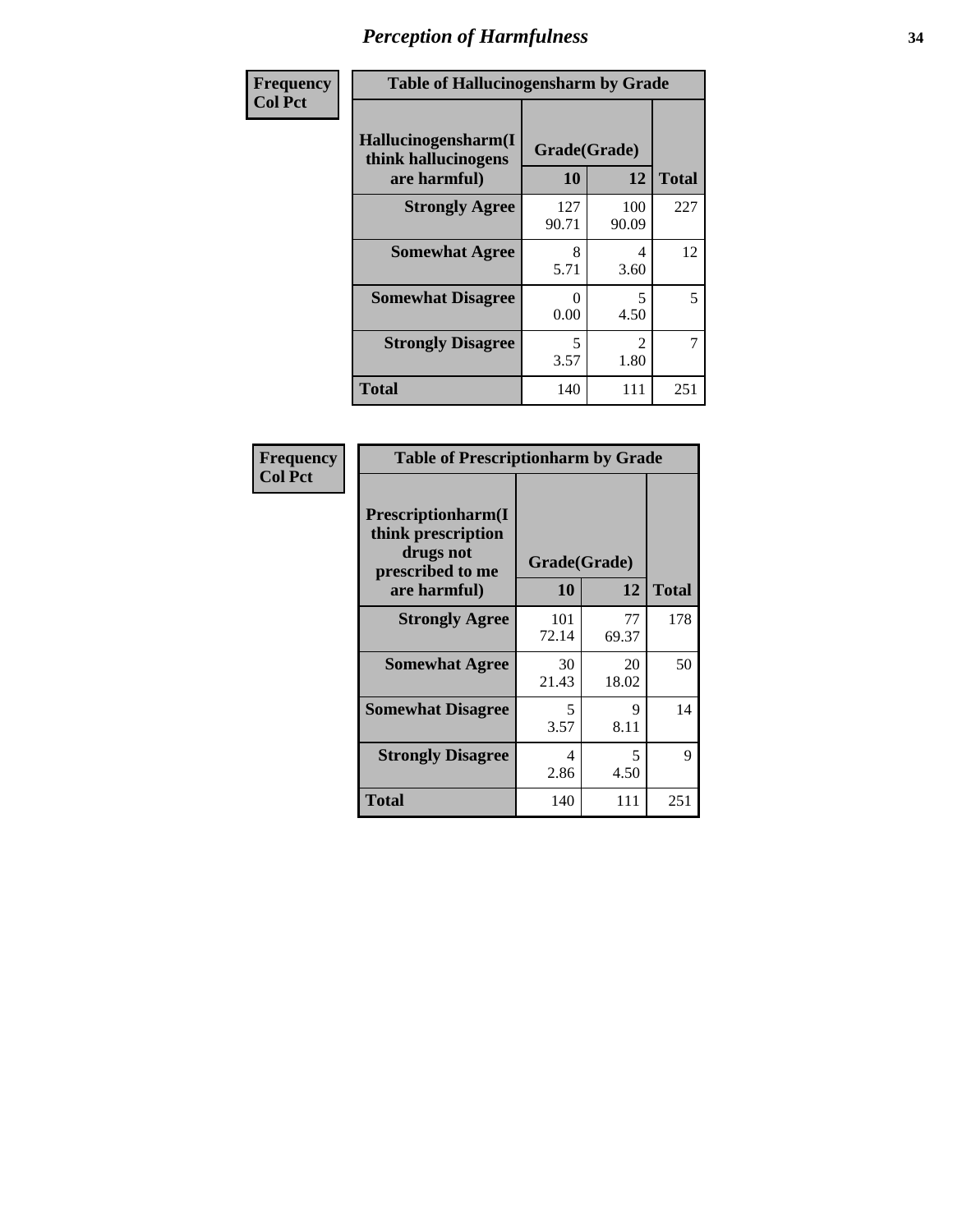# *Disapproval by Adults* **35**

| Frequency      | <b>Table of Alcoholadult by Grade</b>                                 |                    |             |              |
|----------------|-----------------------------------------------------------------------|--------------------|-------------|--------------|
| <b>Col Pct</b> | <b>Alcoholadult</b> (Adults<br>would disapprove if<br>I used alcohol) | Grade(Grade)<br>10 | 12          | <b>Total</b> |
|                | <b>Strongly Agree</b>                                                 | 88<br>62.86        | 56<br>50.45 | 144          |
|                | <b>Somewhat Agree</b>                                                 | 33<br>23.57        | 33<br>29.73 | 66           |
|                | <b>Somewhat Disagree</b>                                              | 15<br>10.71        | 18<br>16.22 | 33           |
|                | <b>Strongly Disagree</b>                                              | 4<br>2.86          | 4<br>3.60   | 8            |
|                | <b>Total</b>                                                          | 140                | 111         | 251          |

| <b>Table of Tobaccoadult by Grade</b>                                |                       |             |              |  |  |
|----------------------------------------------------------------------|-----------------------|-------------|--------------|--|--|
| <b>Tobaccoadult(Adults</b><br>would disapprove if<br>I used tobacco) | Grade(Grade)<br>10    | 12          | <b>Total</b> |  |  |
| <b>Strongly Agree</b>                                                | 118<br>84.29          | 72<br>64.86 | 190          |  |  |
| <b>Somewhat Agree</b>                                                | 14<br>10.00           | 18<br>16.22 | 32           |  |  |
| <b>Somewhat Disagree</b>                                             | $\mathcal{L}$<br>1.43 | 16<br>14.41 | 18           |  |  |
| <b>Strongly Disagree</b>                                             | 6<br>4.29             | 5<br>4.50   | 11           |  |  |
| Total                                                                | 140                   | 111         | 251          |  |  |

| Frequency      | <b>Table of Marijuanaadult by Grade</b>                           |                    |                        |              |
|----------------|-------------------------------------------------------------------|--------------------|------------------------|--------------|
| <b>Col Pct</b> | Marijuanaadult(Adults<br>would disapprove if I<br>used marijuana) | Grade(Grade)<br>10 | 12                     | <b>Total</b> |
|                | <b>Strongly Agree</b>                                             | 126<br>90.00       | 95<br>85.59            | 221          |
|                | <b>Somewhat Agree</b>                                             | 6<br>4.29          | 9<br>8.11              | 15           |
|                | <b>Somewhat Disagree</b>                                          | 0.71               | $\overline{4}$<br>3.60 | 5            |
|                | <b>Strongly Disagree</b>                                          | 7<br>5.00          | 3<br>2.70              | 10           |
|                | <b>Total</b>                                                      | 140                | 111                    | 251          |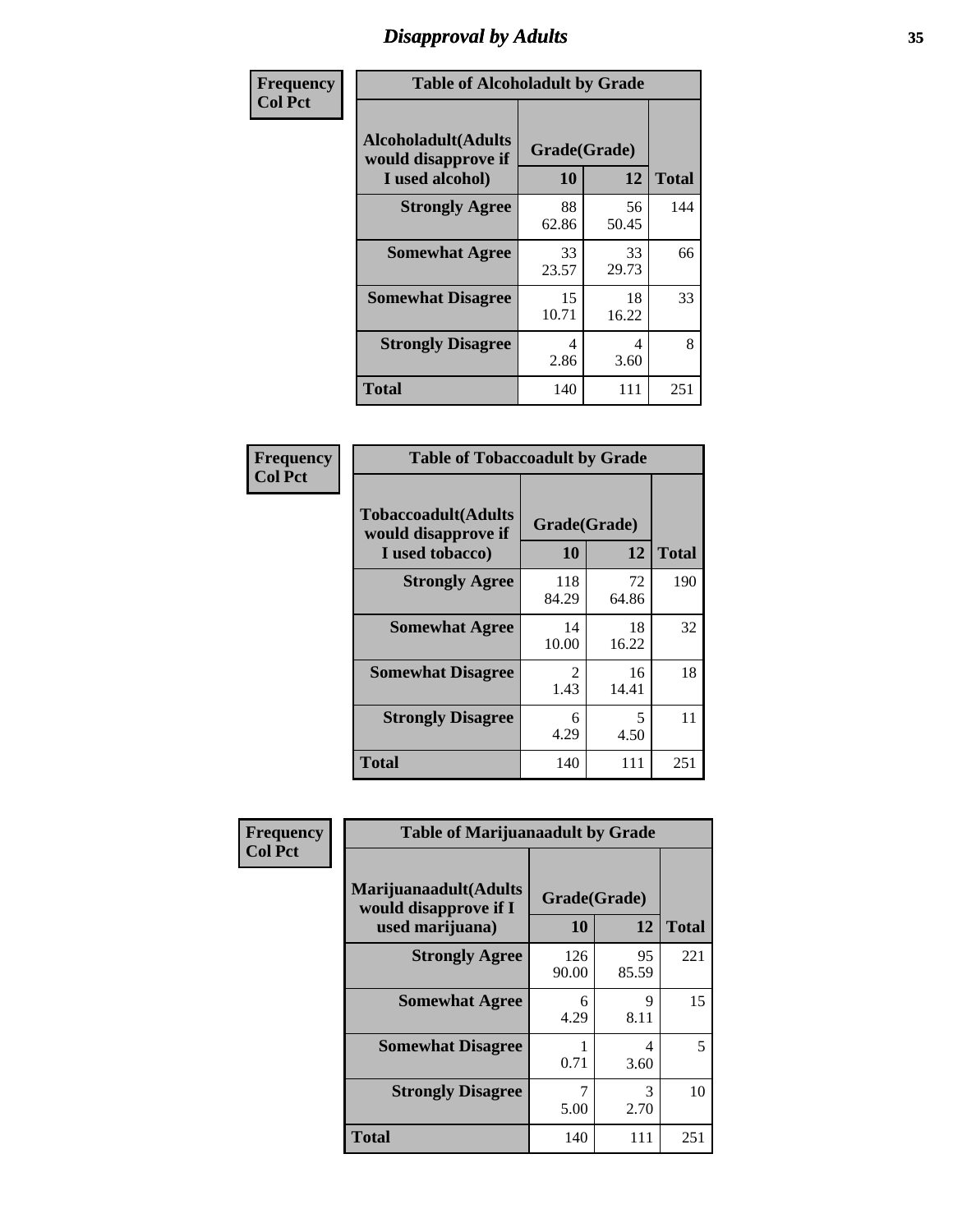### *Disapproval by Adults* **36**

| <b>Frequency</b> | <b>Table of Otherdrugadult by Grade</b>                                     |                       |              |              |
|------------------|-----------------------------------------------------------------------------|-----------------------|--------------|--------------|
| <b>Col Pct</b>   | <b>Otherdrugadult</b> (Adults<br>would disapprove if I<br>used other drugs) | Grade(Grade)<br>10    | 12           | <b>Total</b> |
|                  | <b>Strongly Agree</b>                                                       | 131<br>93.57          | 101<br>90.99 | 232          |
|                  | <b>Somewhat Agree</b>                                                       | $\mathcal{D}$<br>1.43 | 6<br>5.41    | 8            |
|                  | <b>Somewhat Disagree</b>                                                    | 0.71                  | 0<br>0.00    |              |
|                  | <b>Strongly Disagree</b>                                                    | 6<br>4.29             | 4<br>3.60    | 10           |
|                  | <b>Total</b>                                                                | 140                   | 111          | 251          |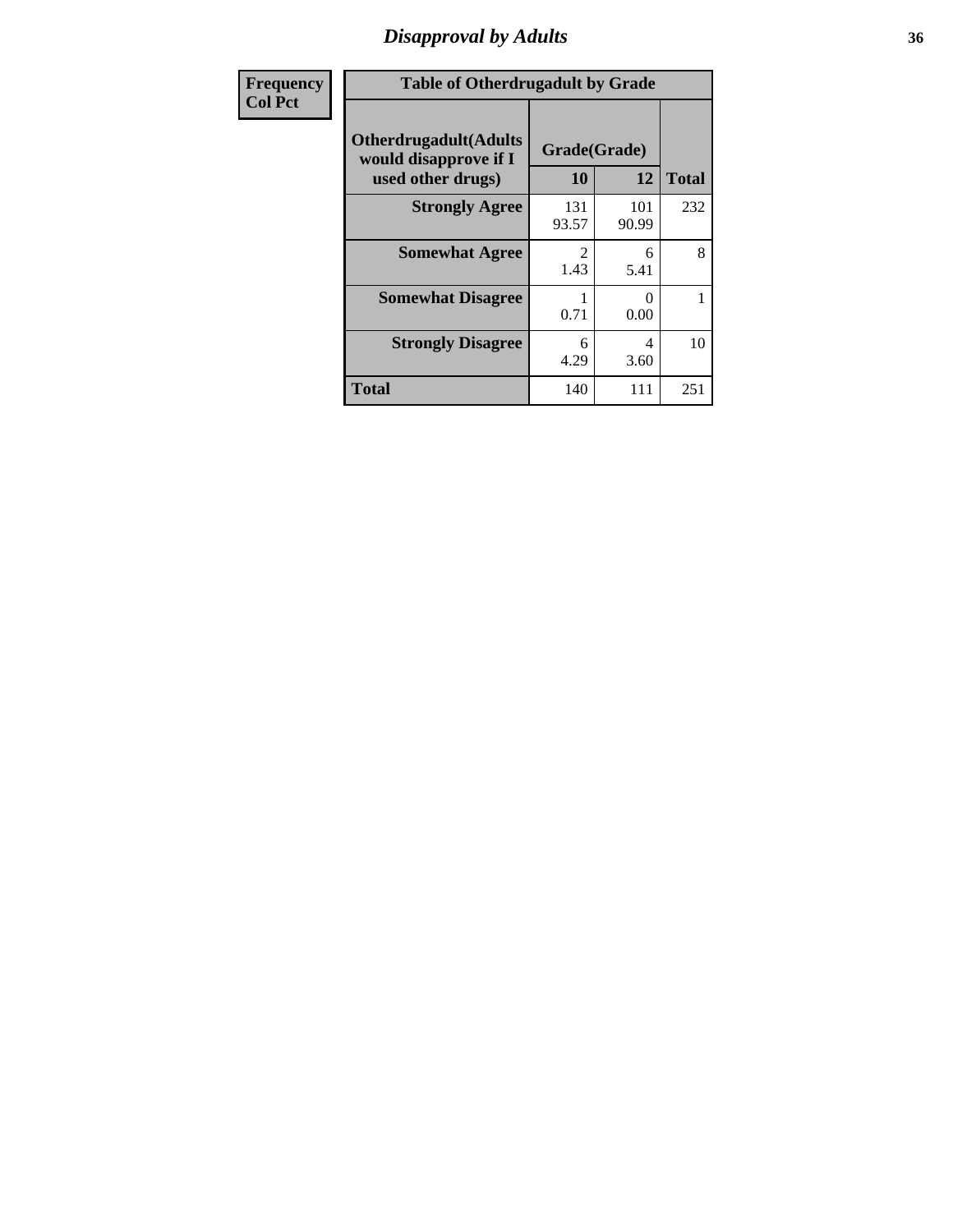# *Disapproval by Peers* **37**

| Frequency      | <b>Table of Alcoholpeer by Grade</b>                    |              |             |              |  |
|----------------|---------------------------------------------------------|--------------|-------------|--------------|--|
| <b>Col Pct</b> | Alcoholpeer(My<br>friends would<br>disapprove if I used | Grade(Grade) |             |              |  |
|                | alcohol)                                                | 10           | 12          | <b>Total</b> |  |
|                | <b>Strongly Agree</b>                                   | 35<br>25.00  | 10<br>9.01  | 45           |  |
|                | <b>Somewhat Agree</b>                                   | 28<br>20.00  | 18<br>16.22 | 46           |  |
|                | <b>Somewhat Disagree</b>                                | 51<br>36.43  | 37<br>33.33 | 88           |  |
|                | <b>Strongly Disagree</b>                                | 26<br>18.57  | 46<br>41.44 | 72           |  |
|                | Total                                                   | 140          | 111         | 251          |  |

| Frequency      | <b>Table of Tobaccopeer by Grade</b>                    |              |             |              |  |
|----------------|---------------------------------------------------------|--------------|-------------|--------------|--|
| <b>Col Pct</b> | Tobaccopeer(My<br>friends would<br>disapprove if I used | Grade(Grade) |             |              |  |
|                | tobacco)                                                | 10           | 12          | <b>Total</b> |  |
|                | <b>Strongly Agree</b>                                   | 68<br>48.57  | 28<br>25.23 | 96           |  |
|                | <b>Somewhat Agree</b>                                   | 36<br>25.71  | 20<br>18.02 | 56           |  |
|                | <b>Somewhat Disagree</b>                                | 19<br>13.57  | 29<br>26.13 | 48           |  |
|                | <b>Strongly Disagree</b>                                | 17<br>12.14  | 34<br>30.63 | 51           |  |
|                | Total                                                   | 140          | 111         | 251          |  |

| Frequency<br><b>Col Pct</b> | <b>Table of Marijuanapeer by Grade</b>                    |              |             |              |
|-----------------------------|-----------------------------------------------------------|--------------|-------------|--------------|
|                             | Marijuanapeer(My<br>friends would<br>disapprove if I used | Grade(Grade) |             |              |
|                             | marijuana)                                                | 10           | 12          | <b>Total</b> |
|                             | <b>Strongly Agree</b>                                     | 76<br>54.29  | 35<br>31.53 | 111          |
|                             | <b>Somewhat Agree</b>                                     | 21<br>15.00  | 27<br>24.32 | 48           |
|                             | <b>Somewhat Disagree</b>                                  | 27<br>19.29  | 27<br>24.32 | 54           |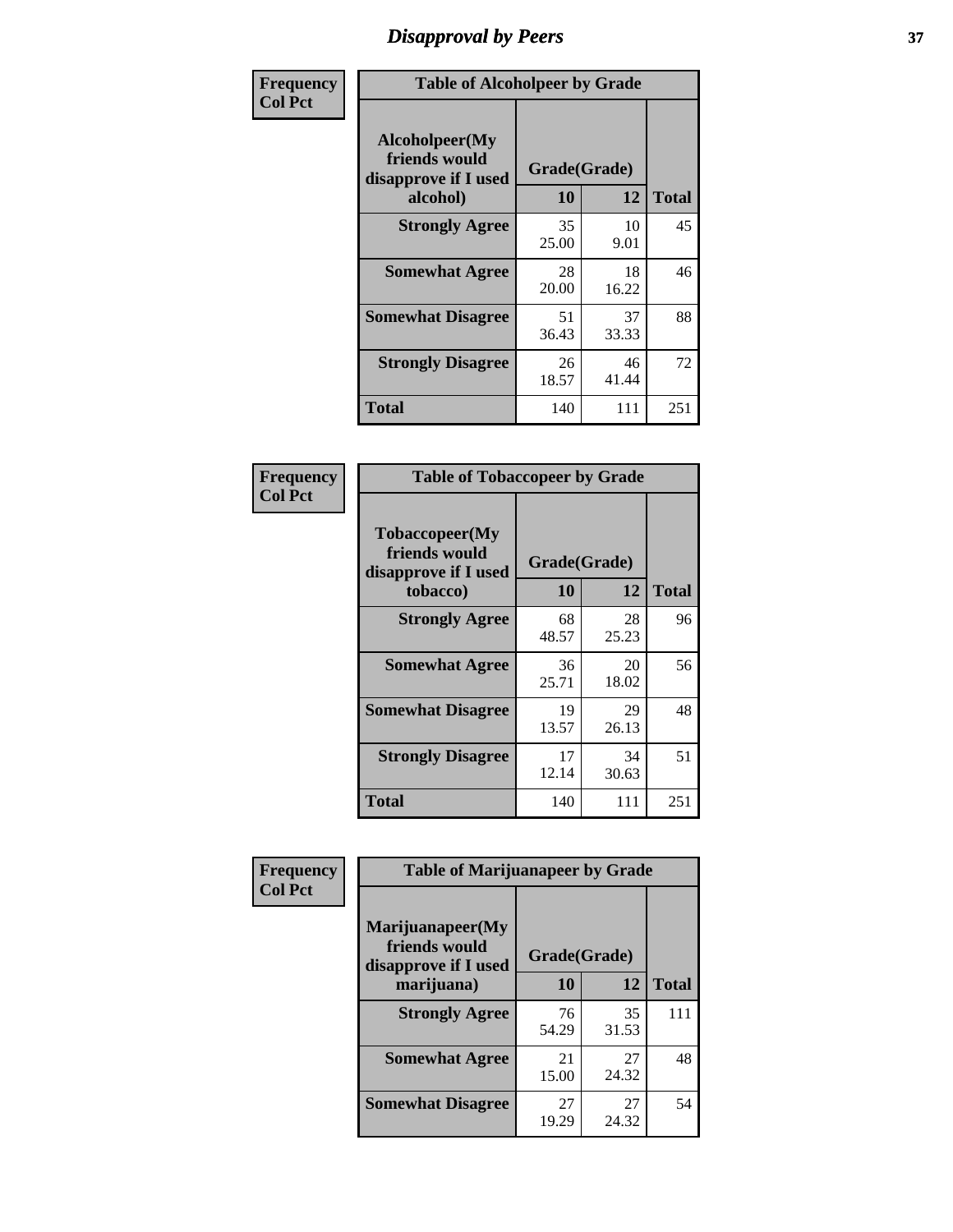# *Disapproval by Peers* **38**

| Frequency<br><b>Col Pct</b> | <b>Table of Marijuanapeer by Grade</b>                                  |                    |             |              |
|-----------------------------|-------------------------------------------------------------------------|--------------------|-------------|--------------|
|                             | Marijuanapeer(My<br>friends would<br>disapprove if I used<br>marijuana) | Grade(Grade)<br>10 | 12          | <b>Total</b> |
|                             | <b>Strongly Disagree</b>                                                | 16<br>11.43        | 22<br>19.82 | 38           |
|                             | Total                                                                   | 140                | 111         | 251          |

| Frequency      | <b>Table of Otherdrugpeer by Grade</b>                                    |                    |             |              |
|----------------|---------------------------------------------------------------------------|--------------------|-------------|--------------|
| <b>Col Pct</b> | Otherdrugpeer(My<br>friends would<br>disapprove if I used<br>other drugs) | Grade(Grade)<br>10 | 12          | <b>Total</b> |
|                | <b>Strongly Agree</b>                                                     | 94<br>67.14        | 64<br>57.66 | 158          |
|                | <b>Somewhat Agree</b>                                                     | 23<br>16.43        | 21<br>18.92 | 44           |
|                | <b>Somewhat Disagree</b>                                                  | 13<br>9.29         | 12<br>10.81 | 25           |
|                | <b>Strongly Disagree</b>                                                  | 10<br>7.14         | 14<br>12.61 | 24           |
|                | Total                                                                     | 140                | 111         | 251          |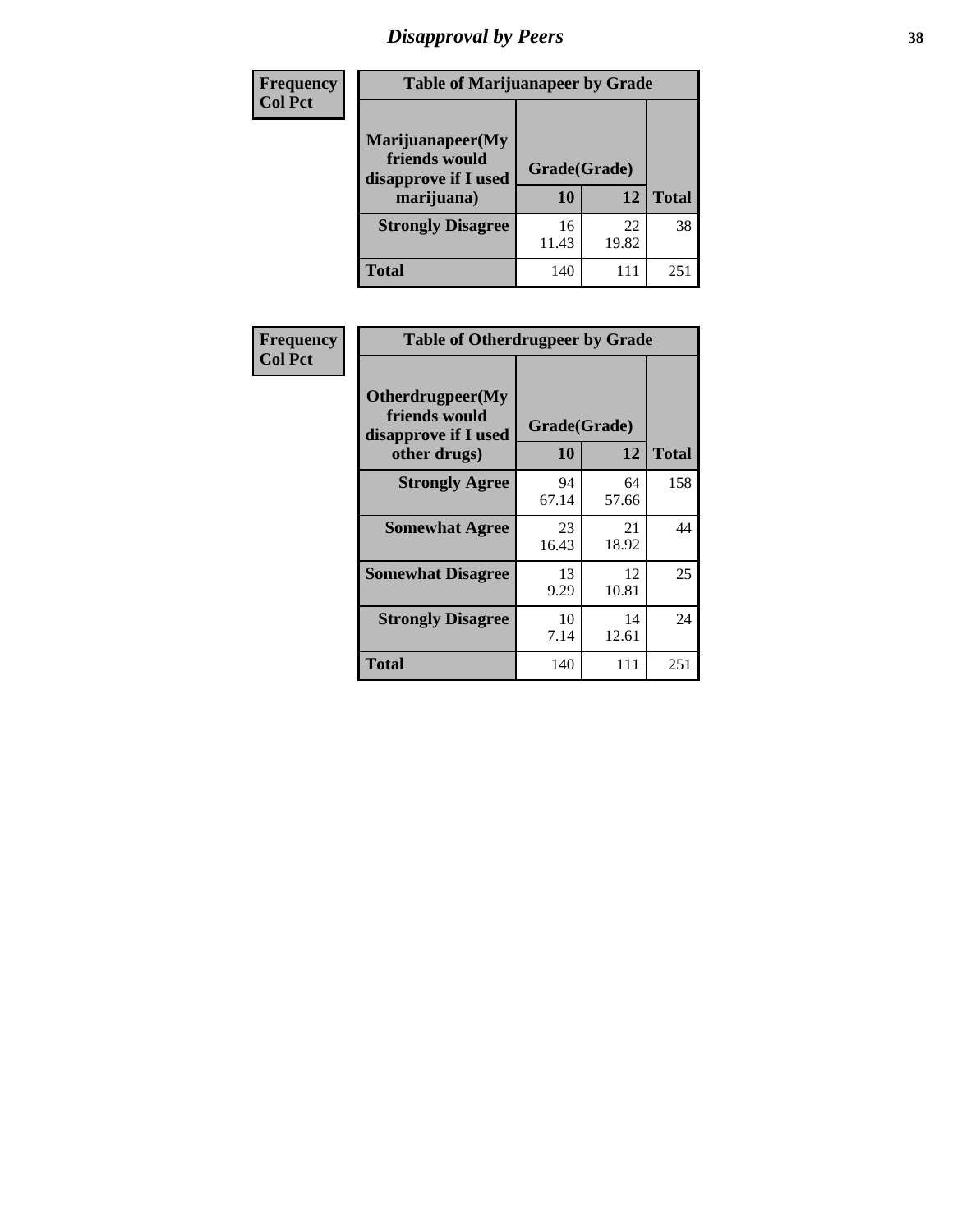| Frequency<br><b>Col Pct</b> | <b>Table of Alcohollocation1 by Grade</b> |              |             |              |  |
|-----------------------------|-------------------------------------------|--------------|-------------|--------------|--|
|                             | <b>Alcohollocation1(Places</b>            | Grade(Grade) |             |              |  |
|                             | <b>Friends Use Alcohol)</b>               | 10           | 12          | <b>Total</b> |  |
|                             |                                           | 78<br>55.71  | 91<br>81.98 | 169          |  |
|                             | Do Not Use                                | 62<br>44.29  | 20<br>18.02 | 82           |  |
|                             | <b>Total</b>                              | 140          | 111         | 251          |  |

| Frequency      | <b>Table of Alcohollocation2 by Grade</b>                     |                    |             |              |
|----------------|---------------------------------------------------------------|--------------------|-------------|--------------|
| <b>Col Pct</b> | <b>Alcohollocation2(Places</b><br><b>Friends Use Alcohol)</b> | Grade(Grade)<br>10 | 12          | <b>Total</b> |
|                |                                                               | 82<br>58.57        | 58<br>52.25 | 140          |
|                | Home                                                          | 58<br>41.43        | 53<br>47.75 | 111          |
|                | <b>Total</b>                                                  | 140                | 111         | 251          |

| Frequency<br><b>Col Pct</b> | <b>Table of Alcohollocation 3 by Grade</b>                    |                    |              |              |
|-----------------------------|---------------------------------------------------------------|--------------------|--------------|--------------|
|                             | <b>Alcohollocation3(Places</b><br><b>Friends Use Alcohol)</b> | Grade(Grade)<br>10 | 12           | <b>Total</b> |
|                             |                                                               | 137<br>97.86       | 106<br>95.50 | 243          |
|                             | <b>School</b>                                                 | 3<br>2.14          | 5<br>4.50    | 8            |
|                             | <b>Total</b>                                                  | 140                | 111          | 251          |

| <b>Frequency</b><br><b>Col Pct</b> | <b>Table of Alcohollocation4 by Grade</b> |              |              |              |  |
|------------------------------------|-------------------------------------------|--------------|--------------|--------------|--|
|                                    | <b>Alcohollocation4(Places</b>            | Grade(Grade) |              |              |  |
|                                    | <b>Friends Use Alcohol)</b>               | 10           | 12           | <b>Total</b> |  |
|                                    |                                           | 129<br>92.14 | 101<br>90.99 | 230          |  |
|                                    | Car                                       | 11<br>7.86   | 10<br>9.01   | 21           |  |
|                                    | <b>Total</b>                              | 140          |              | 251          |  |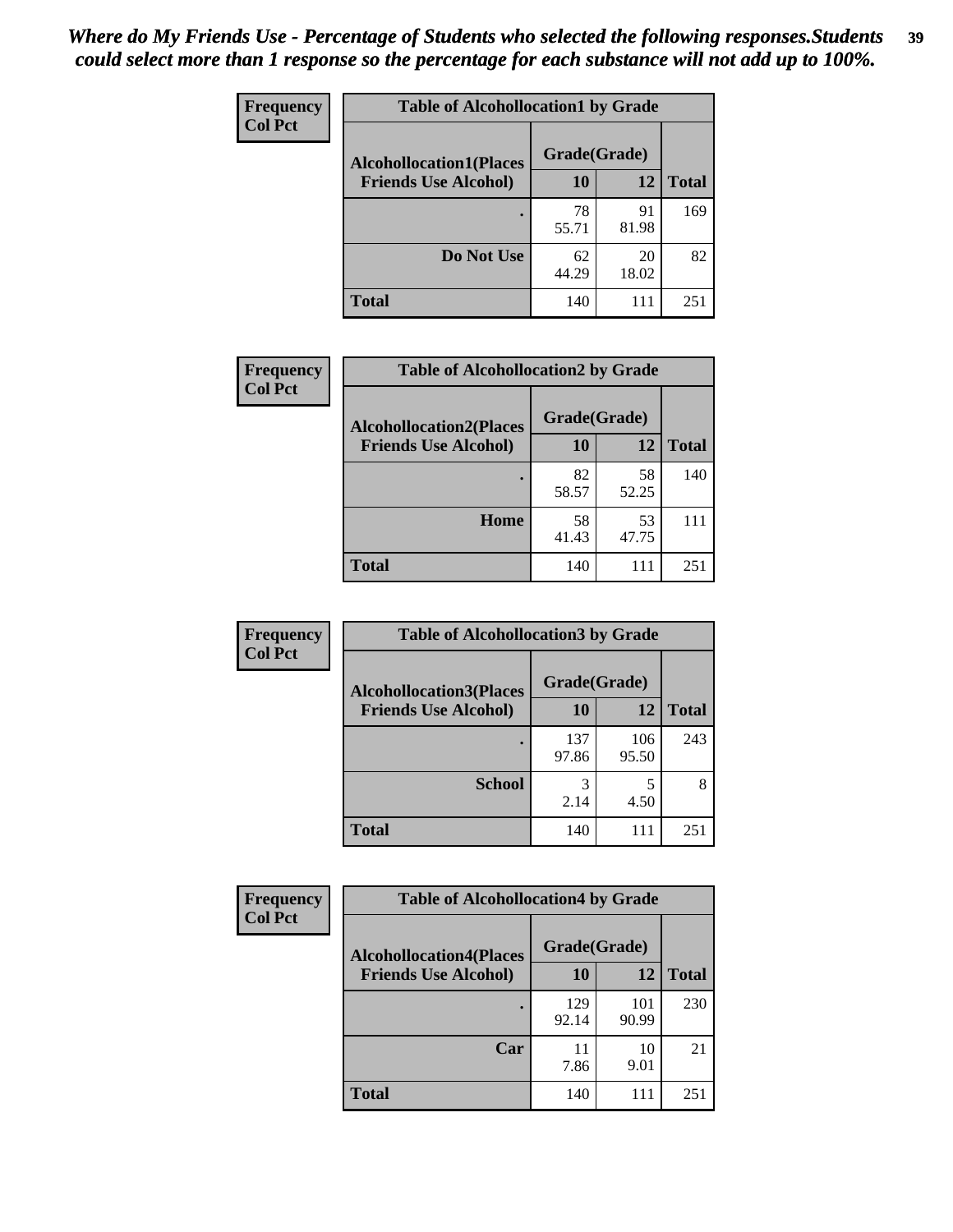| Frequency<br><b>Col Pct</b> | <b>Table of Alcohollocation5 by Grade</b> |              |             |              |  |
|-----------------------------|-------------------------------------------|--------------|-------------|--------------|--|
|                             | <b>Alcohollocation5(Places</b>            | Grade(Grade) |             |              |  |
|                             | <b>Friends Use Alcohol)</b>               | 10           | 12          | <b>Total</b> |  |
|                             |                                           | 73<br>52.14  | 33<br>29.73 | 106          |  |
|                             | <b>Friend's House</b>                     | 67<br>47.86  | 78<br>70.27 | 145          |  |
|                             | <b>Total</b>                              | 140          | 111         | 251          |  |

| <b>Frequency</b> | <b>Table of Alcohollocation6 by Grade</b>                     |                    |             |              |
|------------------|---------------------------------------------------------------|--------------------|-------------|--------------|
| <b>Col Pct</b>   | <b>Alcohollocation6(Places</b><br><b>Friends Use Alcohol)</b> | Grade(Grade)<br>10 | 12          |              |
|                  |                                                               |                    |             | <b>Total</b> |
|                  |                                                               | 108<br>77.14       | 57<br>51.35 | 165          |
|                  | <b>Other</b>                                                  | 32<br>22.86        | 54<br>48.65 | 86           |
|                  | <b>Total</b>                                                  | 140                | 111         | 251          |

| Frequency      | <b>Table of Tobaccolocation1 by Grade</b> |              |             |              |
|----------------|-------------------------------------------|--------------|-------------|--------------|
| <b>Col Pct</b> | <b>Tobaccolocation1(Places</b>            | Grade(Grade) |             |              |
|                | <b>Friends Use Tobacco)</b>               | 10           | <b>12</b>   | <b>Total</b> |
|                |                                           | 46<br>32.86  | 70<br>63.06 | 116          |
|                | <b>Do Not Use</b>                         | 94<br>67.14  | 41<br>36.94 | 135          |
|                | <b>Total</b>                              | 140          | 111         | 251          |

| <b>Frequency</b> | <b>Table of Tobaccolocation2 by Grade</b> |              |             |              |  |
|------------------|-------------------------------------------|--------------|-------------|--------------|--|
| <b>Col Pct</b>   | <b>Tobaccolocation2(Places</b>            | Grade(Grade) |             |              |  |
|                  | <b>Friends Use Tobacco)</b>               | 10           | 12          | <b>Total</b> |  |
|                  |                                           | 108<br>77.14 | 61<br>54.95 | 169          |  |
|                  | Home                                      | 32<br>22.86  | 50<br>45.05 | 82           |  |
|                  | <b>Total</b>                              | 140          |             | 251          |  |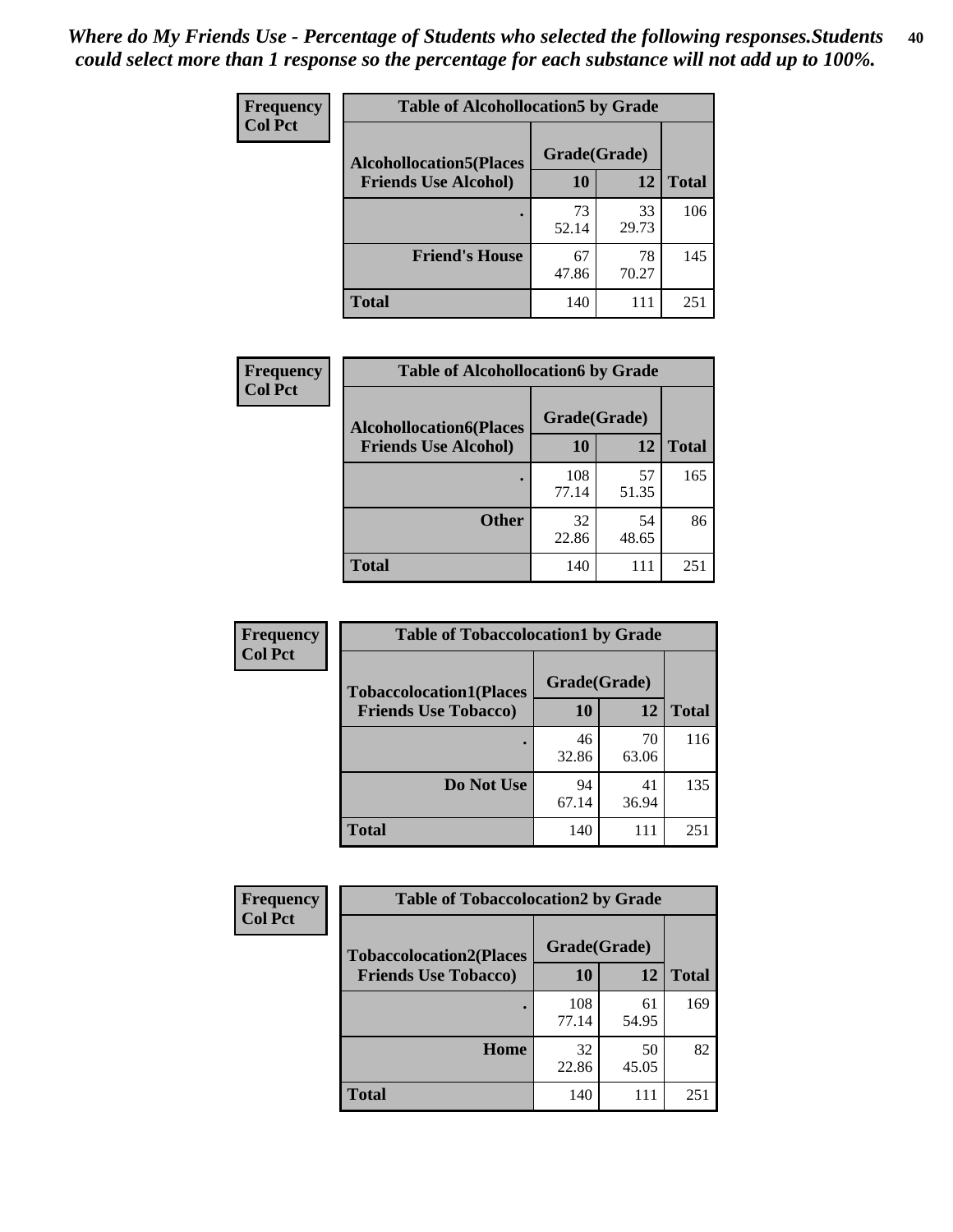| Frequency      | <b>Table of Tobaccolocation 3 by Grade</b> |              |             |              |
|----------------|--------------------------------------------|--------------|-------------|--------------|
| <b>Col Pct</b> | <b>Tobaccolocation3(Places</b>             | Grade(Grade) |             |              |
|                | <b>Friends Use Tobacco)</b>                | 10           | 12          | <b>Total</b> |
|                |                                            | 126<br>90.00 | 82<br>73.87 | 208          |
|                | <b>School</b>                              | 14<br>10.00  | 29<br>26.13 | 43           |
|                | <b>Total</b>                               | 140          | 111         | 251          |

| Frequency      | <b>Table of Tobaccolocation4 by Grade</b> |              |             |              |
|----------------|-------------------------------------------|--------------|-------------|--------------|
| <b>Col Pct</b> | <b>Tobaccolocation4(Places</b>            | Grade(Grade) |             |              |
|                | <b>Friends Use Tobacco)</b>               | 10           | 12          | <b>Total</b> |
|                |                                           | 120<br>85.71 | 61<br>54.95 | 181          |
|                | Car                                       | 20<br>14.29  | 50<br>45.05 | 70           |
|                | <b>Total</b>                              | 140          | 111         | 251          |

| Frequency<br><b>Col Pct</b> | <b>Table of Tobaccolocation5 by Grade</b> |              |             |              |
|-----------------------------|-------------------------------------------|--------------|-------------|--------------|
|                             | <b>Tobaccolocation5(Places</b>            | Grade(Grade) |             |              |
|                             | <b>Friends Use Tobacco)</b>               | 10           | 12          | <b>Total</b> |
|                             |                                           | 106<br>75.71 | 54<br>48.65 | 160          |
|                             | <b>Friend's House</b>                     | 34<br>24.29  | 57<br>51.35 | 91           |
|                             | <b>Total</b>                              | 140          | 111         | 251          |

| <b>Frequency</b> | <b>Table of Tobaccolocation6 by Grade</b> |              |             |              |  |
|------------------|-------------------------------------------|--------------|-------------|--------------|--|
| <b>Col Pct</b>   | <b>Tobaccolocation6(Places</b>            | Grade(Grade) |             |              |  |
|                  | <b>Friends Use Tobacco)</b>               | 10           | 12          | <b>Total</b> |  |
|                  |                                           | 114<br>81.43 | 56<br>50.45 | 170          |  |
|                  | <b>Other</b>                              | 26<br>18.57  | 55<br>49.55 | 81           |  |
|                  | <b>Total</b>                              | 140          |             | 251          |  |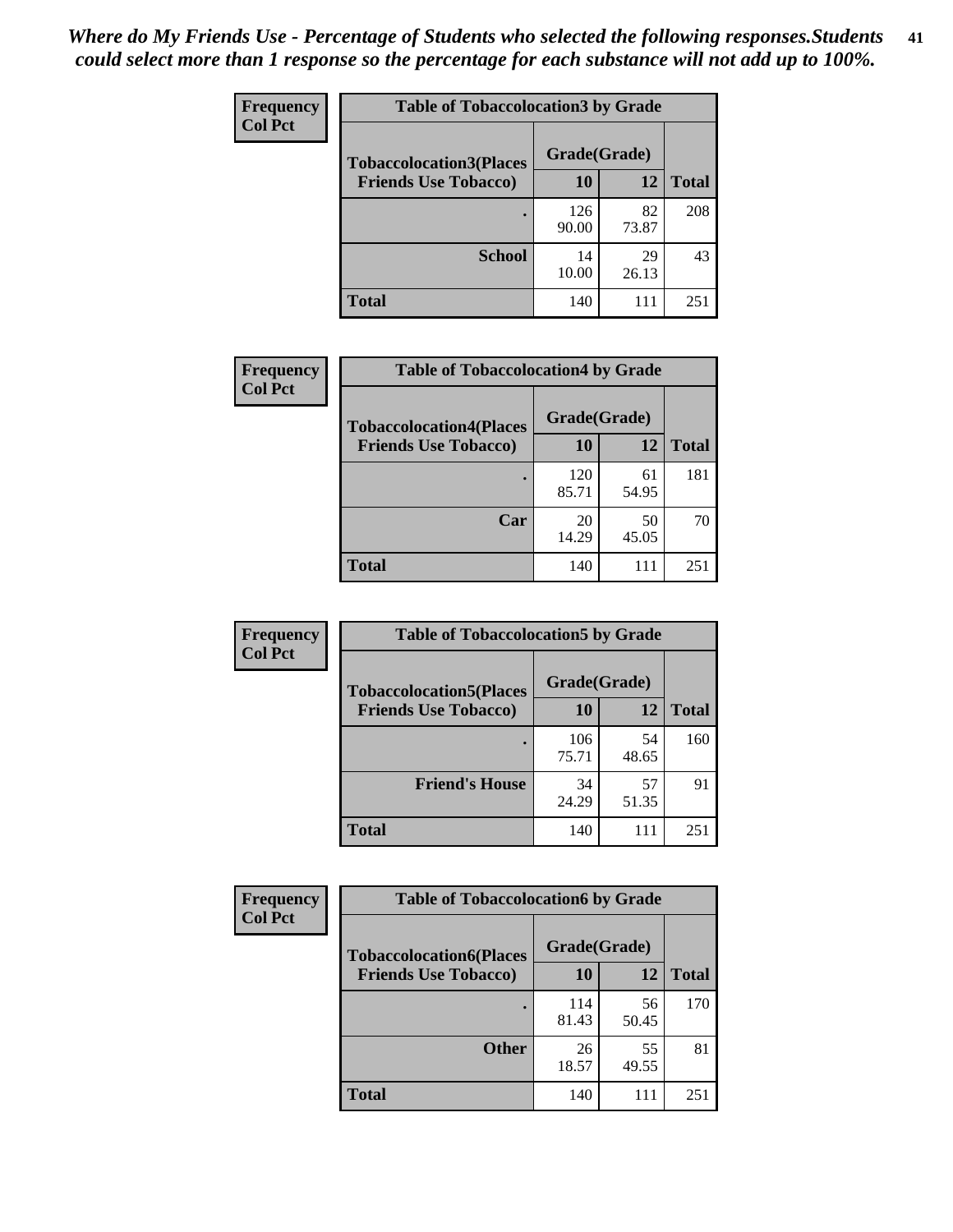| <b>Frequency</b> | <b>Table of Marijuanalocation1 by Grade</b> |             |              |              |
|------------------|---------------------------------------------|-------------|--------------|--------------|
| <b>Col Pct</b>   | <b>Marijuanalocation1(Places</b>            |             | Grade(Grade) |              |
|                  | <b>Friends Use Marijuana</b> )              | 10          | 12           | <b>Total</b> |
|                  |                                             | 43<br>30.71 | 57<br>51.35  | 100          |
|                  | Do Not Use                                  | 97<br>69.29 | 54<br>48.65  | 151          |
|                  | Total                                       | 140         | 111          | 251          |

| <b>Frequency</b> | <b>Table of Marijuanalocation2 by Grade</b>                        |                    |             |              |
|------------------|--------------------------------------------------------------------|--------------------|-------------|--------------|
| <b>Col Pct</b>   | <b>Marijuanalocation2(Places</b><br><b>Friends Use Marijuana</b> ) | Grade(Grade)<br>10 | 12          | <b>Total</b> |
|                  |                                                                    | 111<br>79.29       | 76<br>68.47 | 187          |
|                  | Home                                                               | 29<br>20.71        | 35<br>31.53 | 64           |
|                  | <b>Total</b>                                                       | 140                | 111         | 251          |

| Frequency<br><b>Col Pct</b> | <b>Table of Marijuanalocation3 by Grade</b> |              |              |              |
|-----------------------------|---------------------------------------------|--------------|--------------|--------------|
|                             | <b>Marijuanalocation3</b> (Places           | Grade(Grade) |              |              |
|                             | <b>Friends Use Marijuana</b> )              | 10           | 12           | <b>Total</b> |
|                             |                                             | 135<br>96.43 | 102<br>91.89 | 237          |
|                             | <b>School</b>                               | 3.57         | 9<br>8.11    | 14           |
|                             | <b>Total</b>                                | 140          | 111          | 251          |

| <b>Frequency</b> | <b>Table of Marijuanalocation4 by Grade</b> |              |             |              |  |
|------------------|---------------------------------------------|--------------|-------------|--------------|--|
| <b>Col Pct</b>   | <b>Marijuanalocation4(Places</b>            | Grade(Grade) |             |              |  |
|                  | <b>Friends Use Marijuana</b> )              | <b>10</b>    | 12          | <b>Total</b> |  |
|                  |                                             | 122<br>87.14 | 85<br>76.58 | 207          |  |
|                  | Car                                         | 18<br>12.86  | 26<br>23.42 | 44           |  |
|                  | <b>Total</b>                                | 140          | 111         | 251          |  |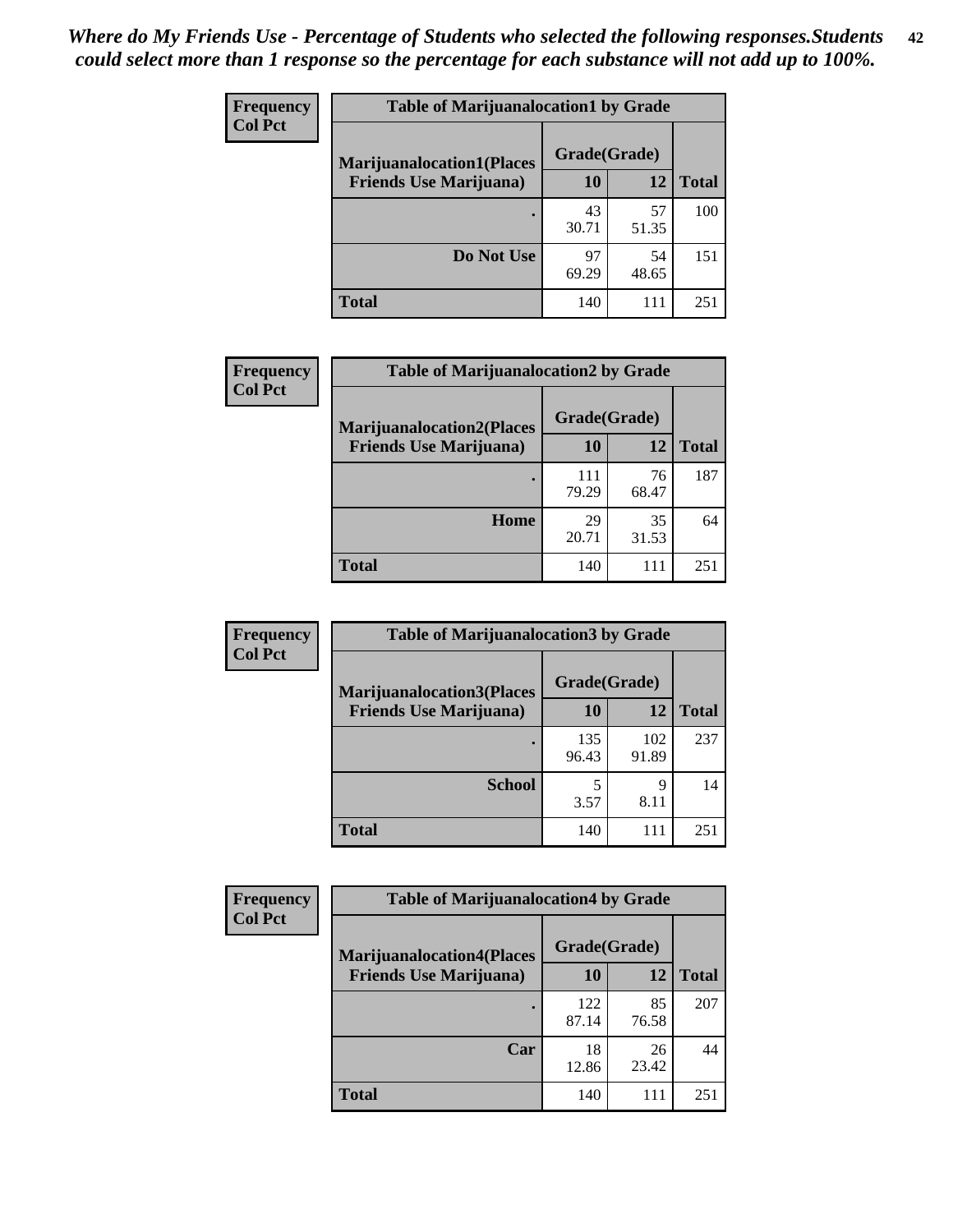| <b>Frequency</b> | <b>Table of Marijuanalocation5 by Grade</b> |              |             |              |
|------------------|---------------------------------------------|--------------|-------------|--------------|
| <b>Col Pct</b>   | <b>Marijuanalocation5</b> (Places           | Grade(Grade) |             |              |
|                  | <b>Friends Use Marijuana</b> )              | 10           | 12          | <b>Total</b> |
|                  |                                             | 104<br>74.29 | 59<br>53.15 | 163          |
|                  | <b>Friend's House</b>                       | 36<br>25.71  | 52<br>46.85 | 88           |
|                  | Total                                       | 140          | 111         | 251          |

| <b>Frequency</b> | <b>Table of Marijuanalocation6 by Grade</b>                        |                           |             |              |
|------------------|--------------------------------------------------------------------|---------------------------|-------------|--------------|
| <b>Col Pct</b>   | <b>Marijuanalocation6(Places</b><br><b>Friends Use Marijuana</b> ) | Grade(Grade)<br><b>10</b> | 12          | <b>Total</b> |
|                  |                                                                    | 118<br>84.29              | 69<br>62.16 | 187          |
|                  | <b>Other</b>                                                       | 22<br>15.71               | 42<br>37.84 | 64           |
|                  | <b>Total</b>                                                       | 140                       | 111         | 251          |

| <b>Frequency</b> | <b>Table of Otherdruglocation1 by Grade</b>                          |              |             |              |
|------------------|----------------------------------------------------------------------|--------------|-------------|--------------|
| <b>Col Pct</b>   | <b>Otherdruglocation1(Places</b><br><b>Friends Use Other Illegal</b> | Grade(Grade) |             |              |
|                  | Drugs)                                                               | 10           | 12          | <b>Total</b> |
|                  |                                                                      | 23<br>16.43  | 30<br>27.03 | 53           |
|                  | Do Not Use                                                           | 117<br>83.57 | 81<br>72.97 | 198          |
|                  | <b>Total</b>                                                         | 140          | 111         | 251          |

| <b>Frequency</b> | <b>Table of Otherdruglocation2 by Grade</b>                           |              |             |              |
|------------------|-----------------------------------------------------------------------|--------------|-------------|--------------|
| <b>Col Pct</b>   | <b>Otherdruglocation2(Places)</b><br><b>Friends Use Other Illegal</b> | Grade(Grade) |             |              |
|                  | Drugs)                                                                | 10           | 12          | <b>Total</b> |
|                  |                                                                       | 128<br>91.43 | 90<br>81.08 | 218          |
|                  | <b>Home</b>                                                           | 12<br>8.57   | 21<br>18.92 | 33           |
|                  | Total                                                                 | 140          | 111         | 251          |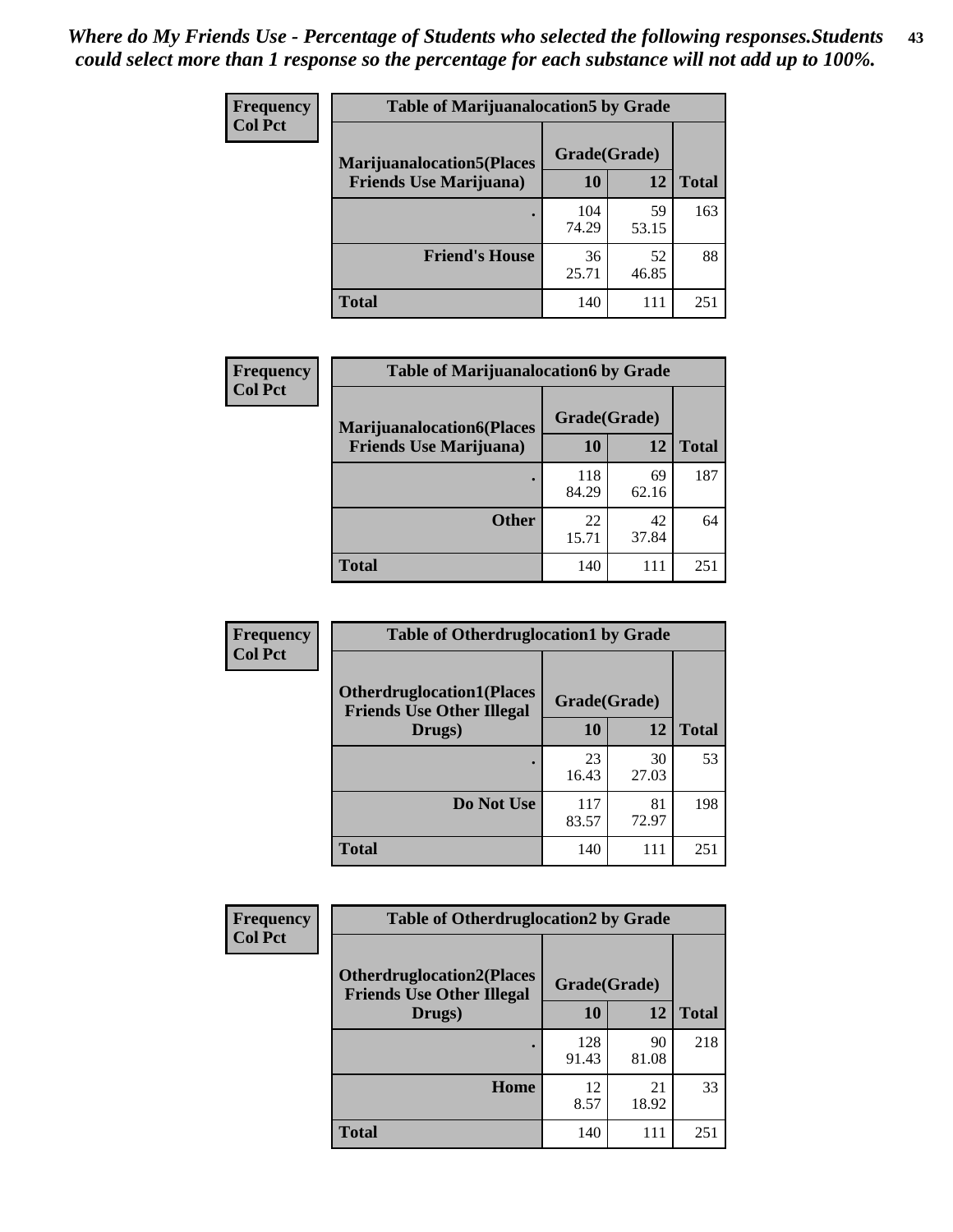| <b>Frequency</b> | <b>Table of Otherdruglocation 3 by Grade</b>                         |              |             |              |
|------------------|----------------------------------------------------------------------|--------------|-------------|--------------|
| <b>Col Pct</b>   | <b>Otherdruglocation3(Places</b><br><b>Friends Use Other Illegal</b> | Grade(Grade) |             |              |
|                  | Drugs)                                                               | 10           | 12          | <b>Total</b> |
|                  |                                                                      | 136<br>97.14 | 98<br>88.29 | 234          |
|                  | <b>School</b>                                                        | 4<br>2.86    | 13<br>11.71 | 17           |
|                  | Total                                                                | 140          | 111         | 251          |

| <b>Frequency</b> | <b>Table of Otherdruglocation4 by Grade</b>                          |              |             |              |
|------------------|----------------------------------------------------------------------|--------------|-------------|--------------|
| <b>Col Pct</b>   | <b>Otherdruglocation4(Places</b><br><b>Friends Use Other Illegal</b> | Grade(Grade) |             |              |
|                  | Drugs)                                                               | 10           | 12          | <b>Total</b> |
|                  |                                                                      | 132<br>94.29 | 96<br>86.49 | 228          |
|                  | Car                                                                  | 8<br>5.71    | 15<br>13.51 | 23           |
|                  | <b>Total</b>                                                         | 140          | 111         | 251          |

| Frequency      | <b>Table of Otherdruglocation5 by Grade</b>                          |              |             |              |
|----------------|----------------------------------------------------------------------|--------------|-------------|--------------|
| <b>Col Pct</b> | <b>Otherdruglocation5(Places</b><br><b>Friends Use Other Illegal</b> | Grade(Grade) |             |              |
|                | Drugs)                                                               | 10           | 12          | <b>Total</b> |
|                |                                                                      | 122<br>87.14 | 85<br>76.58 | 207          |
|                | <b>Friend's House</b>                                                | 18<br>12.86  | 26<br>23.42 | 44           |
|                | <b>Total</b>                                                         | 140          | 111         | 251          |

| <b>Frequency</b> | <b>Table of Otherdruglocation6 by Grade</b>                          |              |             |              |
|------------------|----------------------------------------------------------------------|--------------|-------------|--------------|
| <b>Col Pct</b>   | <b>Otherdruglocation6(Places</b><br><b>Friends Use Other Illegal</b> | Grade(Grade) |             |              |
|                  | Drugs)                                                               | 10           | 12          | <b>Total</b> |
|                  |                                                                      | 128<br>91.43 | 86<br>77.48 | 214          |
|                  | <b>Other</b>                                                         | 12<br>8.57   | 25<br>22.52 | 37           |
|                  | <b>Total</b>                                                         | 140          | 111         | 251          |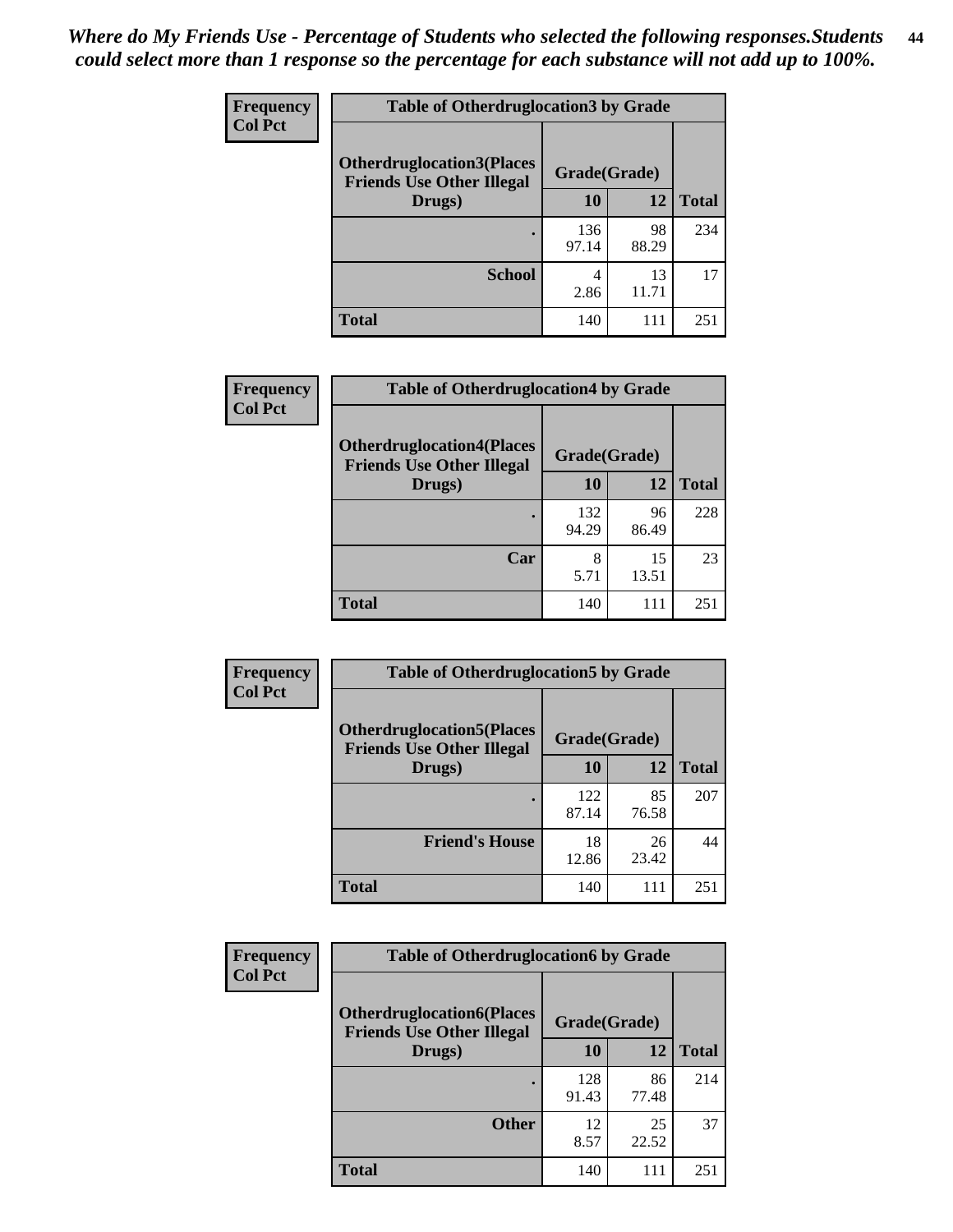| Frequency      | <b>Table of Alcoholtime1 by Grade</b>           |              |             |              |
|----------------|-------------------------------------------------|--------------|-------------|--------------|
| <b>Col Pct</b> | <b>Alcoholtime1(Times</b><br><b>Friends Use</b> | Grade(Grade) |             |              |
|                | Alcohol)                                        | 10           | 12          | <b>Total</b> |
|                |                                                 | 84<br>60.00  | 94<br>84.68 | 178          |
|                | Do Not Use                                      | 56<br>40.00  | 17<br>15.32 | 73           |
|                | <b>Total</b>                                    | 140          | 111         | 251          |

| Frequency      | <b>Table of Alcoholtime2 by Grade</b>           |              |              |              |
|----------------|-------------------------------------------------|--------------|--------------|--------------|
| <b>Col Pct</b> | <b>Alcoholtime2(Times</b><br><b>Friends Use</b> | Grade(Grade) |              |              |
|                | Alcohol)                                        | 10           | 12           | <b>Total</b> |
|                |                                                 | 138<br>98.57 | 110<br>99.10 | 248          |
|                | <b>On Way to School</b>                         | 1.43         | 0.90         | 3            |
|                | <b>Total</b>                                    | 140          | 111          | 251          |

| Frequency<br><b>Col Pct</b> | <b>Table of Alcoholtime3 by Grade</b>                           |               |              |              |
|-----------------------------|-----------------------------------------------------------------|---------------|--------------|--------------|
|                             | <b>Alcoholtime3(Times</b><br>Grade(Grade)<br><b>Friends Use</b> |               |              |              |
|                             | Alcohol)                                                        | 10            | 12           | <b>Total</b> |
|                             |                                                                 | 140<br>100.00 | 108<br>97.30 | 248          |
|                             | <b>During School</b>                                            | 0.00          | 3<br>2.70    | 3            |
|                             | <b>Total</b>                                                    | 140           | 111          | 251          |

| <b>Frequency</b> | <b>Table of Alcoholtime4 by Grade</b> |              |              |              |  |
|------------------|---------------------------------------|--------------|--------------|--------------|--|
| <b>Col Pct</b>   | <b>Alcoholtime4(Times</b>             | Grade(Grade) |              |              |  |
|                  | <b>Friends Use Alcohol)</b>           | 10           | 12           | <b>Total</b> |  |
|                  | ٠                                     | 137<br>97.86 | 110<br>99.10 | 247          |  |
|                  | <b>On Way Home From School</b>        | 3<br>2.14    | 0.90         | 4            |  |
|                  | <b>Total</b>                          | 140          | 111          | 251          |  |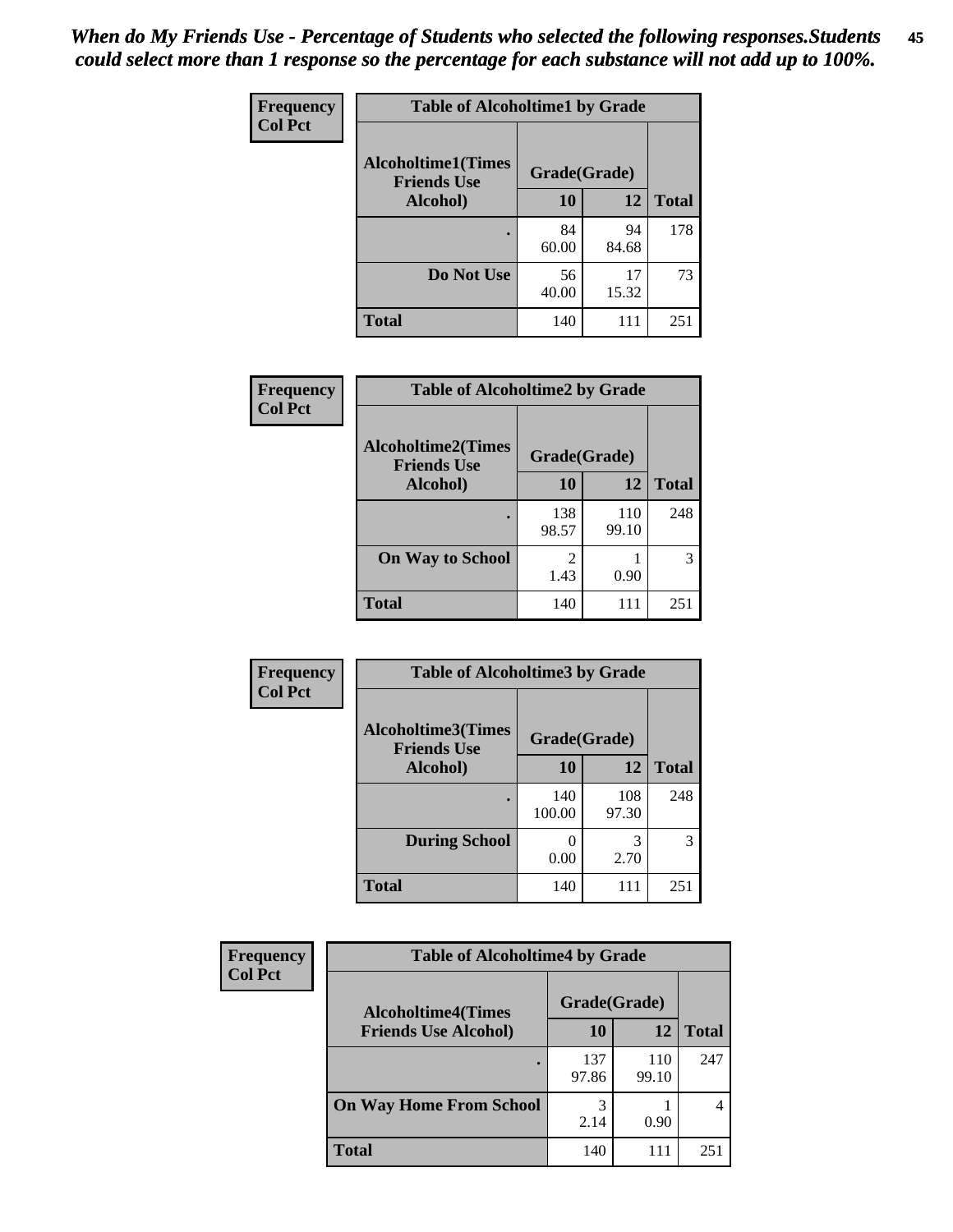*When do My Friends Use - Percentage of Students who selected the following responses.Students could select more than 1 response so the percentage for each substance will not add up to 100%.* **46**

| <b>Frequency</b> | <b>Table of Alcoholtime5 by Grade</b>            |              |             |              |
|------------------|--------------------------------------------------|--------------|-------------|--------------|
| <b>Col Pct</b>   | <b>Alcoholtime5</b> (Times<br><b>Friends Use</b> | Grade(Grade) |             |              |
|                  | Alcohol)                                         | 10           | 12          | <b>Total</b> |
|                  |                                                  | 126<br>90.00 | 84<br>75.68 | 210          |
|                  | Weeknights                                       | 14<br>10.00  | 27<br>24.32 | 41           |
|                  | <b>Total</b>                                     | 140          | 111         | 251          |

| Frequency      | <b>Table of Alcoholtime6 by Grade</b>           |              |             |              |
|----------------|-------------------------------------------------|--------------|-------------|--------------|
| <b>Col Pct</b> | <b>Alcoholtime6(Times</b><br><b>Friends Use</b> | Grade(Grade) |             |              |
|                | Alcohol)                                        | 10           | 12          | <b>Total</b> |
|                | ٠                                               | 48<br>34.29  | 14<br>12.61 | 62           |
|                | Weekends                                        | 92<br>65.71  | 97<br>87.39 | 189          |
|                | <b>Total</b>                                    | 140          | 111         | 251          |

| Frequency      | <b>Table of Tobaccotime1 by Grade</b>           |              |             |              |
|----------------|-------------------------------------------------|--------------|-------------|--------------|
| <b>Col Pct</b> | <b>Tobaccotime1(Times</b><br><b>Friends Use</b> | Grade(Grade) |             |              |
|                | <b>Tobacco</b> )                                | 10           | 12          | <b>Total</b> |
|                |                                                 | 53<br>37.86  | 74<br>66.67 | 127          |
|                | Do Not Use                                      | 87<br>62.14  | 37<br>33.33 | 124          |
|                | <b>Total</b>                                    | 140          | 111         | 251          |

| <b>Frequency</b> | <b>Table of Tobaccotime2 by Grade</b>           |              |             |              |
|------------------|-------------------------------------------------|--------------|-------------|--------------|
| <b>Col Pct</b>   | <b>Tobaccotime2(Times</b><br><b>Friends Use</b> | Grade(Grade) |             |              |
|                  | Tobacco)                                        | 10           | 12          | <b>Total</b> |
|                  |                                                 | 124<br>88.57 | 67<br>60.36 | 191          |
|                  | <b>On Way to School</b>                         | 16<br>11.43  | 44<br>39.64 | 60           |
|                  | <b>Total</b>                                    | 140          | 111         | 251          |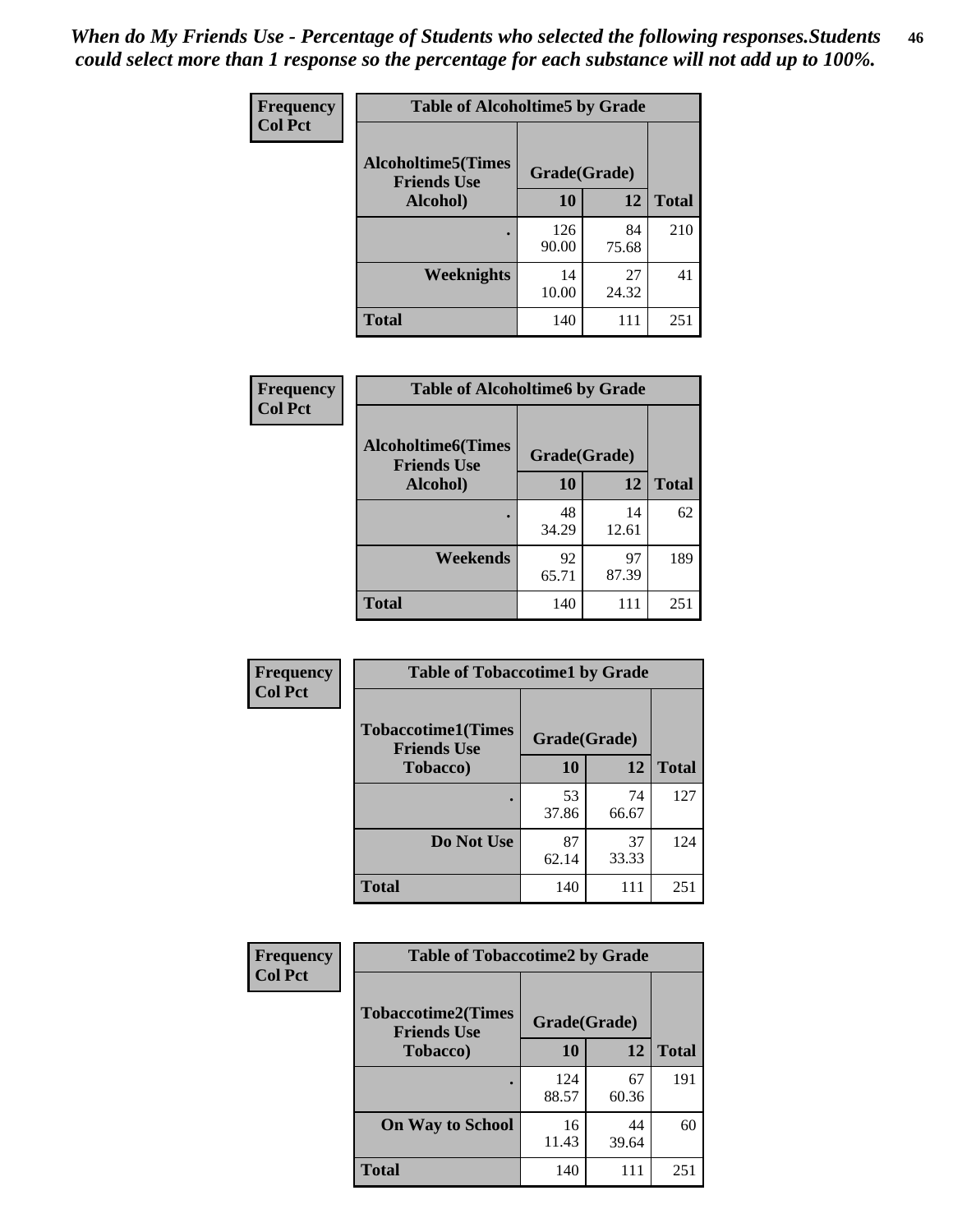*When do My Friends Use - Percentage of Students who selected the following responses.Students could select more than 1 response so the percentage for each substance will not add up to 100%.* **47**

| <b>Frequency</b> | <b>Table of Tobaccotime3 by Grade</b>           |              |              |              |  |
|------------------|-------------------------------------------------|--------------|--------------|--------------|--|
| <b>Col Pct</b>   | <b>Tobaccotime3(Times</b><br><b>Friends Use</b> |              | Grade(Grade) |              |  |
|                  | <b>Tobacco</b> )                                | 10           | 12           | <b>Total</b> |  |
|                  |                                                 | 132<br>94.29 | 82<br>73.87  | 214          |  |
|                  | <b>During School</b>                            | 8<br>5.71    | 29<br>26.13  | 37           |  |
|                  | <b>Total</b>                                    | 140          | 111          | 251          |  |

| Frequency<br><b>Col Pct</b> | <b>Table of Tobaccotime4 by Grade</b> |              |              |              |
|-----------------------------|---------------------------------------|--------------|--------------|--------------|
|                             | <b>Tobaccotime4(Times</b>             | Grade(Grade) |              |              |
|                             | <b>Friends Use Tobacco)</b>           | 10           | 12           | <b>Total</b> |
|                             |                                       | 137<br>97.86 | 110<br>99.10 | 247          |
|                             | <b>On Way Home From School</b>        | 3<br>2.14    | 0.90         |              |
|                             | <b>Total</b>                          | 140          | 111          | 251          |

| <b>Frequency</b> | <b>Table of Tobaccotime5 by Grade</b>           |              |             |              |
|------------------|-------------------------------------------------|--------------|-------------|--------------|
| <b>Col Pct</b>   | <b>Tobaccotime5(Times</b><br><b>Friends Use</b> | Grade(Grade) |             |              |
|                  | <b>Tobacco</b> )                                | 10           | 12          | <b>Total</b> |
|                  |                                                 | 109<br>77.86 | 52<br>46.85 | 161          |
|                  | Weeknights                                      | 31<br>22.14  | 59<br>53.15 | 90           |
|                  | <b>Total</b>                                    | 140          | 111         | 251          |

| <b>Frequency</b> | <b>Table of Tobaccotime6 by Grade</b>                           |             |             |              |
|------------------|-----------------------------------------------------------------|-------------|-------------|--------------|
| <b>Col Pct</b>   | <b>Tobaccotime6(Times</b><br>Grade(Grade)<br><b>Friends Use</b> |             |             |              |
|                  | <b>Tobacco</b> )                                                | 10          | 12          | <b>Total</b> |
|                  | ٠                                                               | 91<br>65.00 | 44<br>39.64 | 135          |
|                  | Weekends                                                        | 49<br>35.00 | 67<br>60.36 | 116          |
|                  | <b>Total</b>                                                    | 140         | 111         | 251          |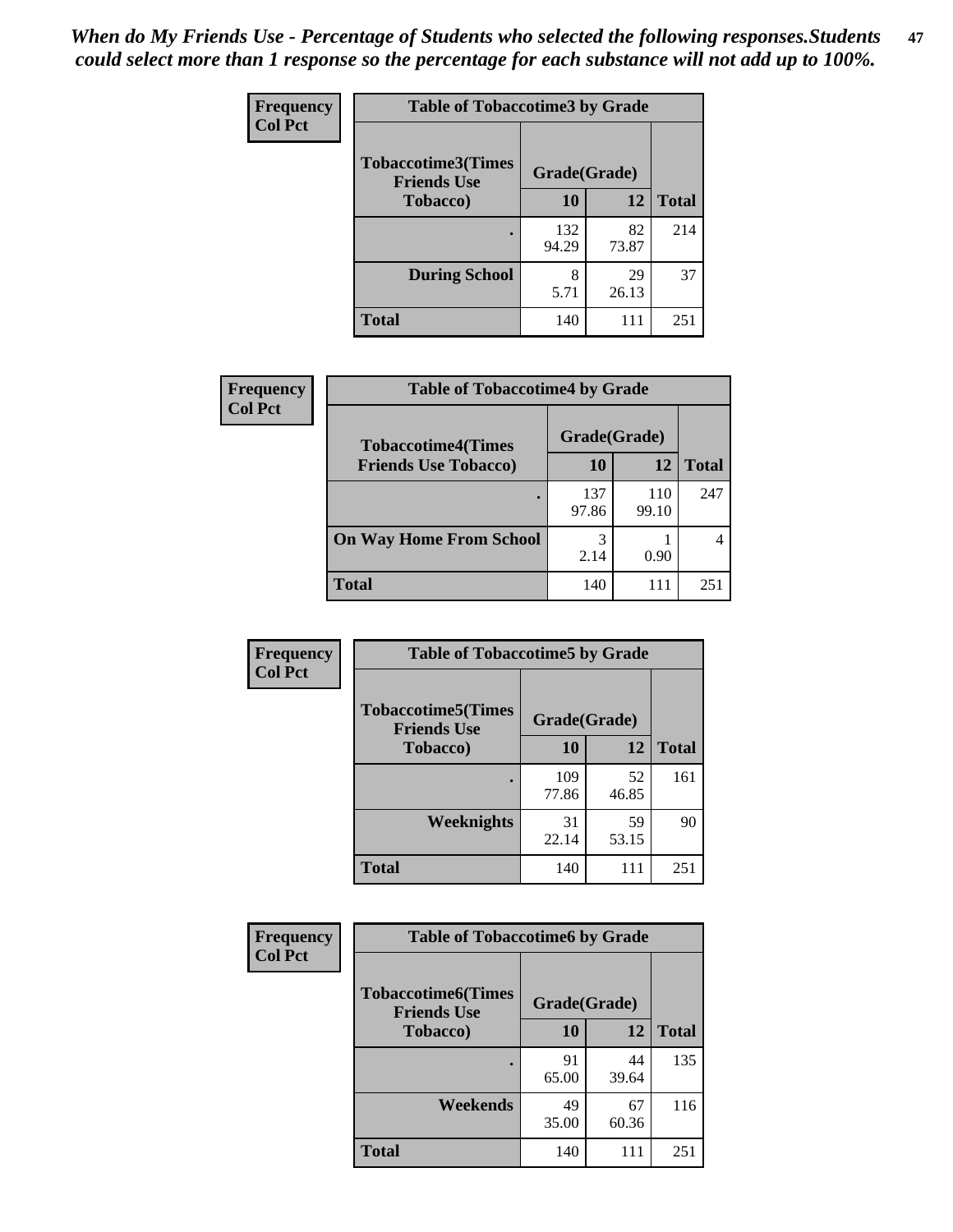| Frequency      | <b>Table of Marijuanatime1 by Grade</b>           |              |             |              |  |
|----------------|---------------------------------------------------|--------------|-------------|--------------|--|
| <b>Col Pct</b> | <b>Marijuanatime1(Times</b><br><b>Friends Use</b> | Grade(Grade) |             |              |  |
|                | Marijuana)                                        | 10           | 12          | <b>Total</b> |  |
|                |                                                   | 41<br>29.29  | 56<br>50.45 | 97           |  |
|                | Do Not Use                                        | 99<br>70.71  | 55<br>49.55 | 154          |  |
|                | <b>Total</b>                                      | 140          | 111         | 251          |  |

| <b>Frequency</b> | <b>Table of Marijuanatime2 by Grade</b>           |              |             |              |
|------------------|---------------------------------------------------|--------------|-------------|--------------|
| <b>Col Pct</b>   | <b>Marijuanatime2(Times</b><br><b>Friends Use</b> | Grade(Grade) |             |              |
|                  | Marijuana)                                        | 10           | 12          | <b>Total</b> |
|                  |                                                   | 128<br>91.43 | 96<br>86.49 | 224          |
|                  | <b>On Way to School</b>                           | 12<br>8.57   | 15<br>13.51 | 27           |
|                  | <b>Total</b>                                      | 140          | 111         | 251          |

| Frequency      | <b>Table of Marijuanatime3 by Grade</b>    |              |              |              |
|----------------|--------------------------------------------|--------------|--------------|--------------|
| <b>Col Pct</b> | Marijuanatime3(Times<br><b>Friends Use</b> | Grade(Grade) |              |              |
|                | Marijuana)                                 | 10           | 12           | <b>Total</b> |
|                |                                            | 136<br>97.14 | 108<br>97.30 | 244          |
|                | <b>During School</b>                       | 4<br>2.86    | 3<br>2.70    |              |
|                | <b>Total</b>                               | 140          | 111          | 251          |

| <b>Frequency</b> | <b>Table of Marijuanatime4 by Grade</b> |              |             |              |
|------------------|-----------------------------------------|--------------|-------------|--------------|
| <b>Col Pct</b>   | <b>Marijuanatime4(Times</b>             | Grade(Grade) |             |              |
|                  | <b>Friends Use Marijuana</b> )          | 10           | 12          | <b>Total</b> |
|                  |                                         | 129<br>92.14 | 99<br>89.19 | 228          |
|                  | <b>On Way Home From School</b>          | 11<br>7.86   | 12<br>10.81 | 23           |
|                  | <b>Total</b>                            | 140          | 111         | 251          |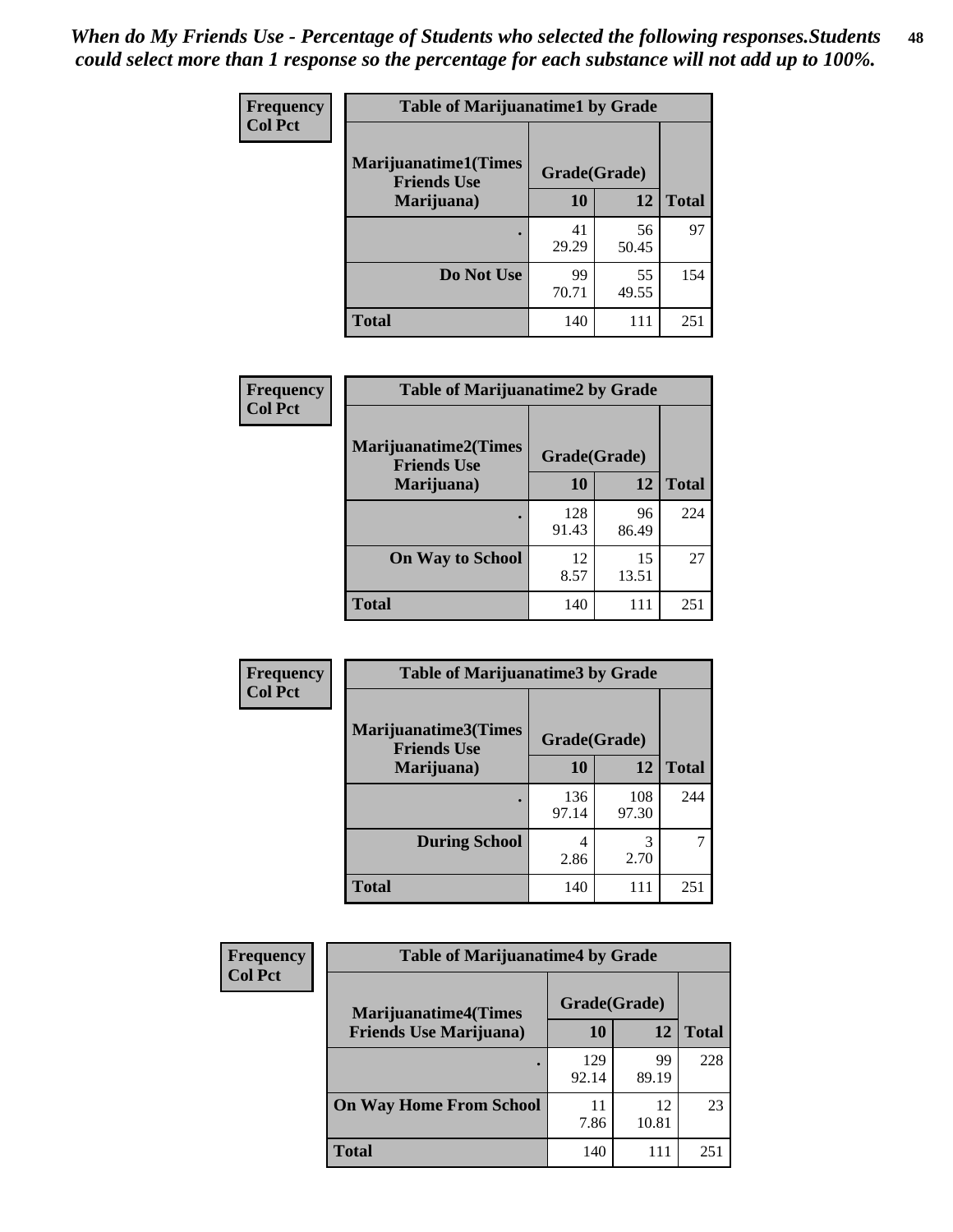| Frequency      | <b>Table of Marijuanatime5 by Grade</b>            |              |             |              |  |
|----------------|----------------------------------------------------|--------------|-------------|--------------|--|
| <b>Col Pct</b> | <b>Marijuanatime5</b> (Times<br><b>Friends Use</b> | Grade(Grade) |             |              |  |
|                | Marijuana)                                         | 10           | 12          | <b>Total</b> |  |
|                |                                                    | 118<br>84.29 | 74<br>66.67 | 192          |  |
|                | <b>Weeknights</b>                                  | 22<br>15.71  | 37<br>33.33 | 59           |  |
|                | <b>Total</b>                                       | 140          | 111         | 251          |  |

| Frequency      | <b>Table of Marijuanatime6 by Grade</b>           |              |             |              |
|----------------|---------------------------------------------------|--------------|-------------|--------------|
| <b>Col Pct</b> | <b>Marijuanatime6(Times</b><br><b>Friends Use</b> | Grade(Grade) |             |              |
|                | Marijuana)                                        | 10           | 12          | <b>Total</b> |
|                |                                                   | 97<br>69.29  | 55<br>49.55 | 152          |
|                | Weekends                                          | 43<br>30.71  | 56<br>50.45 | 99           |
|                | <b>Total</b>                                      | 140          | 111         | 251          |

| <b>Frequency</b> | <b>Table of Otherdrugtime1 by Grade</b>                  |              |             |              |  |
|------------------|----------------------------------------------------------|--------------|-------------|--------------|--|
| <b>Col Pct</b>   | <b>Otherdrugtime1</b> (Times<br><b>Friends Use Other</b> | Grade(Grade) |             |              |  |
|                  | <b>Illegal Drugs</b> )                                   | 10           | 12          | <b>Total</b> |  |
|                  |                                                          | 22<br>15.71  | 27<br>24.32 | 49           |  |
|                  | Do Not Use                                               | 118<br>84.29 | 84<br>75.68 | 202          |  |
|                  | Total                                                    | 140          | 111         | 251          |  |

| Frequency<br><b>Col Pct</b> | <b>Table of Otherdrugtime2 by Grade</b>                 |                        |              |              |  |  |  |
|-----------------------------|---------------------------------------------------------|------------------------|--------------|--------------|--|--|--|
|                             | <b>Otherdrugtime2(Times</b><br><b>Friends Use Other</b> | Grade(Grade)           |              |              |  |  |  |
|                             | <b>Illegal Drugs</b> )                                  | 10                     | 12           | <b>Total</b> |  |  |  |
|                             |                                                         | 138<br>98.57           | 105<br>94.59 | 243          |  |  |  |
|                             | <b>On Way to School</b>                                 | $\mathfrak{D}$<br>1.43 | 6<br>5.41    | 8            |  |  |  |
|                             | <b>Total</b>                                            | 140                    | 111          | 251          |  |  |  |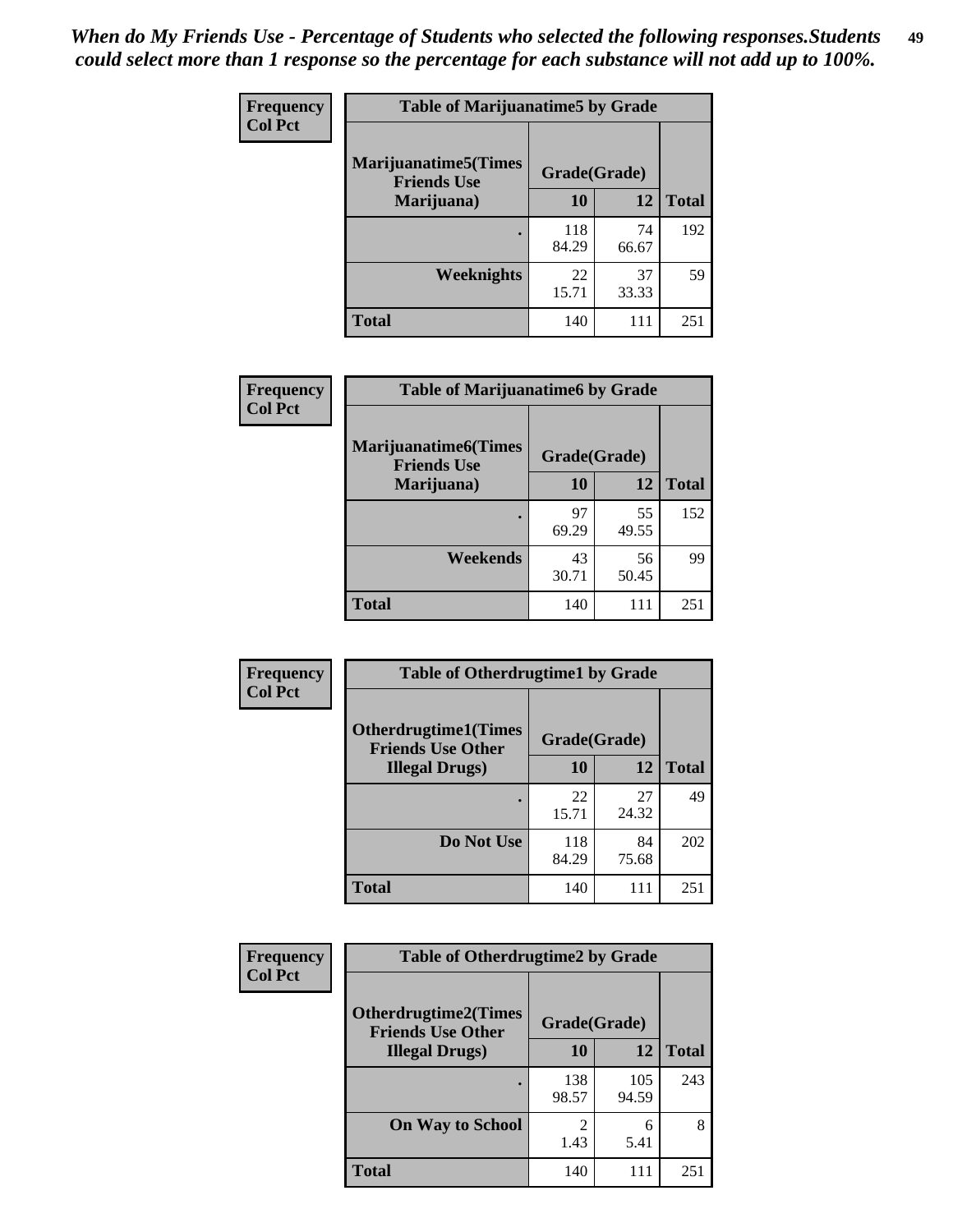| <b>Frequency</b> | <b>Table of Otherdrugtime3 by Grade</b>          |               |              |              |  |  |
|------------------|--------------------------------------------------|---------------|--------------|--------------|--|--|
| <b>Col Pct</b>   | Otherdrugtime3(Times<br><b>Friends Use Other</b> | Grade(Grade)  |              |              |  |  |
|                  | <b>Illegal Drugs)</b>                            | 10            | 12           | <b>Total</b> |  |  |
|                  |                                                  | 140<br>100.00 | 106<br>95.50 | 246          |  |  |
|                  | <b>During School</b>                             | 0.00          | 5<br>4.50    | 5            |  |  |
|                  | Total                                            | 140           | 111          | 251          |  |  |

| Frequency      | <b>Table of Otherdrugtime4 by Grade</b>                         |              |              |              |  |  |
|----------------|-----------------------------------------------------------------|--------------|--------------|--------------|--|--|
| <b>Col Pct</b> | <b>Otherdrugtime4(Times</b><br><b>Friends Use Other Illegal</b> | Grade(Grade) |              |              |  |  |
|                | Drugs)                                                          | 10           | 12           | <b>Total</b> |  |  |
|                | ٠                                                               | 135<br>96.43 | 107<br>96.40 | 242          |  |  |
|                | <b>On Way Home From School</b>                                  | 5<br>3.57    | 4<br>3.60    | q            |  |  |
|                | <b>Total</b>                                                    | 140          | 111          | 251          |  |  |

| <b>Frequency</b> | <b>Table of Otherdrugtime5 by Grade</b>                  |              |             |              |  |  |
|------------------|----------------------------------------------------------|--------------|-------------|--------------|--|--|
| <b>Col Pct</b>   | <b>Otherdrugtime5</b> (Times<br><b>Friends Use Other</b> | Grade(Grade) |             |              |  |  |
|                  | <b>Illegal Drugs</b> )                                   | 10           | 12          | <b>Total</b> |  |  |
|                  |                                                          | 131<br>93.57 | 96<br>86.49 | 227          |  |  |
|                  | <b>Weeknights</b>                                        | 9<br>6.43    | 15<br>13.51 | 24           |  |  |
|                  | <b>Total</b>                                             | 140          | 111         | 251          |  |  |

| Frequency      | <b>Table of Otherdrugtime6 by Grade</b>                 |              |             |              |  |  |
|----------------|---------------------------------------------------------|--------------|-------------|--------------|--|--|
| <b>Col Pct</b> | <b>Otherdrugtime6(Times</b><br><b>Friends Use Other</b> | Grade(Grade) |             |              |  |  |
|                | <b>Illegal Drugs</b> )                                  | 10           | 12          | <b>Total</b> |  |  |
|                |                                                         | 117<br>83.57 | 85<br>76.58 | 202          |  |  |
|                | Weekends                                                | 23<br>16.43  | 26<br>23.42 | 49           |  |  |
|                | Total                                                   | 140          | 111         | 251          |  |  |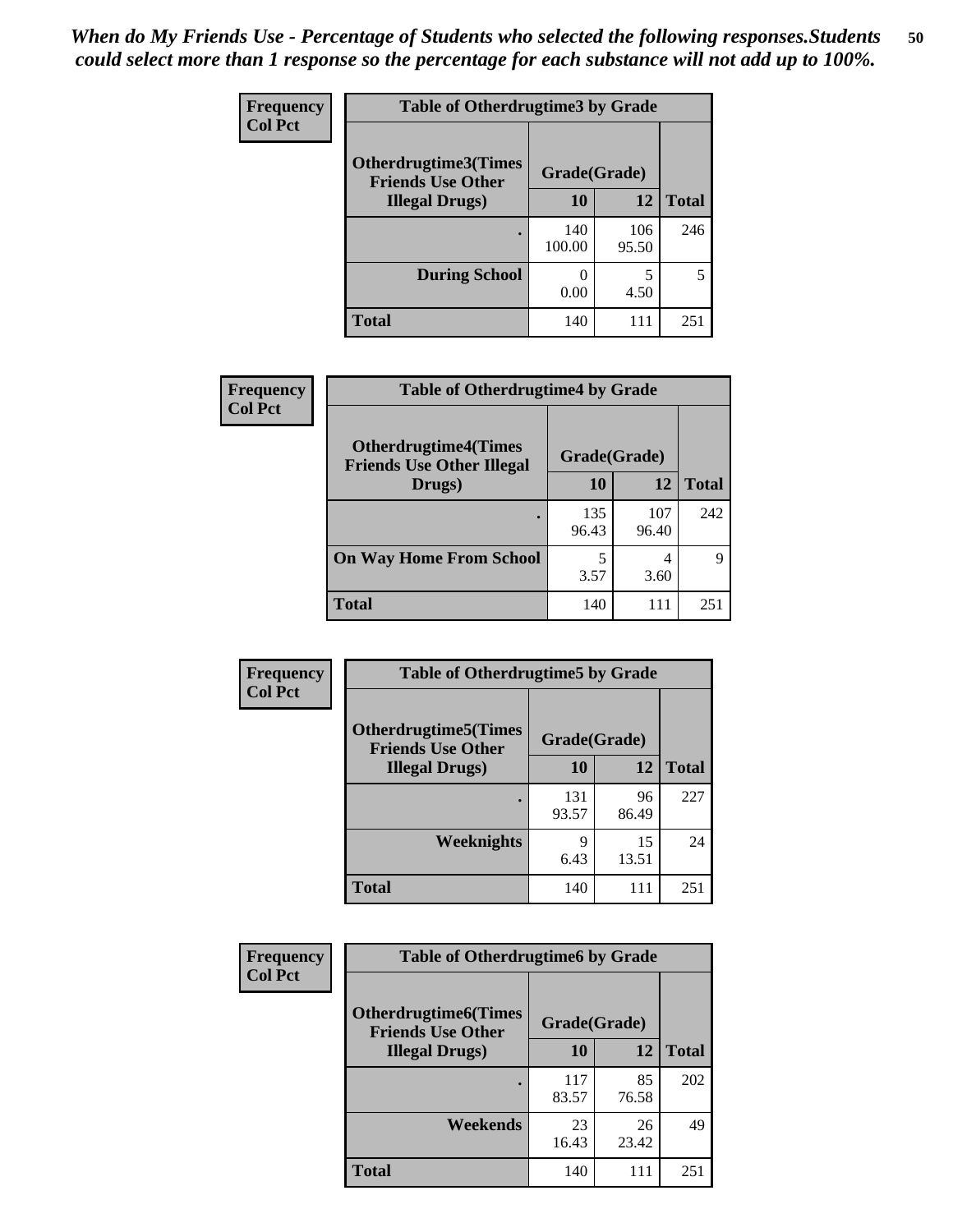| Frequency      | <b>Table of Educationalcohol by Grade</b>                                                                  |              |             |              |  |
|----------------|------------------------------------------------------------------------------------------------------------|--------------|-------------|--------------|--|
| <b>Col Pct</b> | Educationalcohol(I<br>have been taught<br>about alcohol,<br>tobacco,<br>and other drugs<br>within the last | Grade(Grade) |             |              |  |
|                | year at school)                                                                                            | 10           | 12          | <b>Total</b> |  |
|                | <b>Yes</b>                                                                                                 | 114<br>81.43 | 39<br>35.14 | 153          |  |
|                | N <sub>0</sub>                                                                                             | 26<br>18.57  | 72<br>64.86 | 98           |  |
|                | <b>Total</b>                                                                                               | 140          | 111         | 251          |  |

| Frequency      | <b>Table of Eversmoked by Grade</b> |              |             |              |  |  |
|----------------|-------------------------------------|--------------|-------------|--------------|--|--|
| <b>Col Pct</b> | Eversmoked(I<br>have smoked         | Grade(Grade) |             |              |  |  |
|                | a cigarette)                        | 10           | 12          | <b>Total</b> |  |  |
|                | <b>Yes</b>                          | 28<br>20.00  | 50<br>45.05 | 78           |  |  |
|                | N <sub>0</sub>                      | 112<br>80.00 | 61<br>54.95 | 173          |  |  |
|                | <b>Total</b>                        | 140          | 111         | 251          |  |  |

| Frequency<br><b>Col Pct</b> | <b>Table of Drovedrinking by Grade</b>                                                         |              |             |              |  |
|-----------------------------|------------------------------------------------------------------------------------------------|--------------|-------------|--------------|--|
|                             | Drovedrinking(In<br>the past 30 days I<br>have driven a car<br>or other vehicle<br>while I was | Grade(Grade) |             |              |  |
|                             | drinking alcohol)                                                                              | 10           | 12          | <b>Total</b> |  |
|                             | <b>Yes</b>                                                                                     | 2<br>1.43    | 12<br>10.81 | 14           |  |
|                             |                                                                                                |              |             |              |  |
|                             | N <sub>0</sub>                                                                                 | 138<br>98.57 | 99<br>89.19 | 237          |  |
|                             | <b>Total</b>                                                                                   | 140          | 111         | 251          |  |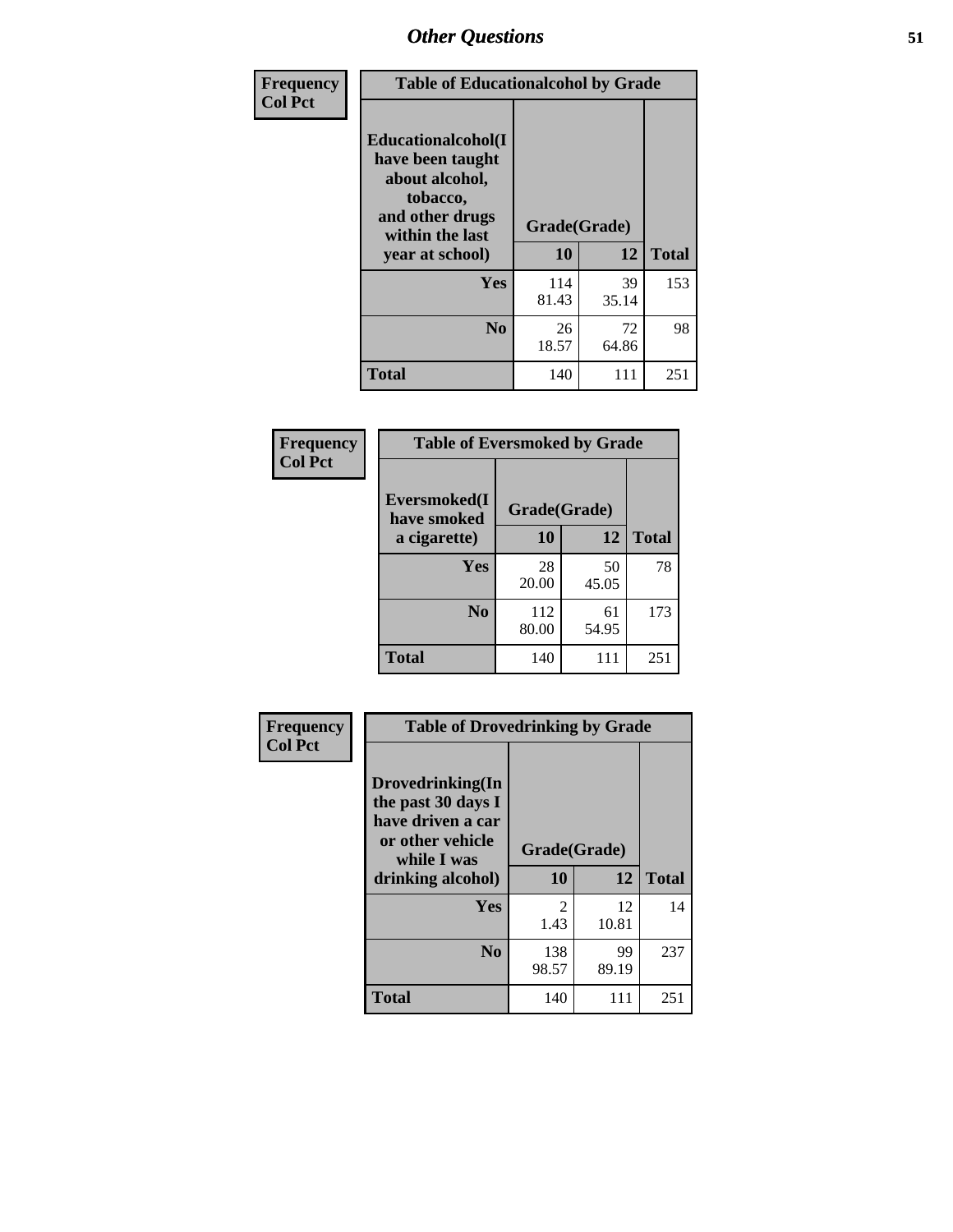| Frequency<br><b>Col Pct</b> | <b>Table of Rodedrinking by Grade</b>                                                                                  |                          |             |              |  |  |
|-----------------------------|------------------------------------------------------------------------------------------------------------------------|--------------------------|-------------|--------------|--|--|
|                             | Rodedrinking(In<br>the past 30 days<br>I have ridden in<br>a car with a<br>driver who had<br>been drinking<br>alcohol) | Grade(Grade)<br>10<br>12 |             | <b>Total</b> |  |  |
|                             | <b>Yes</b>                                                                                                             | 16<br>11.43              | 18<br>16.22 | 34           |  |  |
|                             | N <sub>0</sub>                                                                                                         | 124<br>88.57             | 93<br>83.78 | 217          |  |  |
|                             | <b>Total</b>                                                                                                           | 140                      | 111         | 251          |  |  |

#### **Frequency Col Pct**

| <b>Table of Drugsschool by Grade</b>                                                                                           |                    |             |              |  |  |  |
|--------------------------------------------------------------------------------------------------------------------------------|--------------------|-------------|--------------|--|--|--|
| Drugsschool(During<br>the past 12 months,<br>I have been offered,<br>sold,<br>or given illegal<br>drugs on school<br>property) | Grade(Grade)<br>10 | 12          | <b>Total</b> |  |  |  |
|                                                                                                                                |                    |             |              |  |  |  |
|                                                                                                                                |                    |             |              |  |  |  |
| <b>Yes</b>                                                                                                                     | 16<br>11.43        | 23<br>20.72 | 39           |  |  |  |
| N <sub>0</sub>                                                                                                                 | 124<br>88.57       | 88<br>79.28 | 212          |  |  |  |

| Frequency      | <b>Table of Helpbullied by Grade</b>                                   |                          |             |              |  |  |
|----------------|------------------------------------------------------------------------|--------------------------|-------------|--------------|--|--|
| <b>Col Pct</b> | $Helpb$ ullied $(I$<br>would help<br>someone who was<br>being bullied) | Grade(Grade)<br>10<br>12 |             | <b>Total</b> |  |  |
|                | <b>Strongly Agree</b>                                                  | 64                       | 61          | 125          |  |  |
|                |                                                                        | 45.71                    | 54.95       |              |  |  |
|                | <b>Somewhat Agree</b>                                                  | 64<br>45.71              | 42<br>37.84 | 106          |  |  |
|                | <b>Somewhat Disagree</b>                                               | 11<br>7.86               | 5<br>4.50   | 16           |  |  |
|                | <b>Strongly Disagree</b>                                               | 0.71                     | 3<br>2.70   | 4            |  |  |
|                | <b>Total</b>                                                           | 140                      | 111         | 251          |  |  |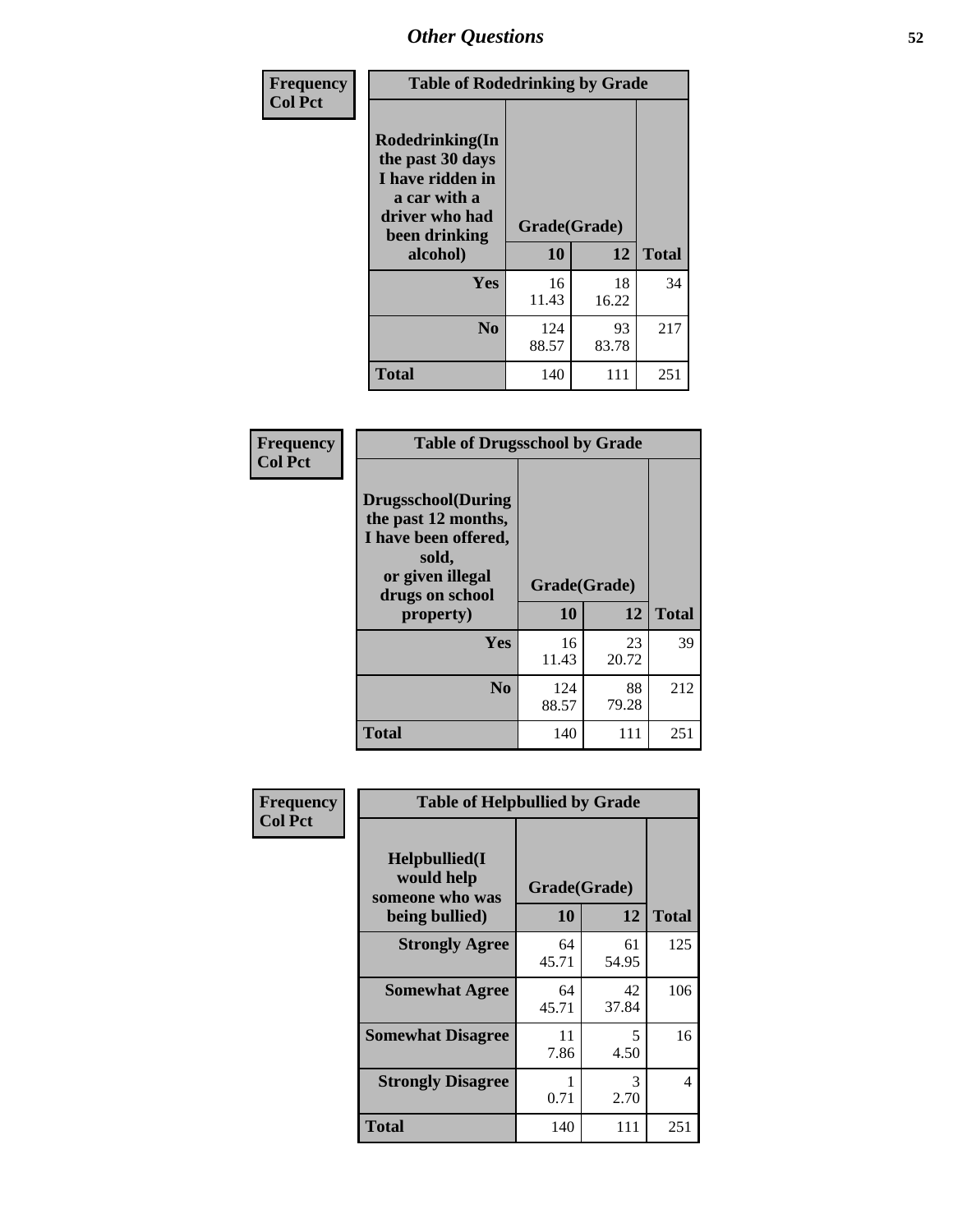$\boldsymbol{0}$ 0.00

10 9.01

3 2.14

9 8.11

**Total** 211 10 12 6 3 3 6 251

 $\boldsymbol{0}$ 0.00

6 5.41

| <b>Frequency</b> |                            |                                                                                                         |        | <b>Table of Grade by Bingedrinking</b> |                  |                |                       |                  |
|------------------|----------------------------|---------------------------------------------------------------------------------------------------------|--------|----------------------------------------|------------------|----------------|-----------------------|------------------|
| <b>Row Pct</b>   |                            | Bingedrinking(I have drunk five or more<br>drinks of alcohol at one sitting during the<br>last 30 days) |        |                                        |                  |                |                       |                  |
|                  |                            | $\mathbf{0}$                                                                                            | $1$ or | 3 to                                   | 6 to<br><b>Q</b> | 10<br>to<br>19 | <b>20</b><br>to<br>29 | <b>All</b><br>30 |
|                  | Grade(Grade)   Days   days |                                                                                                         |        | days                                   | $ $ days $ $     | days           | days                  | days             |

**10** 131 93.57

 $12 | 80$ 72.07

**Total**

140

111

> 1 0.71

2 1.80

> 1 0.71

2 1.80

**All 30 days**

> 4 2.86

> 2 1.80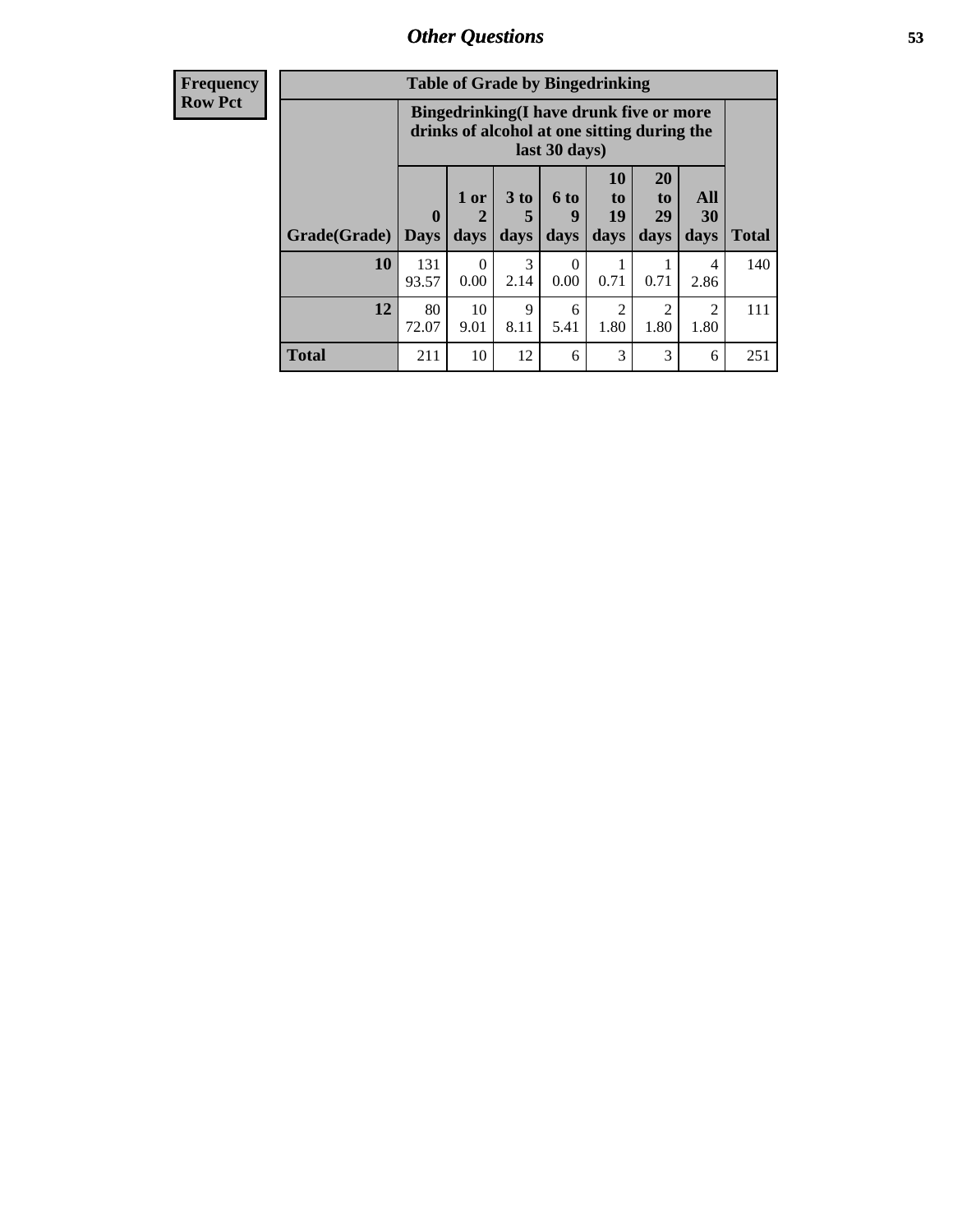### *Nutrition* **54**

| <b>Frequency</b><br>Row Pct |
|-----------------------------|
|                             |

| <b>Table of Grade by Dairy</b> |                                                                                                                                                                                         |             |             |            |     |  |  |
|--------------------------------|-----------------------------------------------------------------------------------------------------------------------------------------------------------------------------------------|-------------|-------------|------------|-----|--|--|
|                                | Dairy (I eat at least 3 servings of dairy<br>products each day)<br>Somewhat  <br><b>Somewhat</b><br><b>Strongly</b><br><b>Strongly</b><br><b>Disagree</b><br>Disagree<br>Agree<br>Agree |             |             |            |     |  |  |
| Grade(Grade)                   |                                                                                                                                                                                         |             |             |            |     |  |  |
| 10                             | 50<br>35.71                                                                                                                                                                             | 55<br>39.29 | 25<br>17.86 | 10<br>7.14 | 140 |  |  |
| 12                             | 29<br>26.13                                                                                                                                                                             | 41<br>36.94 | 31<br>27.93 | 10<br>9.01 | 111 |  |  |
| <b>Total</b>                   | 79                                                                                                                                                                                      | 96          | 56          | 20         | 251 |  |  |

| <b>Frequency</b> |  |
|------------------|--|
| <b>Row Pct</b>   |  |

| y | <b>Table of Grade by Fruitveg</b> |                          |                                                                          |                             |                                    |              |  |
|---|-----------------------------------|--------------------------|--------------------------------------------------------------------------|-----------------------------|------------------------------------|--------------|--|
|   |                                   |                          | Fruitveg(I eat at least 5 servings of fruits<br>and vegetables each day) |                             |                                    |              |  |
|   | Grade(Grade)                      | <b>Strongly</b><br>Agree | Somewhat  <br>Agree                                                      | <b>Somewhat</b><br>Disagree | <b>Strongly</b><br><b>Disagree</b> | <b>Total</b> |  |
|   | 10                                | 23<br>16.43              | 50<br>35.71                                                              | 47<br>33.57                 | 20<br>14.29                        | 140          |  |
|   | 12                                | 12<br>10.81              | 38<br>34.23                                                              | 34<br>30.63                 | 27<br>24.32                        | 111          |  |
|   | <b>Total</b>                      | 35                       | 88                                                                       | 81                          | 47                                 | 251          |  |

| <b>Frequency</b> | <b>Table of Grade by Cafeteriahealthy</b> |                                                                       |             |                                      |                                    |              |  |
|------------------|-------------------------------------------|-----------------------------------------------------------------------|-------------|--------------------------------------|------------------------------------|--------------|--|
| <b>Row Pct</b>   |                                           | Cafeteriahealthy (School meals in my<br>school cafeteria are healthy) |             |                                      |                                    |              |  |
|                  | Grade(Grade)                              | <b>Strongly</b><br>Agree                                              | Agree       | Somewhat Somewhat<br><b>Disagree</b> | <b>Strongly</b><br><b>Disagree</b> | <b>Total</b> |  |
|                  | <b>10</b>                                 | 3<br>2.14                                                             | 24<br>17.14 | 38<br>27.14                          | 75<br>53.57                        | 140          |  |
|                  | 12                                        | 3.60                                                                  | 23<br>20.72 | 29<br>26.13                          | 55<br>49.55                        | 111          |  |
|                  | Total                                     |                                                                       | 47          | 67                                   | 130                                | 251          |  |

| Frequency      | <b>Table of Grade by Cafeterianutrition</b> |                                                                                           |             |                                   |                                    |              |  |  |
|----------------|---------------------------------------------|-------------------------------------------------------------------------------------------|-------------|-----------------------------------|------------------------------------|--------------|--|--|
| <b>Row Pct</b> |                                             | <b>Cafeterianutrition</b> (Facts about nutrition<br>are available in my school cafeteria) |             |                                   |                                    |              |  |  |
|                | Grade(Grade)                                | <b>Strongly</b><br>Agree                                                                  | Agree       | Somewhat   Somewhat  <br>Disagree | <b>Strongly</b><br><b>Disagree</b> | <b>Total</b> |  |  |
|                | <b>10</b>                                   | 10<br>7.14                                                                                | 40<br>28.57 | 41<br>29.29                       | 49<br>35.00                        | 140          |  |  |
|                | 12                                          | Q<br>8.11                                                                                 | 38<br>34.23 | 35<br>31.53                       | 29<br>26.13                        | 111          |  |  |
|                | <b>Total</b>                                | 19                                                                                        | 78          | 76                                | 78                                 | 251          |  |  |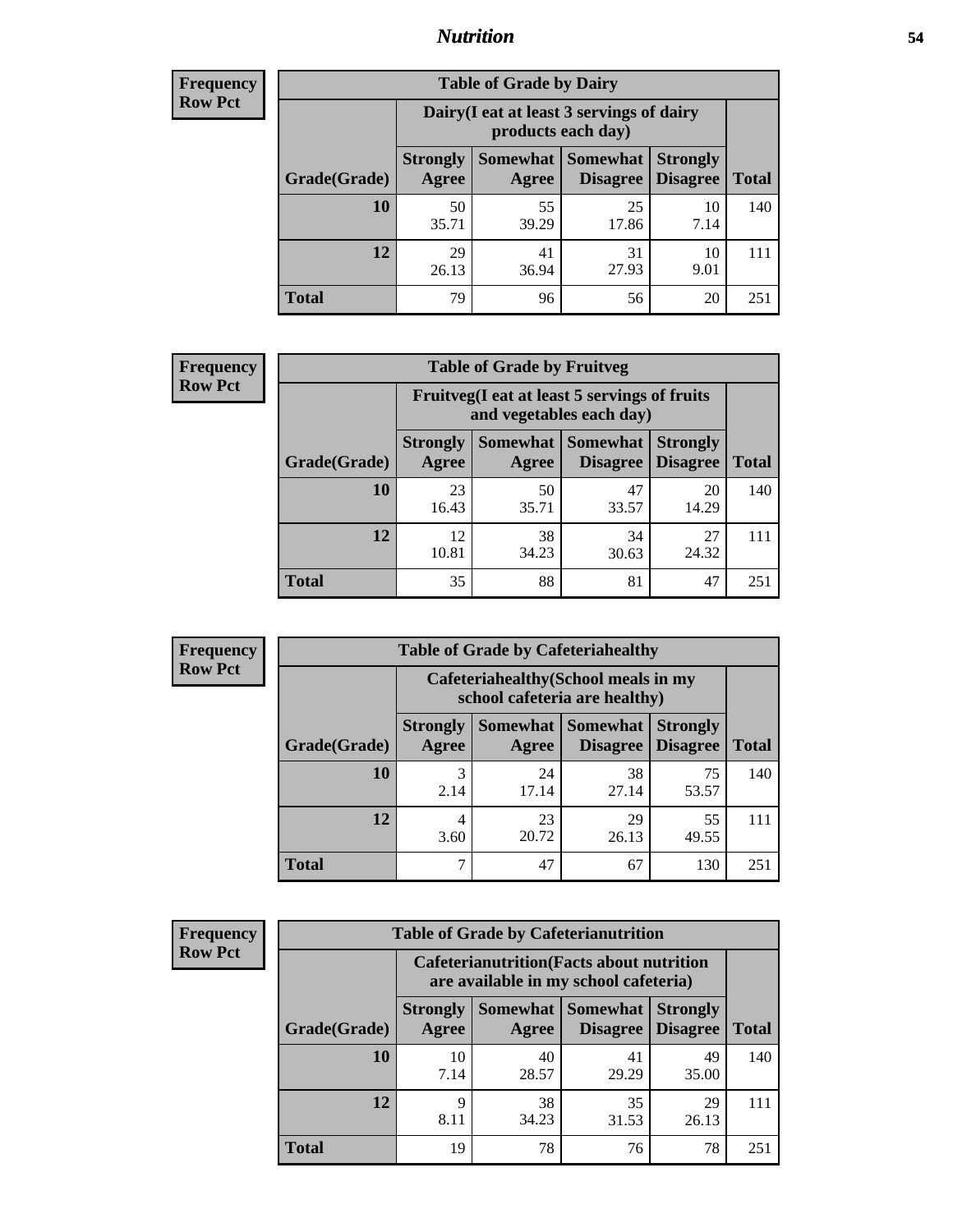## *Nutrition* **55**

| Frequency |
|-----------|
| Row Pct   |

| <b>Table of Grade by Schoollunch</b> |                                                                                                                                                                                             |             |           |             |     |  |  |
|--------------------------------------|---------------------------------------------------------------------------------------------------------------------------------------------------------------------------------------------|-------------|-----------|-------------|-----|--|--|
|                                      | Schoollunch(I eat school lunch three or<br>more times per week)<br>Somewhat Somewhat<br><b>Strongly</b><br><b>Strongly</b><br><b>Disagree</b><br>Disagree<br><b>Total</b><br>Agree<br>Agree |             |           |             |     |  |  |
| Grade(Grade)                         |                                                                                                                                                                                             |             |           |             |     |  |  |
| 10                                   | 51<br>36.43                                                                                                                                                                                 | 16<br>11.43 | 6<br>4.29 | 67<br>47.86 | 140 |  |  |
| 12                                   | 40<br>36.04                                                                                                                                                                                 | 14<br>12.61 | 5<br>4.50 | 52<br>46.85 | 111 |  |  |
| <b>Total</b>                         | 91                                                                                                                                                                                          | 30          | 11        | 119         | 251 |  |  |

| <b>Frequency</b> |  |
|------------------|--|
| <b>Row Pct</b>   |  |

7 C

| V | <b>Table of Grade by Foodchoices</b> |                                                                     |                     |                             |                                    |              |  |
|---|--------------------------------------|---------------------------------------------------------------------|---------------------|-----------------------------|------------------------------------|--------------|--|
|   |                                      | Foodchoices (I make healthy food choices in<br>my school cafeteria) |                     |                             |                                    |              |  |
|   | Grade(Grade)                         | <b>Strongly</b><br>Agree                                            | Somewhat  <br>Agree | Somewhat<br><b>Disagree</b> | <b>Strongly</b><br><b>Disagree</b> | <b>Total</b> |  |
|   | 10                                   | 14<br>10.00                                                         | 55<br>39.29         | 27<br>19.29                 | 44<br>31.43                        | 140          |  |
|   | 12                                   | 15<br>13.51                                                         | 35<br>31.53         | 27<br>24.32                 | 34<br>30.63                        | 111          |  |
|   | <b>Total</b>                         | 29                                                                  | 90                  | 54                          | 78                                 | 251          |  |

| <b>Frequency</b> | <b>Table of Grade by Wh</b> |                 |                                                                       |   |  |  |  |
|------------------|-----------------------------|-----------------|-----------------------------------------------------------------------|---|--|--|--|
| <b>Row Pct</b>   |                             |                 | <b>Wholewheat</b> (There are<br>multigrain breads and<br>my school ca |   |  |  |  |
|                  |                             | <b>Strongly</b> | <b>Somewhat</b>                                                       | S |  |  |  |
|                  | Grade(Grade)                | Agree           | Agree                                                                 |   |  |  |  |
|                  | 10                          | 13              | 36                                                                    |   |  |  |  |
|                  |                             | 9.29            |                                                                       |   |  |  |  |

|              |                                                                                                             | <b>Table of Grade by Wholewheat</b> |                                        |                                    |  |  |  |  |
|--------------|-------------------------------------------------------------------------------------------------------------|-------------------------------------|----------------------------------------|------------------------------------|--|--|--|--|
|              | Wholewheat (There are whole wheat and<br>multigrain breads and cereals available in<br>my school cafeteria) |                                     |                                        |                                    |  |  |  |  |
| Grade(Grade) | <b>Strongly</b><br>Agree                                                                                    | Agree                               | Somewhat   Somewhat<br><b>Disagree</b> | <b>Strongly</b><br><b>Disagree</b> |  |  |  |  |
| 10           | 13<br>9.29                                                                                                  | 36<br>25.71                         | 39<br>27.86                            | 52<br>37.14                        |  |  |  |  |
|              | 13                                                                                                          | 42                                  | 29                                     |                                    |  |  |  |  |

11.71

37.84

**Total** 26 78 68 79 251

26.13

**Total**

140

111

27 24.32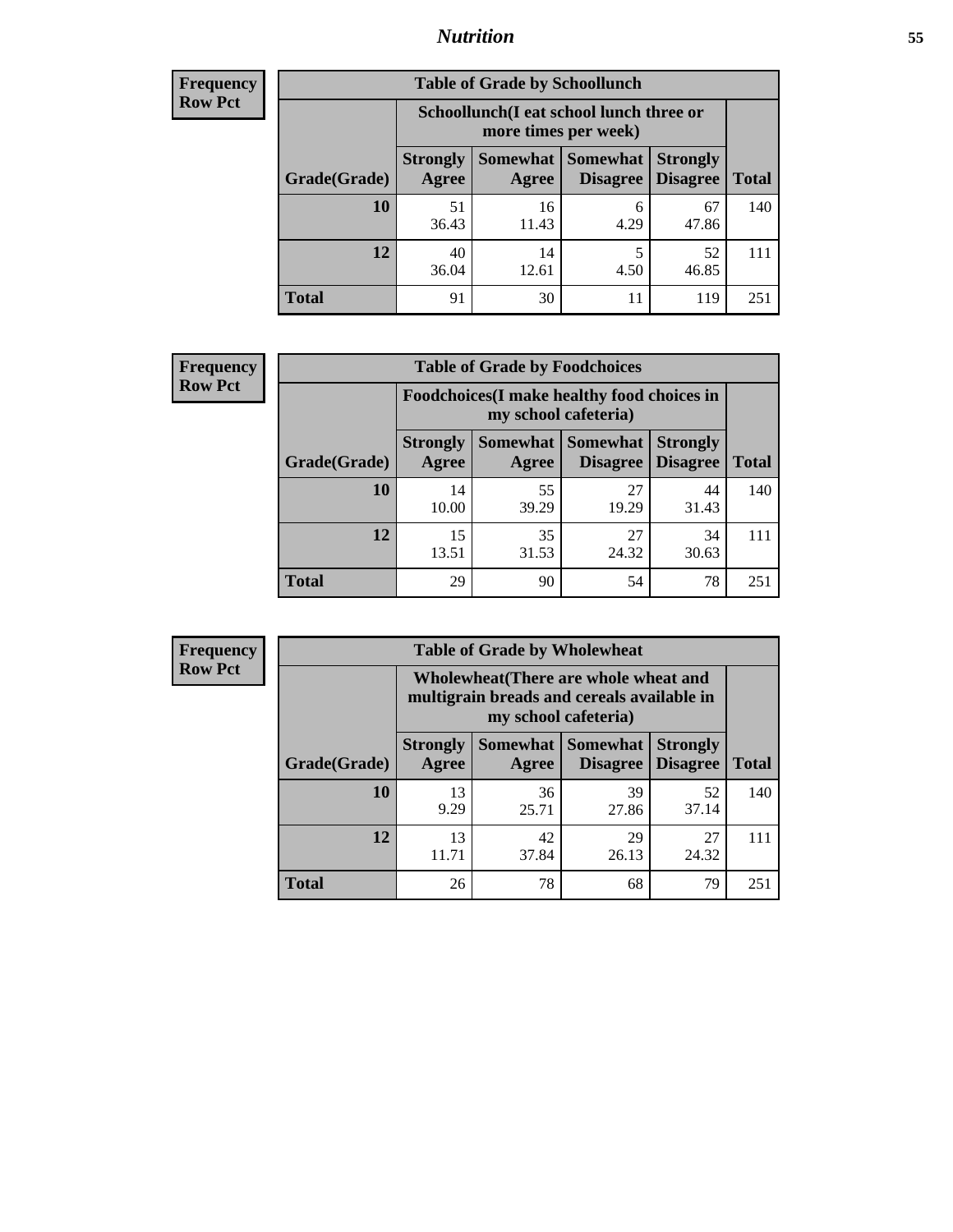### *Nutrition* **56**

**Frequency Row Pct**

| <b>Table of Grade by Healthyvending</b> |                                                                                                                                               |                          |                                    |                                    |              |
|-----------------------------------------|-----------------------------------------------------------------------------------------------------------------------------------------------|--------------------------|------------------------------------|------------------------------------|--------------|
|                                         | Healthyvending (If only healthy snacks and<br>beverages were available in the vending<br>machines during the school day,<br>I would buy them) |                          |                                    |                                    |              |
| Grade(Grade)                            | <b>Strongly</b><br>Agree                                                                                                                      | <b>Somewhat</b><br>Agree | <b>Somewhat</b><br><b>Disagree</b> | <b>Strongly</b><br><b>Disagree</b> | <b>Total</b> |
| 10                                      | 37<br>26.43                                                                                                                                   | 44<br>31.43              | 26<br>18.57                        | 33<br>23.57                        | 140          |
| 12                                      | 27<br>24.32                                                                                                                                   | 25<br>22.52              | 21<br>18.92                        | 38<br>34.23                        | 111          |
| <b>Total</b>                            | 64                                                                                                                                            | 69                       | 47                                 | 71                                 | 251          |

**Frequency Row Pct**

| <b>Table of Grade by Schoolbreakfast</b> |                                                                                                                                         |             |                                               |                                    |              |  |
|------------------------------------------|-----------------------------------------------------------------------------------------------------------------------------------------|-------------|-----------------------------------------------|------------------------------------|--------------|--|
|                                          | Schoolbreakfast (If breakfast were<br>available at school,<br>but outside the cafeteria,<br>I would eat breakfast at school more often) |             |                                               |                                    |              |  |
| Grade(Grade)                             | <b>Strongly</b><br>Agree                                                                                                                | Agree       | <b>Somewhat   Somewhat</b><br><b>Disagree</b> | <b>Strongly</b><br><b>Disagree</b> | <b>Total</b> |  |
| 10                                       | 45<br>32.14                                                                                                                             | 42<br>30.00 | 29<br>20.71                                   | 24<br>17.14                        | 140          |  |
| 12                                       | 29<br>26.13                                                                                                                             | 43<br>38.74 | 19<br>17.12                                   | 20<br>18.02                        | 111          |  |
| <b>Total</b>                             | 74                                                                                                                                      | 85          | 48                                            | 44                                 | 251          |  |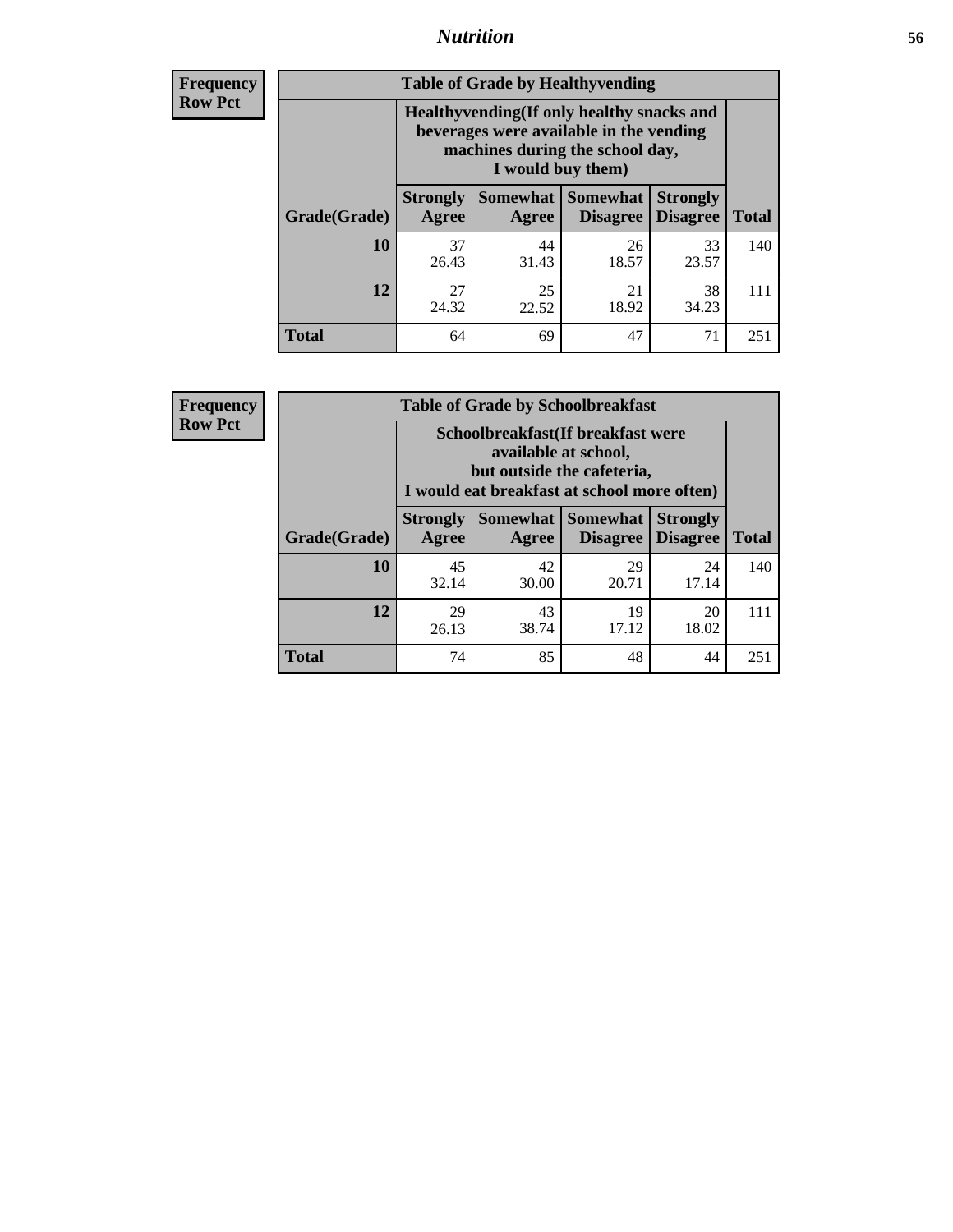| Frequency<br><b>Col Pct</b> |                                                                                                           | <b>Table of Educationaids by Grade</b> |             |              |  |
|-----------------------------|-----------------------------------------------------------------------------------------------------------|----------------------------------------|-------------|--------------|--|
|                             | <b>Educationaids</b> (I<br>have been<br>taught about<br><b>HIV/AIDS</b> at<br>school in the<br>past year) | Grade(Grade)<br>10                     | 12          | <b>Total</b> |  |
|                             | Yes                                                                                                       | 117<br>83.57                           | 40<br>36.04 | 157          |  |
|                             | N <sub>0</sub>                                                                                            | 23<br>16.43                            | 71<br>63.96 | 94           |  |
|                             | <b>Total</b>                                                                                              | 140                                    | 111         | 251          |  |

| Frequency      | <b>Table of Educationcharacter by Grade</b>                 |              |             |              |
|----------------|-------------------------------------------------------------|--------------|-------------|--------------|
| <b>Col Pct</b> | Educationcharacter(I<br>have been taught<br>about character | Grade(Grade) |             |              |
|                | education in the past<br>year at school)                    | 10           | 12          | <b>Total</b> |
|                | <b>Yes</b>                                                  | 106<br>75.71 | 68<br>61.26 | 174          |
|                | N <sub>0</sub>                                              | 34<br>24.29  | 43<br>38.74 | 77           |
|                | <b>Total</b>                                                | 140          | 111         | 251          |

| Frequency      | <b>Table of Gradcoach1 by Grade</b> |                    |              |     |  |
|----------------|-------------------------------------|--------------------|--------------|-----|--|
| <b>Col Pct</b> | Gradcoach1(I<br>know who my         |                    |              |     |  |
|                | <b>Graduation</b><br>Coach is)      | Grade(Grade)<br>10 | <b>Total</b> |     |  |
|                | Yes                                 | 28<br>20.00        | 50<br>45.05  | 78  |  |
|                | N <sub>0</sub>                      | 112<br>80.00       | 61<br>54.95  | 173 |  |
|                | <b>Total</b>                        | 140                | 111          | 251 |  |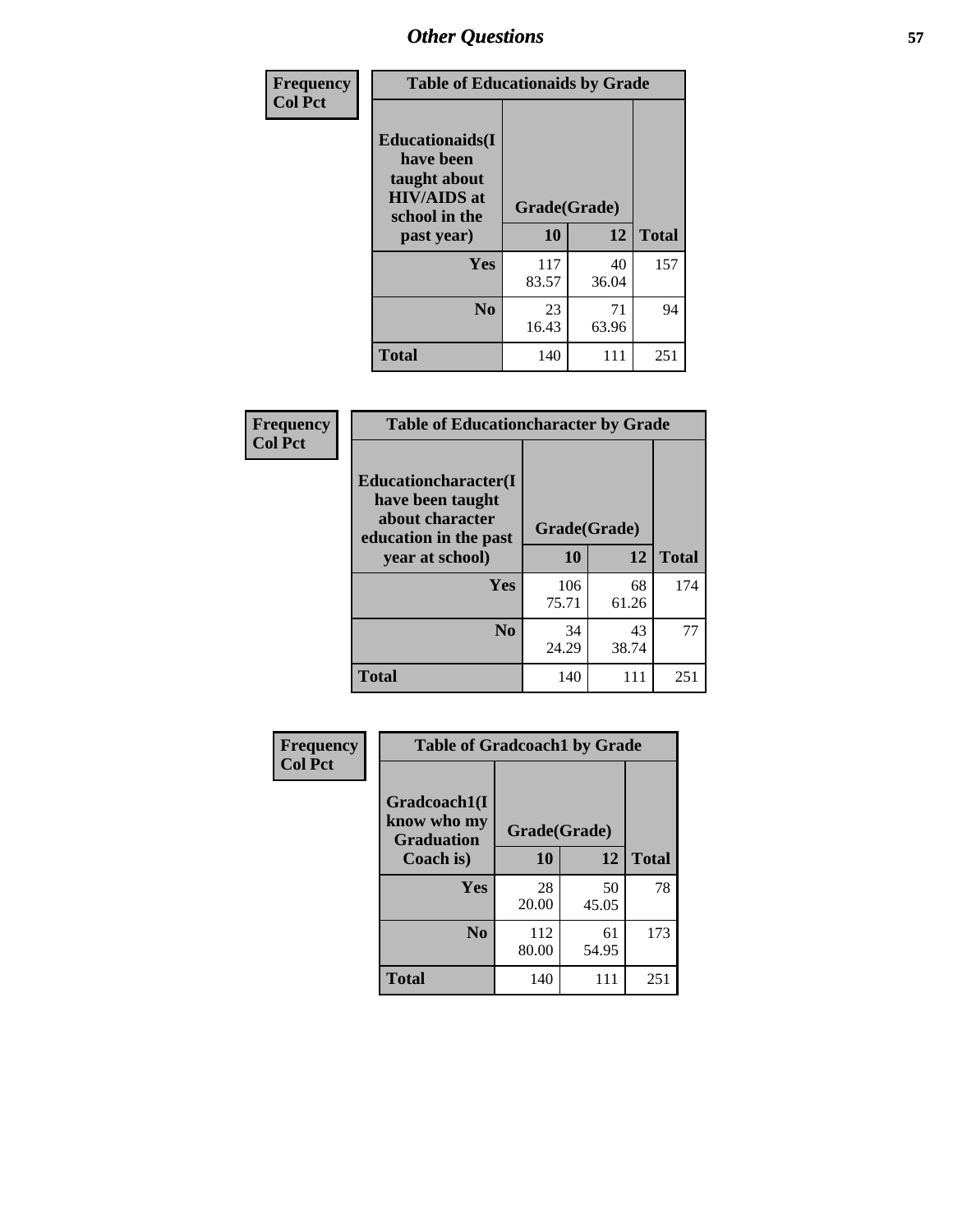| Frequency      | <b>Table of Gradcoach2 by Grade</b> |              |             |              |
|----------------|-------------------------------------|--------------|-------------|--------------|
| <b>Col Pct</b> |                                     |              |             |              |
|                | Gradcoach2(I<br>have                |              |             |              |
|                | contacted my<br><b>Graduation</b>   | Grade(Grade) |             |              |
|                | Coach)                              | 10           | 12          | <b>Total</b> |
|                | Yes                                 | 10<br>7.14   | 24<br>21.62 | 34           |
|                | N <sub>0</sub>                      | 130<br>92.86 | 87<br>78.38 | 217          |
|                | <b>Total</b>                        | 140          | 111         | 251          |

| <b>Frequency</b><br><b>Col Pct</b> | <b>Table of Gradcoach3 by Grade</b>                                         |              |             |              |
|------------------------------------|-----------------------------------------------------------------------------|--------------|-------------|--------------|
|                                    | Gradcoach3(I<br>have received<br>assistance<br>from my<br><b>Graduation</b> | Grade(Grade) |             |              |
|                                    | Coach)                                                                      | 10           | 12          | <b>Total</b> |
|                                    | Yes                                                                         | 7<br>5.00    | 19<br>17.12 | 26           |
|                                    | N <sub>0</sub>                                                              | 25<br>17.86  | 16<br>14.41 | 41           |
|                                    | Don't know                                                                  | 108<br>77.14 | 76<br>68.47 | 184          |
|                                    | <b>Total</b>                                                                | 140          | 111         | 251          |

| Frequency      | <b>Table of Selfharm by Grade</b>                                                                                                                                                      |                    |              |              |
|----------------|----------------------------------------------------------------------------------------------------------------------------------------------------------------------------------------|--------------------|--------------|--------------|
| <b>Col Pct</b> | <b>Selfharm</b> (During<br>the past 12<br>months,<br>I harmed myself<br>on purpose<br><b>Suicideconsider</b><br>During the past<br>12 months,<br>I seriously<br>considered<br>suicide) | Grade(Grade)<br>10 | 12           | <b>Total</b> |
|                | Yes                                                                                                                                                                                    | 10<br>7.14         | 7<br>6.31    | 17           |
|                | N <sub>0</sub>                                                                                                                                                                         | 130<br>92.86       | 104<br>93.69 | 234          |
|                | Total                                                                                                                                                                                  | 140                | 111          | 251          |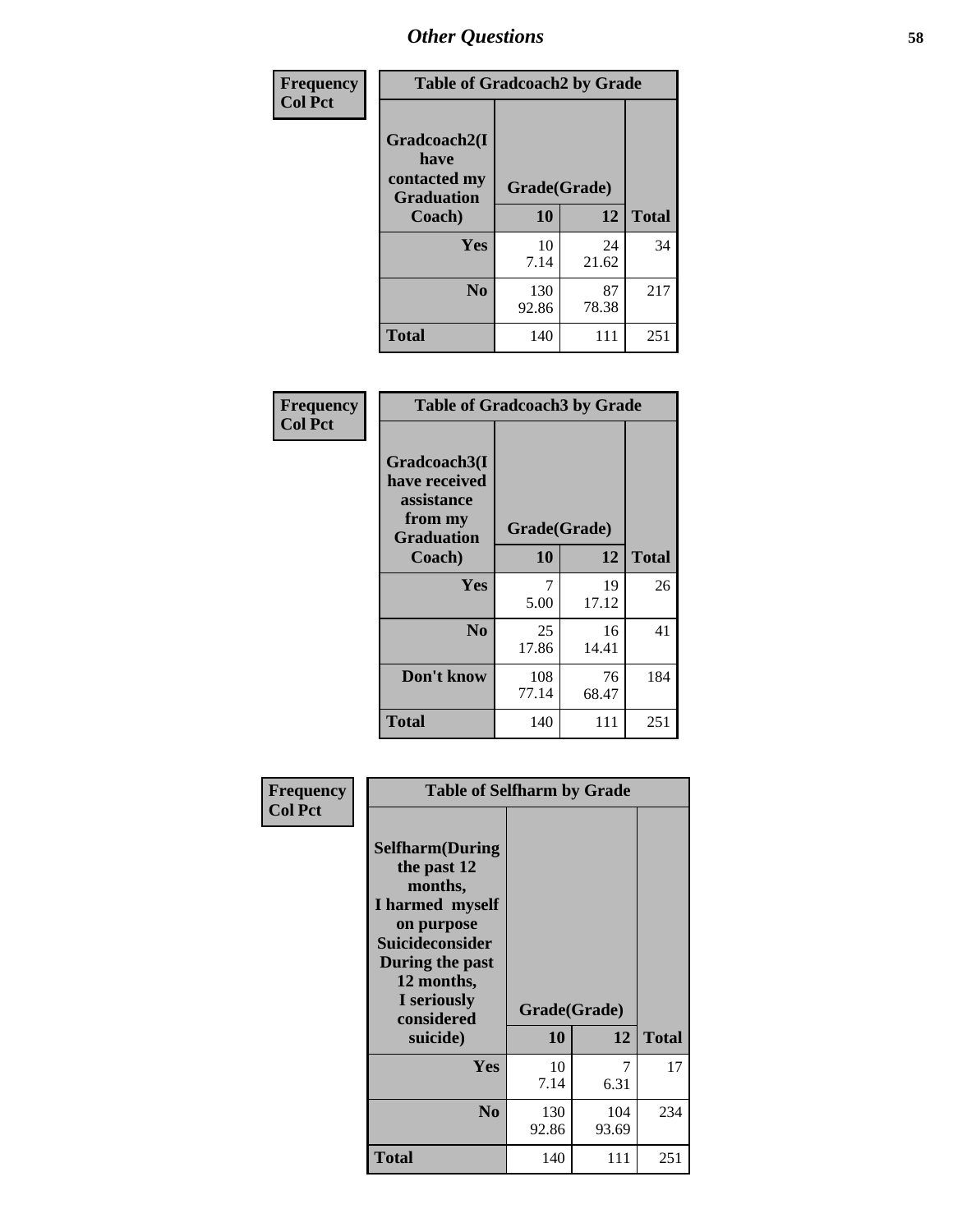| <b>Frequency</b> | <b>Table of Suicideconsider by Grade</b> |              |              |              |  |
|------------------|------------------------------------------|--------------|--------------|--------------|--|
| <b>Col Pct</b>   |                                          | Grade(Grade) |              |              |  |
|                  | Suicideconsider                          | <b>10</b>    | 12           | <b>Total</b> |  |
|                  | Yes                                      | 12<br>8.57   | q<br>8.11    | 21           |  |
|                  | N <sub>0</sub>                           | 128<br>91.43 | 102<br>91.89 | 230          |  |
|                  | Total                                    | 140          | 111          | 251          |  |

| Frequency      | <b>Table of Suicideattempt by Grade</b>              |              |              |              |
|----------------|------------------------------------------------------|--------------|--------------|--------------|
| <b>Col Pct</b> | Suicideattempt(I<br>have attempted<br>suicide in the | Grade(Grade) |              |              |
|                | last year)                                           | 10           | 12           | <b>Total</b> |
|                | Yes                                                  | 5<br>3.57    | 4<br>3.60    | 9            |
|                | N <sub>0</sub>                                       | 135<br>96.43 | 107<br>96.40 | 242          |
|                | <b>Total</b>                                         | 140          | 111          | 251          |

| Frequency      | <b>Table of Instantmessaged by Grade</b>                       |              |             |              |
|----------------|----------------------------------------------------------------|--------------|-------------|--------------|
| <b>Col Pct</b> | <b>Instantmessaged</b> (I<br>have instant<br>messaged people I | Grade(Grade) |             |              |
|                | do not even know)                                              | 10           | 12          | <b>Total</b> |
|                | Yes                                                            | 35<br>25.00  | 36<br>32.43 | 71           |
|                | N <sub>0</sub>                                                 | 105<br>75.00 | 75<br>67.57 | 180          |
|                | <b>Total</b>                                                   | 140          | 111         | 251          |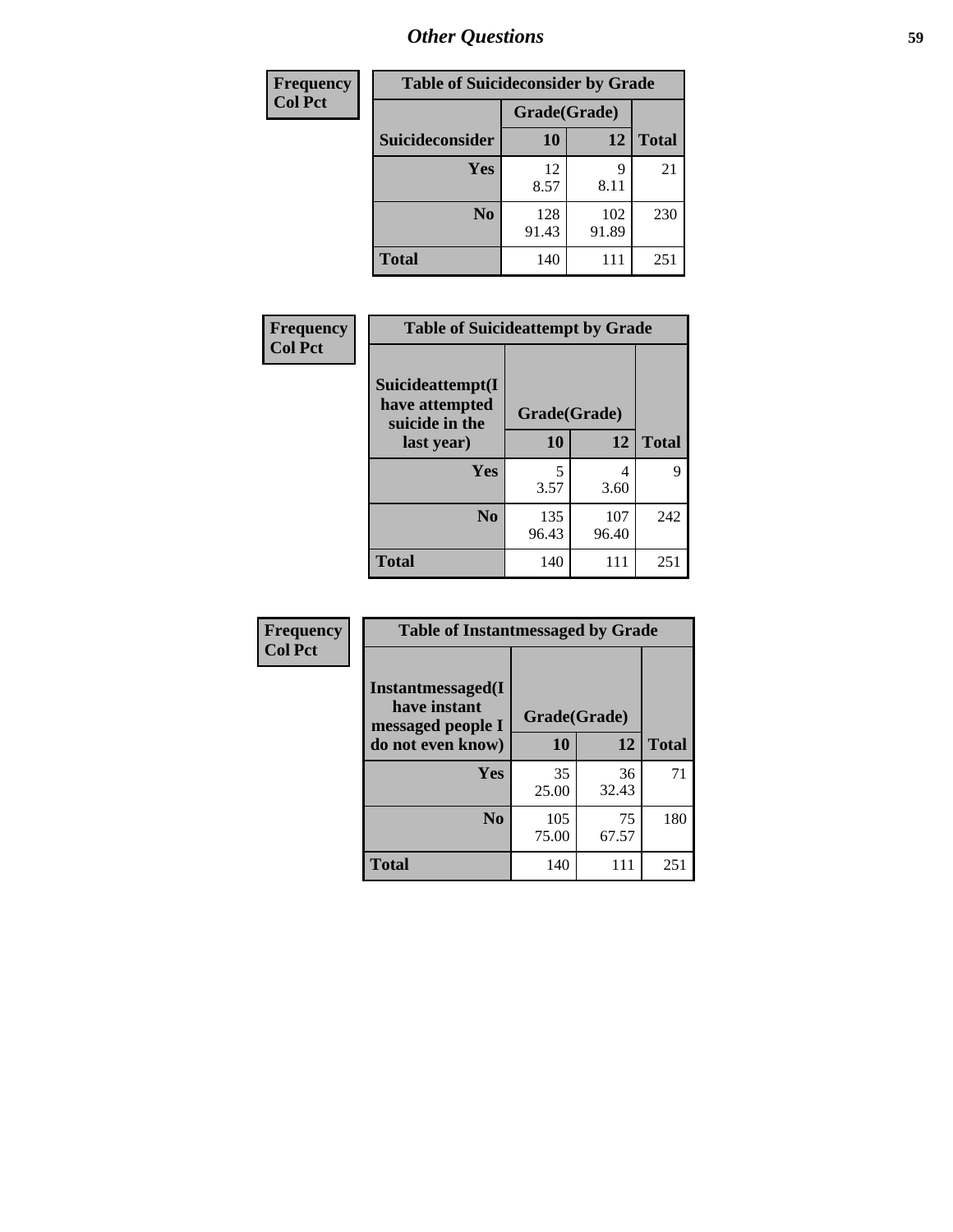| Frequency      | <b>Table of Getsalong by Grade</b>                                     |                           |             |              |
|----------------|------------------------------------------------------------------------|---------------------------|-------------|--------------|
| <b>Col Pct</b> | <b>Getsalong</b> (I get<br>along with other<br>students and<br>adults) | Grade(Grade)<br><b>10</b> | 12          | <b>Total</b> |
|                | <b>Strongly Agree</b>                                                  | 75<br>53.57               | 59<br>53.15 | 134          |
|                | <b>Somewhat Agree</b>                                                  | 62<br>44.29               | 45<br>40.54 | 107          |
|                | <b>Somewhat Disagree</b>                                               | $\mathfrak{D}$<br>1.43    | 3<br>2.70   | 5            |
|                | <b>Strongly Disagree</b>                                               | 0.71                      | 4<br>3.60   | 5            |
|                | <b>Total</b>                                                           | 140                       | 111         | 251          |

| Frequency<br>Col Pct |
|----------------------|

| <b>Table of Safehome by Grade</b> |              |                    |     |  |  |  |  |  |
|-----------------------------------|--------------|--------------------|-----|--|--|--|--|--|
| Safehome(I feel<br>safe at home)  | 10           | Grade(Grade)<br>12 |     |  |  |  |  |  |
| <b>Strongly Agree</b>             | 112<br>80.00 | 78<br>70.27        | 190 |  |  |  |  |  |
| <b>Somewhat Agree</b>             | 20<br>14.29  | 24<br>21.62        | 44  |  |  |  |  |  |
| <b>Somewhat Disagree</b>          | 4<br>2.86    | 5.<br>4.50         | 9   |  |  |  |  |  |
| <b>Strongly Disagree</b>          | 4<br>2.86    | 4<br>3.60          | 8   |  |  |  |  |  |
| <b>Total</b>                      | 140          | 111                | 251 |  |  |  |  |  |

| Frequency      | <b>Table of Adulttalk by Grade</b>                                                   |                    |             |              |  |  |  |
|----------------|--------------------------------------------------------------------------------------|--------------------|-------------|--------------|--|--|--|
| <b>Col Pct</b> | <b>Adulttalk</b> (I<br>know an<br>adult at<br>school that<br>I can talk<br>with if I | Grade(Grade)<br>10 | 12          | <b>Total</b> |  |  |  |
|                | need help)                                                                           |                    |             |              |  |  |  |
|                | <b>Yes</b>                                                                           | 106<br>75.71       | 91<br>81.98 | 197          |  |  |  |
|                | N <sub>0</sub>                                                                       | 34<br>24.29        | 20<br>18.02 | 54           |  |  |  |
|                | Total                                                                                | 140                | 111         | 251          |  |  |  |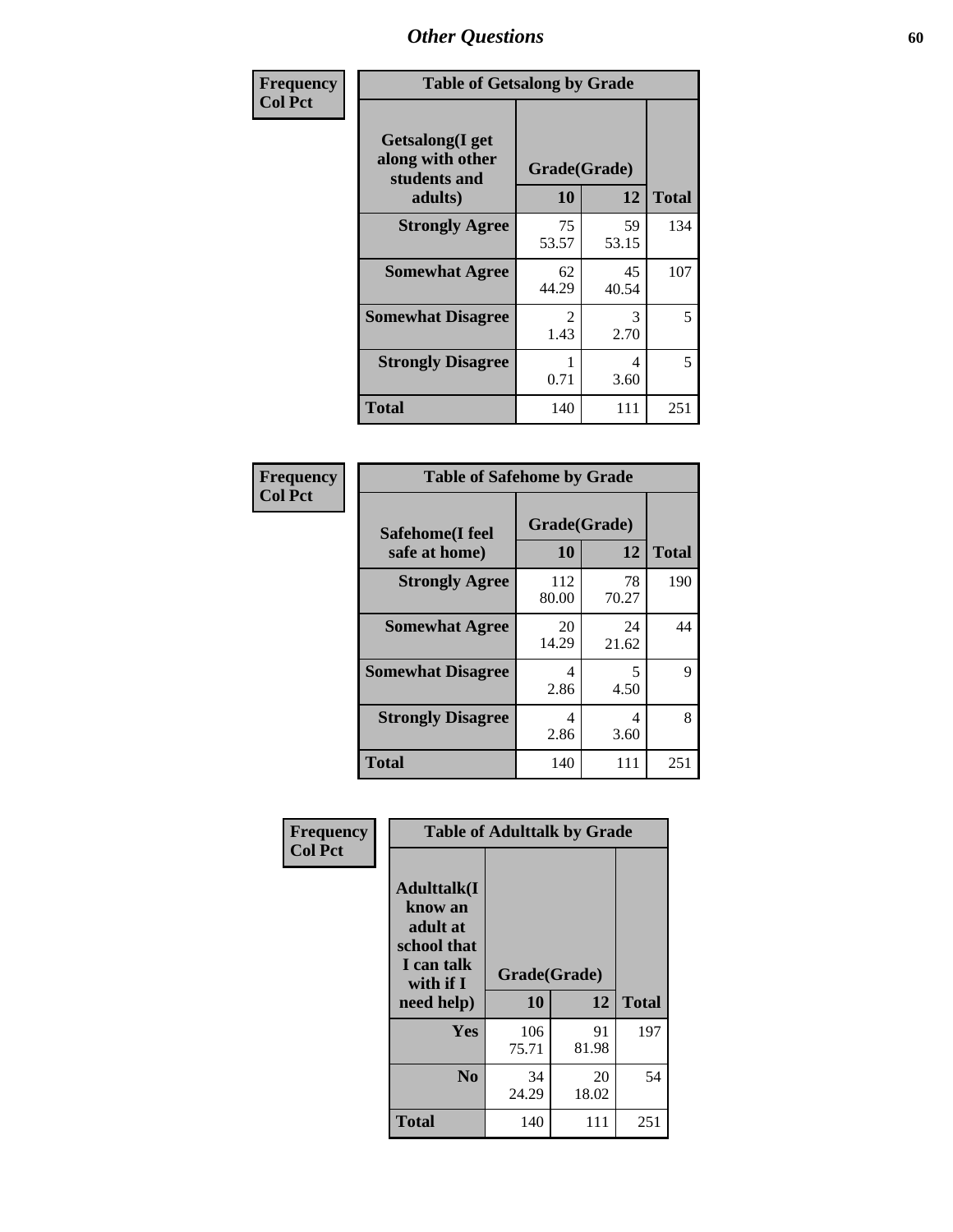**Frequency Row Pct**

r

| <b>Table of Grade by Tvtime</b> |             |                                                                                         |             |                       |           |           |              |  |  |  |  |
|---------------------------------|-------------|-----------------------------------------------------------------------------------------|-------------|-----------------------|-----------|-----------|--------------|--|--|--|--|
|                                 |             | Tytime (On an average school day,<br>how much unsupervised time do I spend watching TV) |             |                       |           |           |              |  |  |  |  |
|                                 |             | <b>Less that</b><br>$2 - 3$<br>$4 - 5$<br>$6+$                                          |             |                       |           |           |              |  |  |  |  |
| Grade(Grade)                    | None        | hour/day                                                                                | hour/day    | hours/day   hours/day |           | hours/day | <b>Total</b> |  |  |  |  |
| 10                              | 24<br>17.14 | 26<br>18.57                                                                             | 42<br>30.00 | 34<br>24.29           | Q<br>6.43 | 3.57      | 140          |  |  |  |  |
| 12                              | 19<br>17.12 | 38<br>34.23                                                                             | 22<br>19.82 | 24<br>21.62           | 1.80      | 6<br>5.41 | 111          |  |  |  |  |
| <b>Total</b>                    | 43          | 64                                                                                      | 64          | 58                    |           |           | 251          |  |  |  |  |

**Frequency Row Pct**

| <b>Table of Grade by Computertime</b> |           |                                                                                                  |                     |             |            |           |              |  |  |  |  |
|---------------------------------------|-----------|--------------------------------------------------------------------------------------------------|---------------------|-------------|------------|-----------|--------------|--|--|--|--|
|                                       |           | Computertime(On an average school day,<br>how much unsupervised time do I spend on the computer) |                     |             |            |           |              |  |  |  |  |
|                                       |           | <b>Less that</b><br>$2 - 3$<br>$4 - 5$<br>$6+$                                                   |                     |             |            |           |              |  |  |  |  |
| Grade(Grade)                          | None      |                                                                                                  | hour/day   hour/day | hours/day   | hours/day  | hours/day | <b>Total</b> |  |  |  |  |
| <b>10</b>                             | 9<br>6.43 | 37<br>26.43                                                                                      | 29<br>20.71         | 47<br>33.57 | q<br>6.43  | Q<br>6.43 | 140          |  |  |  |  |
| 12                                    | 4.50      | 32<br>28.83                                                                                      | 30<br>27.03         | 23<br>20.72 | 10<br>9.01 | 9.91      | 111          |  |  |  |  |
| <b>Total</b>                          | 14        | 69                                                                                               | 59                  | 70          | 19         | 20        | 251          |  |  |  |  |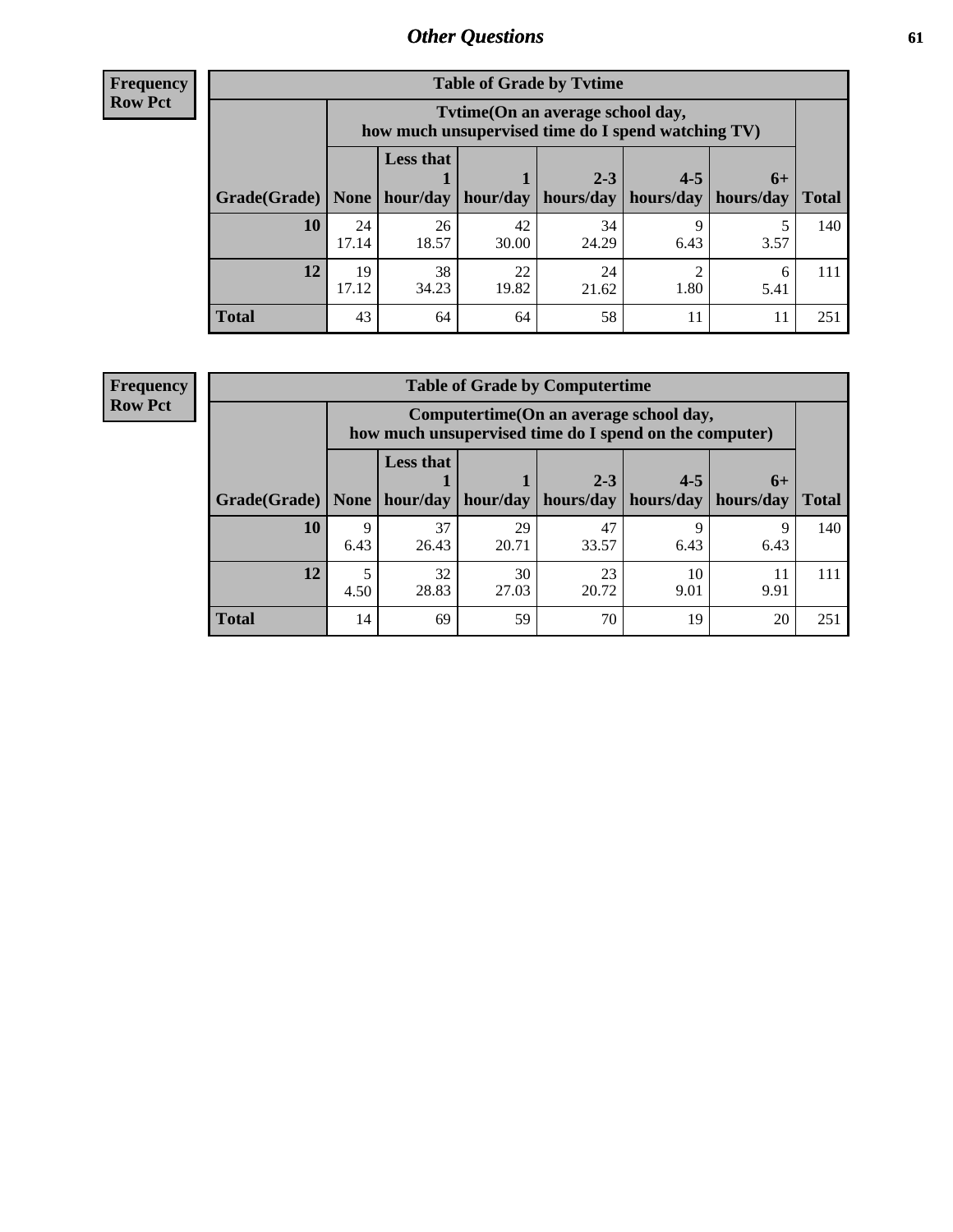#### *Questions about Driving Laws* **62** *Driving Questions were asked only of high school students.*

| <b>Frequency</b> |
|------------------|
| <b>Row Pct</b>   |

| <b>Table of Grade by License1</b> |                                     |                                                                                                                                           |                |               |               |              |  |  |  |
|-----------------------------------|-------------------------------------|-------------------------------------------------------------------------------------------------------------------------------------------|----------------|---------------|---------------|--------------|--|--|--|
|                                   |                                     | License1(During the first 6 months of driving<br>with a provisional license,<br>the only passengers who can ride with the<br>driver are:) |                |               |               |              |  |  |  |
| Grade(Grade)                      | <b>Parent or</b><br><b>Guardian</b> | Family<br>  Members                                                                                                                       | <b>Friends</b> | <b>Anyone</b> | Don't<br>Know | <b>Total</b> |  |  |  |
| 10                                | 20<br>14.29                         | 108<br>77.14                                                                                                                              | 2<br>1.43      | 5<br>3.57     | 5<br>3.57     | 140          |  |  |  |
| 12                                | 19<br>17.12                         | 80<br>72.07                                                                                                                               | 0.90           | 4<br>3.60     | 6.31          | 111          |  |  |  |
| Total                             | 39                                  | 188                                                                                                                                       | 3              | 9             | 12            | 251          |  |  |  |

| Frequency      | <b>Table of Grade by License2</b> |                           |                  |                  |                                                                                                          |                      |              |  |  |  |
|----------------|-----------------------------------|---------------------------|------------------|------------------|----------------------------------------------------------------------------------------------------------|----------------------|--------------|--|--|--|
| <b>Row Pct</b> |                                   |                           |                  |                  | License2(17 yr old drivers with a<br>provisional driver's license cannot<br>drive between the hours of:) |                      |              |  |  |  |
|                | Grade(Grade)                      | <b>Midnight</b><br>to 6am | 1am<br>to<br>5am | 1am<br>to<br>6am | N <sub>0</sub><br>curfew<br>for $17$<br>year<br>olds                                                     | Don't<br><b>Know</b> | <b>Total</b> |  |  |  |
|                | 10                                | 87<br>62.14               | 15<br>10.71      | 6<br>4.29        | 8<br>5.71                                                                                                | 24<br>17.14          | 140          |  |  |  |
|                | 12                                | 88<br>79.28               | 5<br>4.50        | 7<br>6.31        | 3<br>2.70                                                                                                | 8<br>7.21            | 111          |  |  |  |
|                | <b>Total</b>                      | 175                       | 20               | 13               | 11                                                                                                       | 32                   | 251          |  |  |  |

| Frequency      | <b>Table of Grade by License3</b> |                                                                                                 |             |           |           |             |               |              |  |  |
|----------------|-----------------------------------|-------------------------------------------------------------------------------------------------|-------------|-----------|-----------|-------------|---------------|--------------|--|--|
| <b>Row Pct</b> |                                   | License3(For drivers under the age of<br>21,<br>what level of alcohol is considered<br>$DUI$ ?) |             |           |           |             |               |              |  |  |
|                | Grade(Grade)                      | Any<br><b>Amount</b>                                                                            | 0.02        | 0.04      | 0.06      | 0.08        | Don't<br>know | <b>Total</b> |  |  |
|                | 10                                | 47<br>33.57                                                                                     | 35<br>25.00 | 7<br>5.00 | 8<br>5.71 | 12<br>8.57  | 31<br>22.14   | 140          |  |  |
|                | 12                                | 51<br>45.95                                                                                     | 21<br>18.92 | 6<br>5.41 | 0.90      | 15<br>13.51 | 17<br>15.32   | 111          |  |  |
|                | <b>Total</b>                      | 98                                                                                              | 56          | 13        | 9         | 27          | 48            | 251          |  |  |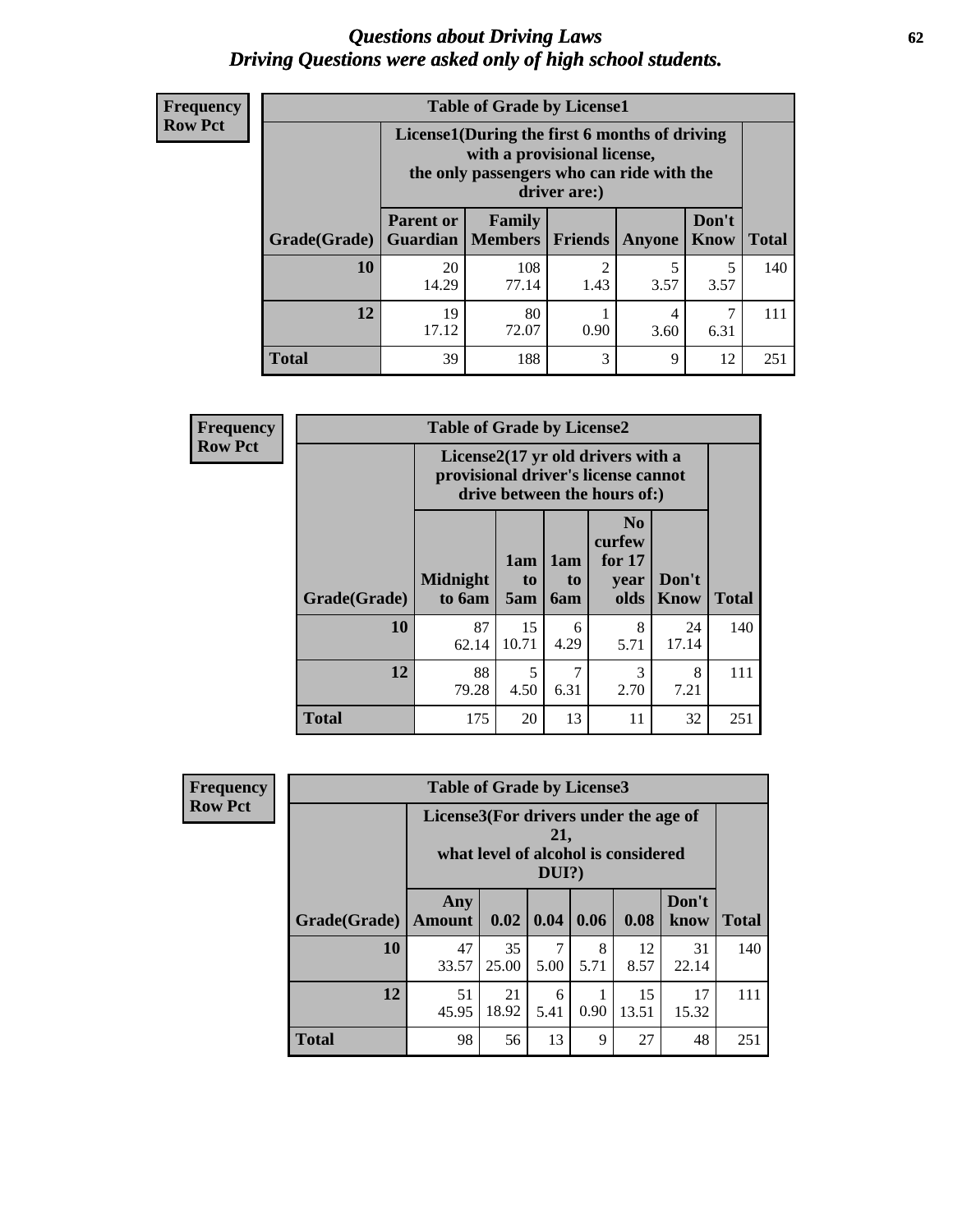#### *Questions about Driving Laws* **63** *Driving Questions were asked only of high school students.*

**Frequency Row Pct**

| <b>Table of Grade by License4</b> |              |                                                                                                                               |             |                     |                        |             |              |  |  |  |
|-----------------------------------|--------------|-------------------------------------------------------------------------------------------------------------------------------|-------------|---------------------|------------------------|-------------|--------------|--|--|--|
|                                   |              | License4(A driver under 21 automatically<br>loses his/her license if caught exceeding the<br>posted speet limit by:)          |             |                     |                        |             |              |  |  |  |
| Grade(Grade)                      | $15+$<br>mph | Can't<br>lose<br><b>Depends</b><br>license<br>$25+$<br>$35+$<br>Don't<br>for<br>on<br>speeding<br>mph<br>mph<br>know<br>judge |             |                     |                        |             | <b>Total</b> |  |  |  |
| 10                                | 22<br>15.71  | 29<br>20.71                                                                                                                   | 15<br>10.71 | 17<br>12.14         | 3<br>2.14              | 54<br>38.57 | 140          |  |  |  |
| 12                                | 14<br>12.61  | 39<br>35.14                                                                                                                   | 18<br>16.22 | $\mathbf Q$<br>8.11 | $\mathfrak{D}$<br>1.80 | 29<br>26.13 | 111          |  |  |  |
| <b>Total</b>                      | 36           | 68                                                                                                                            | 33          | 26                  | 5                      | 83          | 251          |  |  |  |

| Frequency      | <b>Table of Grade by License5</b> |             |                                                                                                                                      |                     |              |  |  |
|----------------|-----------------------------------|-------------|--------------------------------------------------------------------------------------------------------------------------------------|---------------------|--------------|--|--|
| <b>Row Pct</b> |                                   |             | License5(A)<br>Georgia teenager<br>with family<br>connections or a<br>good lawyer can<br>break a teen<br>driving law and<br>license) | keep their driver's |              |  |  |
|                | Grade(Grade)                      | Yes         | N <sub>0</sub>                                                                                                                       | Don't<br>know       | <b>Total</b> |  |  |
|                | 10                                | 18<br>12.86 | 78<br>55.71                                                                                                                          | 44<br>31.43         | 140          |  |  |
|                | 12                                | 38<br>34.23 | 37<br>33.33                                                                                                                          | 36<br>32.43         | 111          |  |  |
|                | Total                             | 56          | 115                                                                                                                                  | 80                  | 251          |  |  |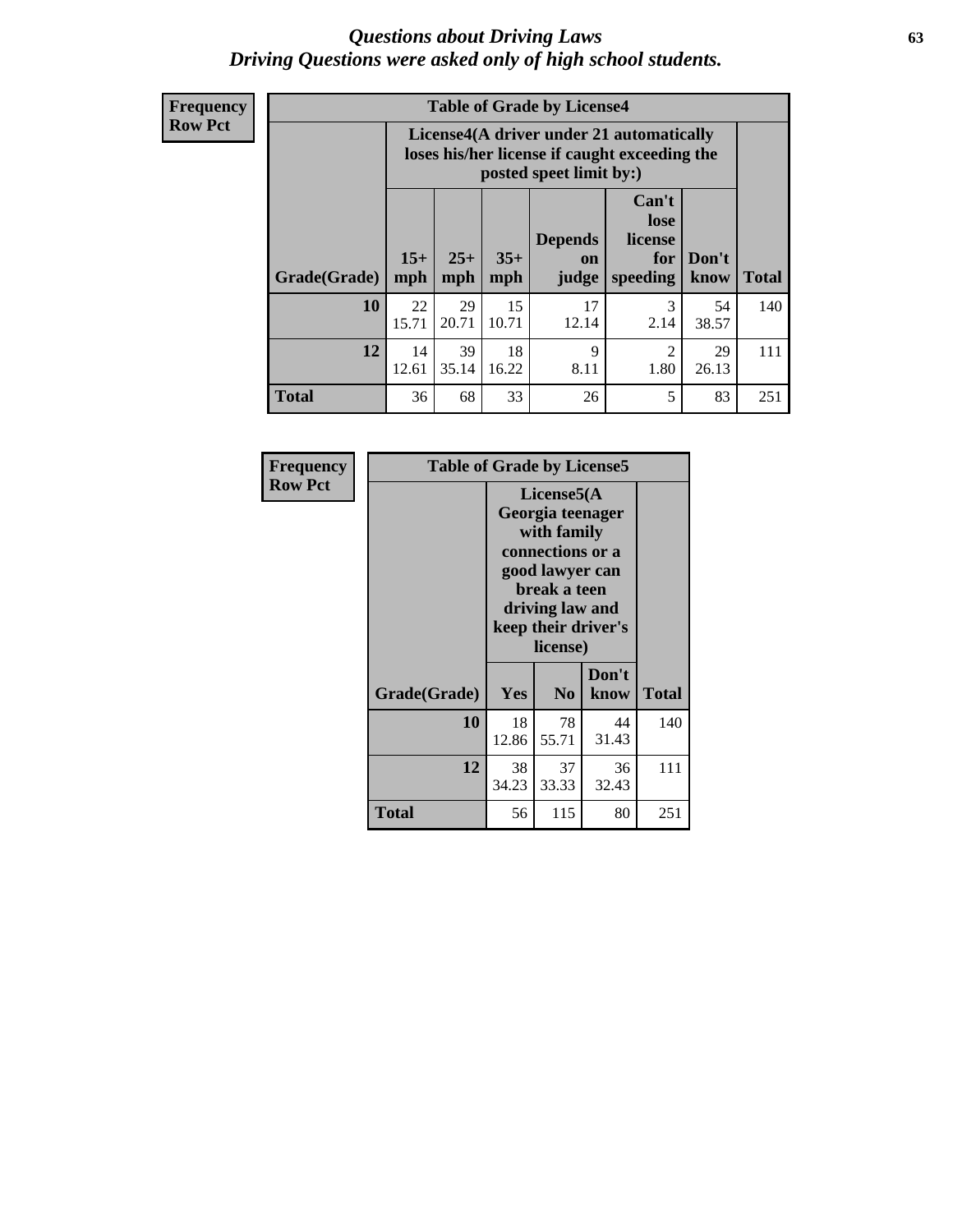#### *Questions about Driving Laws* **64** *Driving Questions were asked only of high school students.*

| <b>Frequency</b> | <b>Table of Grade by License6</b> |                                                                                                                                                 |                |               |              |  |  |
|------------------|-----------------------------------|-------------------------------------------------------------------------------------------------------------------------------------------------|----------------|---------------|--------------|--|--|
| <b>Row Pct</b>   |                                   | License <sub>6</sub> (I know a<br>friend or<br>classmate that<br>broke a teen<br>driving law,<br>but was allowed to<br>keep his/her<br>license) |                |               |              |  |  |
|                  | Grade(Grade)                      | <b>Yes</b>                                                                                                                                      | N <sub>0</sub> | Don't<br>know | <b>Total</b> |  |  |
|                  | 10                                | 33<br>23.57                                                                                                                                     | 70<br>50.00    | 37<br>26.43   | 140          |  |  |
|                  | 12                                | 55<br>49.55                                                                                                                                     | 32<br>28.83    | 24<br>21.62   | 111          |  |  |
|                  | <b>Total</b>                      | 88                                                                                                                                              | 102            | 61            | 251          |  |  |

| <b>Frequency</b> |              |                                                                             | <b>Table of Grade by License7</b>                                                             |                                            |                        |              |  |
|------------------|--------------|-----------------------------------------------------------------------------|-----------------------------------------------------------------------------------------------|--------------------------------------------|------------------------|--------------|--|
| <b>Row Pct</b>   |              |                                                                             | License7(A student under the age of 18 cam loser<br>his/her driving privileges if he or she:) |                                            |                        |              |  |
|                  | Grade(Grade) | <b>Have</b><br>more than<br>10<br>unexcused<br>absences<br>per school<br>yr | Drop out<br>without  <br>graduating                                                           | Bring<br>alcohol/drugs/weapon<br>to school | All of<br>the<br>above | <b>Total</b> |  |
|                  | 10           | 14<br>10.00                                                                 | 3<br>2.14                                                                                     | 6<br>4.29                                  | 117<br>83.57           | 140          |  |
|                  | 12           | 15<br>13.51                                                                 | 0.90                                                                                          | 4.50                                       | 90<br>81.08            | 111          |  |
|                  | <b>Total</b> | 29                                                                          | 4                                                                                             | 11                                         | 207                    | 251          |  |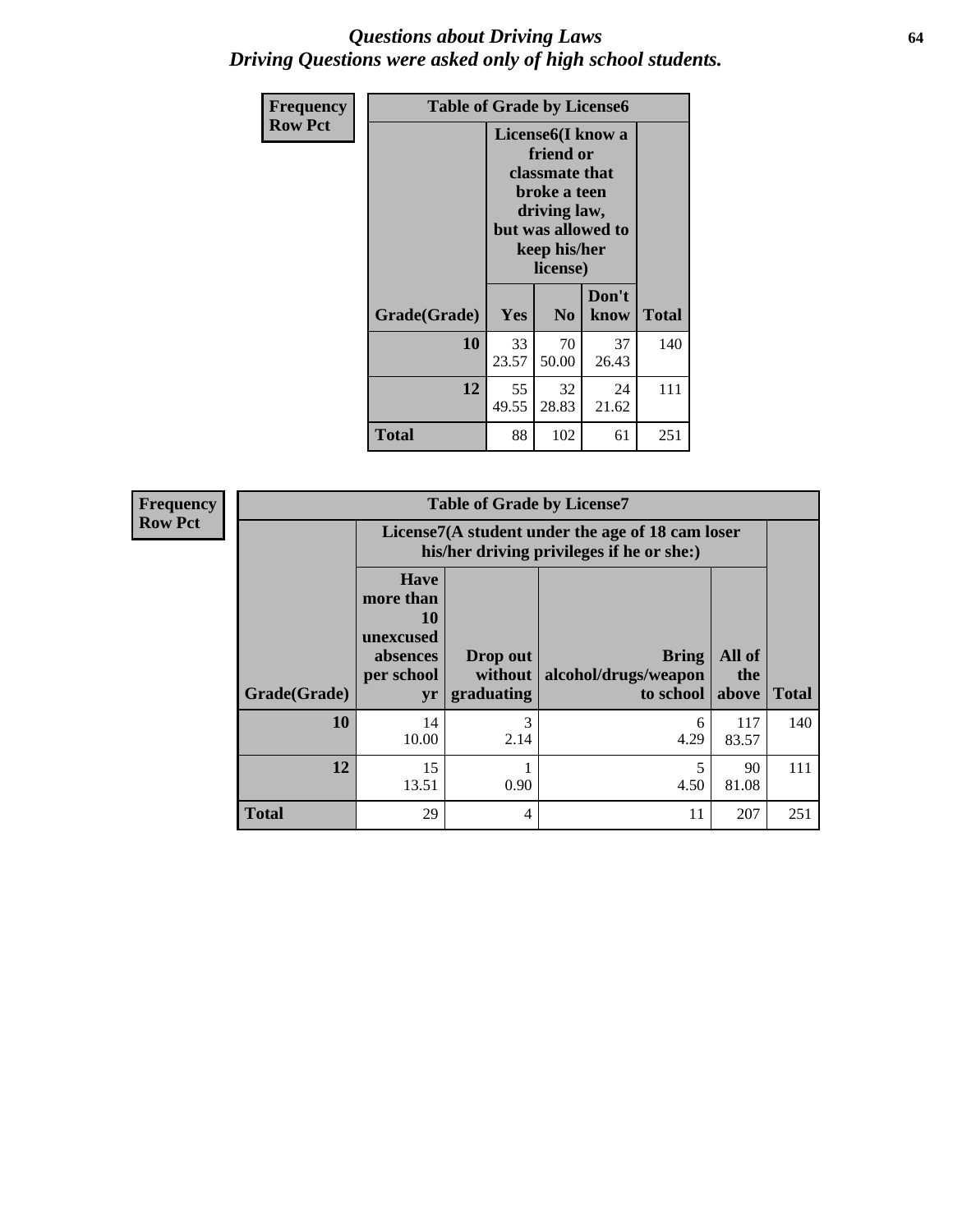# *Select Results by Gender* **65**

| Frequency      | <b>Table of SchoolClimate2 by Gender</b>          |                                 |             |              |
|----------------|---------------------------------------------------|---------------------------------|-------------|--------------|
| <b>Col Pct</b> | SchoolClimate2(I<br>feel successful at<br>school) | Gender(Gender)<br><b>Female</b> | <b>Male</b> | <b>Total</b> |
|                | <b>Strongly Agree</b>                             | 33<br>26.83                     | 34<br>26.56 | 67           |
|                | <b>Somewhat Agree</b>                             | 74<br>60.16                     | 79<br>61.72 | 153          |
|                | <b>Somewhat Disagree</b>                          | 14<br>11.38                     | 12<br>9.38  | 26           |
|                | <b>Strongly Disagree</b>                          | $\mathfrak{D}$<br>1.63          | 3<br>2.34   | 5            |
|                | <b>Total</b>                                      | 123                             | 128         | 251          |

| Frequency      | <b>Table of SchoolClimate6 by Gender</b>                 |                                 |             |              |  |
|----------------|----------------------------------------------------------|---------------------------------|-------------|--------------|--|
| <b>Col Pct</b> | <b>SchoolClimate6(Teachers</b><br>treat me with respect) | Gender(Gender)<br><b>Female</b> | <b>Male</b> | <b>Total</b> |  |
|                | <b>Strongly Agree</b>                                    | 39<br>31.71                     | 48<br>37.50 | 87           |  |
|                | <b>Somewhat Agree</b>                                    | 65<br>52.85                     | 59<br>46.09 | 124          |  |
|                | <b>Somewhat Disagree</b>                                 | 13<br>10.57                     | 17<br>13.28 | 30           |  |
|                | <b>Strongly Disagree</b>                                 | 6<br>4.88                       | 4<br>3.13   | 10           |  |
|                | Total                                                    | 123                             | 128         | 251          |  |

| <b>Frequency</b> | <b>Table of SchoolClimate8 by Gender</b>                                             |                                 |                   |     |
|------------------|--------------------------------------------------------------------------------------|---------------------------------|-------------------|-----|
| <b>Col Pct</b>   | <b>SchoolClimate8(Students</b><br>are frequently<br>recognized for good<br>behavior) | Gender(Gender)<br><b>Female</b> | <b>Total</b>      |     |
|                  | <b>Strongly Agree</b>                                                                | 14                              | <b>Male</b><br>17 | 31  |
|                  |                                                                                      | 11.38                           | 13.28             |     |
|                  | <b>Somewhat Agree</b>                                                                | 65<br>52.85                     | 46<br>35.94       | 111 |
|                  | <b>Somewhat Disagree</b>                                                             | 33<br>26.83                     | 44<br>34.38       | 77  |
|                  | <b>Strongly Disagree</b>                                                             | 11<br>8.94                      | 21<br>16.41       | 32  |
|                  | Total                                                                                | 123                             | 128               | 251 |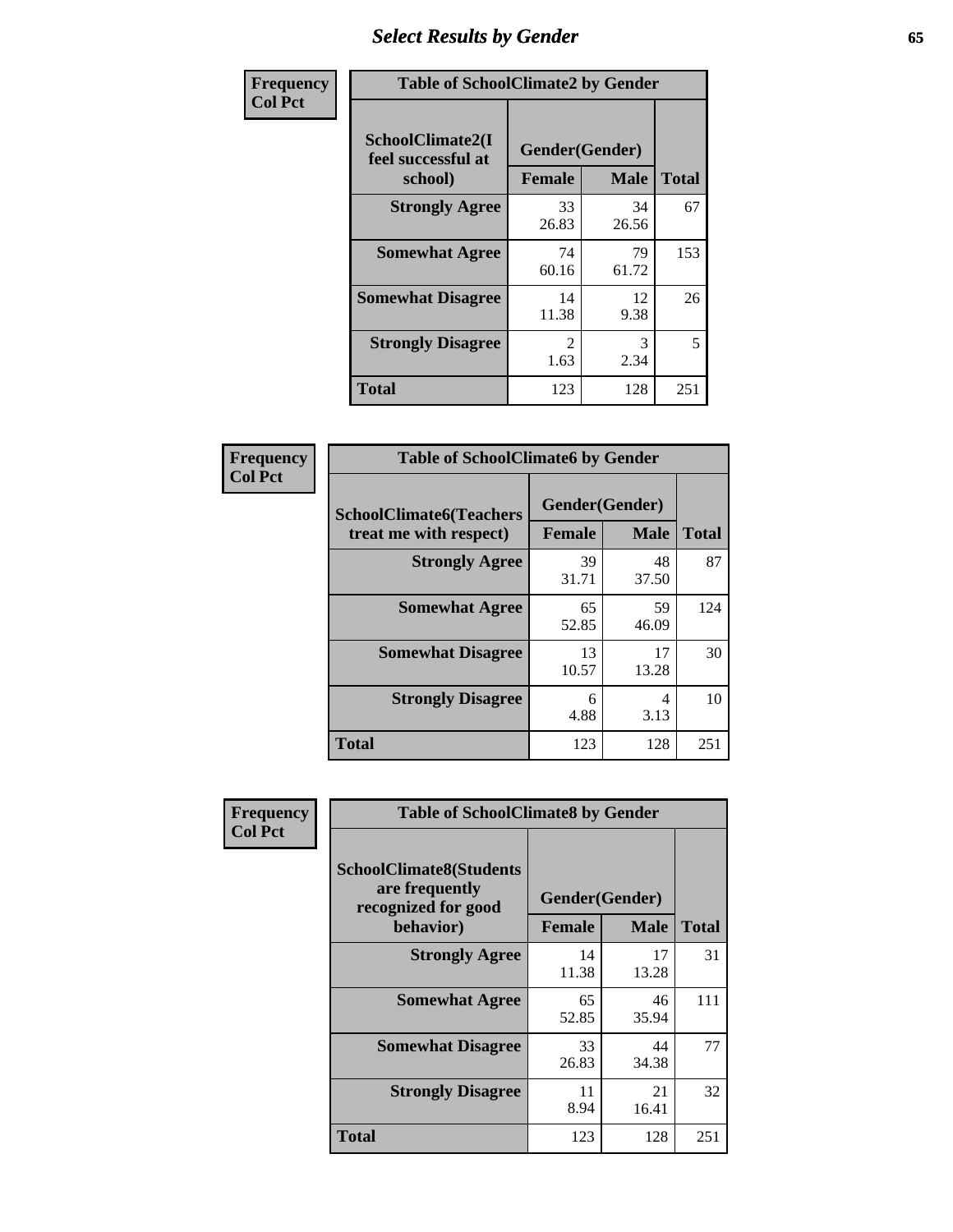# *Select Results by Gender* **66**

| Frequency      | <b>Table of Gender by Dropout</b> |                                                                        |                |              |
|----------------|-----------------------------------|------------------------------------------------------------------------|----------------|--------------|
| <b>Row Pct</b> |                                   | Dropout(I<br>have<br>thought<br>about<br>dropping<br>out of<br>school) |                |              |
|                | Gender(Gender)                    | Yes                                                                    | N <sub>0</sub> | <b>Total</b> |
|                | <b>Female</b>                     | 28<br>22.76                                                            | 95<br>77.24    | 123          |
|                | <b>Male</b>                       | 26<br>20.31                                                            | 102<br>79.69   | 128          |
|                | <b>Total</b>                      | 54                                                                     | 197            | 251          |

| Frequency      |                        | <b>Table of Gender by Dropoutreason</b> |              |                                                                    |                                |              |              |  |
|----------------|------------------------|-----------------------------------------|--------------|--------------------------------------------------------------------|--------------------------------|--------------|--------------|--|
| <b>Row Pct</b> |                        |                                         |              | Dropoutreason(If I dropped out the<br>reason would most likely be) |                                |              |              |  |
|                | <b>Gender</b> (Gender) | Won't<br><b>Drop</b><br>out             | <b>Bored</b> | <b>Family</b><br><b>Reasons</b>                                    | <b>Being</b><br><b>Bullied</b> | <b>Other</b> | <b>Total</b> |  |
|                | Female                 | 80<br>65.04                             | 15<br>12.20  | 10<br>8.13                                                         | 3<br>2.44                      | 15<br>12.20  | 123          |  |
|                | <b>Male</b>            | 79<br>61.72                             | 19<br>14.84  | 6<br>4.69                                                          | 2<br>1.56                      | 22<br>17.19  | 128          |  |
|                | <b>Total</b>           | 159                                     | 34           | 16                                                                 | 5                              | 37           | 251          |  |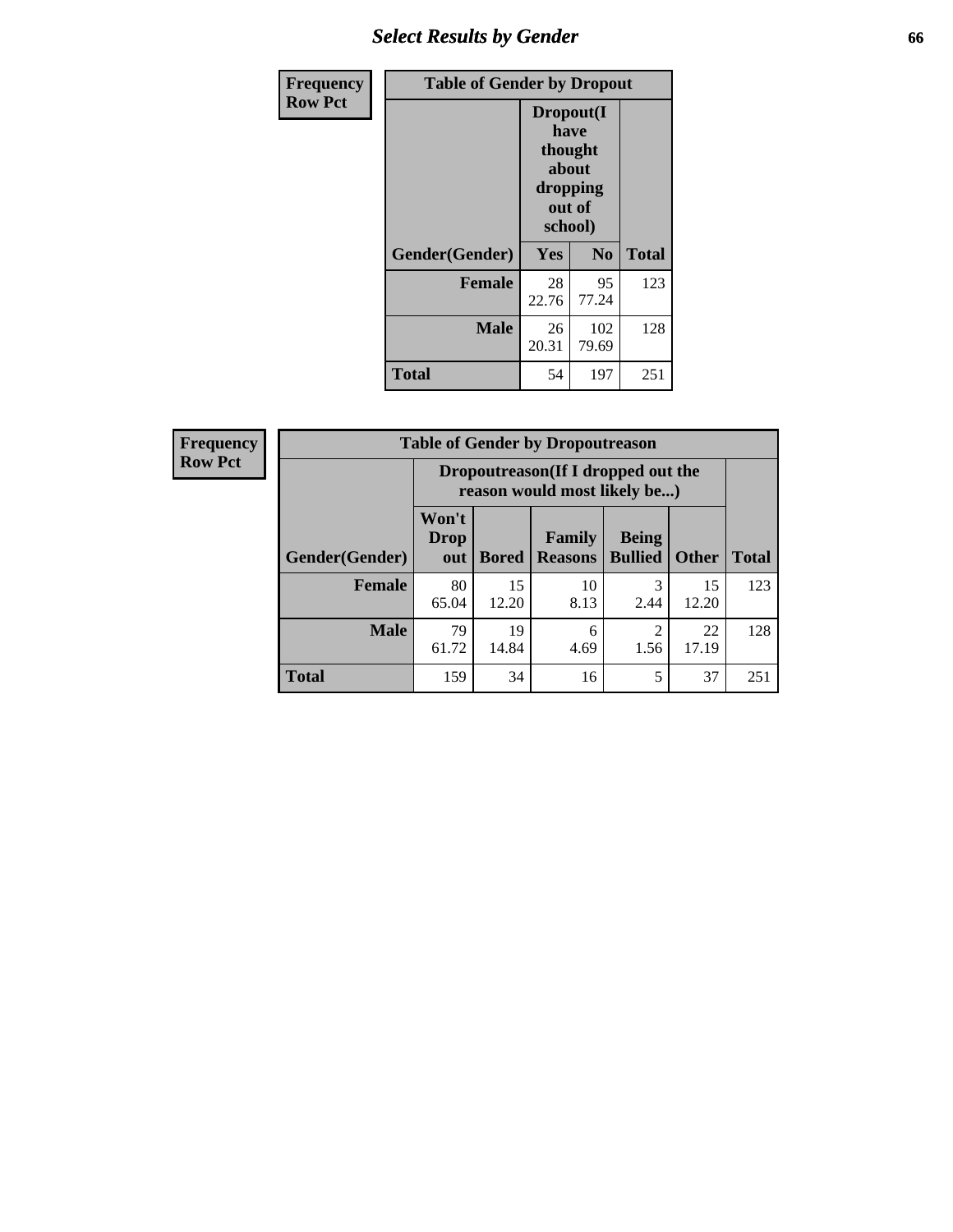*School Safety* **67**

| Frequency      | <b>Table of Gender by Bullied2</b> |                 |                |              |
|----------------|------------------------------------|-----------------|----------------|--------------|
| <b>Row Pct</b> |                                    | <b>Bullied2</b> |                |              |
|                | Gender(Gender)                     | Yes             | N <sub>0</sub> | <b>Total</b> |
|                | <b>Female</b>                      | 8<br>6.50       | 115<br>93.50   | 123          |
|                | <b>Male</b>                        | 13<br>10.16     | 115<br>89.84   | 128          |
|                | Total                              | 21              | 230            | 251          |

| Frequency      | <b>Table of Gender by Bulliedothers2</b> |                       |                |              |
|----------------|------------------------------------------|-----------------------|----------------|--------------|
| <b>Row Pct</b> |                                          | <b>Bulliedothers2</b> |                |              |
|                | Gender(Gender)                           | Yes                   | N <sub>0</sub> | <b>Total</b> |
|                | <b>Female</b>                            | 4<br>3.25             | 119<br>96.75   | 123          |
|                | <b>Male</b>                              | 6<br>4.69             | 122<br>95.31   | 128          |
|                | <b>Total</b>                             | 10                    | 241            | 251          |

| Frequency      | <b>Table of Gender by Weaponschool2</b> |                      |                |              |
|----------------|-----------------------------------------|----------------------|----------------|--------------|
| <b>Row Pct</b> |                                         | <b>Weaponschool2</b> |                |              |
|                | Gender(Gender)                          | <b>Yes</b>           | N <sub>0</sub> | <b>Total</b> |
|                | <b>Female</b>                           | 0.00                 | 123<br>100.00  | 123          |
|                | <b>Male</b>                             | 3.13                 | 124<br>96.88   | 128          |
|                | <b>Total</b>                            | 4                    | 247            | 251          |

| <b>Frequency</b> | <b>Table of Gender by Absentunsafe2</b> |               |                |              |
|------------------|-----------------------------------------|---------------|----------------|--------------|
| <b>Row Pct</b>   |                                         | Absentunsafe2 |                |              |
|                  | Gender(Gender)                          | Yes           | N <sub>0</sub> | <b>Total</b> |
|                  | <b>Female</b>                           | 0.81          | 122<br>99.19   | 123          |
|                  | <b>Male</b>                             | 2.34          | 125<br>97.66   | 128          |
|                  | <b>Total</b>                            | 4             | 247            | 251          |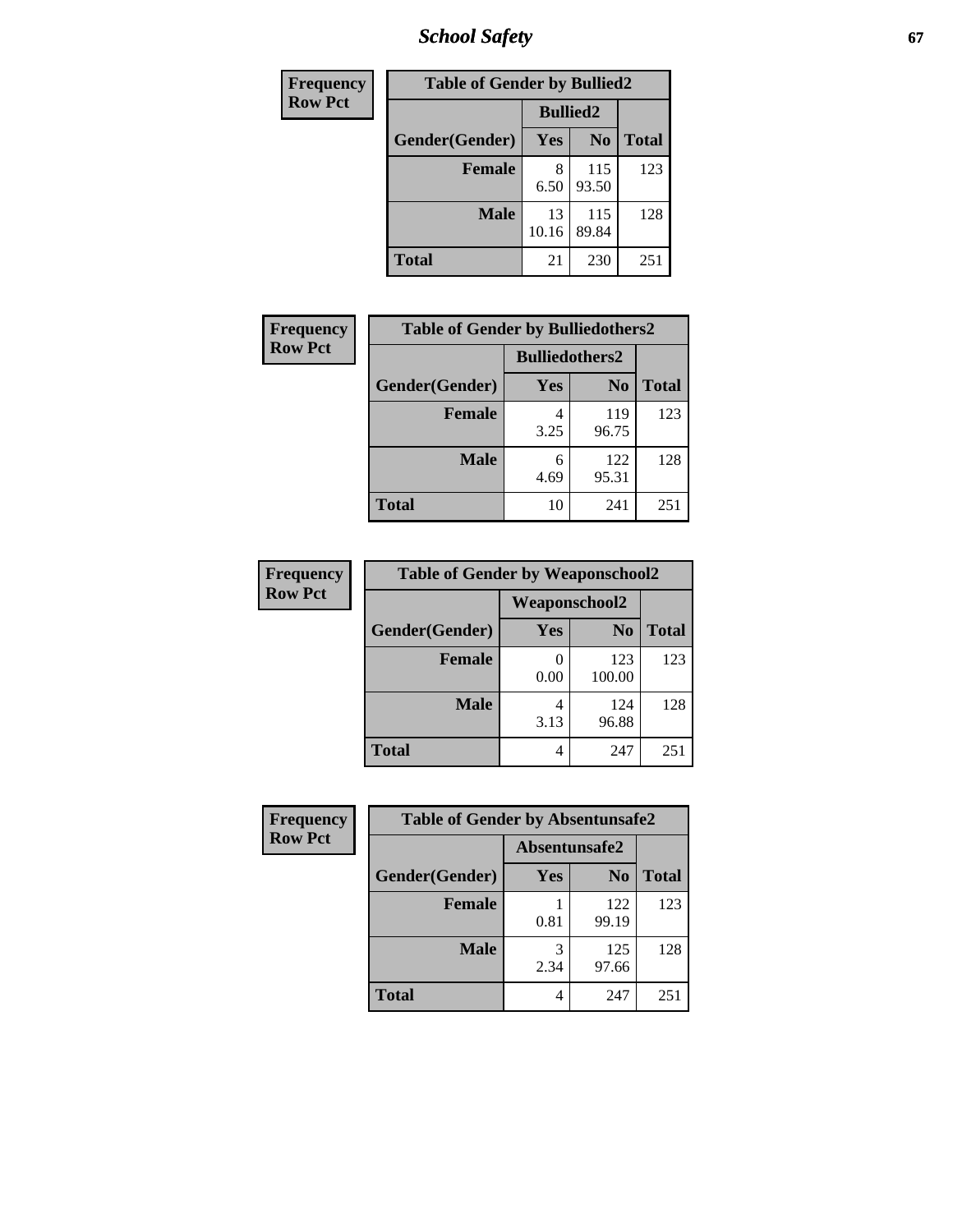*School Safety* **68**

| Frequency      | <b>Table of Gender by Gangself</b> |                                                                                                |                |              |
|----------------|------------------------------------|------------------------------------------------------------------------------------------------|----------------|--------------|
| <b>Row Pct</b> |                                    | Gangself(I<br>have<br>participated<br>in illegal gang<br>activities in<br>the past 30<br>days) |                |              |
|                | Gender(Gender)                     | Yes                                                                                            | N <sub>0</sub> | <b>Total</b> |
|                | <b>Female</b>                      | $\overline{c}$<br>1.63                                                                         | 121<br>98.37   | 123          |
|                | <b>Male</b>                        | 4<br>3.13                                                                                      | 124<br>96.88   | 128          |
|                | <b>Total</b>                       | 6                                                                                              | 245            | 251          |

| Frequency      | <b>Table of Gender by Gangpeers</b> |                                                                                                                             |                |              |
|----------------|-------------------------------------|-----------------------------------------------------------------------------------------------------------------------------|----------------|--------------|
| <b>Row Pct</b> |                                     | <b>Gangpeers</b> (I<br>have friends<br>who have<br>participated<br>in illegal gang<br>activities in<br>the past 30<br>days) |                |              |
|                | Gender(Gender)                      | Yes                                                                                                                         | N <sub>0</sub> | <b>Total</b> |
|                | <b>Female</b>                       | 8<br>6.50                                                                                                                   | 115<br>93.50   | 123          |
|                | <b>Male</b>                         | 17<br>13.28                                                                                                                 | 111<br>86.72   | 128          |
|                | Total                               | 25                                                                                                                          | 226            | 251          |

| Frequency      | <b>Table of Gender by Pickedon2</b> |             |                |              |
|----------------|-------------------------------------|-------------|----------------|--------------|
| <b>Row Pct</b> |                                     | Pickedon2   |                |              |
|                | Gender(Gender)                      | <b>Yes</b>  | N <sub>0</sub> | <b>Total</b> |
|                | <b>Female</b>                       | 36<br>29.27 | 87<br>70.73    | 123          |
|                | <b>Male</b>                         | 29<br>22.66 | 99<br>77.34    | 128          |
|                | <b>Total</b>                        | 65          | 186            | 251          |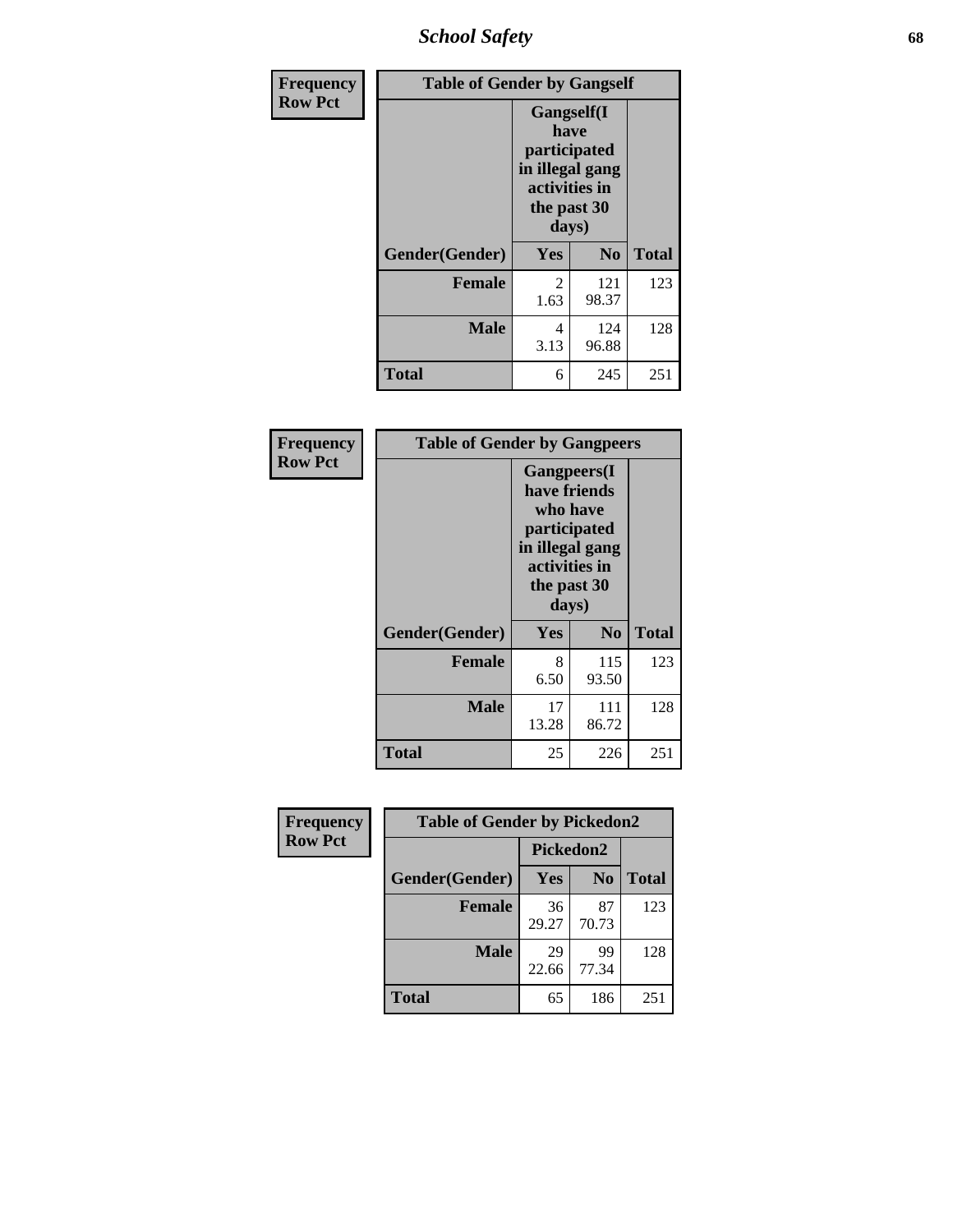*School Safety* **69**

| Frequency      | <b>Table of Gender by Safeschool2</b> |              |                |              |  |
|----------------|---------------------------------------|--------------|----------------|--------------|--|
| <b>Row Pct</b> |                                       | Safeschool2  |                |              |  |
|                | Gender(Gender)                        | Yes          | N <sub>0</sub> | <b>Total</b> |  |
|                | <b>Female</b>                         | 108<br>87.80 | 15<br>12.20    | 123          |  |
|                | <b>Male</b>                           | 112<br>87.50 | 16<br>12.50    | 128          |  |
|                | <b>Total</b>                          | 220          | 31             | 251          |  |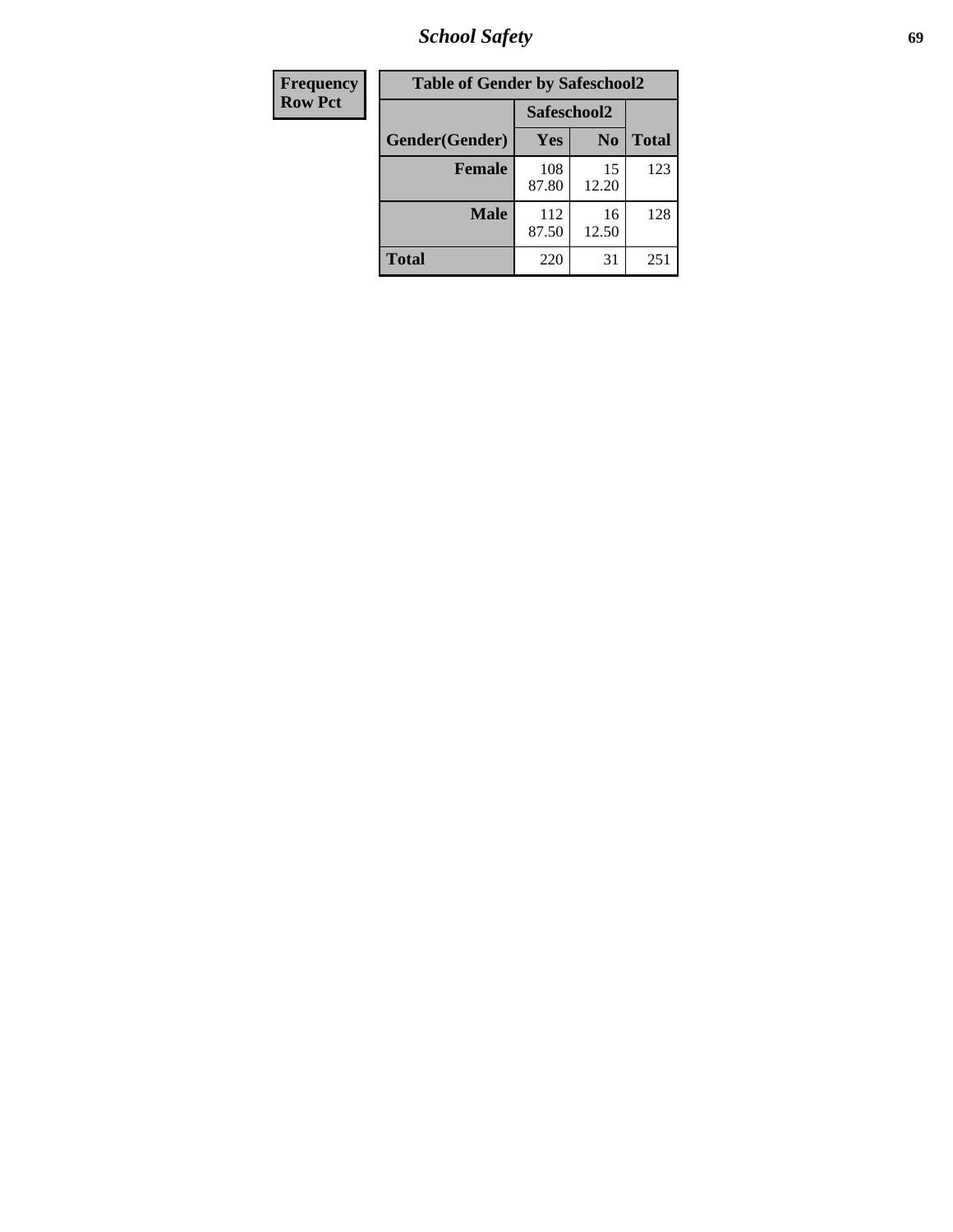# *Incidence of Drug Use* **70**

| <b>Frequency</b> | <b>Table of Gender by AlcoholAlt</b> |                                          |                |              |
|------------------|--------------------------------------|------------------------------------------|----------------|--------------|
| <b>Row Pct</b>   |                                      | AlcoholAlt(Alcohol<br>use, past 30 days) |                |              |
|                  | Gender(Gender)                       | Yes                                      | N <sub>0</sub> | <b>Total</b> |
|                  | <b>Female</b>                        | 33<br>26.83                              | 90<br>73.17    | 123          |
|                  | <b>Male</b>                          | 31<br>24.22                              | 97<br>75.78    | 128          |
|                  | <b>Total</b>                         | 64                                       | 187            | 251          |

| <b>Frequency</b> | <b>Table of Gender by TobaccoAny</b> |                                          |                |              |
|------------------|--------------------------------------|------------------------------------------|----------------|--------------|
| <b>Row Pct</b>   |                                      | TobaccoAny(Tobacco<br>use, past 30 days) |                |              |
|                  | Gender(Gender)                       | Yes                                      | N <sub>0</sub> | <b>Total</b> |
|                  | <b>Female</b>                        | 21<br>17.07                              | 102<br>82.93   | 123          |
|                  | <b>Male</b>                          | 31<br>24.22                              | 97<br>75.78    | 128          |
|                  | <b>Total</b>                         | 52                                       | 199            | 251          |

| <b>Frequency</b> | <b>Table of Gender by MarijuanaAlt</b> |                                              |                |       |
|------------------|----------------------------------------|----------------------------------------------|----------------|-------|
| <b>Row Pct</b>   |                                        | MarijuanaAlt(Marijuana<br>use, past 30 days) |                |       |
|                  | Gender(Gender)                         | <b>Yes</b>                                   | N <sub>0</sub> | Total |
|                  | <b>Female</b>                          | 11<br>8.94                                   | 112<br>91.06   | 123   |
|                  | <b>Male</b>                            | 15<br>11.72                                  | 113<br>88.28   | 128   |
|                  | <b>Total</b>                           | 26                                           | 225            | 251   |

| <b>Frequency</b> | <b>Table of Gender by OtherDrugAny</b> |                                               |                |              |  |
|------------------|----------------------------------------|-----------------------------------------------|----------------|--------------|--|
| <b>Row Pct</b>   |                                        | OtherDrugAny(Other<br>drug use, past 30 days) |                |              |  |
|                  | Gender(Gender)                         | <b>Yes</b>                                    | N <sub>0</sub> | <b>Total</b> |  |
|                  | <b>Female</b>                          | q<br>7.32                                     | 114<br>92.68   | 123          |  |
|                  | <b>Male</b>                            | 12<br>9.38                                    | 116<br>90.63   | 128          |  |
|                  | <b>Total</b>                           | 21                                            | 230            | 251          |  |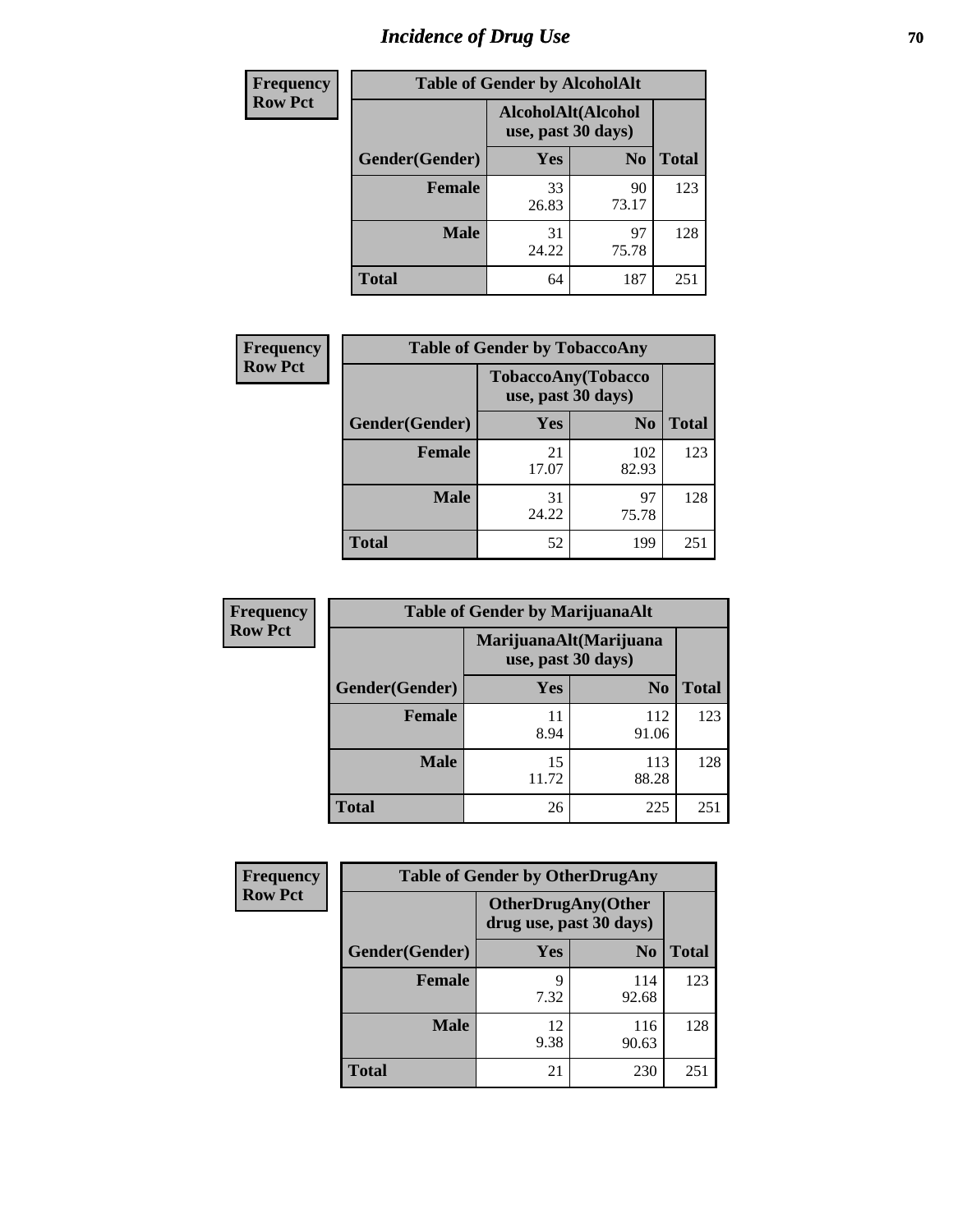#### *Average Age at Onset of Use* **71** *Results for "Average Age at Onset of Use" questions exclude students who said they did not use that substance*

#### **Gender=Female**

| <b>Variable</b>    | <b>Label</b>                                                       | <b>Mean</b> |
|--------------------|--------------------------------------------------------------------|-------------|
| Alcoholinit2       | I started using alcohol when I was                                 | 14.67       |
| Cigarettesinit2    | I started smoking tobacco when I was                               | 14.00       |
| Smokelessinit2     | I started chewing tobacco when I was                               | 13.00       |
| Marijuanainit2     | I started using marijuana when I was                               | 14.50       |
| Cocaineinit2       | I started using cocaine when I was                                 | 14.50       |
| Inhalantsinit2     | I started using inhalants when I was                               | 14.00       |
| Steroidsinit2      | I started using steroids when I was                                | 8.00        |
| Ecstasyinit2       | I started using ecstasy when I was                                 | 14.67       |
| Methinit2          | I started using methamphetamines when I was                        |             |
| Hallucinogensinit2 | I started using hallucinogens when I was                           |             |
| Prescription in t2 | I started using prescription drugs not prescribed to me when I was | 12.80       |

#### **Gender=Male**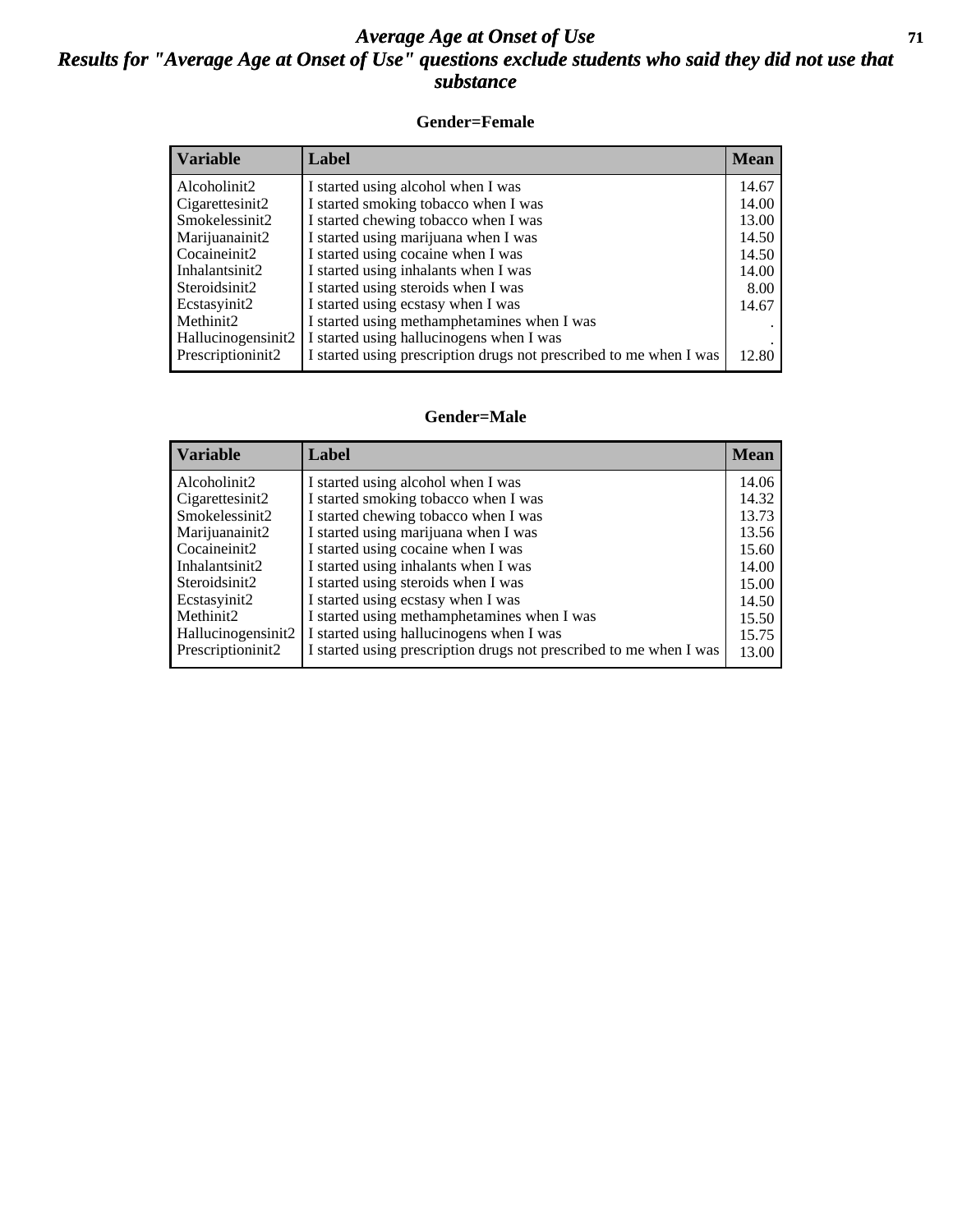# *I Think These Drugs are Harmful* **72**

| <b>Frequency</b> | <b>Table of Gender by Alcoholharmdich</b> |             |                                       |              |
|------------------|-------------------------------------------|-------------|---------------------------------------|--------------|
| <b>Row Pct</b>   |                                           | harmful)    | Alcoholharmdich(I<br>think alcohol is |              |
|                  | Gender(Gender)                            | <b>Yes</b>  | N <sub>0</sub>                        | <b>Total</b> |
|                  | <b>Female</b>                             | 91<br>73.98 | 32<br>26.02                           | 123          |
|                  | <b>Male</b>                               | 92<br>71.88 | 36<br>28.13                           | 128          |
|                  | <b>Total</b>                              | 183         | 68                                    | 251          |

| Frequency      | <b>Table of Gender by Tobaccoharmdich</b> |                  |                               |              |  |
|----------------|-------------------------------------------|------------------|-------------------------------|--------------|--|
| <b>Row Pct</b> |                                           | think tobacco is | Tobaccoharmdich(I<br>harmful) |              |  |
|                | Gender(Gender)                            | <b>Yes</b>       | N <sub>0</sub>                | <b>Total</b> |  |
|                | <b>Female</b>                             | 121<br>98.37     | $\mathcal{D}$<br>1.63         | 123          |  |
|                | <b>Male</b>                               | 120<br>93.75     | 8<br>6.25                     | 128          |  |
|                | <b>Total</b>                              | 241              | 10                            | 251          |  |

| Frequency      | <b>Table of Gender by Marijuanaharmdich</b> |                                |                     |              |  |  |
|----------------|---------------------------------------------|--------------------------------|---------------------|--------------|--|--|
| <b>Row Pct</b> |                                             | think marijuana is<br>harmful) | Marijuanaharmdich(I |              |  |  |
|                | Gender(Gender)                              | <b>Yes</b>                     | N <sub>0</sub>      | <b>Total</b> |  |  |
|                | <b>Female</b>                               | 98<br>79.67                    | 25<br>20.33         | 123          |  |  |
|                | <b>Male</b>                                 | 96<br>75.00                    | 32<br>25.00         | 128          |  |  |
|                | <b>Total</b>                                | 194                            | 57                  | 251          |  |  |

| Frequency      | <b>Table of Gender by Otherdrugharmdich</b> |                                                          |                |              |  |  |
|----------------|---------------------------------------------|----------------------------------------------------------|----------------|--------------|--|--|
| <b>Row Pct</b> |                                             | Otherdrugharmdich(I<br>think other drugs are<br>harmful) |                |              |  |  |
|                | Gender(Gender)                              | <b>Yes</b>                                               | N <sub>0</sub> | <b>Total</b> |  |  |
|                | <b>Female</b>                               | 120<br>97.56                                             | 3<br>2.44      | 123          |  |  |
|                | <b>Male</b>                                 | 124<br>96.88                                             | 4<br>3.13      | 128          |  |  |
|                | <b>Total</b>                                | 244                                                      | 7              | 251          |  |  |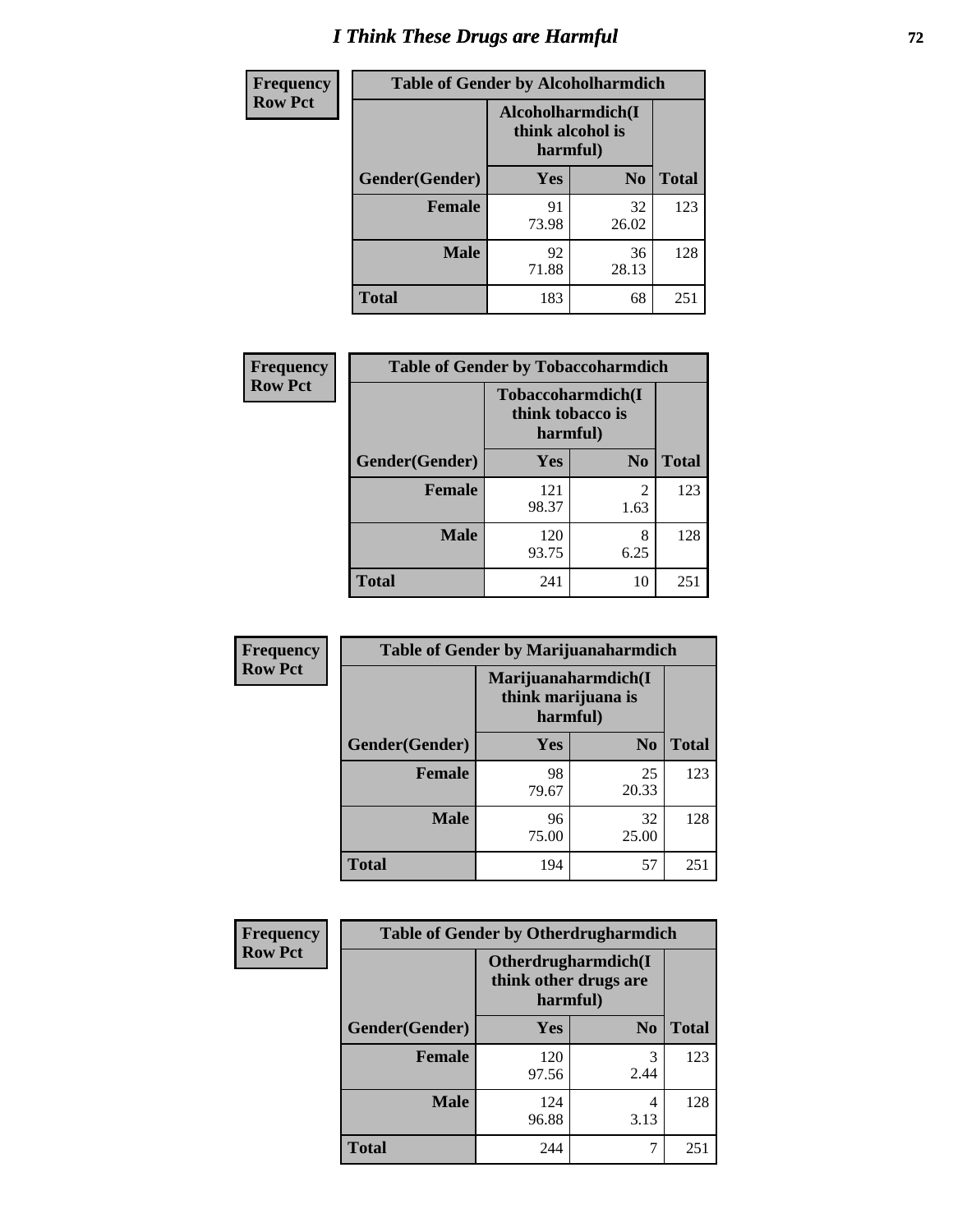| <b>Frequency</b> | <b>Table of Gender by Alcohollocation1</b> |                                                               |             |              |
|------------------|--------------------------------------------|---------------------------------------------------------------|-------------|--------------|
| <b>Row Pct</b>   |                                            | <b>Alcohollocation1(Places</b><br><b>Friends Use Alcohol)</b> |             |              |
|                  | Gender(Gender)                             |                                                               | Do Not Use  | <b>Total</b> |
|                  | <b>Female</b>                              | 84<br>68.29                                                   | 39<br>31.71 | 123          |
|                  | <b>Male</b>                                | 85<br>66.41                                                   | 43<br>33.59 | 128          |
|                  | <b>Total</b>                               | 169                                                           | 82          | 251          |

| <b>Frequency</b> | <b>Table of Gender by Alcohollocation2</b> |             |                                                               |              |
|------------------|--------------------------------------------|-------------|---------------------------------------------------------------|--------------|
| <b>Row Pct</b>   |                                            |             | <b>Alcohollocation2(Places</b><br><b>Friends Use Alcohol)</b> |              |
|                  | Gender(Gender)                             |             | Home                                                          | <b>Total</b> |
|                  | <b>Female</b>                              | 70<br>56.91 | 53<br>43.09                                                   | 123          |
|                  | <b>Male</b>                                | 70<br>54.69 | 58<br>45.31                                                   | 128          |
|                  | <b>Total</b>                               | 140         | 111                                                           | 251          |

| Frequency      | <b>Table of Gender by Alcohollocation3</b> |                                                               |               |              |
|----------------|--------------------------------------------|---------------------------------------------------------------|---------------|--------------|
| <b>Row Pct</b> |                                            | <b>Alcohollocation3(Places</b><br><b>Friends Use Alcohol)</b> |               |              |
|                | Gender(Gender)                             |                                                               | <b>School</b> | <b>Total</b> |
|                | <b>Female</b>                              | 118<br>95.93                                                  | 5<br>4.07     | 123          |
|                | <b>Male</b>                                | 125<br>97.66                                                  | 2.34          | 128          |
|                | <b>Total</b>                               | 243                                                           | 8             | 251          |

| <b>Frequency</b> | <b>Table of Gender by Alcohollocation4</b> |                                                               |            |              |
|------------------|--------------------------------------------|---------------------------------------------------------------|------------|--------------|
| <b>Row Pct</b>   |                                            | <b>Alcohollocation4(Places</b><br><b>Friends Use Alcohol)</b> |            |              |
|                  | Gender(Gender)                             |                                                               | Car        | <b>Total</b> |
|                  | <b>Female</b>                              | 112<br>91.06                                                  | 11<br>8.94 | 123          |
|                  | <b>Male</b>                                | 118<br>92.19                                                  | 10<br>7.81 | 128          |
|                  | <b>Total</b>                               | 230                                                           | 21         | 251          |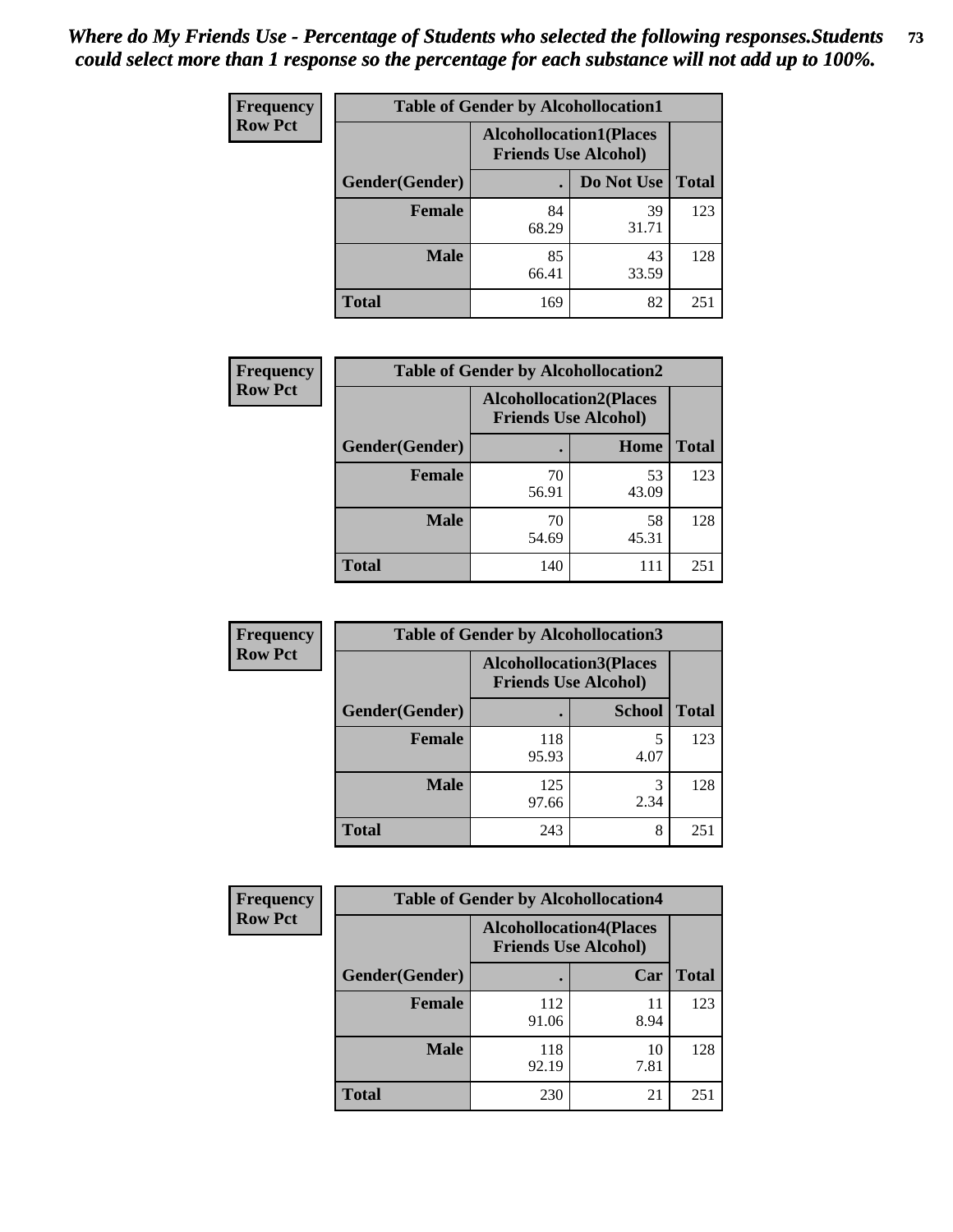| <b>Frequency</b> | <b>Table of Gender by Alcohollocation5</b> |                                                               |                                 |              |
|------------------|--------------------------------------------|---------------------------------------------------------------|---------------------------------|--------------|
| <b>Row Pct</b>   |                                            | <b>Alcohollocation5(Places</b><br><b>Friends Use Alcohol)</b> |                                 |              |
|                  | Gender(Gender)                             | $\bullet$                                                     | <b>Friend's</b><br><b>House</b> | <b>Total</b> |
|                  | <b>Female</b>                              | 45<br>36.59                                                   | 78<br>63.41                     | 123          |
|                  | <b>Male</b>                                | 61<br>47.66                                                   | 67<br>52.34                     | 128          |
|                  | <b>Total</b>                               | 106                                                           | 145                             | 251          |

| <b>Frequency</b> | <b>Table of Gender by Alcohollocation6</b> |                                                               |              |              |  |
|------------------|--------------------------------------------|---------------------------------------------------------------|--------------|--------------|--|
| <b>Row Pct</b>   |                                            | <b>Alcohollocation6(Places</b><br><b>Friends Use Alcohol)</b> |              |              |  |
|                  | <b>Gender</b> (Gender)                     | ٠                                                             | <b>Other</b> | <b>Total</b> |  |
|                  | <b>Female</b>                              | 82<br>66.67                                                   | 41<br>33.33  | 123          |  |
|                  | <b>Male</b>                                | 83<br>64.84                                                   | 45<br>35.16  | 128          |  |
|                  | <b>Total</b>                               | 165                                                           | 86           | 251          |  |

| Frequency      | <b>Table of Gender by Tobaccolocation1</b> |                                                               |             |              |  |
|----------------|--------------------------------------------|---------------------------------------------------------------|-------------|--------------|--|
| <b>Row Pct</b> |                                            | <b>Tobaccolocation1(Places</b><br><b>Friends Use Tobacco)</b> |             |              |  |
|                | Gender(Gender)                             |                                                               | Do Not Use  | <b>Total</b> |  |
|                | Female                                     | 52<br>42.28                                                   | 71<br>57.72 | 123          |  |
|                | <b>Male</b>                                | 64<br>50.00                                                   | 64<br>50.00 | 128          |  |
|                | <b>Total</b>                               | 116                                                           | 135         | 251          |  |

| <b>Frequency</b> |                | <b>Table of Gender by Tobaccolocation2</b>                    |             |              |
|------------------|----------------|---------------------------------------------------------------|-------------|--------------|
| <b>Row Pct</b>   |                | <b>Tobaccolocation2(Places</b><br><b>Friends Use Tobacco)</b> |             |              |
|                  | Gender(Gender) |                                                               | Home        | <b>Total</b> |
|                  | <b>Female</b>  | 85<br>69.11                                                   | 38<br>30.89 | 123          |
|                  | <b>Male</b>    | 84<br>65.63                                                   | 44<br>34.38 | 128          |
|                  | <b>Total</b>   | 169                                                           | 82          | 251          |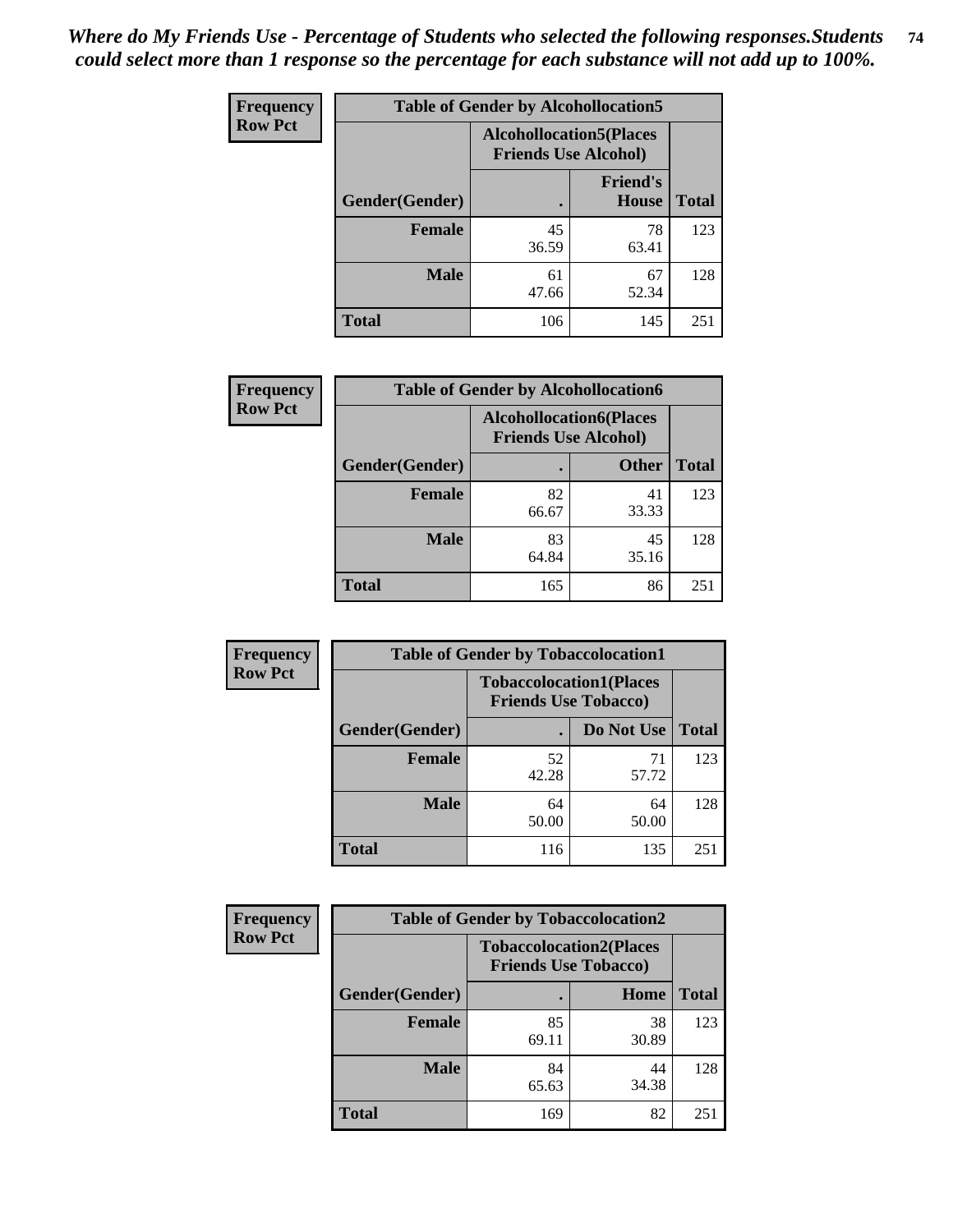| <b>Frequency</b> | <b>Table of Gender by Tobaccolocation3</b> |              |                                                               |              |
|------------------|--------------------------------------------|--------------|---------------------------------------------------------------|--------------|
| <b>Row Pct</b>   |                                            |              | <b>Tobaccolocation3(Places</b><br><b>Friends Use Tobacco)</b> |              |
|                  | Gender(Gender)                             |              | <b>School</b>                                                 | <b>Total</b> |
|                  | <b>Female</b>                              | 111<br>90.24 | 12<br>9.76                                                    | 123          |
|                  | <b>Male</b>                                | 97<br>75.78  | 31<br>24.22                                                   | 128          |
|                  | <b>Total</b>                               | 208          | 43                                                            | 251          |

| <b>Frequency</b> | <b>Table of Gender by Tobaccolocation4</b> |                             |                                |              |
|------------------|--------------------------------------------|-----------------------------|--------------------------------|--------------|
| <b>Row Pct</b>   |                                            | <b>Friends Use Tobacco)</b> | <b>Tobaccolocation4(Places</b> |              |
|                  | Gender(Gender)                             |                             | Car                            | <b>Total</b> |
|                  | Female                                     | 94<br>76.42                 | 29<br>23.58                    | 123          |
|                  | <b>Male</b>                                | 87<br>67.97                 | 41<br>32.03                    | 128          |
|                  | <b>Total</b>                               | 181                         | 70                             | 251          |

| <b>Frequency</b> | <b>Table of Gender by Tobaccolocation5</b> |                                                               |                                 |              |
|------------------|--------------------------------------------|---------------------------------------------------------------|---------------------------------|--------------|
| <b>Row Pct</b>   |                                            | <b>Tobaccolocation5(Places</b><br><b>Friends Use Tobacco)</b> |                                 |              |
|                  | Gender(Gender)                             |                                                               | <b>Friend's</b><br><b>House</b> | <b>Total</b> |
|                  | Female                                     | 82<br>66.67                                                   | 41<br>33.33                     | 123          |
|                  | <b>Male</b>                                | 78<br>60.94                                                   | 50<br>39.06                     | 128          |
|                  | <b>Total</b>                               | 160                                                           | 91                              | 251          |

| <b>Frequency</b> | <b>Table of Gender by Tobaccolocation6</b> |                                                               |              |              |
|------------------|--------------------------------------------|---------------------------------------------------------------|--------------|--------------|
| <b>Row Pct</b>   |                                            | <b>Tobaccolocation6(Places</b><br><b>Friends Use Tobacco)</b> |              |              |
|                  | Gender(Gender)                             |                                                               | <b>Other</b> | <b>Total</b> |
|                  | Female                                     | 91<br>73.98                                                   | 32<br>26.02  | 123          |
|                  | <b>Male</b>                                | 79<br>61.72                                                   | 49<br>38.28  | 128          |
|                  | <b>Total</b>                               | 170                                                           | 81           | 251          |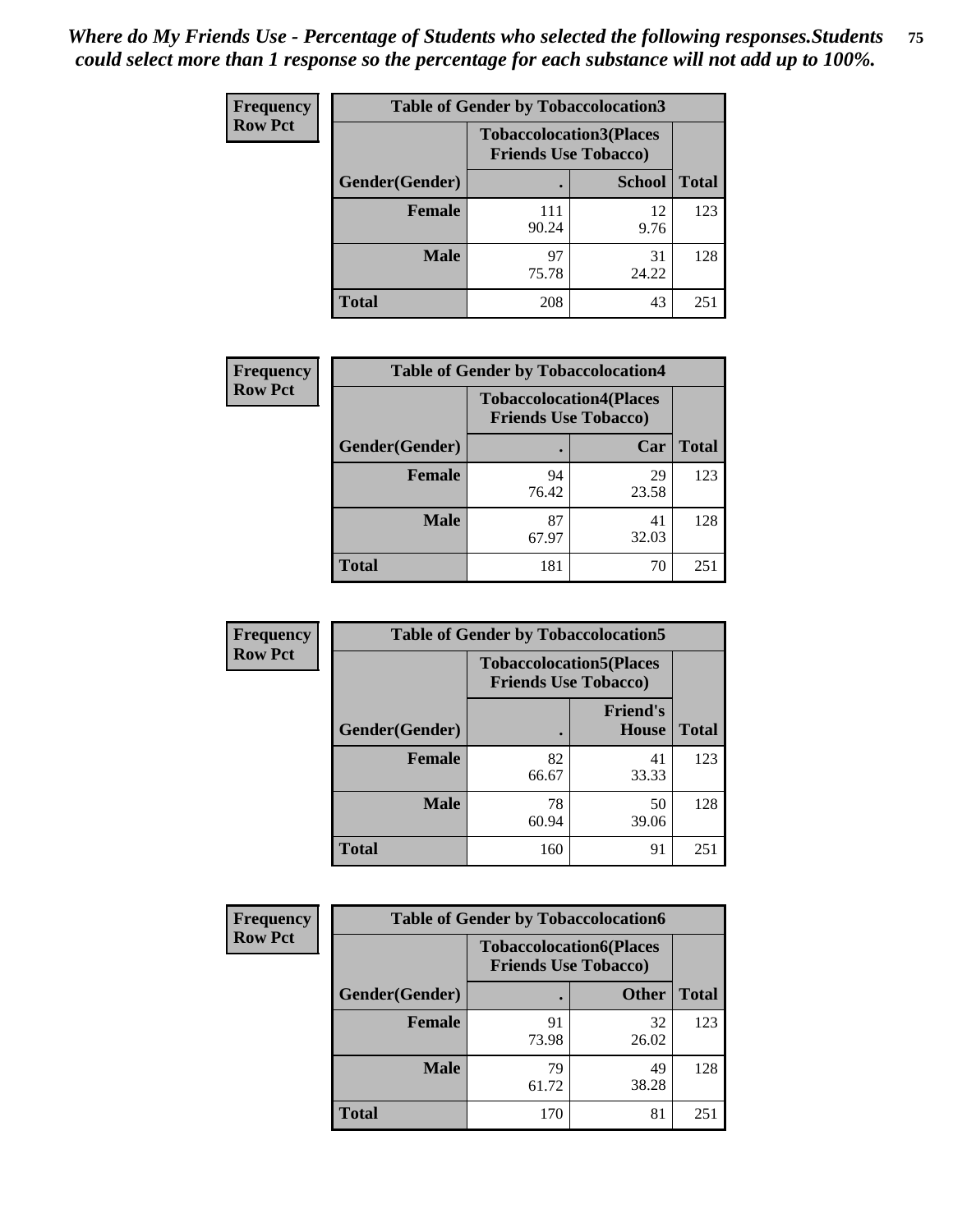| <b>Frequency</b> | <b>Table of Gender by Marijuanalocation1</b> |                                                                    |             |              |
|------------------|----------------------------------------------|--------------------------------------------------------------------|-------------|--------------|
| <b>Row Pct</b>   |                                              | <b>Marijuanalocation1(Places</b><br><b>Friends Use Marijuana</b> ) |             |              |
|                  | Gender(Gender)                               |                                                                    | Do Not Use  | <b>Total</b> |
|                  | <b>Female</b>                                | 50<br>40.65                                                        | 73<br>59.35 | 123          |
|                  | <b>Male</b>                                  | 50<br>39.06                                                        | 78<br>60.94 | 128          |
|                  | <b>Total</b>                                 | 100                                                                | 151         | 251          |

| <b>Frequency</b> | <b>Table of Gender by Marijuanalocation2</b> |                                                                    |             |              |
|------------------|----------------------------------------------|--------------------------------------------------------------------|-------------|--------------|
| <b>Row Pct</b>   |                                              | <b>Marijuanalocation2(Places</b><br><b>Friends Use Marijuana</b> ) |             |              |
|                  | Gender(Gender)                               |                                                                    | Home        | <b>Total</b> |
|                  | Female                                       | 92<br>74.80                                                        | 31<br>25.20 | 123          |
|                  | <b>Male</b>                                  | 95<br>74.22                                                        | 33<br>25.78 | 128          |
|                  | <b>Total</b>                                 | 187                                                                | 64          | 251          |

| Frequency      | <b>Table of Gender by Marijuanalocation3</b> |              |                                                                     |              |
|----------------|----------------------------------------------|--------------|---------------------------------------------------------------------|--------------|
| <b>Row Pct</b> |                                              |              | <b>Marijuanalocation3(Places)</b><br><b>Friends Use Marijuana</b> ) |              |
|                | Gender(Gender)                               |              | <b>School</b>                                                       | <b>Total</b> |
|                | Female                                       | 117<br>95.12 | 6<br>4.88                                                           | 123          |
|                | <b>Male</b>                                  | 120<br>93.75 | 6.25                                                                | 128          |
|                | <b>Total</b>                                 | 237          | 14                                                                  | 251          |

| Frequency      | <b>Table of Gender by Marijuanalocation4</b> |                                                                    |             |              |  |
|----------------|----------------------------------------------|--------------------------------------------------------------------|-------------|--------------|--|
| <b>Row Pct</b> |                                              | <b>Marijuanalocation4(Places</b><br><b>Friends Use Marijuana</b> ) |             |              |  |
|                | Gender(Gender)                               |                                                                    | Car         | <b>Total</b> |  |
|                | <b>Female</b>                                | 98<br>79.67                                                        | 25<br>20.33 | 123          |  |
|                | <b>Male</b>                                  | 109<br>85.16                                                       | 19<br>14.84 | 128          |  |
|                | <b>Total</b>                                 | 207                                                                | 44          | 251          |  |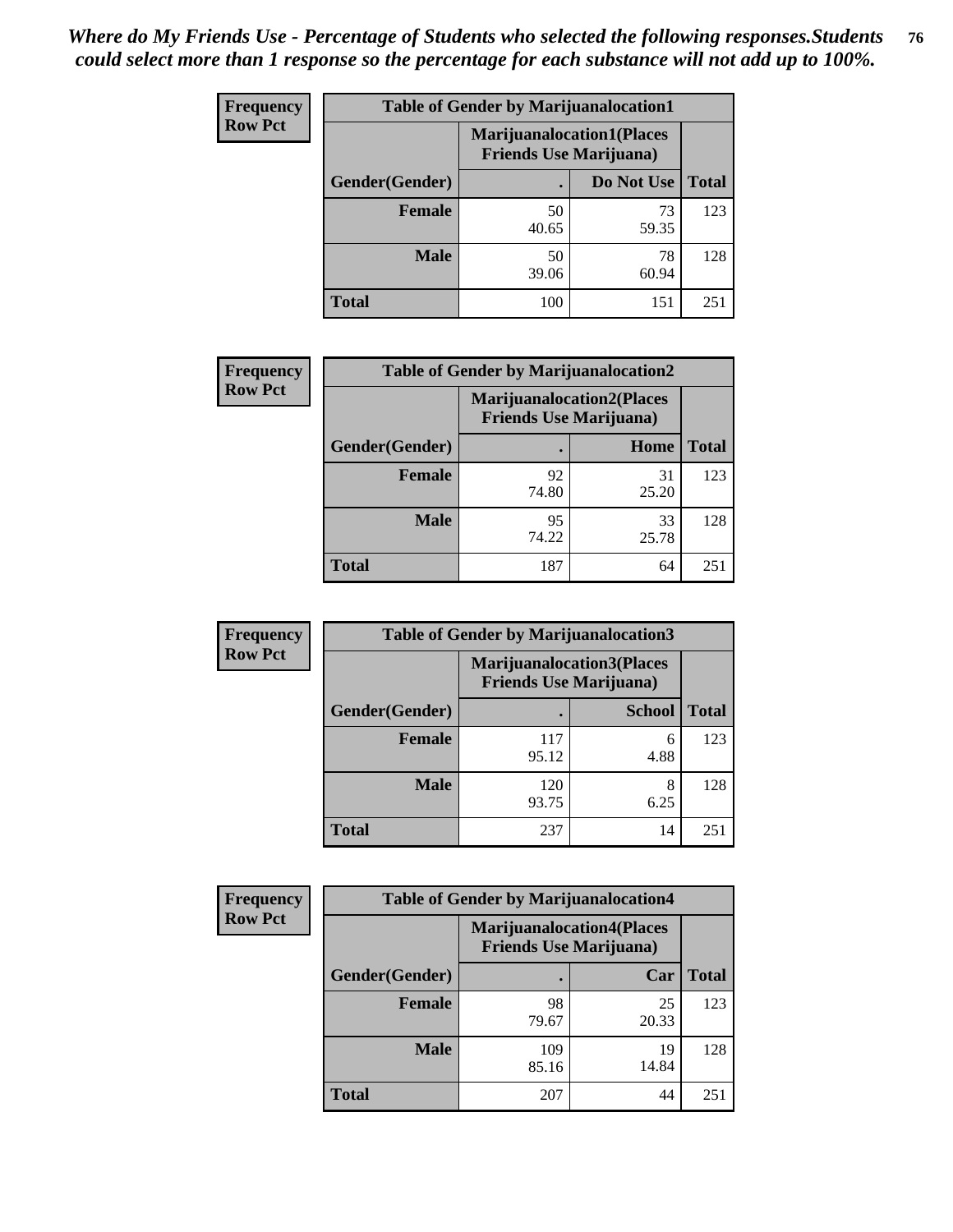| <b>Frequency</b> | <b>Table of Gender by Marijuanalocation5</b> |                                                                     |                                 |              |
|------------------|----------------------------------------------|---------------------------------------------------------------------|---------------------------------|--------------|
| <b>Row Pct</b>   |                                              | <b>Marijuanalocation5</b> (Places<br><b>Friends Use Marijuana</b> ) |                                 |              |
|                  | Gender(Gender)                               |                                                                     | <b>Friend's</b><br><b>House</b> | <b>Total</b> |
|                  | <b>Female</b>                                | 75<br>60.98                                                         | 48<br>39.02                     | 123          |
|                  | <b>Male</b>                                  | 88<br>68.75                                                         | 40<br>31.25                     | 128          |
|                  | <b>Total</b>                                 | 163                                                                 | 88                              | 251          |

| <b>Frequency</b> | <b>Table of Gender by Marijuanalocation6</b> |                                                                    |              |              |
|------------------|----------------------------------------------|--------------------------------------------------------------------|--------------|--------------|
| <b>Row Pct</b>   |                                              | <b>Marijuanalocation6(Places</b><br><b>Friends Use Marijuana</b> ) |              |              |
|                  | Gender(Gender)                               |                                                                    | <b>Other</b> | <b>Total</b> |
|                  | <b>Female</b>                                | 93<br>75.61                                                        | 30<br>24.39  | 123          |
|                  | <b>Male</b>                                  | 94<br>73.44                                                        | 34<br>26.56  | 128          |
|                  | <b>Total</b>                                 | 187                                                                | 64           | 251          |

| <b>Frequency</b> | <b>Table of Gender by Otherdruglocation1</b> |                                            |                                  |              |
|------------------|----------------------------------------------|--------------------------------------------|----------------------------------|--------------|
| <b>Row Pct</b>   |                                              | <b>Friends Use Other Illegal</b><br>Drugs) | <b>Otherdruglocation1(Places</b> |              |
|                  | Gender(Gender)                               |                                            | Do Not Use                       | <b>Total</b> |
|                  | Female                                       | 28<br>22.76                                | 95<br>77.24                      | 123          |
|                  | <b>Male</b>                                  | 25<br>19.53                                | 103<br>80.47                     | 128          |
|                  | <b>Total</b>                                 | 53                                         | 198                              | 251          |

| <b>Frequency</b> | <b>Table of Gender by Otherdruglocation2</b> |                                            |                                  |              |
|------------------|----------------------------------------------|--------------------------------------------|----------------------------------|--------------|
| <b>Row Pct</b>   |                                              | <b>Friends Use Other Illegal</b><br>Drugs) | <b>Otherdruglocation2(Places</b> |              |
|                  | Gender(Gender)                               |                                            | Home                             | <b>Total</b> |
|                  | <b>Female</b>                                | 103<br>83.74                               | 20<br>16.26                      | 123          |
|                  | <b>Male</b>                                  | 115<br>89.84                               | 13<br>10.16                      | 128          |
|                  | <b>Total</b>                                 | 218                                        | 33                               | 251          |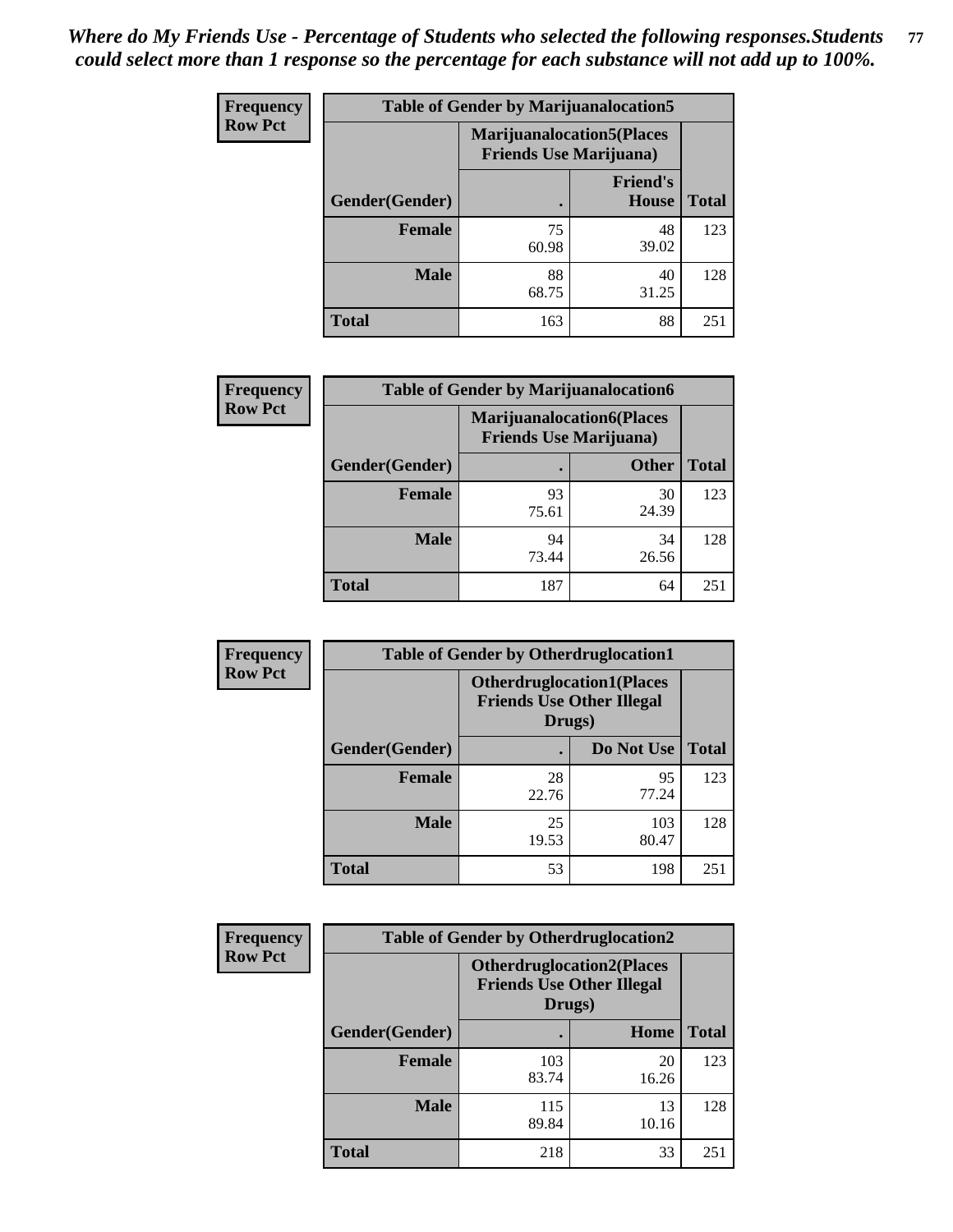| <b>Frequency</b> | <b>Table of Gender by Otherdruglocation3</b> |                                                                                |               |              |
|------------------|----------------------------------------------|--------------------------------------------------------------------------------|---------------|--------------|
| <b>Row Pct</b>   |                                              | <b>Otherdruglocation3(Places</b><br><b>Friends Use Other Illegal</b><br>Drugs) |               |              |
|                  | Gender(Gender)                               |                                                                                | <b>School</b> | <b>Total</b> |
|                  | <b>Female</b>                                | 114<br>92.68                                                                   | Q<br>7.32     | 123          |
|                  | <b>Male</b>                                  | 120<br>93.75                                                                   | 8<br>6.25     | 128          |
|                  | <b>Total</b>                                 | 234                                                                            | 17            | 251          |

| Frequency      | <b>Table of Gender by Otherdruglocation4</b> |                                                                                |             |              |
|----------------|----------------------------------------------|--------------------------------------------------------------------------------|-------------|--------------|
| <b>Row Pct</b> |                                              | <b>Otherdruglocation4(Places</b><br><b>Friends Use Other Illegal</b><br>Drugs) |             |              |
|                | Gender(Gender)                               |                                                                                | Car         | <b>Total</b> |
|                | Female                                       | 108<br>87.80                                                                   | 15<br>12.20 | 123          |
|                | <b>Male</b>                                  | 120<br>93.75                                                                   | 8<br>6.25   | 128          |
|                | <b>Total</b>                                 | 228                                                                            | 23          | 251          |

| Frequency      | <b>Table of Gender by Otherdruglocation5</b> |                                                                                |                                 |              |
|----------------|----------------------------------------------|--------------------------------------------------------------------------------|---------------------------------|--------------|
| <b>Row Pct</b> |                                              | <b>Otherdruglocation5(Places</b><br><b>Friends Use Other Illegal</b><br>Drugs) |                                 |              |
|                | Gender(Gender)                               |                                                                                | <b>Friend's</b><br><b>House</b> | <b>Total</b> |
|                | <b>Female</b>                                | 96<br>78.05                                                                    | 27<br>21.95                     | 123          |
|                | <b>Male</b>                                  | 111<br>86.72                                                                   | 17<br>13.28                     | 128          |
|                | <b>Total</b>                                 | 207                                                                            | 44                              | 251          |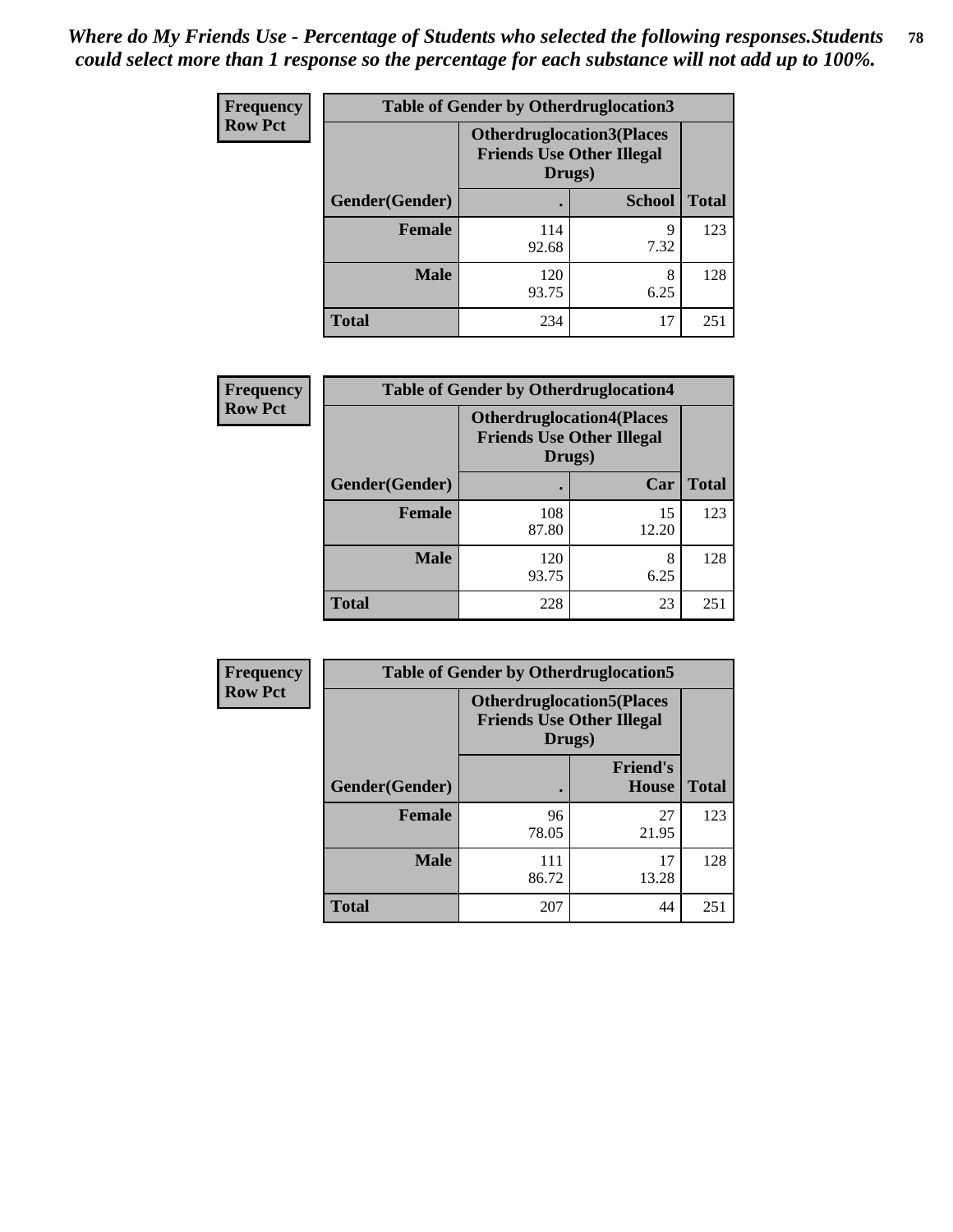| Frequency      | <b>Table of Gender by Otherdruglocation6</b> |                                                                                |              |              |
|----------------|----------------------------------------------|--------------------------------------------------------------------------------|--------------|--------------|
| <b>Row Pct</b> |                                              | <b>Otherdruglocation6(Places</b><br><b>Friends Use Other Illegal</b><br>Drugs) |              |              |
|                | Gender(Gender)                               |                                                                                | <b>Other</b> | <b>Total</b> |
|                | <b>Female</b>                                | 108<br>87.80                                                                   | 15<br>12.20  | 123          |
|                | <b>Male</b>                                  | 106<br>82.81                                                                   | 22<br>17.19  | 128          |
|                | <b>Total</b>                                 | 214                                                                            | 37           | 251          |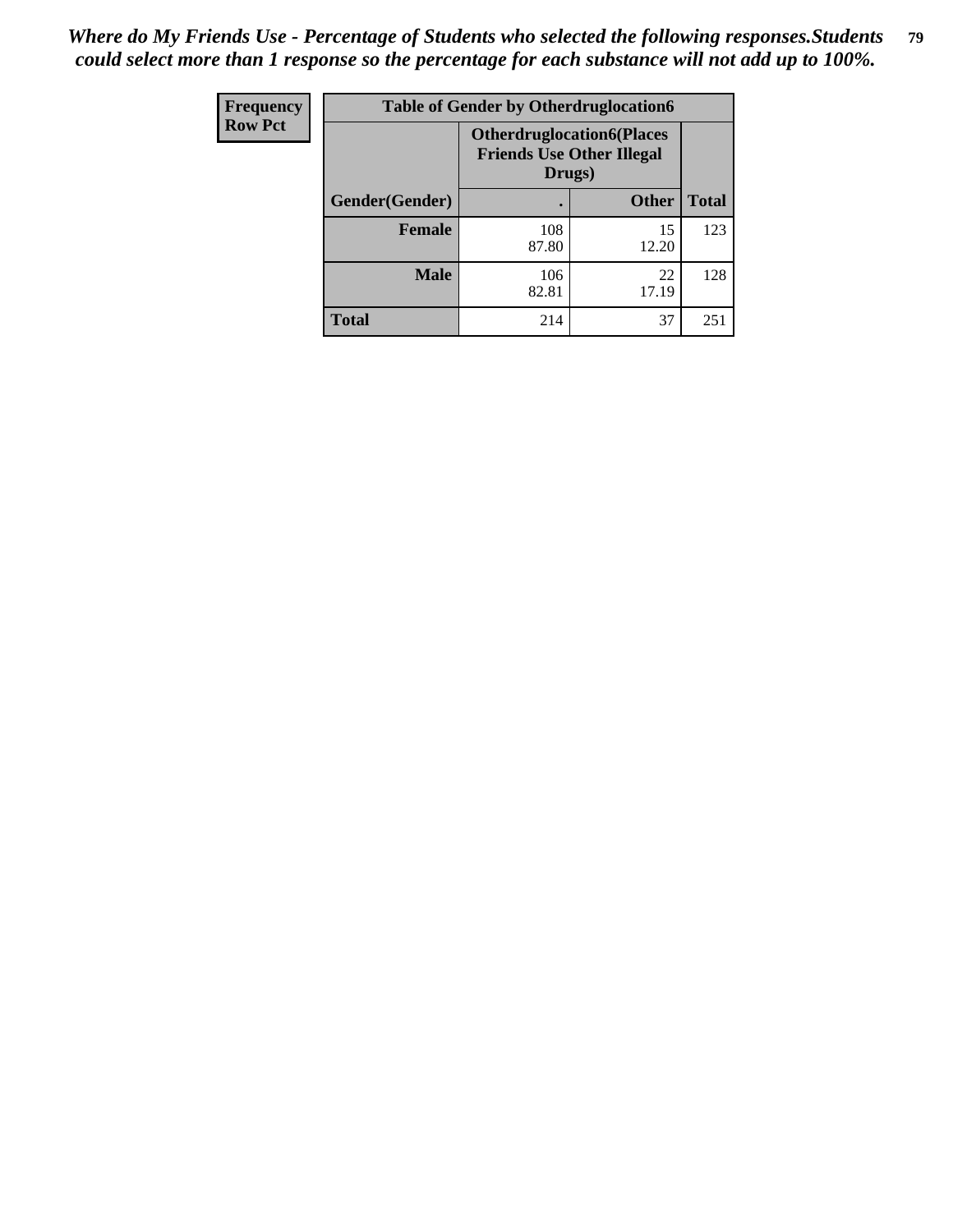| <b>Frequency</b> | <b>Table of Gender by Alcoholtime1</b> |                                                          |                      |              |
|------------------|----------------------------------------|----------------------------------------------------------|----------------------|--------------|
| <b>Row Pct</b>   |                                        | <b>Alcoholtime1(Times</b><br><b>Friends Use Alcohol)</b> |                      |              |
|                  | Gender(Gender)                         |                                                          | Do Not<br><b>Use</b> | <b>Total</b> |
|                  | <b>Female</b>                          | 87<br>70.73                                              | 36<br>29.27          | 123          |
|                  | <b>Male</b>                            | 91<br>71.09                                              | 37<br>28.91          | 128          |
|                  | <b>Total</b>                           | 178                                                      | 73                   | 251          |

| Frequency      | <b>Table of Gender by Alcoholtime2</b> |                                                          |                            |              |
|----------------|----------------------------------------|----------------------------------------------------------|----------------------------|--------------|
| <b>Row Pct</b> |                                        | <b>Alcoholtime2(Times</b><br><b>Friends Use Alcohol)</b> |                            |              |
|                | Gender(Gender)                         |                                                          | <b>On Way</b><br>to School | <b>Total</b> |
|                | <b>Female</b>                          | 123<br>100.00                                            | 0<br>0.00                  | 123          |
|                | <b>Male</b>                            | 125<br>97.66                                             | 3<br>2.34                  | 128          |
|                | <b>Total</b>                           | 248                                                      | 3                          | 251          |

| Frequency      | <b>Table of Gender by Alcoholtime3</b> |                                                   |                                |              |
|----------------|----------------------------------------|---------------------------------------------------|--------------------------------|--------------|
| <b>Row Pct</b> |                                        | Alcoholtime3(Times<br><b>Friends Use Alcohol)</b> |                                |              |
|                | Gender(Gender)                         |                                                   | <b>During</b><br><b>School</b> | <b>Total</b> |
|                | Female                                 | 123<br>100.00                                     | 0<br>0.00                      | 123          |
|                | <b>Male</b>                            | 125<br>97.66                                      | 3<br>2.34                      | 128          |
|                | <b>Total</b>                           | 248                                               | 3                              | 251          |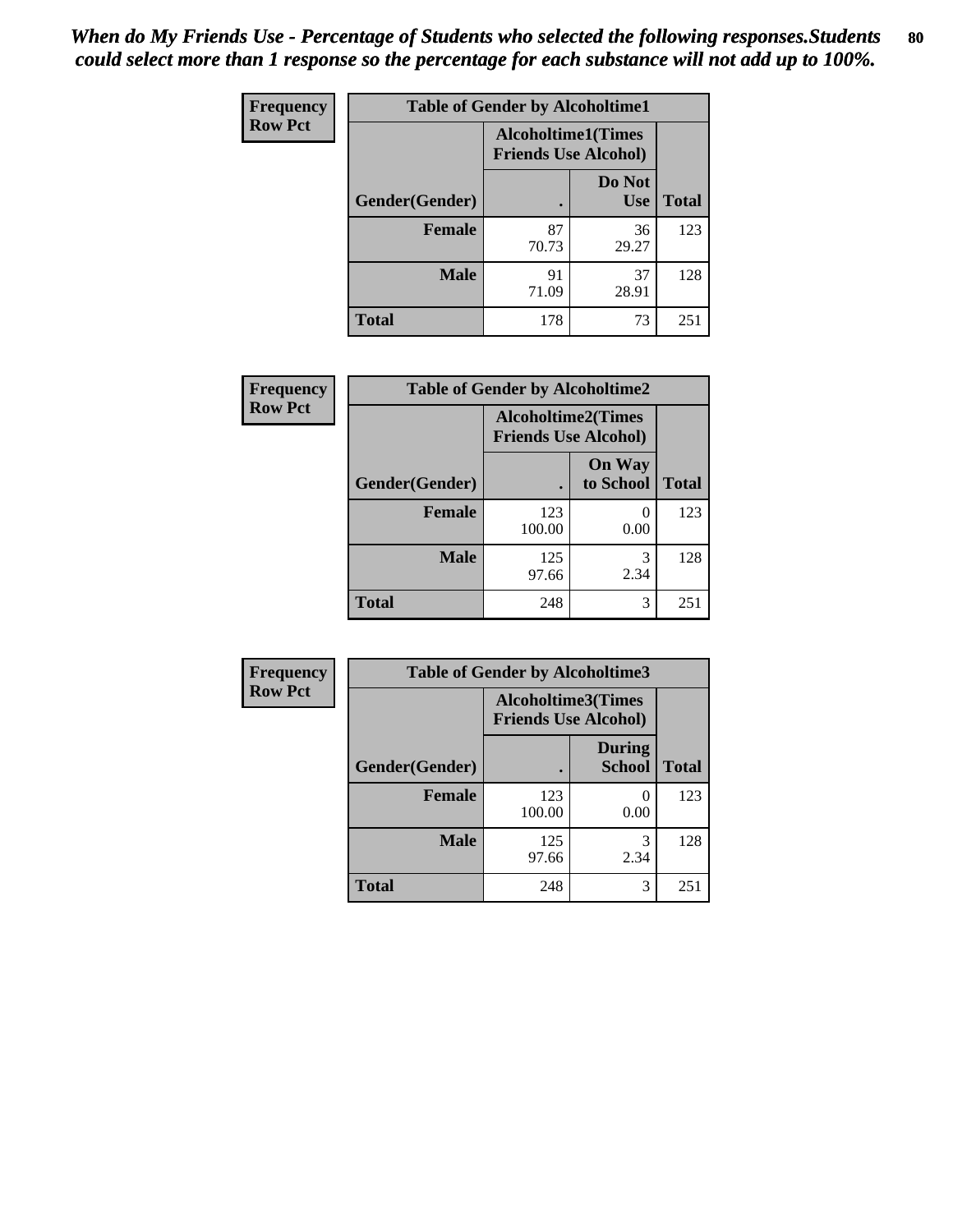*When do My Friends Use - Percentage of Students who selected the following responses.Students could select more than 1 response so the percentage for each substance will not add up to 100%.* **81**

| <b>Frequency</b> | <b>Table of Gender by Alcoholtime4</b> |                                                          |                                                       |              |
|------------------|----------------------------------------|----------------------------------------------------------|-------------------------------------------------------|--------------|
| <b>Row Pct</b>   |                                        | <b>Alcoholtime4(Times</b><br><b>Friends Use Alcohol)</b> |                                                       |              |
|                  | Gender(Gender)                         |                                                          | <b>On Way</b><br>Home<br><b>From</b><br><b>School</b> | <b>Total</b> |
|                  | <b>Female</b>                          | 122<br>99.19                                             | 0.81                                                  | 123          |
|                  | <b>Male</b>                            | 125<br>97.66                                             | 3<br>2.34                                             | 128          |
|                  | <b>Total</b>                           | 247                                                      | 4                                                     | 251          |

| <b>Frequency</b> | <b>Table of Gender by Alcoholtime5</b> |                                                           |             |              |
|------------------|----------------------------------------|-----------------------------------------------------------|-------------|--------------|
| <b>Row Pct</b>   |                                        | <b>Alcoholtime5</b> (Times<br><b>Friends Use Alcohol)</b> |             |              |
|                  | Gender(Gender)                         |                                                           | Weeknights  | <b>Total</b> |
|                  | <b>Female</b>                          | 97<br>78.86                                               | 26<br>21.14 | 123          |
|                  | <b>Male</b>                            | 113<br>88.28                                              | 15<br>11.72 | 128          |
|                  | <b>Total</b>                           | 210                                                       | 41          | 251          |

| <b>Frequency</b> |                | <b>Table of Gender by Alcoholtime6</b> |                                                          |              |
|------------------|----------------|----------------------------------------|----------------------------------------------------------|--------------|
| <b>Row Pct</b>   |                |                                        | <b>Alcoholtime6(Times</b><br><b>Friends Use Alcohol)</b> |              |
|                  | Gender(Gender) |                                        | Weekends                                                 | <b>Total</b> |
|                  | Female         | 28<br>22.76                            | 95<br>77.24                                              | 123          |
|                  | <b>Male</b>    | 34<br>26.56                            | 94<br>73.44                                              | 128          |
|                  | <b>Total</b>   | 62                                     | 189                                                      | 251          |

| <b>Frequency</b> | <b>Table of Gender by Tobaccotime1</b> |                                                          |                      |              |
|------------------|----------------------------------------|----------------------------------------------------------|----------------------|--------------|
| <b>Row Pct</b>   |                                        | <b>Tobaccotime1(Times</b><br><b>Friends Use Tobacco)</b> |                      |              |
|                  | Gender(Gender)                         |                                                          | Do Not<br><b>Use</b> | <b>Total</b> |
|                  | <b>Female</b>                          | 51<br>41.46                                              | 72<br>58.54          | 123          |
|                  | <b>Male</b>                            | 76<br>59.38                                              | 52<br>40.63          | 128          |
|                  | <b>Total</b>                           | 127                                                      | 124                  | 251          |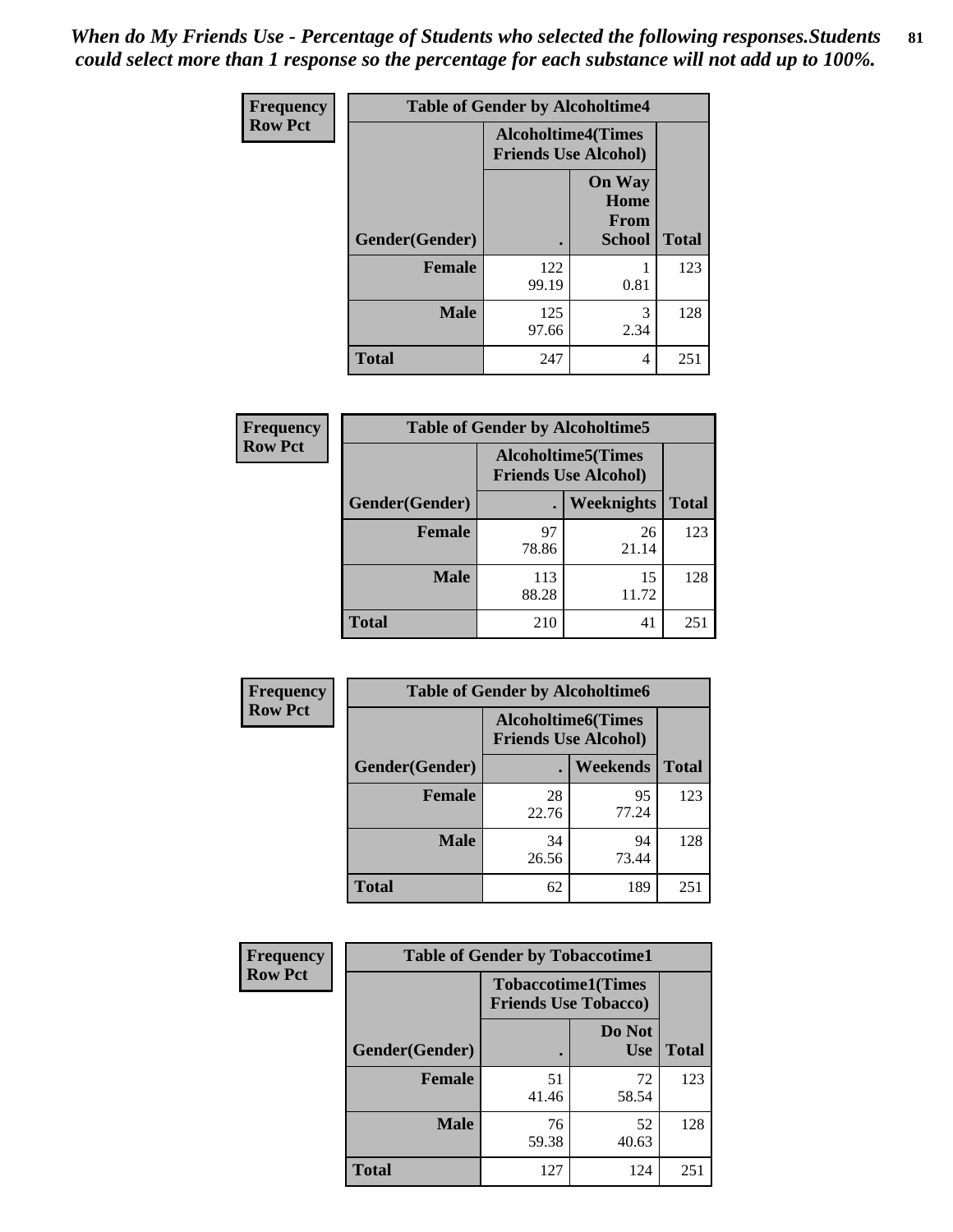| <b>Frequency</b> | <b>Table of Gender by Tobaccotime2</b> |                             |                            |              |
|------------------|----------------------------------------|-----------------------------|----------------------------|--------------|
| <b>Row Pct</b>   |                                        | <b>Friends Use Tobacco)</b> | <b>Tobaccotime2(Times</b>  |              |
|                  | Gender(Gender)                         |                             | <b>On Way</b><br>to School | <b>Total</b> |
|                  | <b>Female</b>                          | 99<br>80.49                 | 24<br>19.51                | 123          |
|                  | <b>Male</b>                            | 92<br>71.88                 | 36<br>28.13                | 128          |
|                  | <b>Total</b>                           | 191                         | 60                         | 251          |

| Frequency      | <b>Table of Gender by Tobaccotime3</b> |                                                          |                                |              |
|----------------|----------------------------------------|----------------------------------------------------------|--------------------------------|--------------|
| <b>Row Pct</b> |                                        | <b>Tobaccotime3(Times</b><br><b>Friends Use Tobacco)</b> |                                |              |
|                | Gender(Gender)                         |                                                          | <b>During</b><br><b>School</b> | <b>Total</b> |
|                | Female                                 | 114<br>92.68                                             | q<br>7.32                      | 123          |
|                | <b>Male</b>                            | 100<br>78.13                                             | 28<br>21.88                    | 128          |
|                | <b>Total</b>                           | 214                                                      | 37                             | 251          |

| <b>Frequency</b> | <b>Table of Gender by Tobaccotime4</b> |                                                          |                                                |              |
|------------------|----------------------------------------|----------------------------------------------------------|------------------------------------------------|--------------|
| <b>Row Pct</b>   |                                        | <b>Tobaccotime4(Times</b><br><b>Friends Use Tobacco)</b> |                                                |              |
|                  | Gender(Gender)                         |                                                          | <b>On Way</b><br>Home<br>From<br><b>School</b> | <b>Total</b> |
|                  | <b>Female</b>                          | 122<br>99.19                                             | 0.81                                           | 123          |
|                  | <b>Male</b>                            | 125<br>97.66                                             | 3<br>2.34                                      | 128          |
|                  | <b>Total</b>                           | 247                                                      | 4                                              | 251          |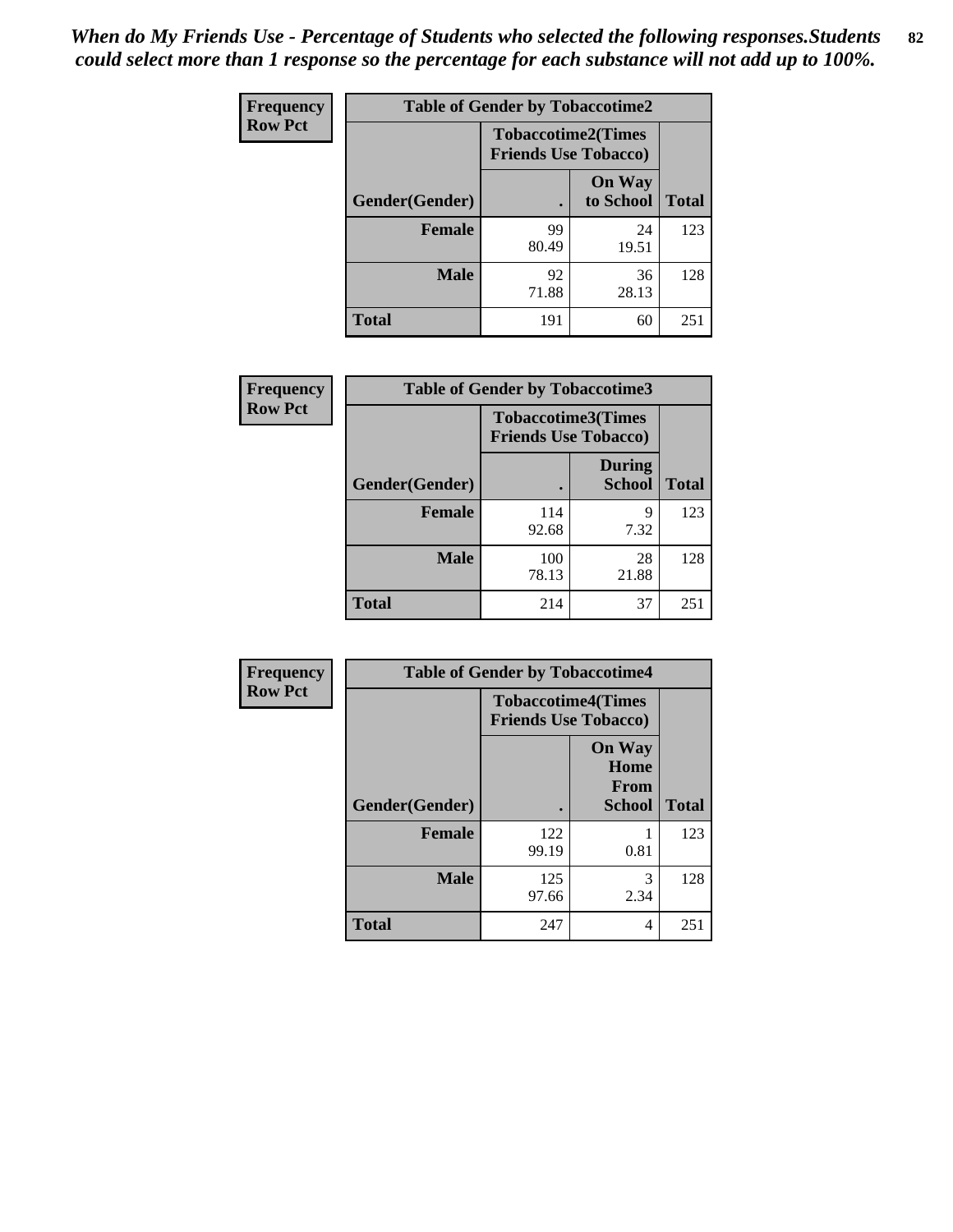| Frequency      | <b>Table of Gender by Tobaccotime5</b> |             |                                                          |              |  |
|----------------|----------------------------------------|-------------|----------------------------------------------------------|--------------|--|
| <b>Row Pct</b> |                                        |             | <b>Tobaccotime5(Times</b><br><b>Friends Use Tobacco)</b> |              |  |
|                | <b>Gender</b> (Gender)                 |             | Weeknights                                               | <b>Total</b> |  |
|                | <b>Female</b>                          | 84<br>68.29 | 39<br>31.71                                              | 123          |  |
|                | <b>Male</b>                            | 77<br>60.16 | 51<br>39.84                                              | 128          |  |
|                | <b>Total</b>                           | 161         | 90                                                       | 251          |  |

| Frequency      | <b>Table of Gender by Tobaccotime6</b> |                                                          |             |              |
|----------------|----------------------------------------|----------------------------------------------------------|-------------|--------------|
| <b>Row Pct</b> |                                        | <b>Tobaccotime6(Times</b><br><b>Friends Use Tobacco)</b> |             |              |
|                | Gender(Gender)                         |                                                          | Weekends    | <b>Total</b> |
|                | Female                                 | 74<br>60.16                                              | 49<br>39.84 | 123          |
|                | <b>Male</b>                            | 61<br>47.66                                              | 67<br>52.34 | 128          |
|                | <b>Total</b>                           | 135                                                      | 116         | 251          |

| Frequency      | <b>Table of Gender by Marijuanatime1</b> |                                |                             |              |
|----------------|------------------------------------------|--------------------------------|-----------------------------|--------------|
| <b>Row Pct</b> |                                          | <b>Friends Use Marijuana</b> ) | <b>Marijuanatime1(Times</b> |              |
|                | Gender(Gender)                           |                                | Do Not Use                  | <b>Total</b> |
|                | <b>Female</b>                            | 47<br>38.21                    | 76<br>61.79                 | 123          |
|                | <b>Male</b>                              | 50<br>39.06                    | 78<br>60.94                 | 128          |
|                | <b>Total</b>                             | 97                             | 154                         | 251          |

| <b>Frequency</b> | <b>Table of Gender by Marijuanatime2</b> |                                |                             |              |
|------------------|------------------------------------------|--------------------------------|-----------------------------|--------------|
| <b>Row Pct</b>   |                                          | <b>Friends Use Marijuana</b> ) | <b>Marijuanatime2(Times</b> |              |
|                  | Gender(Gender)                           |                                | On Way to<br><b>School</b>  | <b>Total</b> |
|                  | Female                                   | 111<br>90.24                   | 12<br>9.76                  | 123          |
|                  | <b>Male</b>                              | 113<br>88.28                   | 15<br>11.72                 | 128          |
|                  | <b>Total</b>                             | 224                            | 27                          | 251          |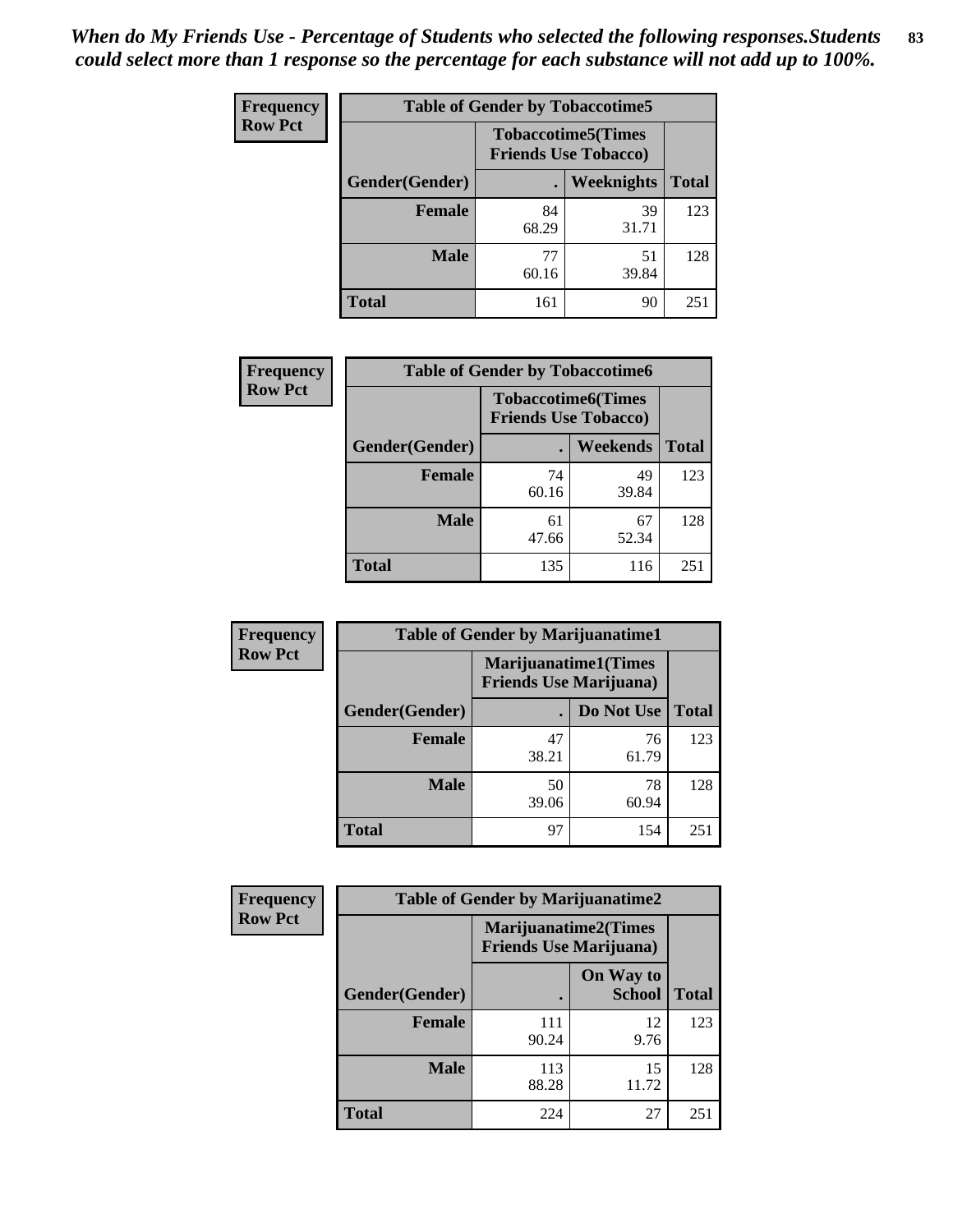*When do My Friends Use - Percentage of Students who selected the following responses.Students could select more than 1 response so the percentage for each substance will not add up to 100%.* **84**

| <b>Frequency</b> | Table of Gender by Marijuanatime3 |                                                        |                                |              |
|------------------|-----------------------------------|--------------------------------------------------------|--------------------------------|--------------|
| <b>Row Pct</b>   |                                   | Marijuanatime3(Times<br><b>Friends Use Marijuana</b> ) |                                |              |
|                  | Gender(Gender)                    |                                                        | <b>During</b><br><b>School</b> | <b>Total</b> |
|                  | <b>Female</b>                     | 120<br>97.56                                           | 3<br>2.44                      | 123          |
|                  | <b>Male</b>                       | 124<br>96.88                                           | 4<br>3.13                      | 128          |
|                  | <b>Total</b>                      | 244                                                    |                                | 251          |

| Frequency      | <b>Table of Gender by Marijuanatime4</b> |                                |                                                       |              |
|----------------|------------------------------------------|--------------------------------|-------------------------------------------------------|--------------|
| <b>Row Pct</b> |                                          | <b>Friends Use Marijuana</b> ) | <b>Marijuanatime4</b> (Times                          |              |
|                | Gender(Gender)                           |                                | <b>On Way</b><br>Home<br><b>From</b><br><b>School</b> | <b>Total</b> |
|                | <b>Female</b>                            | 113<br>91.87                   | 10<br>8.13                                            | 123          |
|                | <b>Male</b>                              | 115<br>89.84                   | 13<br>10.16                                           | 128          |
|                | <b>Total</b>                             | 228                            | 23                                                    | 251          |

| Frequency      | <b>Table of Gender by Marijuanatime5</b> |                                                                |             |              |
|----------------|------------------------------------------|----------------------------------------------------------------|-------------|--------------|
| <b>Row Pct</b> |                                          | <b>Marijuanatime5</b> (Times<br><b>Friends Use Marijuana</b> ) |             |              |
|                | Gender(Gender)                           |                                                                | Weeknights  | <b>Total</b> |
|                | <b>Female</b>                            | 94<br>76.42                                                    | 29<br>23.58 | 123          |
|                | <b>Male</b>                              | 98<br>76.56                                                    | 30<br>23.44 | 128          |
|                | <b>Total</b>                             | 192                                                            | 59          | 251          |

| <b>Frequency</b> | <b>Table of Gender by Marijuanatime6</b> |                                                               |             |              |
|------------------|------------------------------------------|---------------------------------------------------------------|-------------|--------------|
| <b>Row Pct</b>   |                                          | <b>Marijuanatime6(Times</b><br><b>Friends Use Marijuana</b> ) |             |              |
|                  | Gender(Gender)                           |                                                               | Weekends    | <b>Total</b> |
|                  | <b>Female</b>                            | 75<br>60.98                                                   | 48<br>39.02 | 123          |
|                  | <b>Male</b>                              | 77<br>60.16                                                   | 51<br>39.84 | 128          |
|                  | <b>Total</b>                             | 152                                                           | 99          | 251          |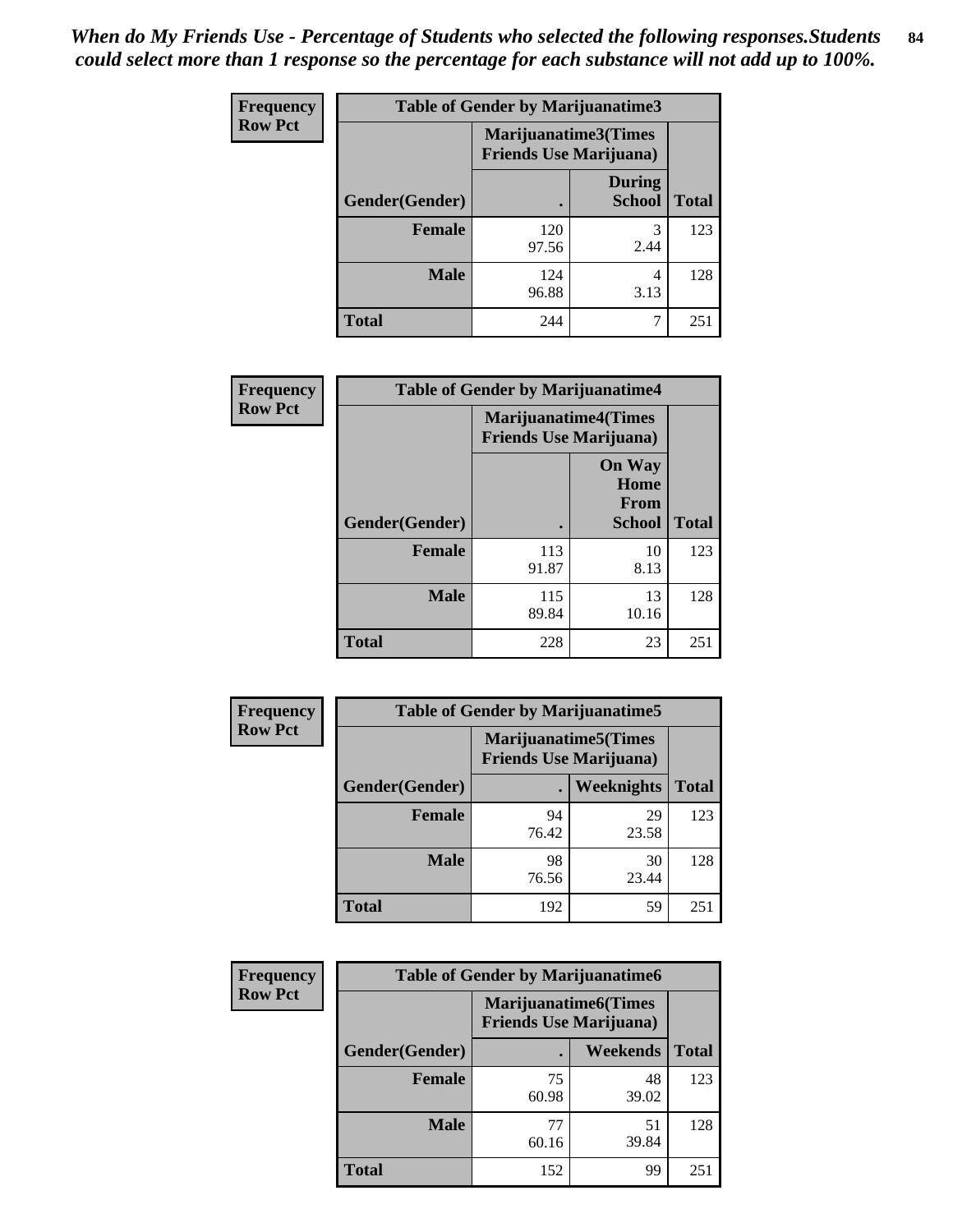*When do My Friends Use - Percentage of Students who selected the following responses.Students could select more than 1 response so the percentage for each substance will not add up to 100%.* **85**

| <b>Frequency</b> | <b>Table of Gender by Otherdrugtime1</b> |                                                                                   |              |              |  |
|------------------|------------------------------------------|-----------------------------------------------------------------------------------|--------------|--------------|--|
| <b>Row Pct</b>   |                                          | <b>Otherdrugtime1(Times</b><br><b>Friends Use Other</b><br><b>Illegal Drugs</b> ) |              |              |  |
|                  | Gender(Gender)                           |                                                                                   | Do Not Use   | <b>Total</b> |  |
|                  | <b>Female</b>                            | 26<br>21.14                                                                       | 97<br>78.86  | 123          |  |
|                  | <b>Male</b>                              | 23<br>17.97                                                                       | 105<br>82.03 | 128          |  |
|                  | <b>Total</b>                             | 49                                                                                | 202          | 251          |  |

| <b>Frequency</b> | <b>Table of Gender by Otherdrugtime2</b> |                                                                                   |                            |              |
|------------------|------------------------------------------|-----------------------------------------------------------------------------------|----------------------------|--------------|
| <b>Row Pct</b>   |                                          | <b>Otherdrugtime2(Times</b><br><b>Friends Use Other</b><br><b>Illegal Drugs</b> ) |                            |              |
|                  | <b>Gender</b> (Gender)                   |                                                                                   | On Way to<br><b>School</b> | <b>Total</b> |
|                  | <b>Female</b>                            | 118<br>95.93                                                                      | 5<br>4.07                  | 123          |
|                  | <b>Male</b>                              | 125<br>97.66                                                                      | 3<br>2.34                  | 128          |
|                  | <b>Total</b>                             | 243                                                                               | 8                          | 251          |

| <b>Frequency</b> | <b>Table of Gender by Otherdrugtime3</b> |                                                    |                                |              |
|------------------|------------------------------------------|----------------------------------------------------|--------------------------------|--------------|
| <b>Row Pct</b>   |                                          | <b>Friends Use Other</b><br><b>Illegal Drugs</b> ) | Otherdrugtime3(Times           |              |
|                  | Gender(Gender)                           |                                                    | <b>During</b><br><b>School</b> | <b>Total</b> |
|                  | <b>Female</b>                            | 121<br>98.37                                       | $\overline{2}$<br>1.63         | 123          |
|                  | <b>Male</b>                              | 125<br>97.66                                       | 3<br>2.34                      | 128          |
|                  | <b>Total</b>                             | 246                                                | 5                              | 251          |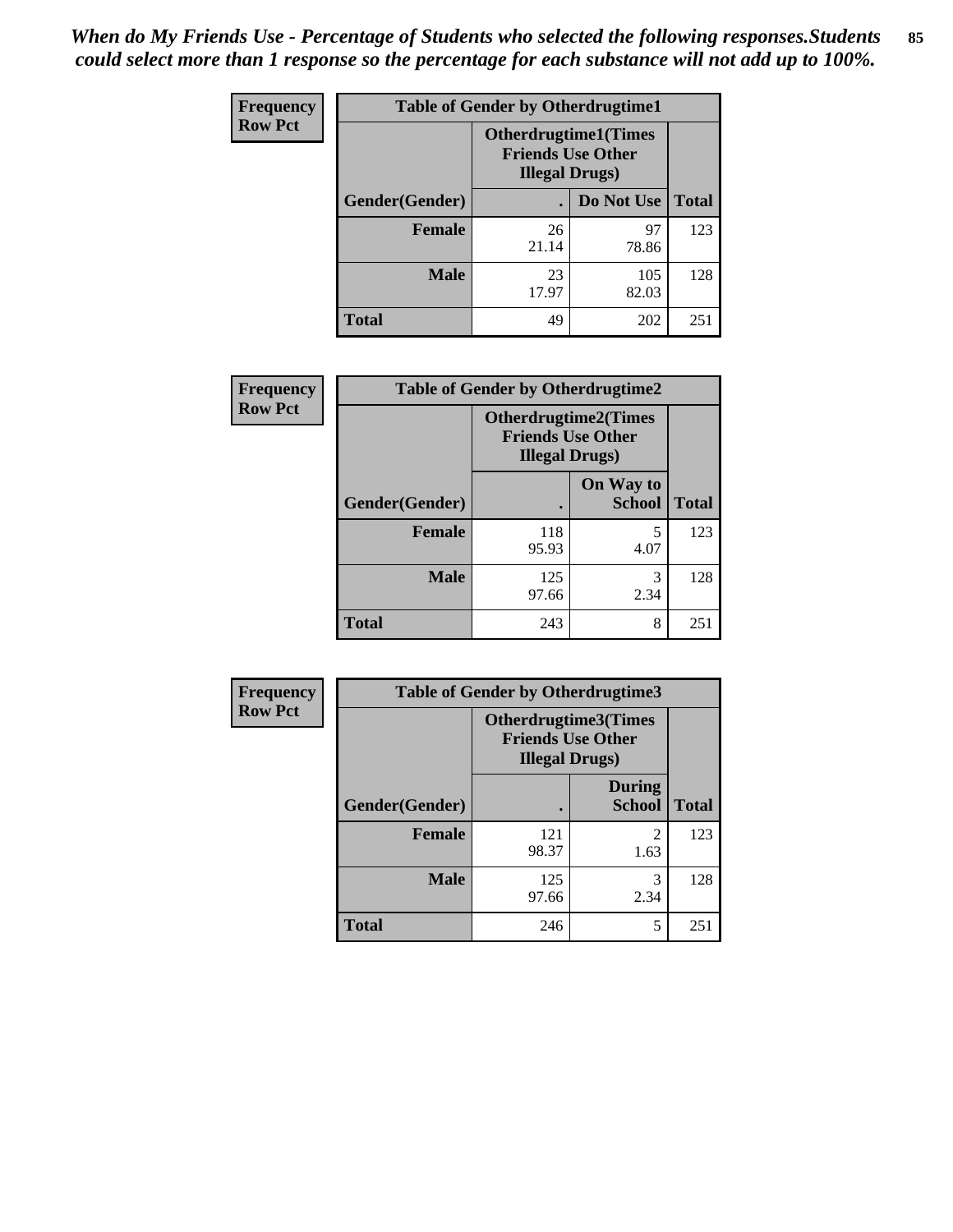*When do My Friends Use - Percentage of Students who selected the following responses.Students could select more than 1 response so the percentage for each substance will not add up to 100%.* **86**

| <b>Frequency</b> | <b>Table of Gender by Otherdrugtime4</b> |                                                       |                                                       |              |
|------------------|------------------------------------------|-------------------------------------------------------|-------------------------------------------------------|--------------|
| <b>Row Pct</b>   |                                          | <b>Otherdrugtime4(Times</b><br><b>Illegal Drugs</b> ) | <b>Friends Use Other</b>                              |              |
|                  | Gender(Gender)                           |                                                       | <b>On Way</b><br>Home<br><b>From</b><br><b>School</b> | <b>Total</b> |
|                  | <b>Female</b>                            | 117<br>95.12                                          | 6<br>4.88                                             | 123          |
|                  | <b>Male</b>                              | 125<br>97.66                                          | 3<br>2.34                                             | 128          |
|                  | <b>Total</b>                             | 242                                                   | 9                                                     | 251          |

| Frequency      | <b>Table of Gender by Otherdrugtime5</b> |                                                                                    |             |              |
|----------------|------------------------------------------|------------------------------------------------------------------------------------|-------------|--------------|
| <b>Row Pct</b> |                                          | <b>Otherdrugtime5</b> (Times<br><b>Friends Use Other</b><br><b>Illegal Drugs</b> ) |             |              |
|                | Gender(Gender)                           |                                                                                    | Weeknights  | <b>Total</b> |
|                | Female                                   | 109<br>88.62                                                                       | 14<br>11.38 | 123          |
|                | <b>Male</b>                              | 118<br>92.19                                                                       | 10<br>7.81  | 128          |
|                | <b>Total</b>                             | 227                                                                                | 24          | 251          |

| <b>Frequency</b> | <b>Table of Gender by Otherdrugtime6</b> |                                                                                   |             |              |
|------------------|------------------------------------------|-----------------------------------------------------------------------------------|-------------|--------------|
| <b>Row Pct</b>   |                                          | <b>Otherdrugtime6(Times</b><br><b>Friends Use Other</b><br><b>Illegal Drugs</b> ) |             |              |
|                  | Gender(Gender)                           |                                                                                   | Weekends    | <b>Total</b> |
|                  | <b>Female</b>                            | 94<br>76.42                                                                       | 29<br>23.58 | 123          |
|                  | <b>Male</b>                              | 108<br>84.38                                                                      | 20<br>15.63 | 128          |
|                  | <b>Total</b>                             | 202                                                                               | 49          | 251          |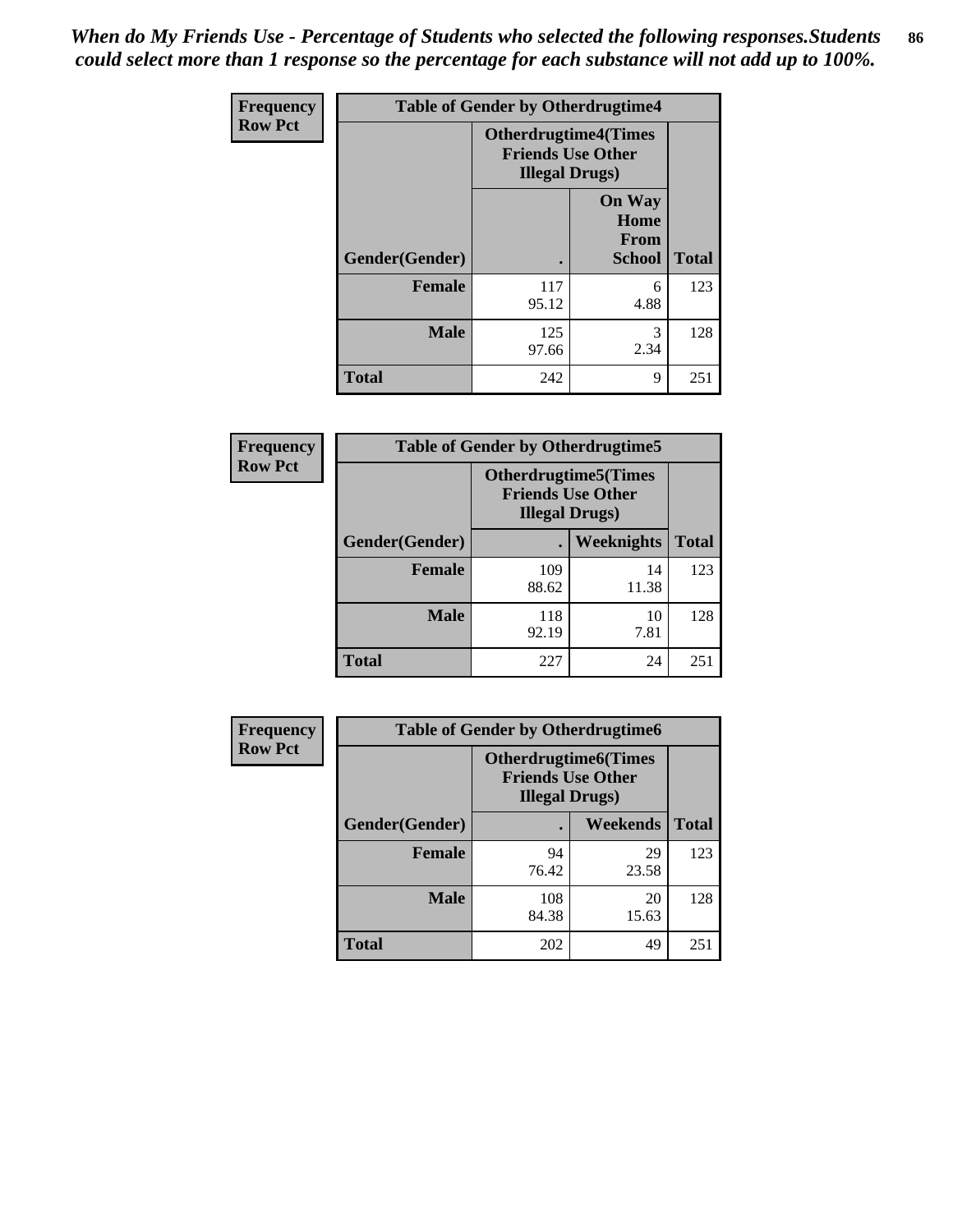## *Other Questions* **87**

| <b>Frequency</b> | <b>Table of Gender by Educationalcohol</b> |                                                                                                                                       |                |              |  |
|------------------|--------------------------------------------|---------------------------------------------------------------------------------------------------------------------------------------|----------------|--------------|--|
| <b>Row Pct</b>   |                                            | <b>Educationalcohol</b> (I<br>have been taught<br>about alcohol,<br>tobacco,<br>and other drugs<br>within the last year<br>at school) |                |              |  |
|                  | Gender(Gender)                             | <b>Yes</b>                                                                                                                            | N <sub>0</sub> | <b>Total</b> |  |
|                  | <b>Female</b>                              | 79<br>64.23                                                                                                                           | 44<br>35.77    | 123          |  |
|                  | <b>Male</b>                                | 74<br>57.81                                                                                                                           | 54<br>42.19    | 128          |  |
|                  | <b>Total</b>                               | 153                                                                                                                                   | 98             | 251          |  |

| Frequency      | <b>Table of Gender by Rodedrinking</b> |                                                                                                                     |              |              |  |
|----------------|----------------------------------------|---------------------------------------------------------------------------------------------------------------------|--------------|--------------|--|
| <b>Row Pct</b> |                                        | Rodedrinking(In<br>the past 30 days I<br>have ridden in a<br>car with a driver<br>who had been<br>drinking alcohol) |              |              |  |
|                | Gender(Gender)                         | Yes                                                                                                                 | $\bf N_0$    | <b>Total</b> |  |
|                | <b>Female</b>                          | 17<br>13.82                                                                                                         | 106<br>86.18 | 123          |  |
|                | <b>Male</b>                            | 17<br>13.28                                                                                                         | 111<br>86.72 | 128          |  |
|                | <b>Total</b>                           | 34                                                                                                                  | 217          | 251          |  |

| Frequency      | <b>Table of Gender by Drugsschool</b> |                                                                                                                                     |                |              |  |
|----------------|---------------------------------------|-------------------------------------------------------------------------------------------------------------------------------------|----------------|--------------|--|
| <b>Row Pct</b> |                                       | <b>Drugsschool</b> (During<br>the past 12 months,<br>I have been offered,<br>sold,<br>or given illegal drugs<br>on school property) |                |              |  |
|                | Gender(Gender)                        | <b>Yes</b>                                                                                                                          | N <sub>0</sub> | <b>Total</b> |  |
|                | <b>Female</b>                         | 15<br>12.20                                                                                                                         | 108<br>87.80   | 123          |  |
|                | <b>Male</b>                           | 24<br>18.75                                                                                                                         | 104<br>81.25   | 128          |  |
|                | <b>Total</b>                          | 39                                                                                                                                  | 212            | 251          |  |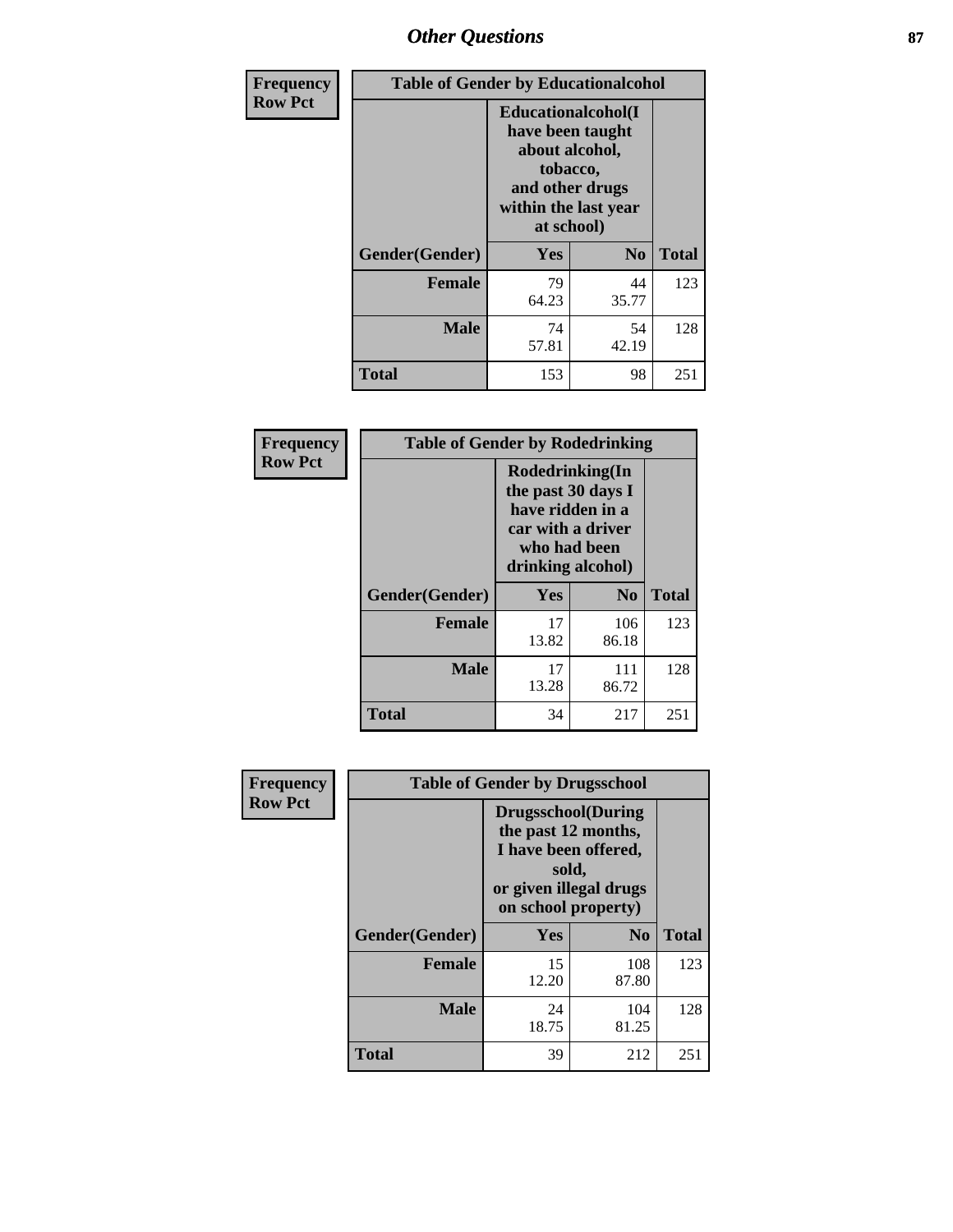### *Other Questions* **88**

**Frequency Row Pct**

| <b>Table of Gender by Bingedrinking</b> |                         |                                                                                                         |                   |                          |                        |                               |                   |              |
|-----------------------------------------|-------------------------|---------------------------------------------------------------------------------------------------------|-------------------|--------------------------|------------------------|-------------------------------|-------------------|--------------|
|                                         |                         | Bingedrinking(I have drunk five or more<br>drinks of alcohol at one sitting during the<br>last 30 days) |                   |                          |                        |                               |                   |              |
| <b>Gender</b> (Gender)                  | $\bf{0}$<br><b>Days</b> | 1 or<br>days                                                                                            | 3 to<br>5<br>days | <b>6 to</b><br>9<br>days | 10<br>to<br>19<br>days | <b>20</b><br>to<br>29<br>days | All<br>30<br>days | <b>Total</b> |
| <b>Female</b>                           | 106                     | 7                                                                                                       |                   |                          |                        |                               |                   |              |
|                                         | 86.18                   | 5.69                                                                                                    | 2<br>1.63         | 4<br>3.25                | 0.81                   | 0<br>0.00                     | 3<br>2.44         | 123          |
| <b>Male</b>                             | 105<br>82.03            | 3<br>2.34                                                                                               | 10<br>7.81        | $\mathfrak{D}$<br>1.56   | $\overline{2}$<br>1.56 | 3<br>2.34                     | 3<br>2.34         | 128          |

| Frequency      | <b>Table of Gender by Educationaids</b> |                                                                                                 |                |              |  |
|----------------|-----------------------------------------|-------------------------------------------------------------------------------------------------|----------------|--------------|--|
| <b>Row Pct</b> |                                         | <b>Educationaids</b> (I<br>have been taught<br>about HIV/AIDS<br>at school in the<br>past year) |                |              |  |
|                | Gender(Gender)                          | Yes                                                                                             | N <sub>0</sub> | <b>Total</b> |  |
|                | <b>Female</b>                           | 83<br>67.48                                                                                     | 40<br>32.52    | 123          |  |
|                | <b>Male</b>                             | 74<br>57.81                                                                                     | 54<br>42.19    | 128          |  |
|                | <b>Total</b>                            | 157                                                                                             | 94             | 251          |  |

| <b>Frequency</b> | <b>Table of Gender by Suicideconsider</b> |                 |                |       |  |
|------------------|-------------------------------------------|-----------------|----------------|-------|--|
| <b>Row Pct</b>   |                                           | Suicideconsider |                |       |  |
|                  | Gender(Gender)                            | Yes             | N <sub>0</sub> | Total |  |
|                  | <b>Female</b>                             | 12<br>9.76      | 111<br>90.24   | 123   |  |
|                  | <b>Male</b>                               | q<br>7.03       | 119<br>92.97   | 128   |  |
|                  | <b>Total</b>                              | 21              | 230            | 251   |  |